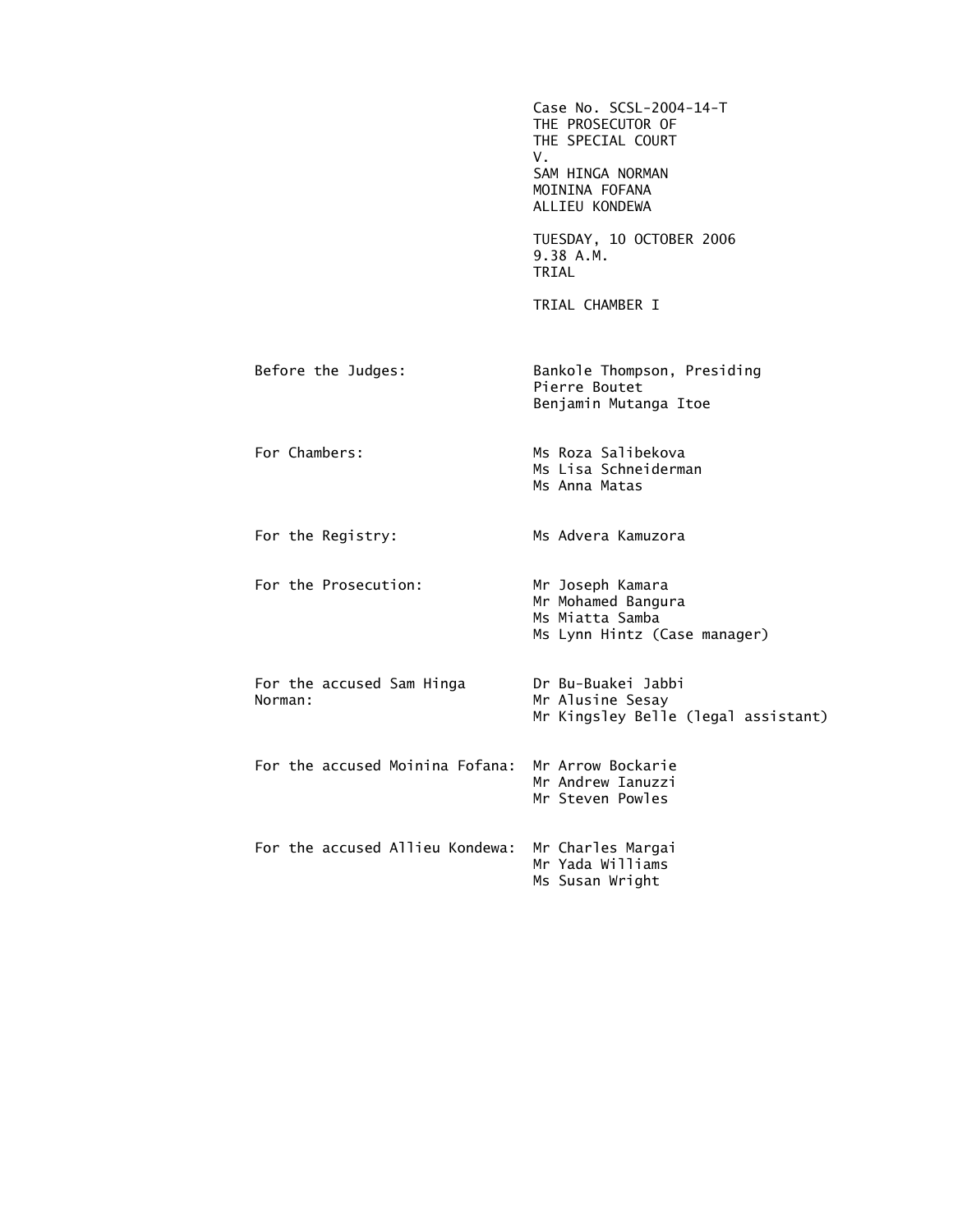1 [CDF10OCT06A - CR] 2 Tuesday, 10 October 2006 3 **Example 2 [The accused present]** 4 [The witness entered Court] 5 [Open session] 6 [Upon commencing at 9.38 a.m.] 7 WITNESS: DANIEL JOHN HOFFMAN [Continued] 8 PRESIDING JUDGE: Good morning, counsel. Good morning, 9 witness. We'll continue the proceeding. Mr Kamara, you may 10 proceed with your cross-examination of this witness. 11 MR KAMARA: Good morning, My Lords. 12 CROSS-EXAMINED BY MR KAMARA: [Continued] 13 Q. Good morning, Dr Hoffman. 14 A. Good morning. 15 Q. I hope you had a good night's rest? 16 A. Yes, My Lord. Thank you very much. 17 Q. Dr Hoffman, let us start this morning with the issue of 18 patronage in your report. In your evidence yesterday, you said 19 that it is central to the CDF and foundational to the Mende 20 community; is that not so?

21 A. Yes, My Lord.

22 Q. Is it true to say that the militarisation of the CDF

23 undermined that concept of patronage?

24 A. No, My Lord, it did not.

 25 Q. Do you recall that some time in 2003 you wrote an article 26 "Like Beasts in the Bush: Synonyms of Childhood and Youth in 27 Sierra Leone."

28 A. Yes, My Lord, I do.

29 JUDGE BOUTET: What's the title again?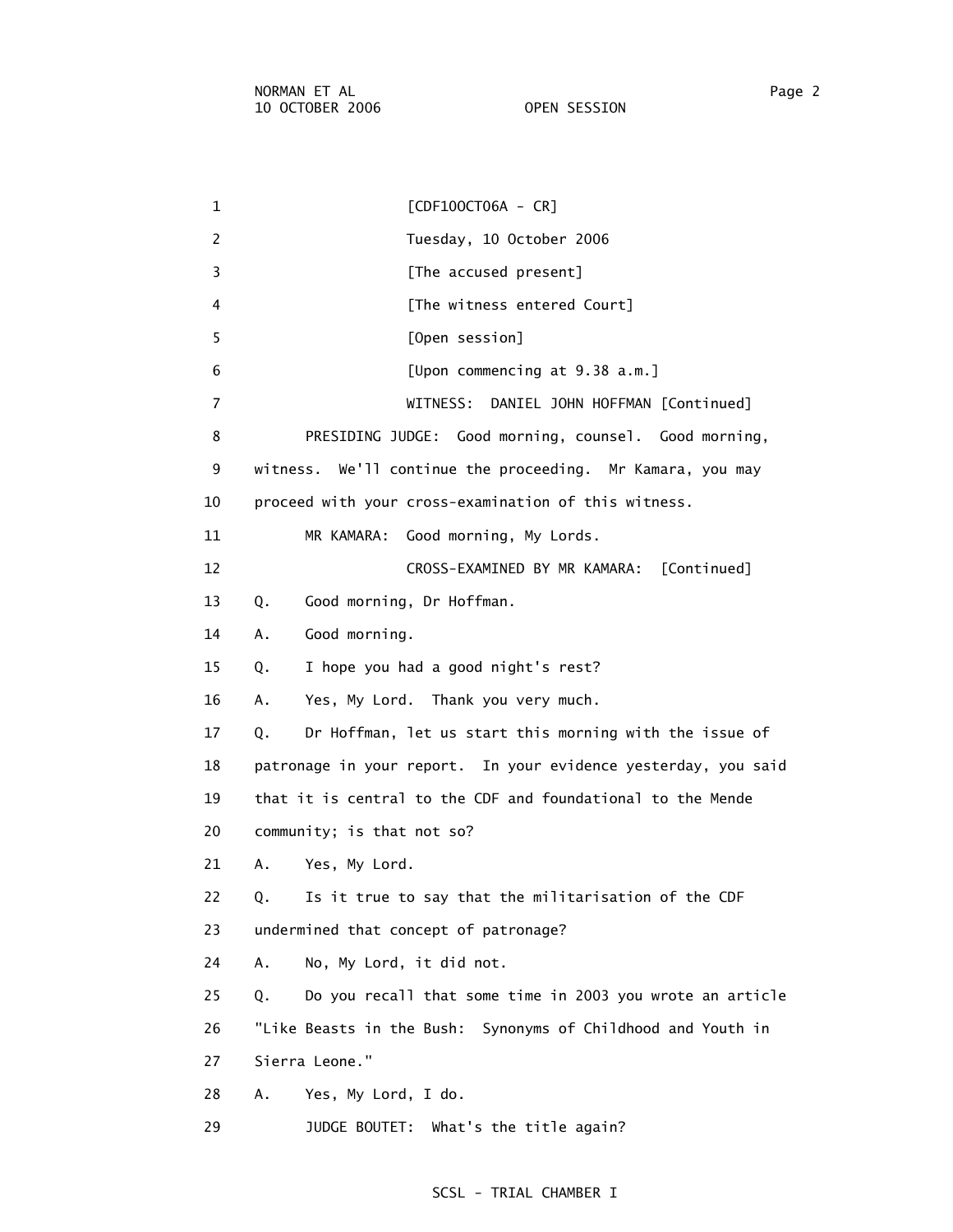1 Q. "Like Beasts in the Bush," B-E-A-S-T, "Synonyms of 2 Childhood and Youth in Sierra Leone." 3 JUDGE BOUTET: Thank you. 4 MR KAMARA: 5 Q. In that article, Professor Hoffman, there is a paragraph 6 that implies or appears to be inconsistent with the position of 7 patronage within the CDF as outlined in your report. 8 MR POWLES: Can I interrupt and ask my learned friend which 9 paragraph he's referring to? 10 MR KAMARA: It's page 304 of the report. I'm not sure if 11 you have it. It's on page 304, the second paragraph. 12 JUDGE ITOE: Why don't you show the witness? Why don't you 13 show him the article so that he identifies it and confirms to us, 14 you know, it is the article. 15 MR KAMARA: Yes, My Lord. 16 JUDGE ITOE: Then you draw his attention to the particular 17 portion that you want to focus on. 18 MR KAMARA: Very well, My Lord. Thank you. 19 Q. Dr Hoffman, take a look at this particular article "Like 20 Beasts in the Bush: Synonyms of Childhood and Youth in Sierra 21 Leone." 22 JUDGE BOUTET: It's an article that was published where and 23 how? 24 MR KAMARA: Published in 2003 in the Post-Colonial Studies, 25 volume 6, number 3. 26 JUDGE BOUTET: Do we have that as part of our material 27 somewhere? 28 MR KAMARA: No, My Lord. 29 PRESIDING JUDGE: I think it's an exhibit. We don't have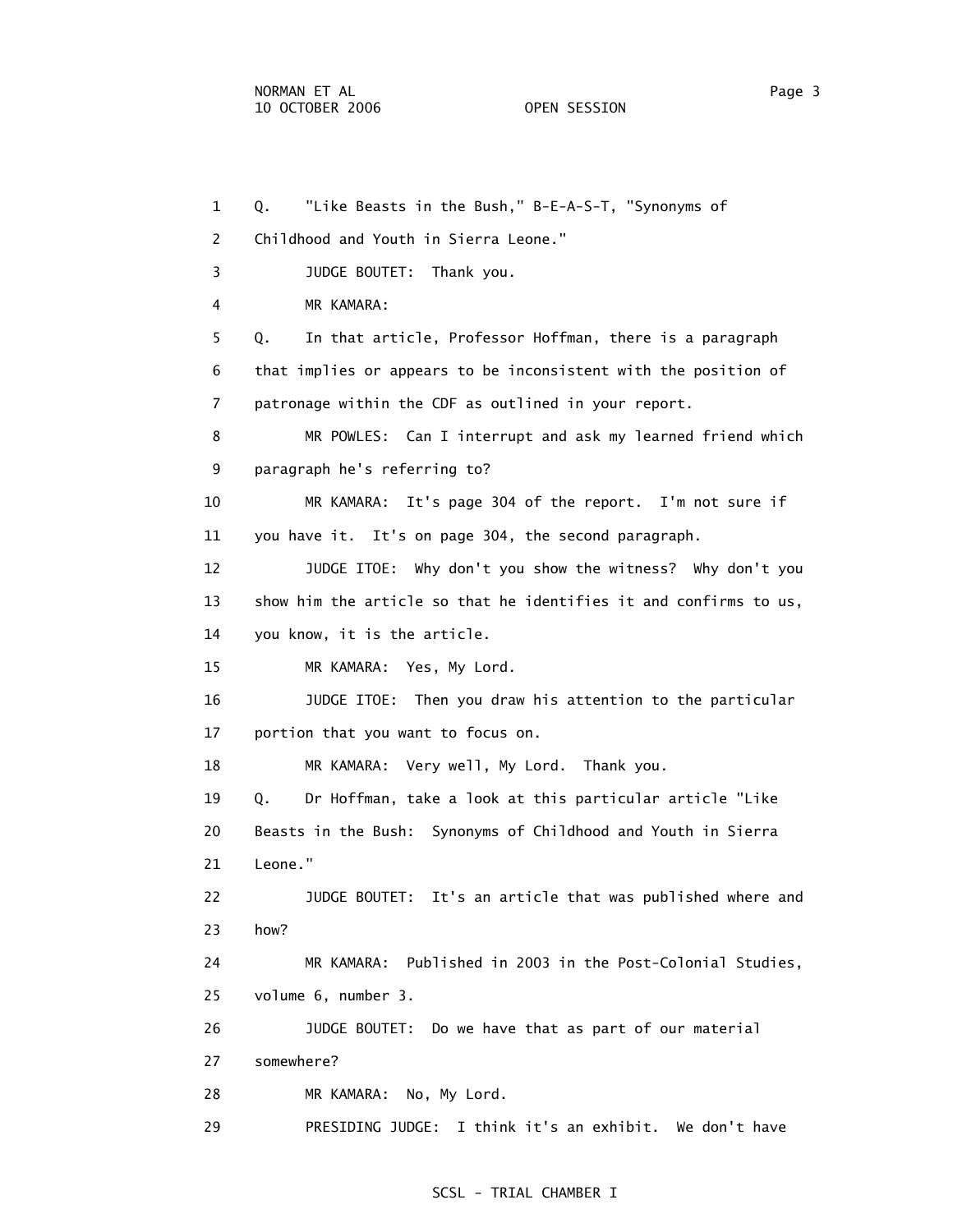1 the article. 2 MR KAMARA: Yes. 3 PRESIDING JUDGE: But we have the reference in Exhibit 164 4 at page 2. 5 MR KAMARA: Yes, My Lord. 6 JUDGE ITOE: This was published when? 7 MR KAMARA: 2003. 8 PRESIDING JUDGE: Pages 295 to 308 in that particular 9 journal. 10 MR KAMARA: Yes, My Lord. 11 Q. I have highlighted the paragraph. 12 PRESIDING JUDGE: We don't have access to that paragraph, 13 do we, because the article is not -- is the article referenced in 14 Exhibit 166? I don't want to give you too much work, but for 15 ease of reference, if it is there -- 16 MR KAMARA: It is in Exhibit 163, the CV, My Lord. 17 PRESIDING JUDGE: Yes, I see it at page 2. 18 MR KAMARA: Yes, My Lord. 19 PRESIDING JUDGE: I'm just asking whether it is in the 20 report. 21 MR KAMARA: In the report, I'm not sure. 22 PRESIDING JUDGE: All right. Let's proceed. 23 MR KAMARA: 24 Q. You recognise that document as the article you wrote? 25 A. Yes, My Lord, I do. 26 Q. And it was published in 2003? 27 A. Yes, My Lord, it was. 28 Q. In what publication? 29 A. This is an article that appeared in a journal called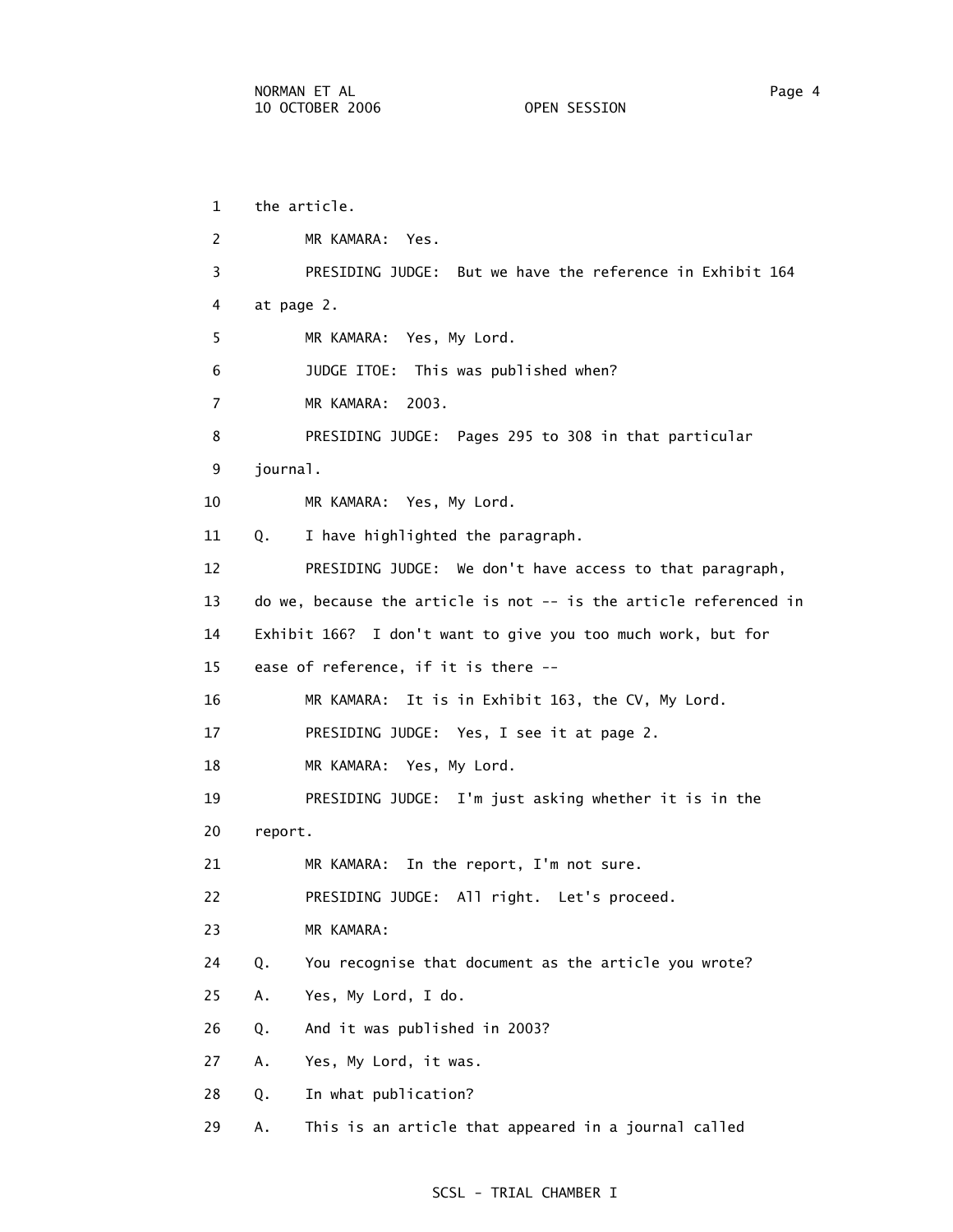| $\mathbf 1$ | Post-Colonial Studies, which is a peer review journal published   |
|-------------|-------------------------------------------------------------------|
| 2           | in Australia, circulated internationally.                         |
| 3           | You identify that article as yours?<br>Q.                         |
| 4           | Yes, My Lord.<br>Α.                                               |
| 5           | Now take a look at the paragraph I indicated to you that is<br>Q. |
| 6           | highlighted. Could you read it for the Court?                     |
| 7           | Yes, My Lord. Actually, there are two passages of the<br>Α.       |
| 8           | paragraph highlighted. Would you prefer that I read the whole     |
| 9           | paragraph?                                                        |
| 10          | The first one.<br>Q.                                              |
| 11          | If I may, I'll start at the beginning of the sentence,<br>Α.      |
| 12          | because the highlighted portion begins in the middle of the       |
| 13          | sentence.                                                         |
| 14          | Thank you.<br>Q.                                                  |
| 15          | PRESIDING JUDGE: Sorry, give us a page of the article, the        |
| 16          | particular page where the paragraph appears.                      |
| 17          | THE WITNESS: Yes, My Lord. This is page 304. It is the            |
| 18          | third paragraph, the final full paragraph on that page.           |
| 19          | PRESIDING JUDGE: Right. Thank you. Proceed.                       |
| 20          | Thank you, My Lord. "If there is no physical<br>THE WITNESS:      |
| 21          | outside to the vicissitudes of this nervous system," and then     |
| 22          | there is a footnote indicated, "militarisation increasingly" --   |
| 23          | THE INTERPRETER: Your Honours, could the witness take it          |
| 24          | slowly? It is being interpreted here.                             |
| 25          | PRESIDING JUDGE: Dr Hoffman, your testimony is being              |
| 26          | interpreted, so if you can go at some measured pace for us.       |
| 27          | THE WITNESS: My apologies to the Court.                           |
| 28          | PRESIDING JUDGE: That's okay. Let's proceed.                      |
| 29          | THE WITNESS: Shall I begin again?                                 |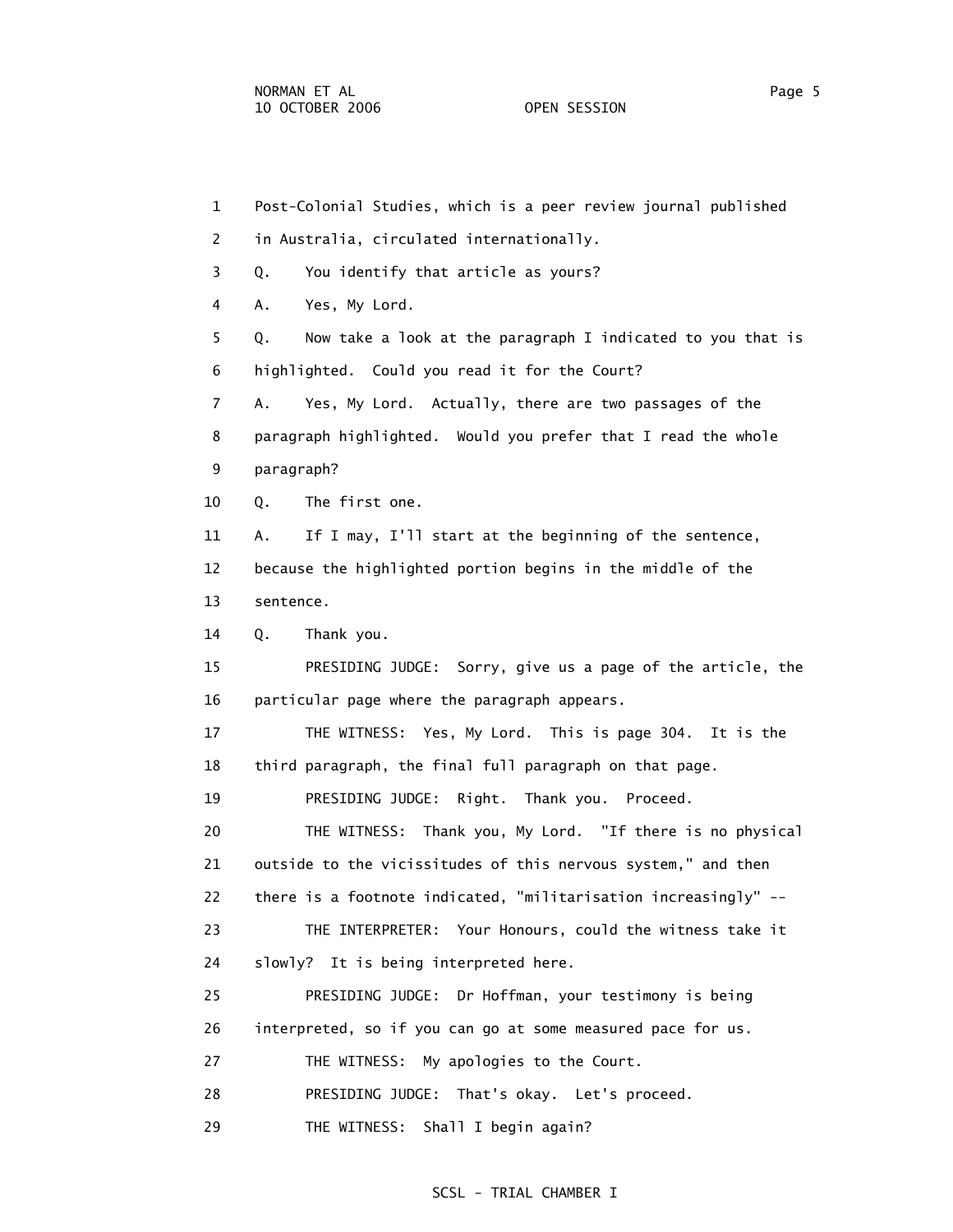1 PRESIDING JUDGE: Yes, please. 2 THE WITNESS: "If there is no physical outside to the 3 vicissitudes of this nervous system," then there is an indication 4 of a footnote, and this is now where the highlighting begins, 5 "militarisation increasingly presents itself to some as a way to 6 opt out to subvert the injustices of patronage by violently 7 leveling the field. Here, belonging an accumulation become 8 indistinguishable. To join the militia is to (seemingly) 9 overcome the social and material exclusions of patronage." 10 Now, at that point, the highlighting ends. The paragraph 11 continues. Would you -- 12 MR KAMARA: 13 Q. Finish the paragraph. 14 A. Okay. "Mustapha was a young man who sat idly in the 15 bleachers of the football stadium smoking jamba (marijuana) when 16 it was passed around and waiting for the day's proceedings to 17 end. Having turned in his weapon, and registered that morning, 18 he joined those whom a UN vehicle would come to collect for 19 Gondama, the disarmament camp where they would receive their 20 benefits." At this point, if I can indicate, the paragraph 21 continues and the highlighting resumes. 22 Q. I'll get to that next one. 23 A. Okay. You prefer I stop there? 24 Q. Yes. Thank you, Dr Hoffman. Isn't that in contradiction 25 to what you're saying; that militarisation did not undermine 26 patronage? 27 A. No, My Lord, it does not. In fact, it confirms the 28 testimony from yesterday.

## SCSL - TRIAL CHAMBER I

29 Q. What you've just read?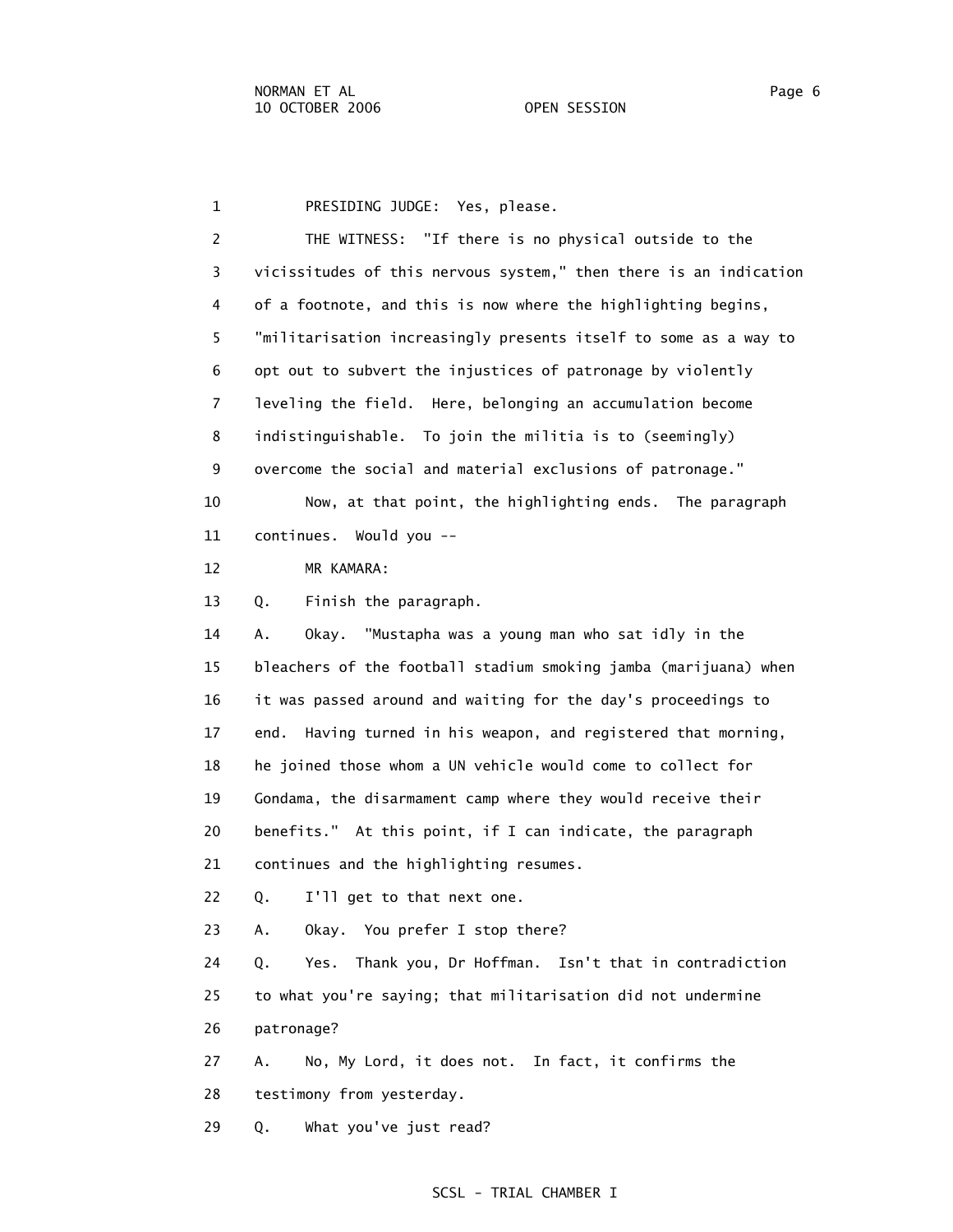1 A. Yes, My Lord.

 2 Q. Isn't that a portion mentioned about subverting patronage? 3 A. My Lord, the first part of that sentence begins, "There is 4 no outside to this nervous system," and the term nervous system 5 here is being used to describe patronage. The highlighted 6 portion, what it does, is it suggests, as I said yesterday, that 7 militarisation offered, for some young people, an alternative way 8 to work around what they considered to be the injustices of the 9 way patronage operated. It doesn't suggest that it offered them 10 a way to opt out of patronage. It suggests it offered them a way 11 to opt out of the way the patronage system had worked prior to 12 the war, which many of them felt excluded them because, as I 13 mentioned, this gerontocratic, what they perceived as being the 14 greed of the elders, in not passing down to their clients 15 material wealth. Many of them perceived that as an injustice. 16 This offered them a way to erect their own alternative patronage 17 networks. That is what this paragraph is referring to. 18 Q. Thank you. Let me have the document again. Dr Hoffman, 19 yesterday you made a position about initiation into the Kamajors 20 that appeared to be a kind of process into adulthood for youths; 21 am I correct?

22 A. Yes, My Lord.

 23 Q. Is it also correct to state that for many people that were 24 already adults, immunisation was the most attractive feature for 25 becoming a Kamajor.

 26 A. My Lord, I'm not sure that I would characterise it that 27 way. Clearly it was an attractive feature. Whether it was the 28 single most attractive feature, I think it wouldn't be accurate, 29 in my mind, to say that categorically. That certainly would be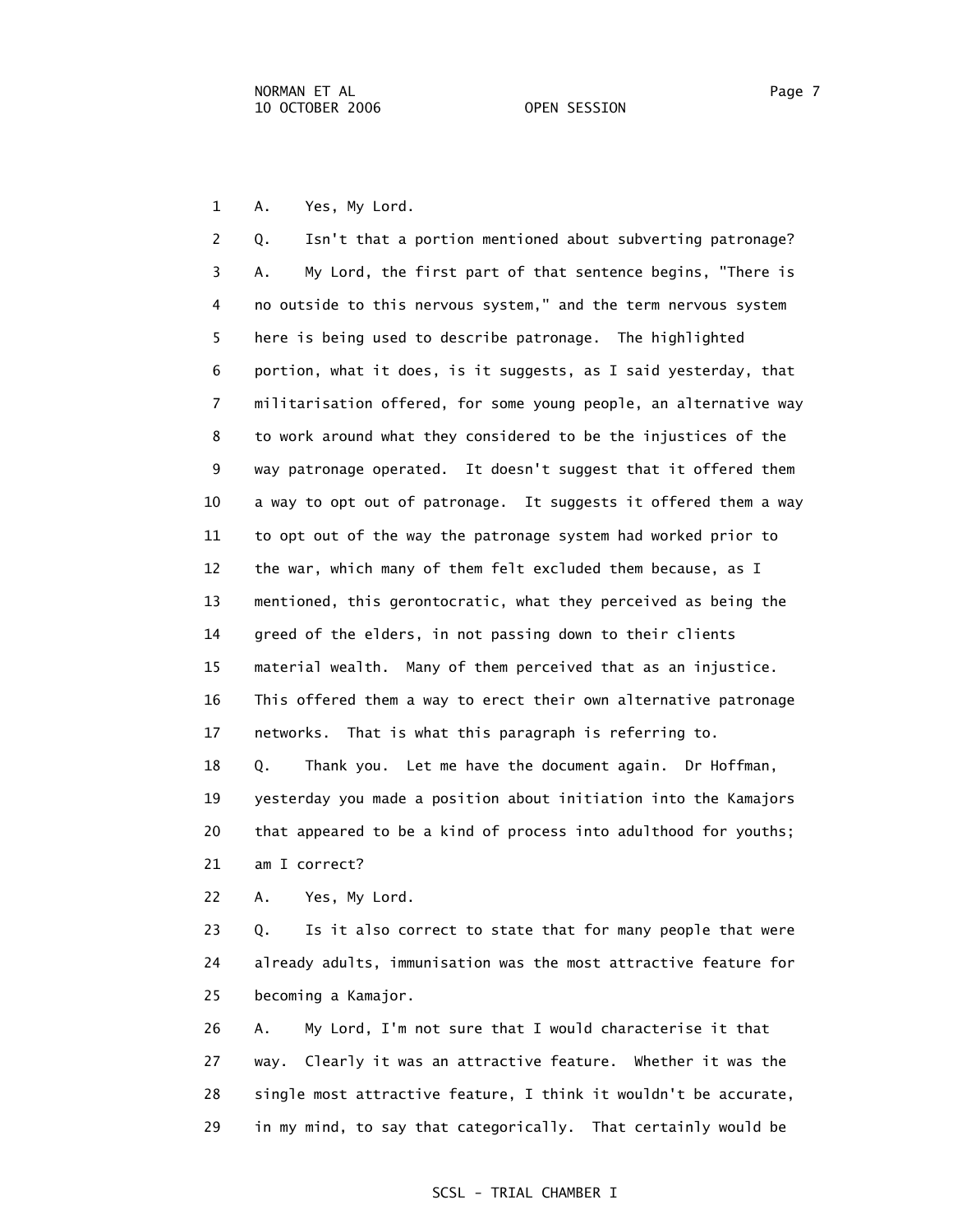1 true of many individuals, not all of them.

2 Q. Equally true, is that for many young men --

 3 JUDGE ITOE: I'm not very clear about the response to this 4 question.

 5 THE WITNESS: My apologies, My Lord. Let me see if I can 6 clarify that.

7 JUDGE ITOE: Yes.

 8 THE WITNESS: Immunisation is certainly one important facet 9 what initiation was about. This idea that an initiate was 10 "bulletproof". Initiation entailed much more than that. It 11 entailed a certain kind of identification now as this specialised 12 character, this Kamajor. Undoubtedly, for many individuals who 13 were initiated, that sense that they were now bulletproof, that 14 they were now immune to the weapons of their enemies, it would 15 probably be fair to say that that was the thing that mattered to 16 them the most. I think for many other people, one might 17 prioritise it differently and suggest that, taking on this 18 privileged role, this important role of a Kamajor being able to 19 then, therefore, say "I am one of these people" would rank higher 20 than in that sense, "Okay, I am now bulletproof." Immunisation 21 clearly factors for everyone. Whether it's fair to say this is 22 the central logic of initiation, that's where I would stop short. 23 Does that clarify the response, My Lord?

24 JUDGE ITOE: It does.

 25 PRESIDING JUDGE: Of course, if you go beyond it, that you 26 can indulge in a lot of speculation.

 27 THE WITNESS: Yes, My Lord. It can, although this is an 28 area I covered with many of my -- in my interviews, the people's 29 individual motivations for going through initiation. Absolutely,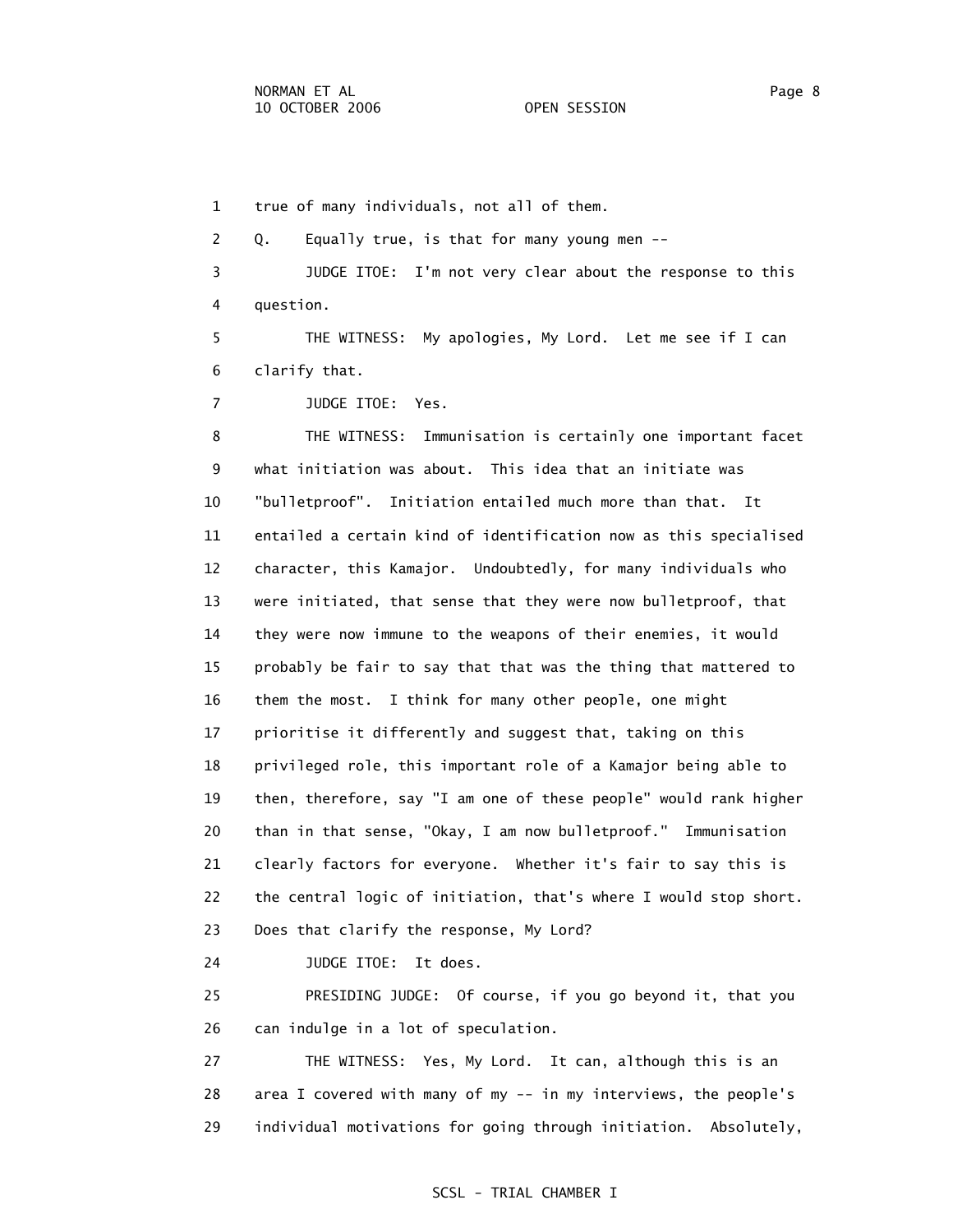25 sampling.

 1 My Lord, this is an area of judgment calls, in many cases. 2 PRESIDING JUDGE: Quite right. 3 JUDGE ITOE: But there is another aspect of it. You say 4 for some individuals it was the main motivation, that is, 5 immunisation, being bulletproof was a main motivation. What 6 would you say -- when you talk in terms of the proportionality of 7 those whom you sampled, how many were motivated; about what 8 percentage may have been motivated by the bulletproof motivation, 9 the bulletproof effect of initiation? 10 THE WITNESS: My Lord, I would say that, in my 11 conversations with people, the vast majority certainly mentioned 12 that as one of the motivations. The number that I would say 13 prioritised that as being the central figure, the thing that they 14 were most concerned about, I would actually say is probably

 15 relatively small, because most people that I talked to didn't 16 stop at one motivation. There was a real pride in the sense that 17 you had joined the ranks of the Kamajors, which only initiation 18 allowed you to do. I can't, off the top of my head, think of any 19 interviews where somebody said to me, "I was initiated because it 20 made me bulletproof." So this maybe goes to the speculative 21 point. To what extent would I suggest a percentage for people 22 for whom I felt that was their prime motivation, can I very 23 guardedly give a percentage and admit that it's probably not -- 24 JUDGE ITOE: Something, you know, comparable to your

 26 THE WITNESS: Sampling, I would suggest maybe half would 27 have listed that as -- for example, the first thing that came out 28 of their mouth. If we wanted to make that the measure of 29 priority, maybe half to 60 per cent.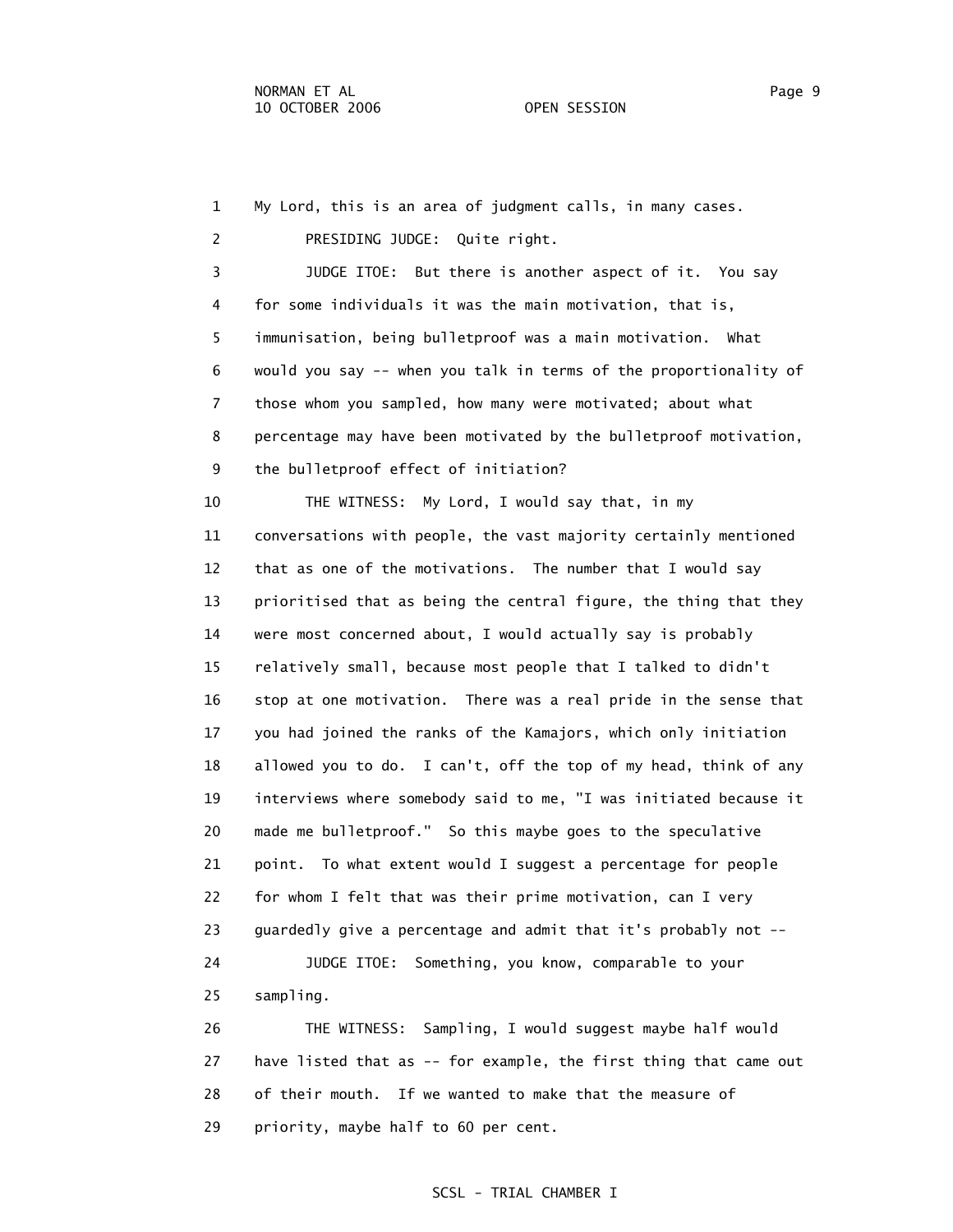1 PRESIDING JUDGE: Now that you've answered that question 2 and pursued it as far as the Honourable Justice Itoe has taken 3 it, what then was the margin of error? 4 THE WITNESS: I'm sorry, the? 5 PRESIDING JUDGE: What was the margin of error, because 6 this is an extremely delicate thing. 7 THE WITNESS: Yes, My Lord. 8 PRESIDING JUDGE: So what would have been your margin of 9 error? 10 THE WITNESS: Quite a large one. Again, because this -- I 11 hadn't thought of it in quite these terms before, so maybe you 12 can appreciate that this is -- 13 PRESIDING JUDGE: There would be cases where people will, 14 in fact, be disguising their real motivation. 15 THE WITNESS: I think that's probably true. 16 PRESIDING JUDGE: That's why I asked for the margin of 17 error. 18 THE WITNESS: Yes, My Lord, I think that's probably very 19 true. 20 JUDGE BOUTET: May I ask a question in this respect. Would 21 your conclusions be the same, regardless of the age and would 22 initiation -- because you have been describing immunisation, 23 initiation, as such. Is age group a factor in this or not? 24 THE WITNESS: Yes, My Lord. 25 JUDGE BOUTET: I sense that your comments are more directed 26 to the younger population than others. I'm guessing on this, 27 that's why I'm asking you the question. 28 THE WITNESS: Yes, My Lord. In fact, it's actually a very 29 good guess. I would say it certainly varies by age. It varies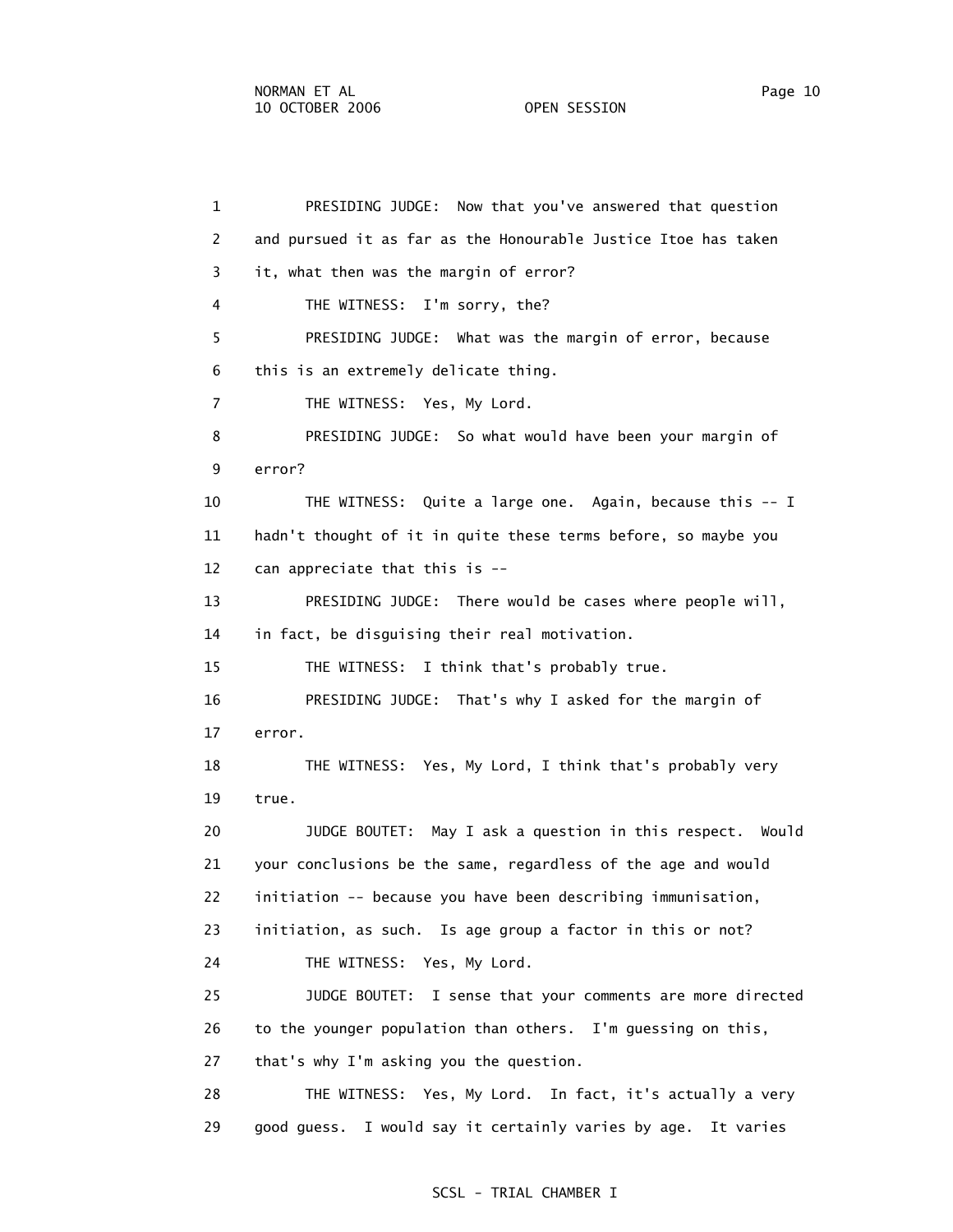1 even by geographical region. For example, for a lot of younger 2 people, younger men who fit this more, sort of, travelling 3 characterisation of men who knew they were going to be moving in 4 different locations and had -- for example, even been initiated 5 once before and were now going for some kind of reinitiation, 6 then the bulletproofing aspects of this probably took on an added 7 weight.

 8 For older people who were being initiated into the 9 "society", who were joining the Kamajors, for whom this idea of 10 going and staging an ambush, for example, was very unlikely, 11 then, the bulletproofing, it's wrapped up in the identity of what 12 it means to be a Kamajor, but is that going to be the most 13 important thing to them; probably not. I do think age and 14 demographics would be very important in coming up with a more 15 accurate figure of how this breaks down. Thank you, My Lord. 16 MR KAMARA: Thank you, My Lords.

 17 Q. Dr Hoffman, you are aware that there are Kamajors that were 18 not initiated, are you not?

 19 A. My Lord, there are people who are described as being part 20 of this "society" who did not go through a full initiation 21 process. Yes, My Lord.

22 JUDGE ITOE: You are talking of a full -- he is suggesting 23 to you that there were some who were not initiated at all. It's 24 not a question of being fully or partially initiated. Learned 25 counsel, can you take that question again?

26 MR KAMARA: Yes, My Lord.

 27 Q. Dr Hoffman, there are Kamajors that were not initiated, 28 never initiated.

29 A. Okay. Yes, My Lord, there probably were.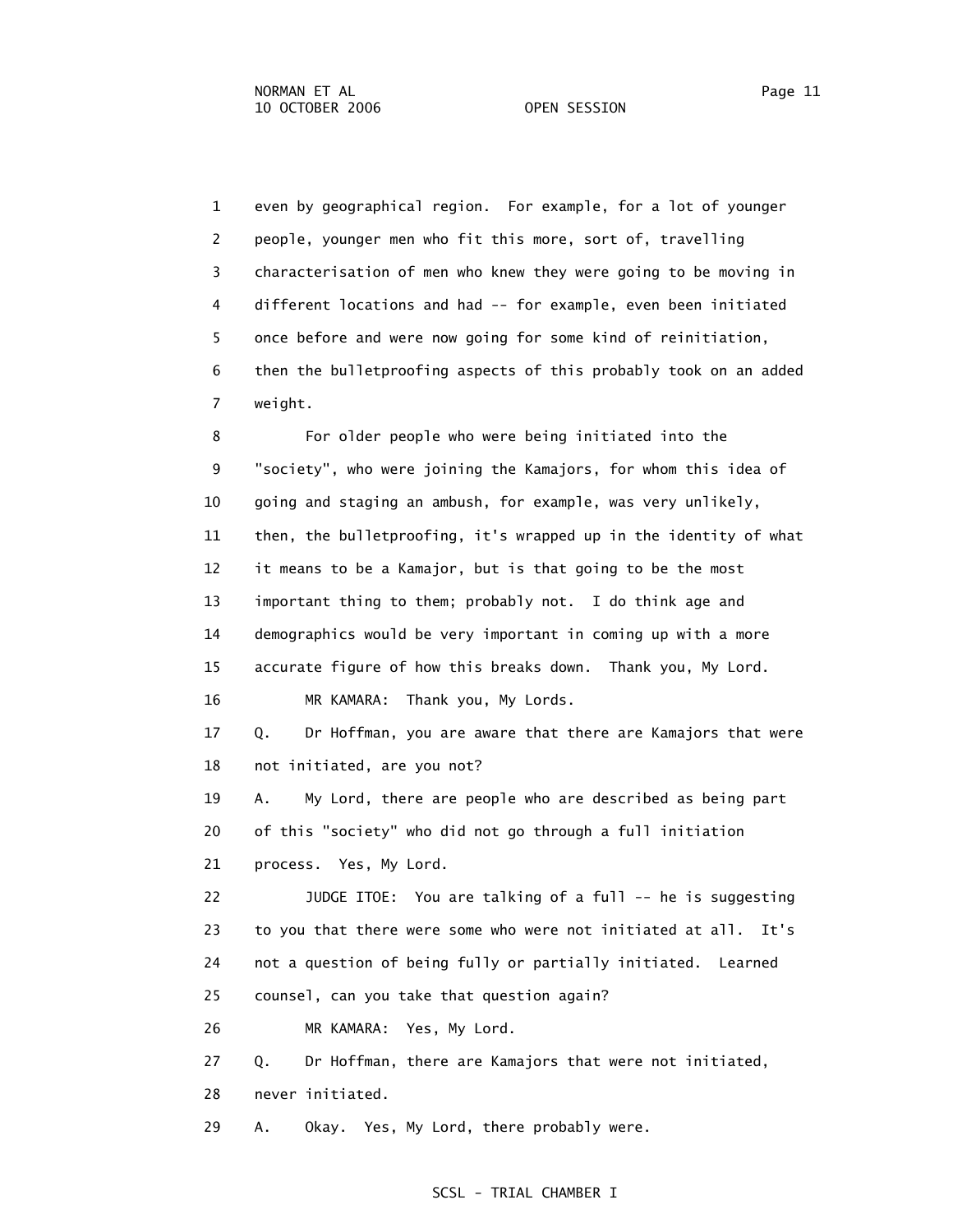1 Q. There were. And these Kamajors get immunised.

2 A. Yes, My Lord.

 3 Q. For Kamajors in that category, you'll agree with me, that a 4 sole centred attraction for becoming a Kamajor was immunisation. 5 A. Again, I would stop short of saying the sole motivation. I 6 would certainly -- it could very well, undoubtedly was very well 7 an important part. I, again, would stop somewhat short of saying 8 it was the sole motivation.

 9 Q. Thank you. I will take the bracket of young men. It is 10 also true to say that the attraction of becoming a Kamajor was 11 for the materialism to be gained and accumulated?

 12 A. My Lord, I would not state that categorically. I certainly 13 would not phrase it that way.

 14 Q. Thank you. Take a look at your writings again. Same page, 15 304, the second highlight, could you read it for the Court, 16 please.

 17 A. My Lords, just for the context, this continues from the 18 point where I left off in the previous reading. This is 19 highlighted, so it is page 304, the final paragraph. It begins, 20 "Young men like himself, he claimed, joined the Kamajors because 21 it was to the society that 'All the good things of the village 22 go'. He echoed a sentiment expressed to me later by a CDF 23 commander recalling the 1999 Freetown invasion. During the 24 fighting, he and his men provisioned themselves with beer from 25 the national brewery and chicken from farms outside the city. 26 'We ate well then,' he recalled. 'In war, you eat very well.' 27 Computers for which" -- that ends the highlighted passage. I can 28 continue if you want me to.

29 Q. Continue.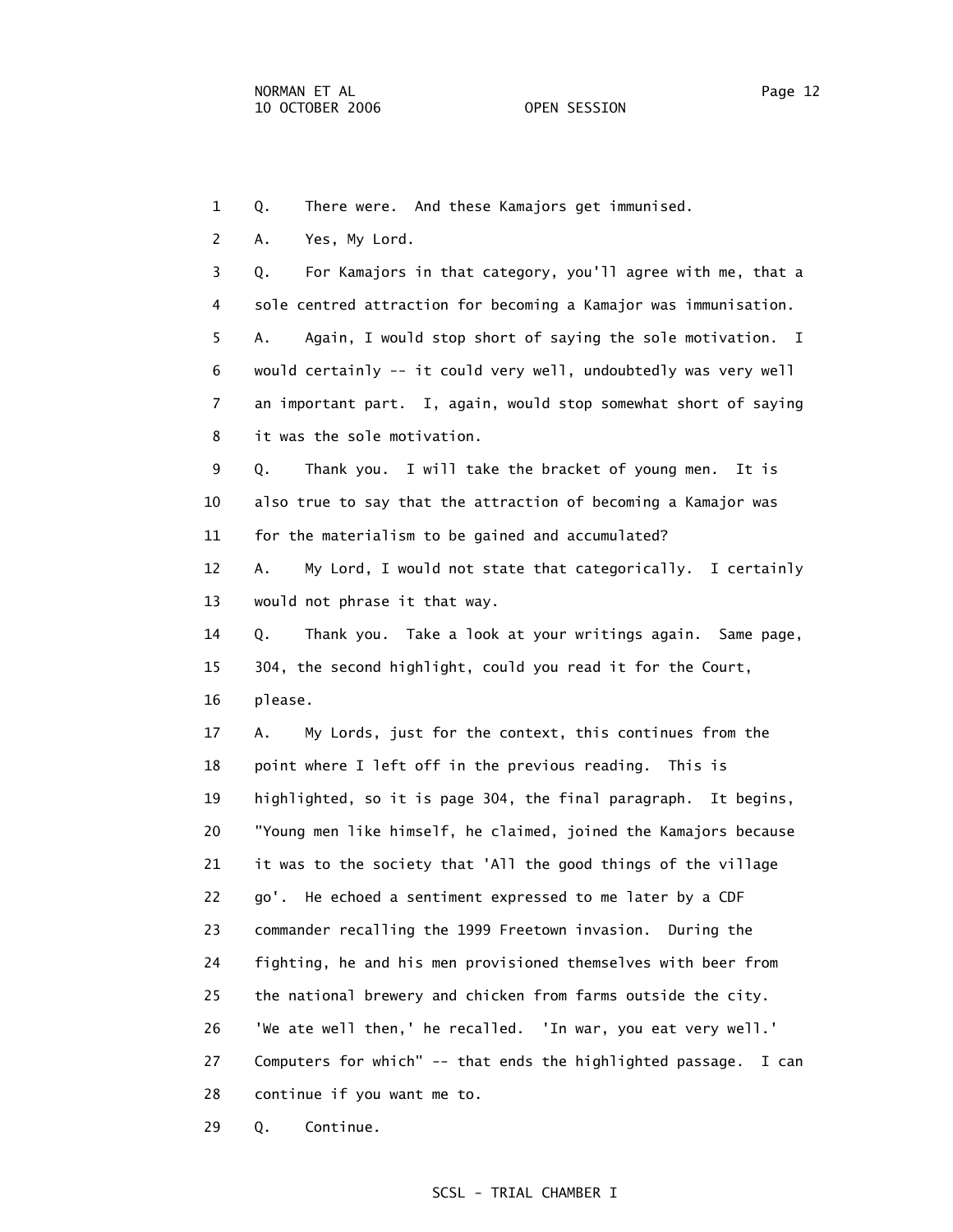1 A. "Computers, for which there was little electricity, 2 motorbikes and vehicles, for which there was little petrol or 3 operational understanding were all available during the fighting 4 and prized possessions in the various looting sprees." Shall I 5 continue? At that point there is an indication of a footnote as 6 well. Should I continue?

7 Q. Continue.

 8 A. "These are commodities not easily available to the lumping 9 youth who make up the ranks of the militia if they rely 10 exclusively on the patronage of their elders, the greedy elite, 11 but which could be had by those prepared to use force to get 12 them. As Richard has suggested of the RUF military campaign, the 13 logic, at least in part, is the effort of an isolated, minimally 14 educated cadre 'to confront the murky magic of patrimonial power 15 with the unsubtle obviousness of an elementary subtraction sum.'" 16 There is an indication of a footnote and that marks the end of 17 the paragraph.

 18 Q. Thank you. Let me have the document. Is that not you 19 canvassing an argument that the attraction, from your interview 20 of a young man, was because of the good things in the village 21 goes to the Kamajors?

22 A. That is what that young man told me, yes, sir.

23 Q. Did you believe him?

24 A. Yes, sir, I believed him.

25 Q. Thank you.

 26 A. I would add that his sense of what the good things of the 27 village were was a fairly expansive one.

 28 Q. And you'll agree with me that the good things went to the 29 Kamajors because of their position of power and authority; is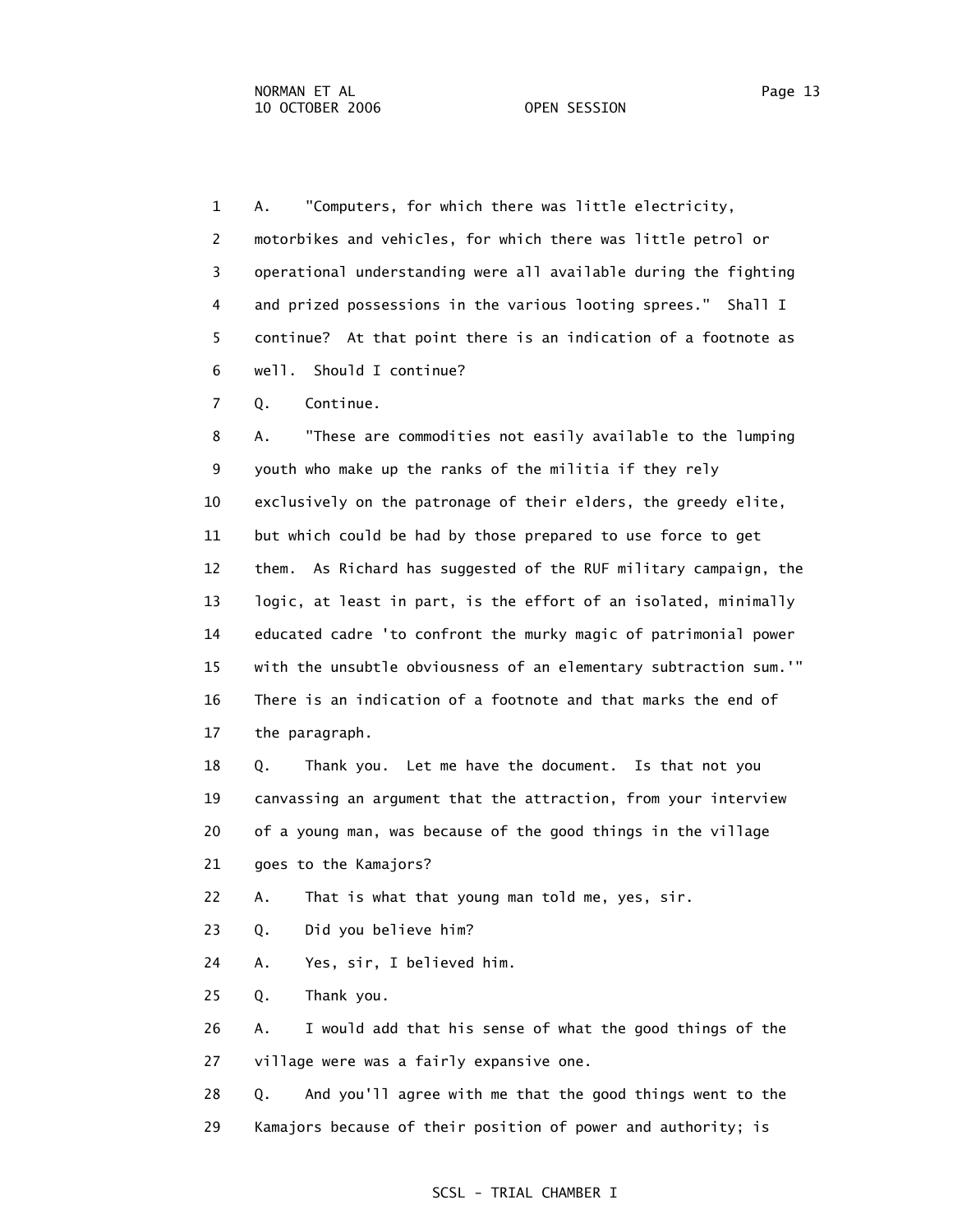1 that not so? 2 A. For some of them it did. Yes, My Lord. 3 Q. Thank you. Now, Dr Hoffman, you paid for some of the 4 interviews you got; you offered money? 5 A. My Lord, I did not, in any case, pay someone for an 6 interview, as such. 7 Q. If it was not payment, you offered money? Whatever the 8 purpose was, you offered money for interviews? 9 A. Certainly I've offered money in the past to people with 10 whom I've affiliated in the field. It's actually -- in 11 anthropological field work, there is a line drawn for simply 12 paying for interviews, but certainly there's no -- there are many 13 instances where one provides money to people in the field. 14 Q. And you are telling this Court you have not bought a story? 15 A. I would not characterise my field work as buying stories. 16 No, sir. 17 Q. Take a look at this article you wrote. 18 MR KAMARA: My Lord, I'm referring to, in his CV, "The 19 Brookfields Hotel: A Collage. By Daniel Hoffman." 20 MR POWLES: I don't know if my learned friend has copies 21 for everyone else, but it certainly would be of assistance to 22 have the articles he intends to put to the witness so that the 23 passages that he seeks to put can be seen in context. 24 PRESIDING JUDGE: Counsel, do you have copies? 25 MR KAMARA: I'm sorry, these are things I picked up off the 26 Internet. I wasn't hoping to use it, if he had answered. I 27 thought he was going to be directing it. Maybe it would not be 28 necessary after he's seen the article. 29 PRESIDING JUDGE: Even to pursue anything further, you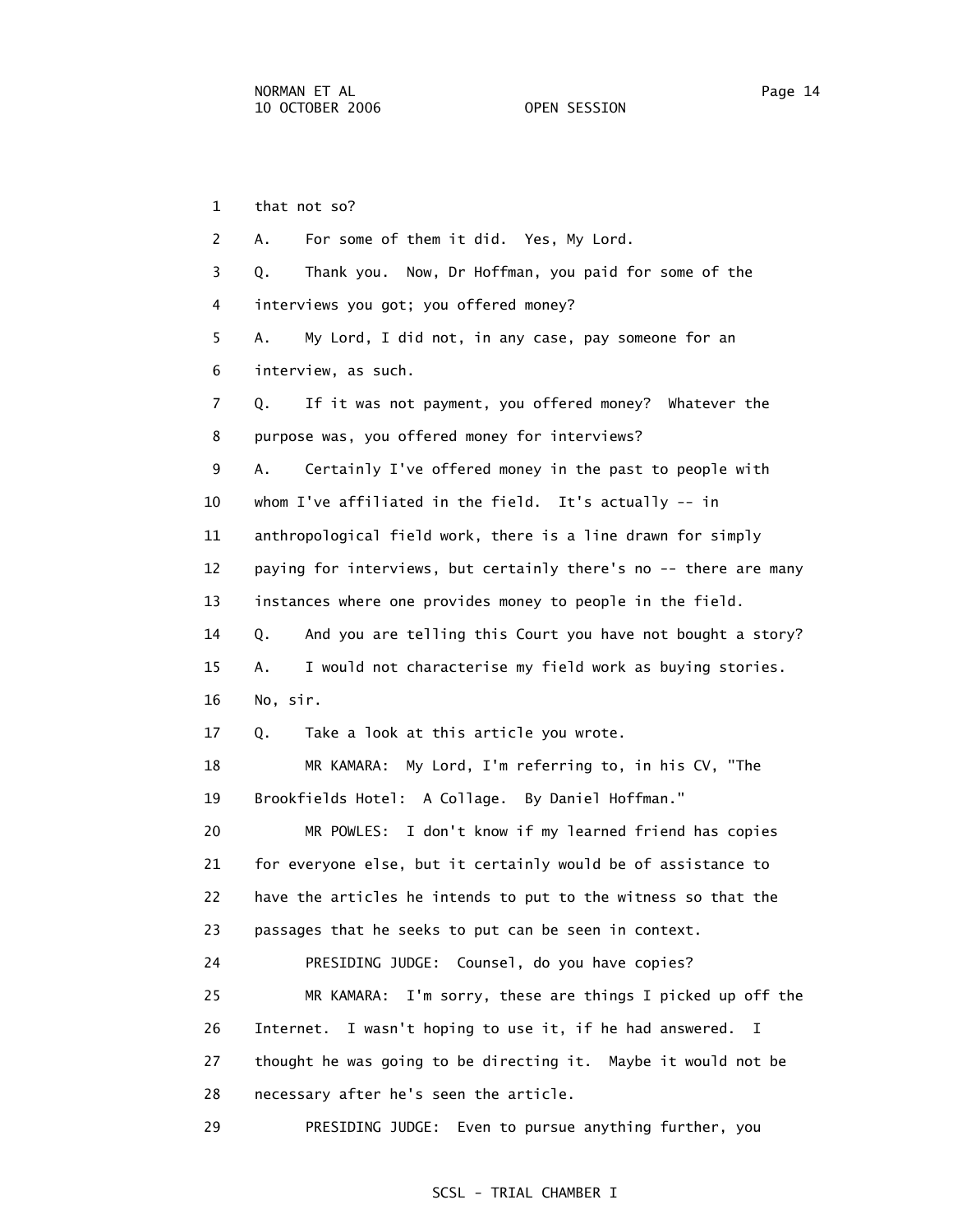1 mean? Are you terribly inconvenienced by not having the article? 2 He's asking the witness to read the passage that he wants to 3 highlight. 4 MR POWLES: Your Honours, yes. As long as my learned 5 friend undertakes to make a copy to me later, I will be satisfied 6 with that. 7 JUDGE ITOE: Because this is in conformity with our 8 directions. 9 MR KAMARA: Yes, My Lord. 10 JUDGE ITOE: And it should be respected. 11 MR KAMARA: Yes, My Lord. I will oblige a copy. 12 JUDGE ITOE: This is not Mr Powles complaining. I'm sure 13 we are complaining from here as well. 14 JUDGE BOUTET: Very much so. 15 MR KAMARA: Yes, My Lord. 16 PRESIDING JUDGE: The article you say is "The Brookfields 17 Hotel." What's the title? 18 THE WITNESS: My Lord, this article is entitled "The 19 Brookfields Hotel Freetown, Sierra Leone: A Collage." 20 PRESIDING JUDGE: Is this one published in the Public 21 Culture? 22 THE WITNESS: Actually, My Lord, this is a preliminary 23 draft of the piece that was later published in Public Culture. 24 This was a rough draft published in an online internal newsletter 25 to one of the funding agencies with which I worked. It's not 26 actually the published version of this piece. 27 PRESIDING JUDGE: We have two versions which have been 28 referred to? 29 THE WITNESS: Yes, My Lord.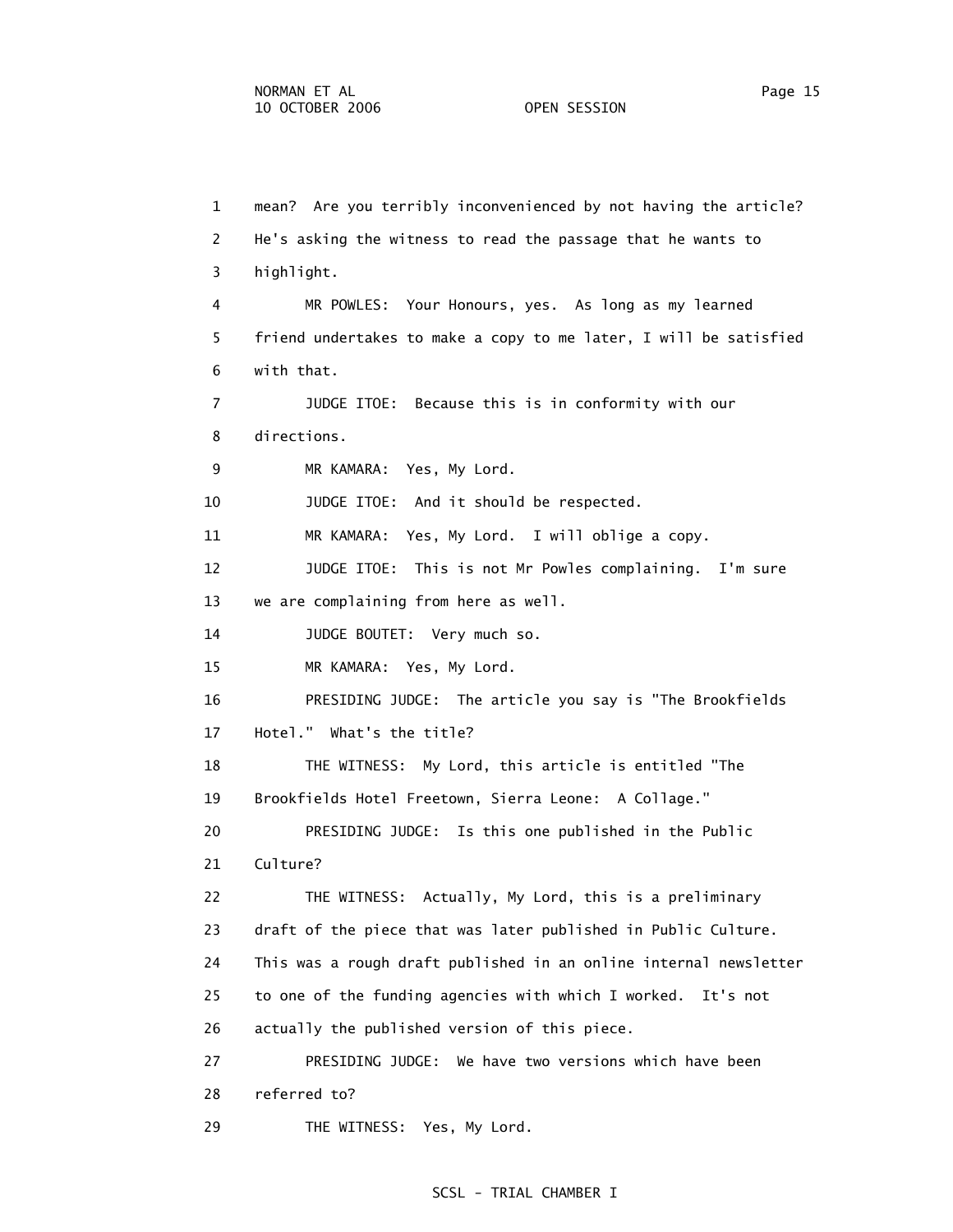| $\mathbf 1$    | PRESIDING JUDGE: Which version are you referring to,              |
|----------------|-------------------------------------------------------------------|
| 2              | learned counsel?                                                  |
| 3              | MR KAMARA: My Lord, the one he has in front of him.               |
| 4              | THE WITNESS: The rough draft, My Lord.                            |
| 5              | PRESIDING JUDGE: The Internet one?                                |
| 6              | THE WITNESS: Yes, My Lord.                                        |
| $\overline{7}$ | PRESIDING JUDGE: Right. Okay.                                     |
| 8              | MR KAMARA:                                                        |
| 9              | Take a look at page 5, is it?<br>Q.                               |
| 10             | Yes, My Lord.<br>Α.                                               |
| 11             | You will see underlined, something in red.<br>Q.                  |
| 12             | Yes, My Lord.<br>Α.                                               |
| 13             | Could you read that to the Court?<br>Q.                           |
| 14             | I would, My Lord. Before I do that, can I add that these<br>Α.    |
| 15             | are, first of all, not my words. This is a quote from the         |
| 16             | newspaper, but the story says -- the line says, "The other story  |
| 17             | (which I bought)." Do you want me to continue? That's the end     |
| 18             | of the underline.                                                 |
| 19             | Yes, I just wanted to indicate the story which you bought.<br>Q.  |
| 20             | Right. If I can indicate, first of all, this is a quote --<br>Α.  |
| 21             | that passage is $-$ those are not my words. I was quoting a       |
| 22             | newspaper article in its entirety. The phrase "which I bought"    |
| 23             | the journalist is meaning -- using to mean "which I believed."    |
| 24             | He's talking about receiving two different accounts of a story.   |
| 25             | In the second count, the second version, which is the one he says |
| 26             | "(which I bought)" to mean "which I believe."                     |
| 27             | PRESIDING JUDGE: Let's be content with the first level of         |
| 28             | rationalisation.                                                  |
| 29             | THE WITNESS:<br>Okay.                                             |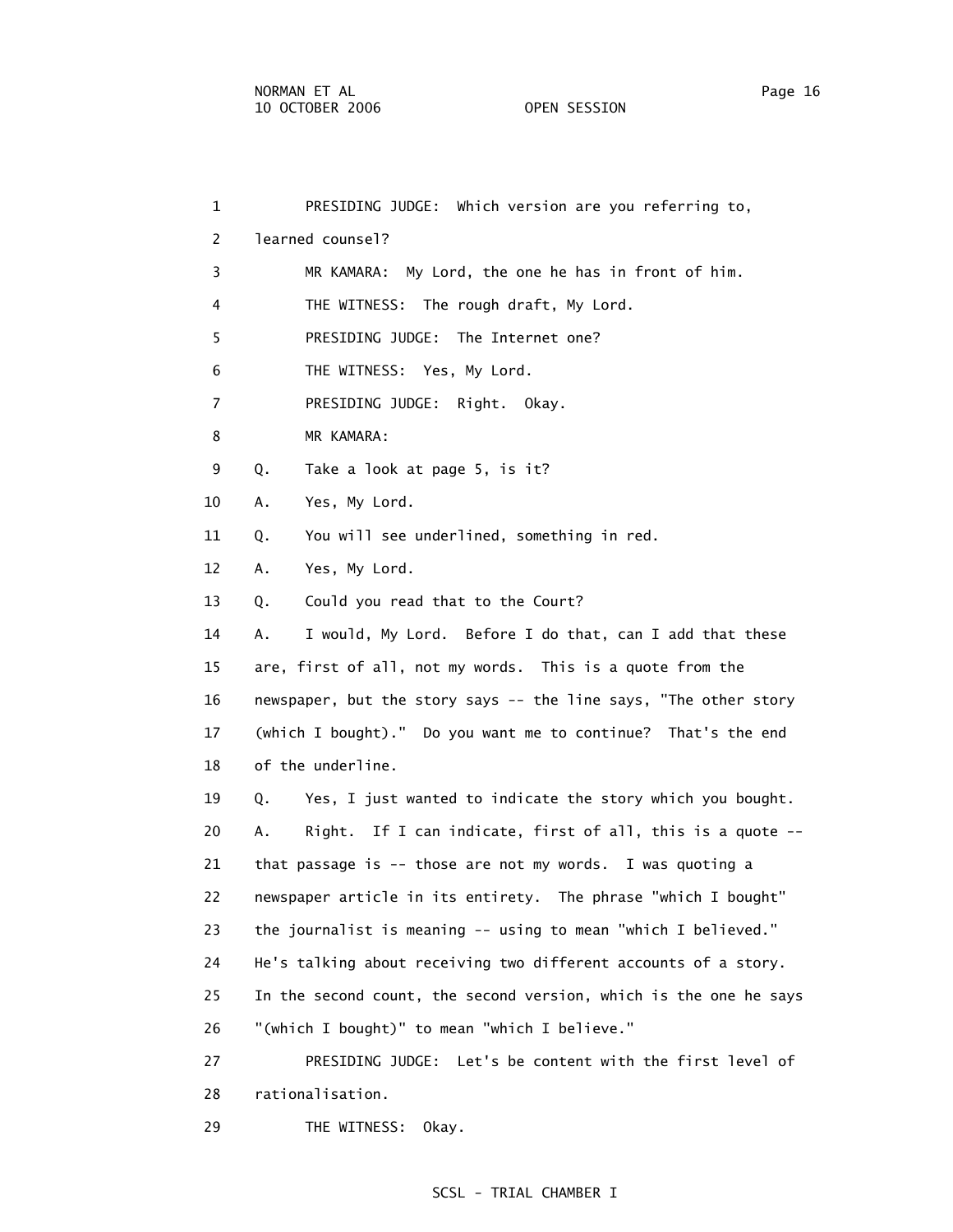1 PRESIDING JUDGE: The document says there is a phrase 2 there, or it calls "which I bought." 3 THE WITNESS: Yes, My Lord. 4 PRESIDING JUDGE: That appears in the article? 5 THE WITNESS: That does appear. Again, I would repeat -- 6 PRESIDING JUDGE: That's [overlapping speakers] -- 7 THE WITNESS: Yes, those are not my words. This is the 8 words of the journalist who is writing this particular passage. 9 PRESIDING JUDGE: Right. So that's the first level of 10 rationalisation. 11 THE WITNESS: Yes, My Lord. 12 PRESIDING JUDGE: And you proceed to do it to a second 13 level. 14 THE WITNESS: Yes, My Lord. 15 PRESIDING JUDGE: That is to say, you're in fact saying 16 "which I bought" in that context is equivalent to "which I 17 believe." 18 THE WITNESS: Yes, My Lord, exactly so. 19 MR KAMARA: My Lord, I have a complete understanding of 20 that document. Incidentally he says this is a draft. Can I have 21 that document again? I intend now to -- what we were able to 22 access through the Internet is this document and there was no 23 other document. If he is able to oblige us with the original, 24 which, I think would still reflect the same -- 25 THE WITNESS: Actually, My Lord, it does not. The final 26 published version includes some of that newspaper account, which 27 I cited, but it's a greatly -- it's an even more highly edited 28 version. I stand to be corrected, but I am 99 per cent certain 29 that that particular passage does not appear in the final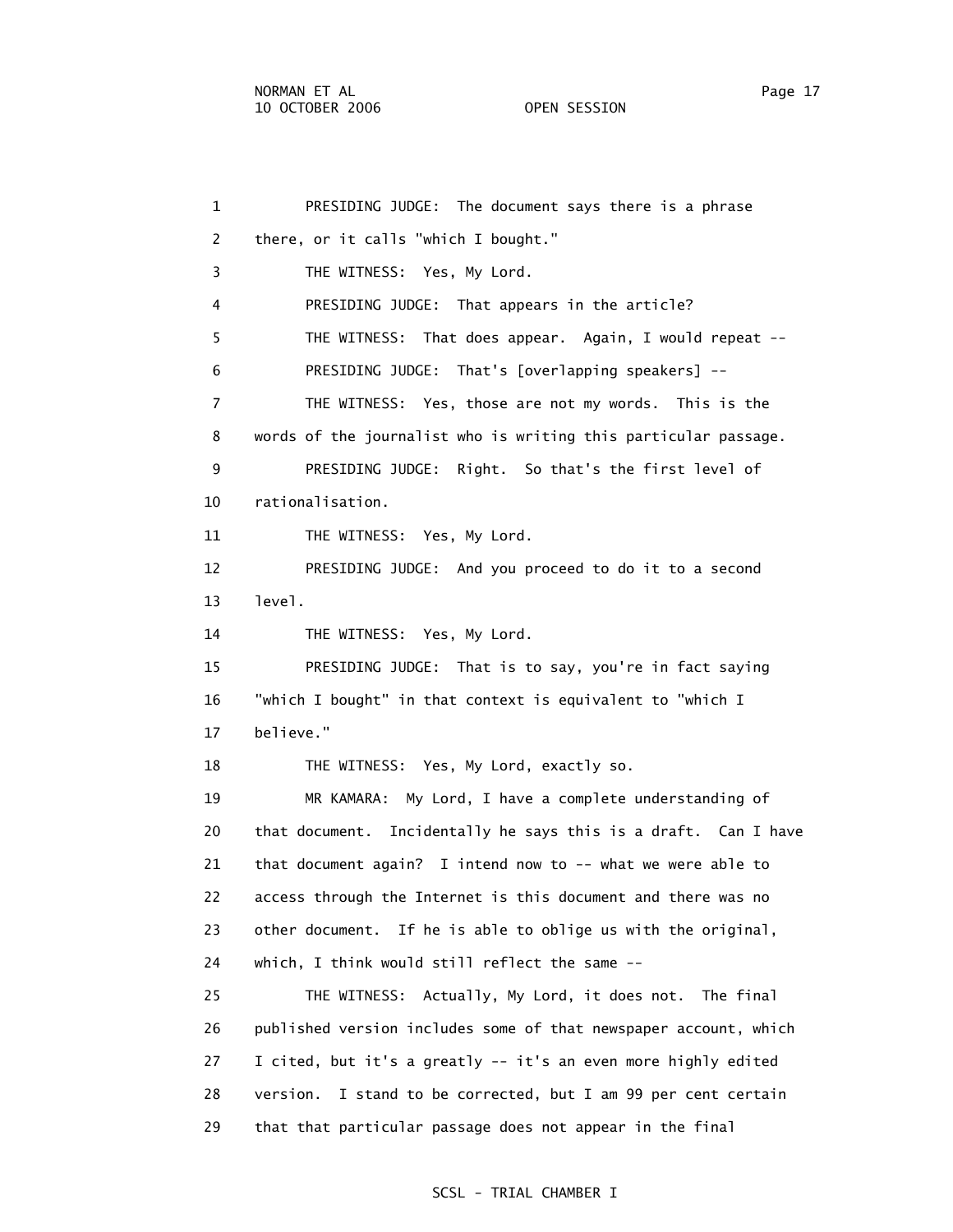1 published version, but I'm happy to supply -- we can actually 2 access that article online if we have certain security passwords 3 set up on the Court's internet, which I'm happy to attempt to do, 4 if that would be useful.

5 MR KAMARA:

 6 Q. Yes, because it seems to me this is a story written by you 7 and you are now denying an aspect of that story, so we would like 8 to have that original article.

 9 A. If I can point out, the subtitle there, "A Collage," what 10 that means, what this piece is is a combination of my own 11 writings and texts that I found which related to the Brookfields 12 Hotel. So the collage indicates that this is -- my intention was 13 to give readers a sense, in this piece, of the various voices 14 which had discussed Brookfields Hotel and what it meant to people 15 in Freetown. In order to do that, what I did was take texts from 16 different locations, newspaper accounts. At one point, I think I 17 reference a Human Rights Watch report or worker. There are 18 individual testimonies, and there are my own field notes, and 19 they are very clearly indicated which portions are my original 20 text and which parts are extended -- excuse me, which parts are 21 extended citations of other people's work. Again, if we can -- I 22 don't know the easiest way to do this, but I'm happy to access 23 this online, if that would be useful.

 24 MR KAMARA: My Lord, I will suspend this aspect of 25 cross-examination and see if Dr Hoffman would be able to give us 26 the final version.

 27 Q. I do agree with you about the collage aspect, but this 28 aspect that I'm referring to you is where you narrating your 29 personal experiences.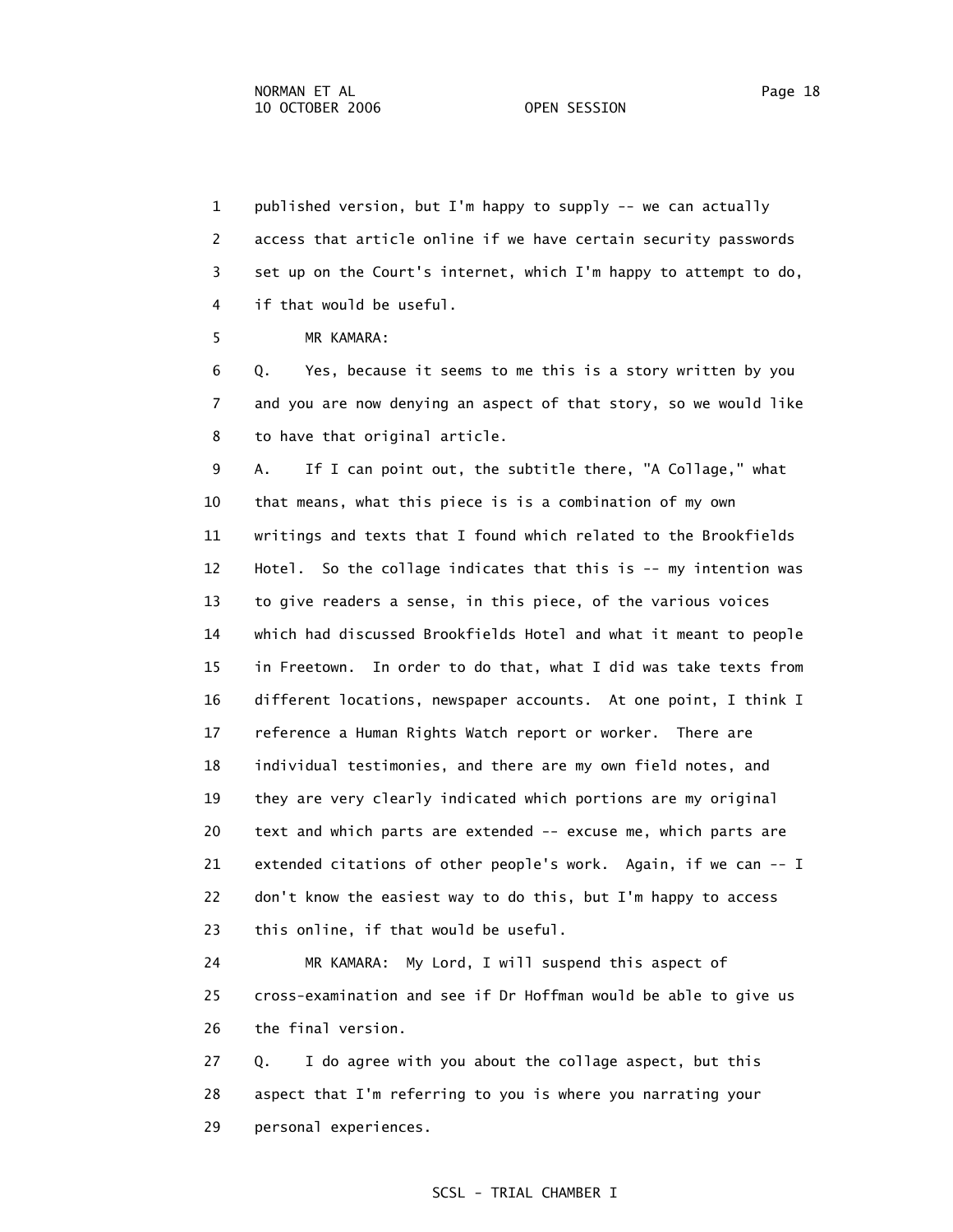1 A. My Lord, it is not. In fact, if I can see that again, I 2 may be able to point to you where it is cited as being somebody 3 else's work. I would have to see which version of this you have. 4 I was very careful, in any place where this article appeared, to 5 note which were my original words and which were citations, 6 extended citations of other people's work. 7 Q. All right, Dr Hoffman, we'll await your final version of 8 this article. 9 A. Thank you, My Lord. 10 JUDGE ITOE: What do you mean? You mean you want to extend 11 these proceedings because of that particular article? 12 MR KAMARA: No, My Lord. If only he has the article and he 13 can make it available to the Court, which I would be grateful. 14 THE WITNESS: I would be more than happy to do so, My 15 Lords, at any opportunity. 16 PRESIDING JUDGE: Before we proceed further, can we have 17 you define the context of this particular area of your 18 cross-examination? Because I taught, and correct me if I am 19 wrong, that this seemed to have logically arisen out of an answer 20 that, in his field of anthropological research, he doesn't buy 21 stories. 22 MR KAMARA: Yes. 23 PRESIDING JUDGE: And then you picked out something that 24 talks about buying stories. 25 MR KAMARA: Yes. 26 PRESIDING JUDGE: So should we narrow the universal 27 discourse and see exactly where you are getting? It may be that 28 it might not necessary for him to come with the original. 29 Because now he's contending that that particular phraseology are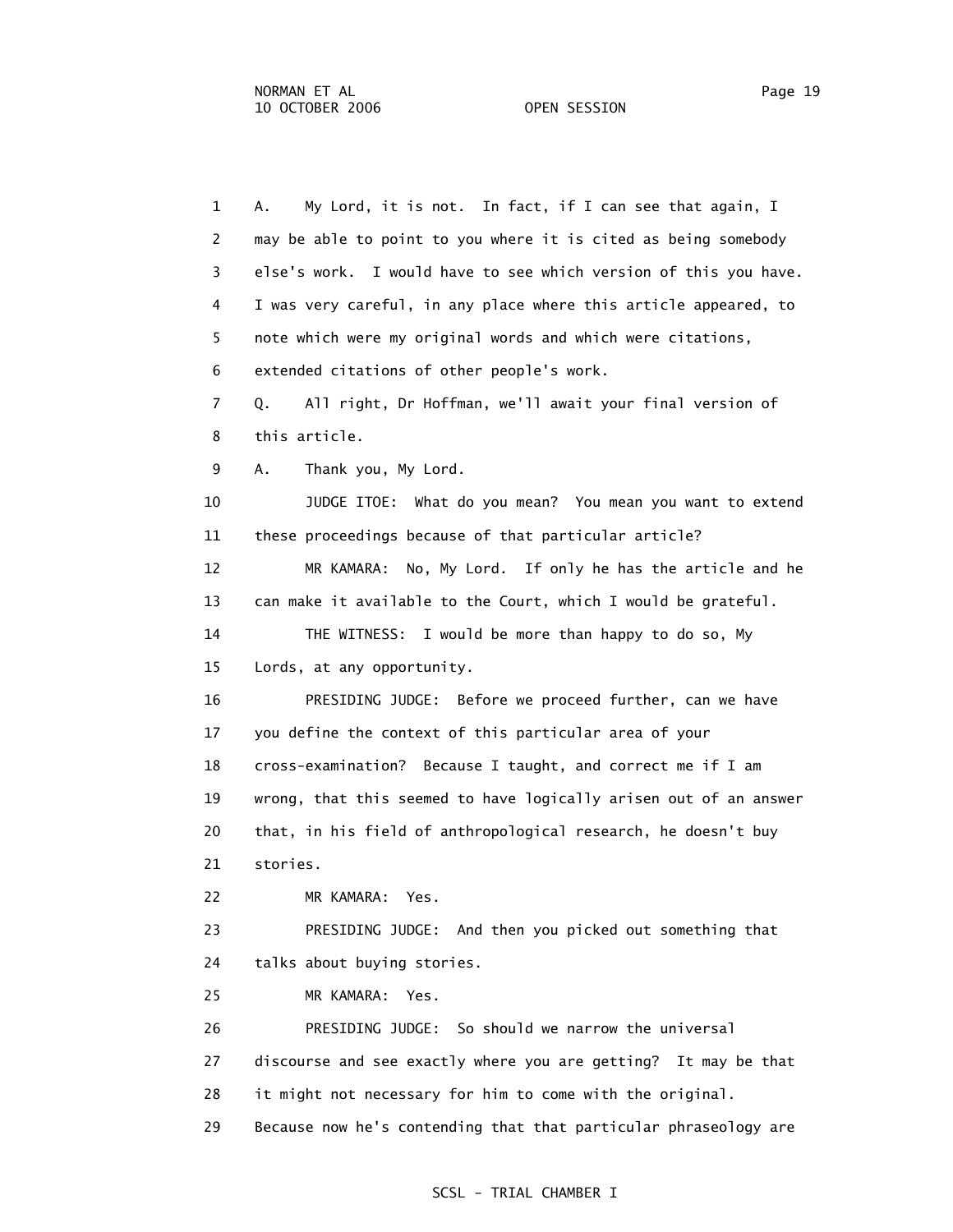1 not his own words, but that he imported it from some other 2 author. Perhaps we need to confine this and see whether that, 3 for you, would be a further line of cross-inquiry, dispensing 4 with the possibility of having the original. What would the 5 original do, the other draft, the other particular article? What 6 would it do for us? 7 MR KAMARA: It would differentiate -- 8 PRESIDING JUDGE: Between what and what? 9 MR KAMARA: What he got from other sources and what he was 10 explaining himself. 11 PRESIDING JUDGE: Here there's a specific issue being 13 stories. 14 MR KAMARA: Yes. 15 PRESIDING JUDGE: And he has said that, in his field, it is 20 MR KAMARA: Yes, My Lord. That is what I have already 24 MR KAMARA: Yes. And here in his collage, there are 25 different aspects from different sources. I am putting it to him 26 this is from his own source, that the other story which I bought, 27 so it is there, My Lord. And I was putting it to him that, 28 indeed, he pays for interviews, he pays for stories. 29 JUDGE BOUTET: Let the Court appreciate this. My concern

12 raised, and your contention is that he may have bought some

 16 not his practice. So I want us to narrow the issue down and see 17 if you can advise us as to how the particular article that you're 18 targeting would enlighten the Court on this particular issue. I 19 mean, to avoid delay.

 21 explained. My Lord, he has answered that in the course of his 22 profession --

23 PRESIDING JUDGE: It's not his practice.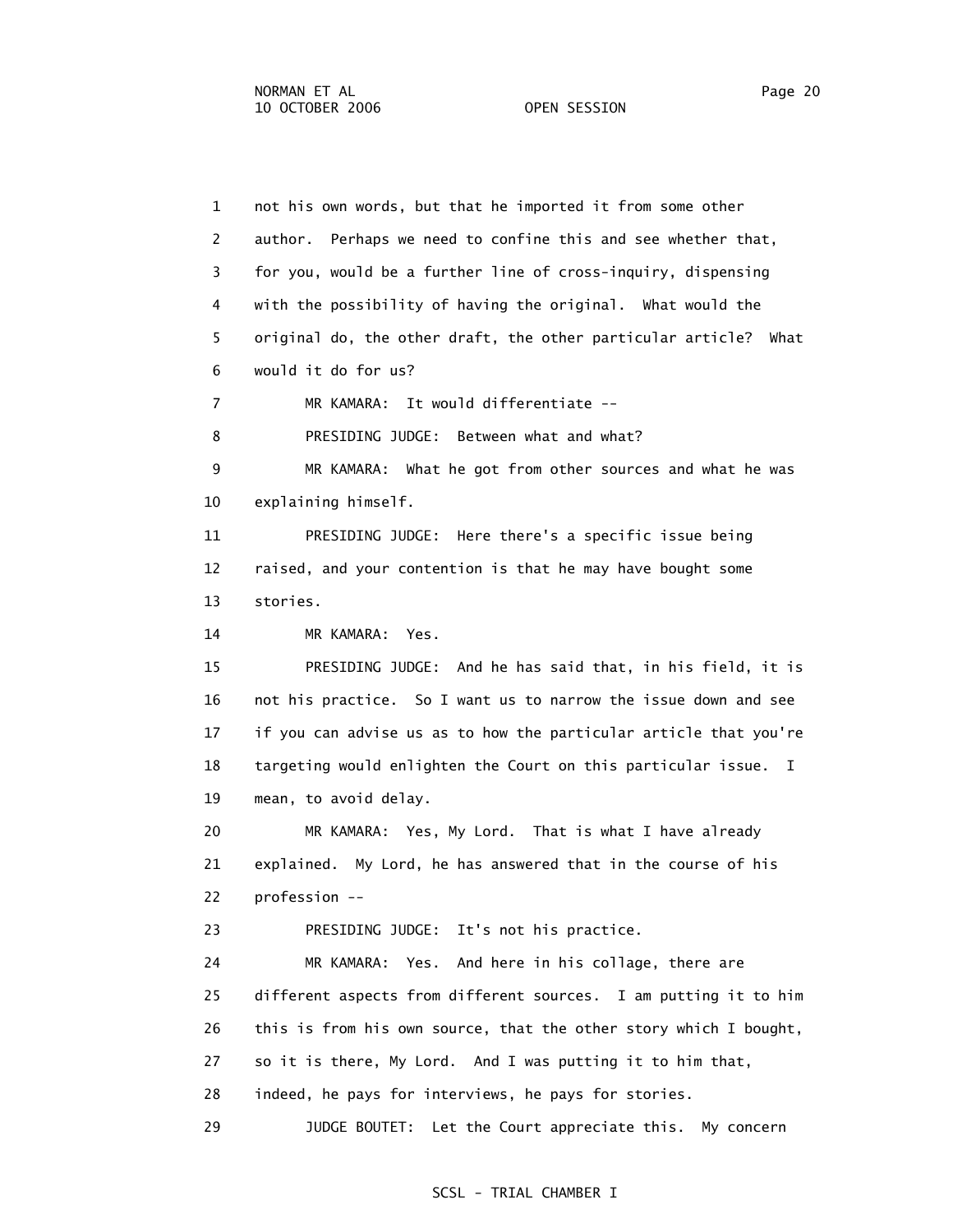1 is if you get the other document, whichever it is, as such, the 2 one that has been published in the Public Culture, which is not 3 this one, but this one is published in some way, anyhow; you got 4 access to it on the Internet.

5 MR KAMARA: Yes.

 6 JUDGE BOUTET: So it is published, maybe not in Public 7 Culture, so there appears to be a different version of the same 8 article; this one containing different information, as such. 9 Whether we get the original or this one, the witness is telling 10 you that, in the original, even that sentence doesn't appear. So 11 we're not further ahead. Let the Court appreciate what you have 12 and we'll appreciate the evidence of Dr Hoffman as it is. I 13 don't see how we would be assisted in going the other document. 14 The witness is telling you it doesn't even appear in the other 15 one.

 16 MR KAMARA: My Lord, agree with you. I will leave it as it 17 is. It is for the Court to make an appreciation.

 18 MR POWLES: If I could ask in the meantime I could have a 19 copy of the article that my learned friend has. I don't seek to 20 halt his cross-examination, it is just so I can just have an 21 opportunity to read it as he proceeds.

 22 MR KAMARA: I might need it for the purposes -- I will let 23 you know the references and you can check it online, as I did.

 24 JUDGE ITOE: But we need to check it now for the purposes 25 of following the proceedings. This is why we -- let me emphasise 26 the fair distribution of these documents to all the parties. It 27 is important.

 28 MR KAMARA: Yes, My Lord. I still need it for the 29 purposes.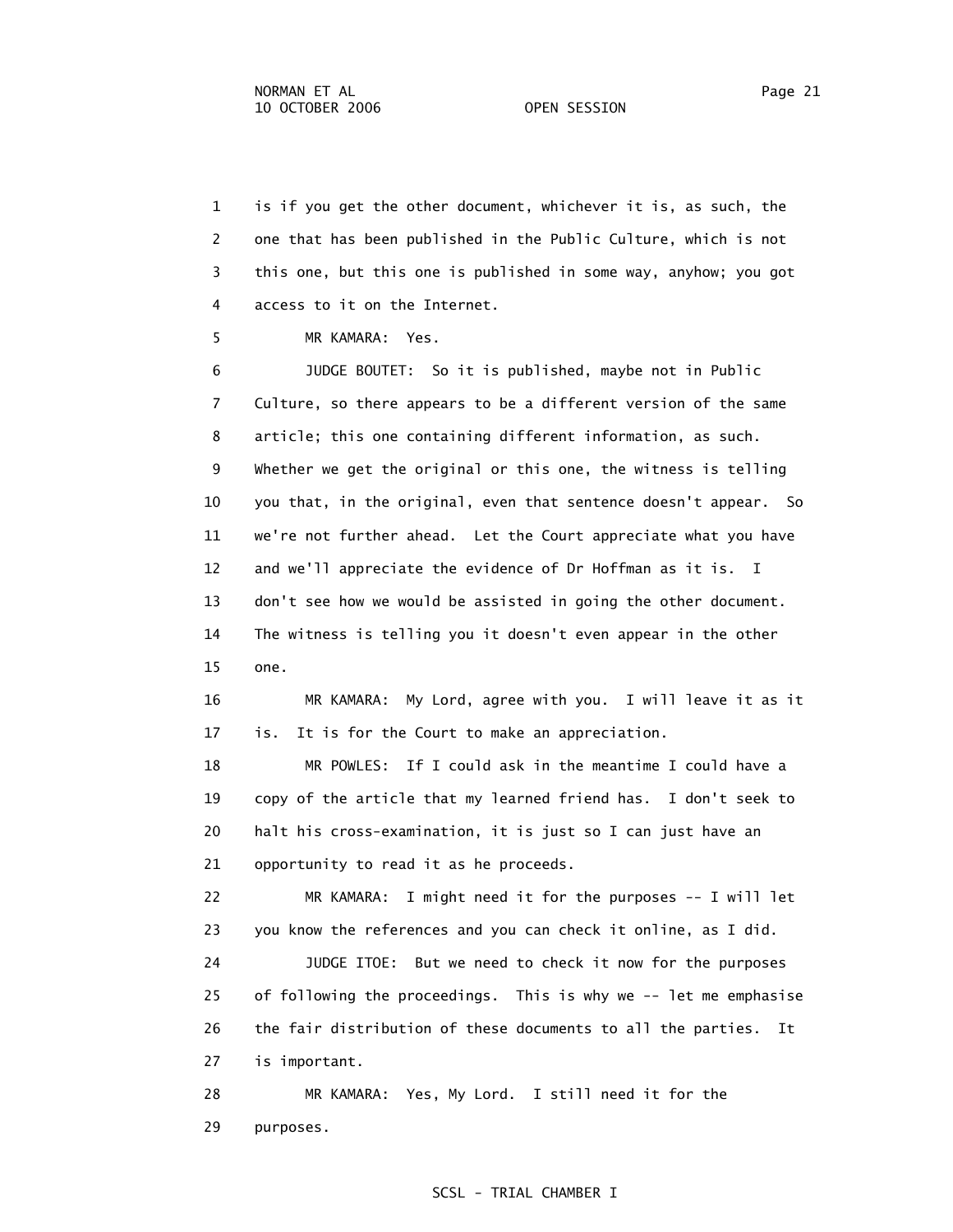1 JUDGE ITOE: And he needs it, so where do we move from 2 here? 3 MR KAMARA: I'll let him have it for the time being. 4 JUDGE ITOE: And he wants to keep it and be reading it 5 while you're progressing. So how do you conduct your 6 cross-examination without the document? 7 MR KAMARA: My Lord, I'm liberal this morning. He can keep 8 it. 9 MR MARGAI: My Lords, I'm sorry. I don't know whether I 10 can be heard. If I understand my learned friend's line of 11 cross-examination, it's not so much as to whether the phraseology 12 is that of Dr Hoffman's or somebody else, but the interpretation 13 that should be placed on the word "bought" or "buy." 14 PRESIDING JUDGE: Well, there are so many nuances on this 15 particular thing. You may understand it that way, we understand 16 it differently. I think, for me, the context is, and it derives 17 from the answer of the expert, that in my field of anthropology 18 research, I don't buy stories. Then counsel put a specific 19 phraseology to him. It is for counsel. The trend of counsel is 20 to virtually refute that particular part of his evidence. It 21 seems clear to me and I think we are virtually trying to make 22 heavy weather of something which, to me, seems quite -- I would 23 say to the point here. Because I think his contention is that in 24 the process of research, he may have bought some stories. 25 MR MARGAI: That's how I understand it. 26 PRESIDING JUDGE: Quite. I don't think there are any 27 complications about this. The only thing, of course, we've been 28 saying how far will the article in the Public Culture will assist 29 this Court in trying to understand what counsel is eliciting from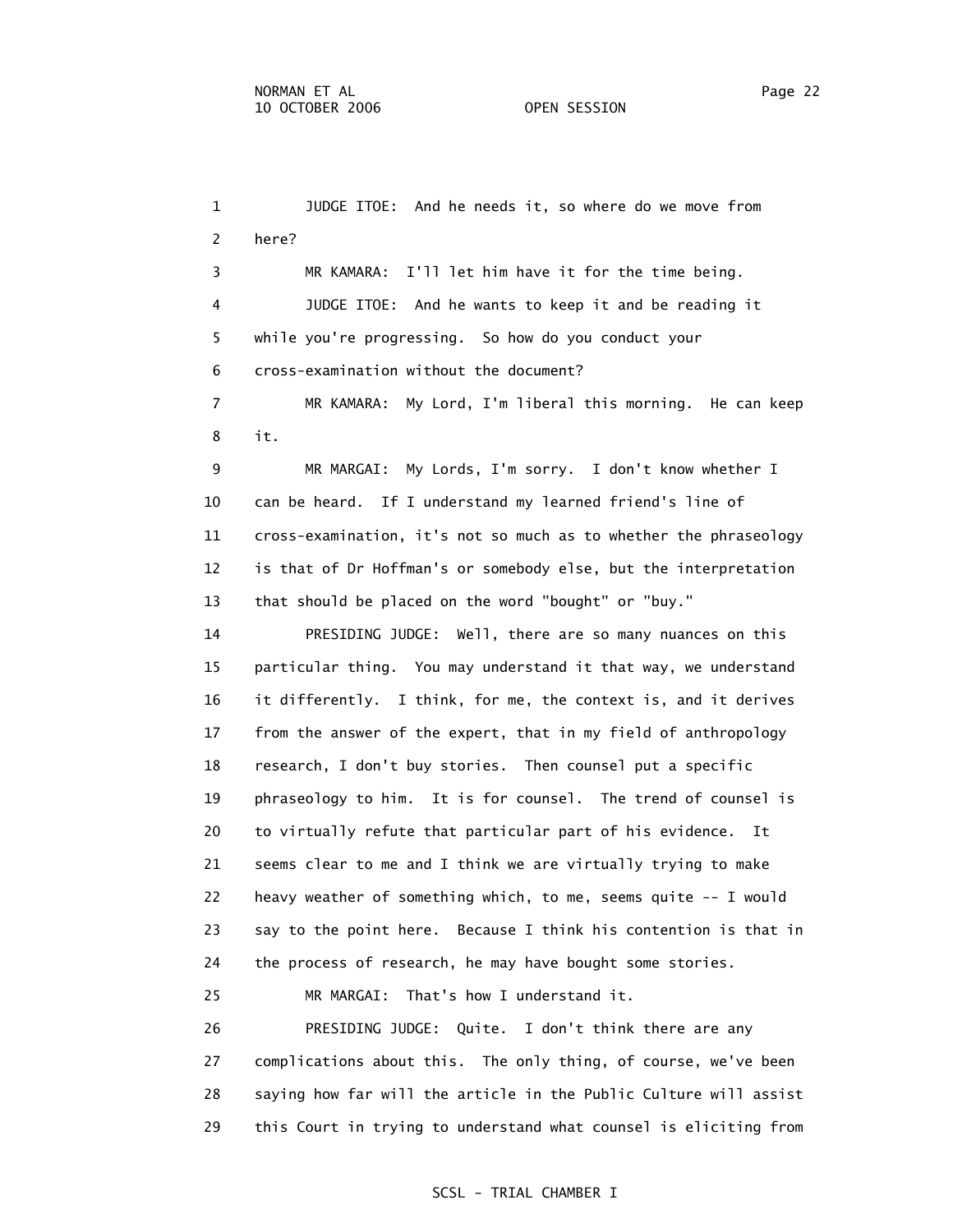| $\mathbf{1}$   | the witness, given the state of the evidence so far.              |
|----------------|-------------------------------------------------------------------|
| $\overline{c}$ | I have finished the article. It's fascinating.<br>MR POWLES:      |
| 3              | MR KAMARA: I have just printed one for you.                       |
| 4              | PRESIDING JUDGE: I think we should move away from this            |
| 5              | area, unless counsel has some other aspect he wants to explore,   |
| 6              | but I don't think it is necessary to have this other document put |
| 7              | before the Court. I'm not sure what I would -- what benefit I     |
| 8              | would derive from it. I speak for myself. Let's proceed.          |
| 9              | MR KAMARA: Yes, My Lord, I will proceed.                          |
| 10             | Dr Hoffman, you knew that the second accused was appointed<br>Q.  |
| 11             | director of war of the CDF?                                       |
| 12             | Sorry, My Lord, is there a question there?<br>А.                  |
| 13             | Yes. You knew that the second accused was appointed<br>Q.         |
| 14             | director of war of the CDF; is that not so?                       |
| 15             | I know that the second accused carried the title director<br>Α.   |
| 16             | of war.                                                           |
| 17             | Let the witness be shown Exhibit 59, and you will know that<br>Q. |
| 18             | he was appointed.                                                 |
| 19             | PRESIDING JUDGE: Courtroom officer, would you assist,             |
| 20             | please. Do we have the exhibit?                                   |
| 21             | MR KAMARA:<br>I have a copy.                                      |
| 22             | The document you have is Exhibit 59. It is a letter of            |
| 23             | appointment, signed by the national co-ordinator.                 |
| 24             | PRESIDING JUDGE: So what's your question?                         |
| 25             | MR KAMARA:                                                        |
| 26             | Have you seen the document?<br>Q.                                 |
| 27             | I've seen it now, yes, My Lord.<br>Α.                             |
| 28             | Would you agree with me he was appointed as director of<br>Q.     |
| 29             | war?                                                              |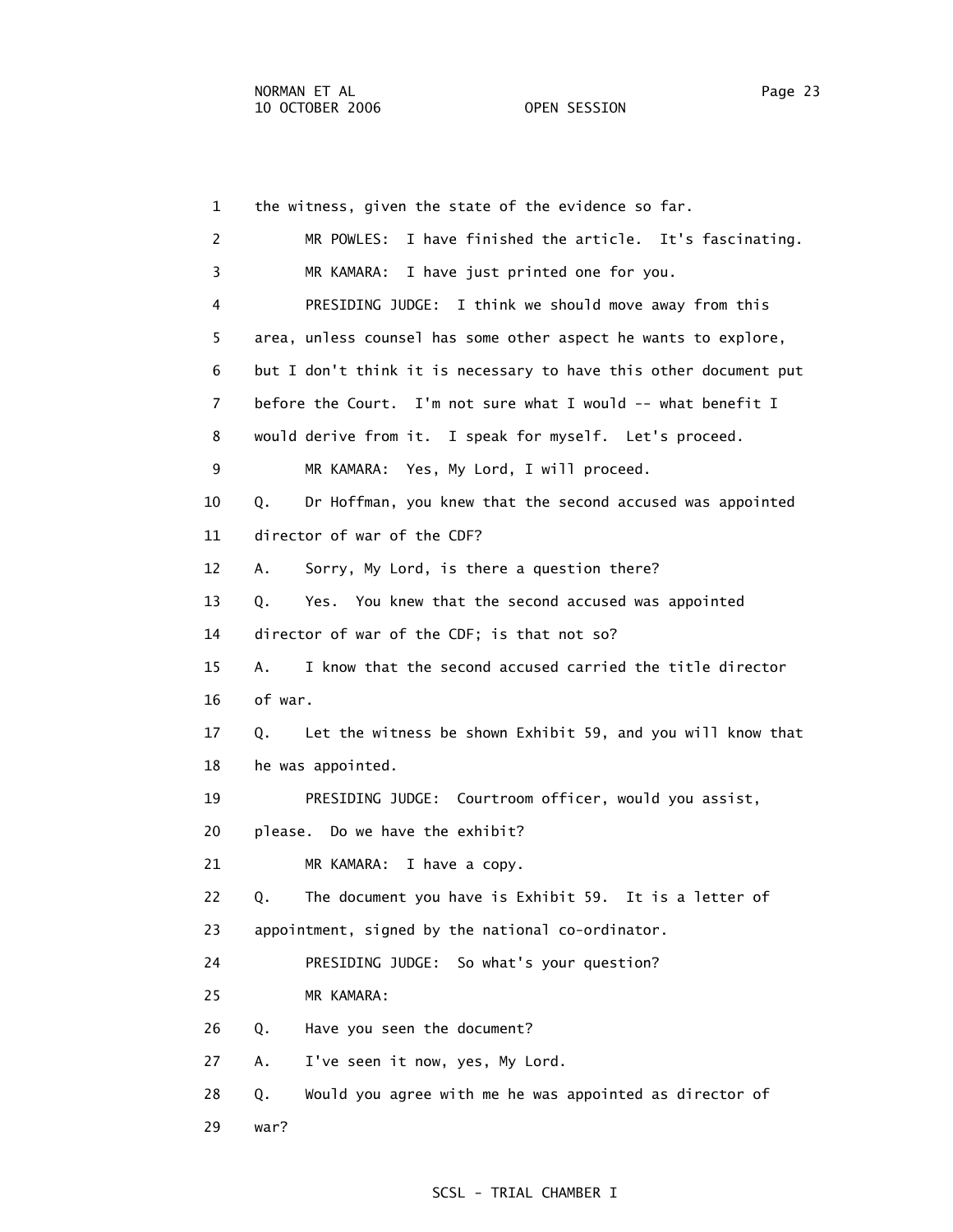1 A. I would agree with you that this document says "Letter of 2 Appointment." 3 Q. Letter of appointment. 4 A. Yes. 5 JUDGE ITOE: What is that exhibit again? 6 MR KAMARA: Exhibit 59. 7 JUDGE ITOE: Thank you. 8 MR KAMARA: 9 Q. And in the process of your research, you never knew that he 10 was appointed? 11 A. My Lord, if you are asking if I've ever seen this document 12 before, the answer is no. 13 Q. That is not the question, Dr Hoffman. I'll put it again: 14 In the process of your research, you're telling this Court you 15 never knew that the second accused was appointed as director of 16 war? 17 A. My Lord, as I said, in the course of my research, I 18 understood that Moinina Fofana carried the title director of war. 19 Q. Thank you. And that title that he carried was as a result 20 of patronage again? 21 PRESIDING JUDGE: Is that a question? 22 MR KAMARA: Yes, My Lord. 23 Q. Do you agree to that? 24 JUDGE ITOE: Now the question is clearer. 25 MR KAMARA: Yes. 26 THE WITNESS: My Lord, I'm not familiar with the exact 27 circumstances by which Moinina Fofana took on that title. In my 28 opinion, I think one would look to how the patronage networks 29 operated to arrive at that understanding, but I don't know much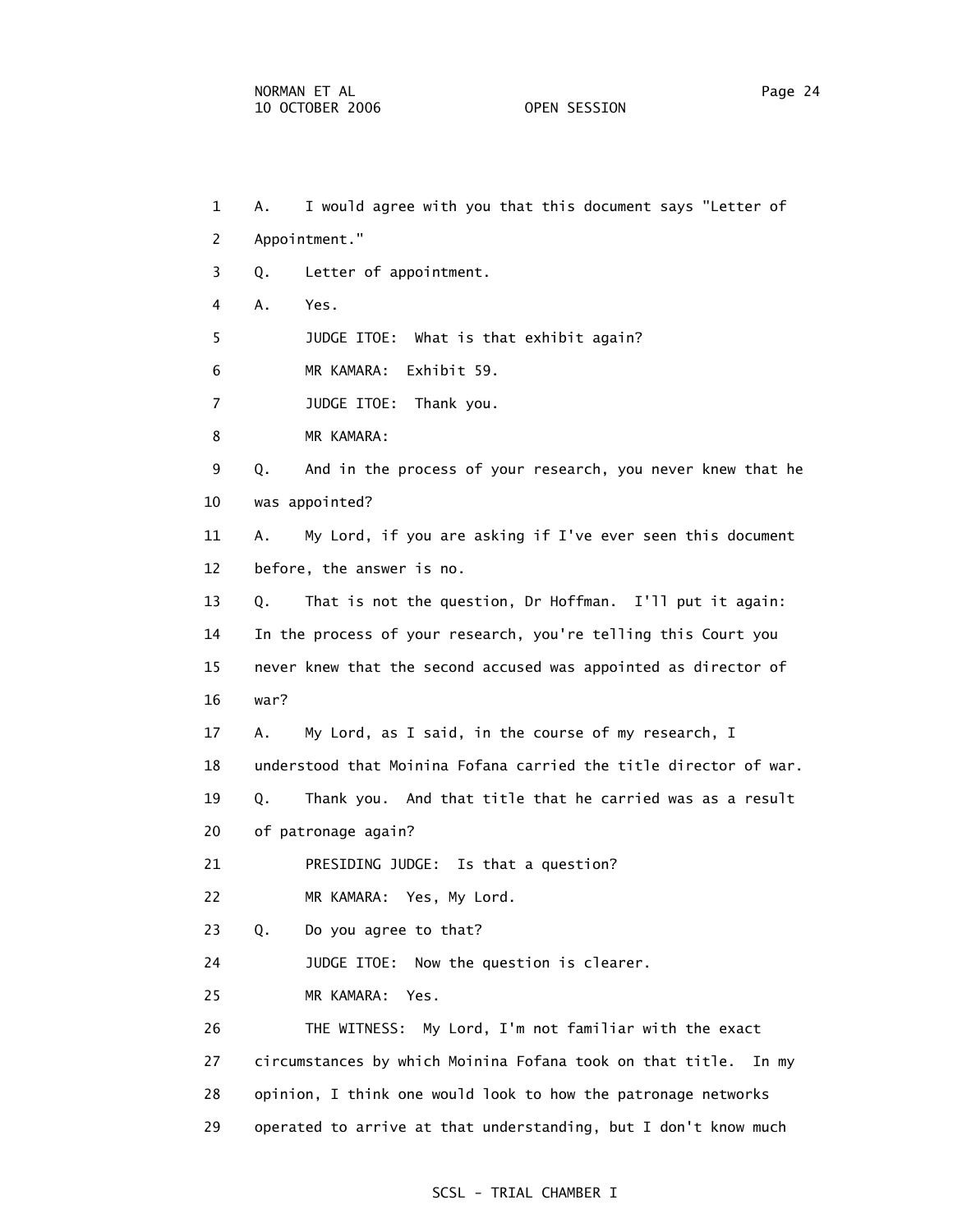1 by way of the specifics. 2 MR KAMARA: 3 Q. You made a position before this Court with regards to the 4 military characteristic of the CDF. And now you're telling this 5 Court you did not inquire as to the nature of a position held by 6 the second accused, the position of director of war? 7 JUDGE ITOE: He didn't say he has not inquired. He hasn't 8 said that yet. 9 MR KAMARA: I thought he said -- 10 JUDGE ITOE: He has said that he only knew that he held the 11 title of director of war. But he has not said that he did not 12 inquire. Maybe you wish to put the question to him. 13 MR KAMARA: Thank you, My Lord. 14 Q. Did you, in your research, make inquiries as to that 15 position of director of war? 16 A. Yes, My Lord, I did. 17 Q. Where was that appointment made? 18 A. My Lord, according to this document, it states at the 19 top -- 20 JUDGE ITOE: Mr Witness, you are seeing this document for 21 the first time. 22 THE WITNESS: Yes, My Lord. 23 JUDGE ITOE: We are asking you to limit yourself to your 24 inquiries as to what you found out was the content of the 25 position of director of war. You say you only saw this letter 26 this morning, so you don't need to refer to it. 27 THE WITNESS: Thank you, My Lord. I don't know the 28 location from my independent inquiries as to where the location 29 at which Moinina Fofana would have received this title. That was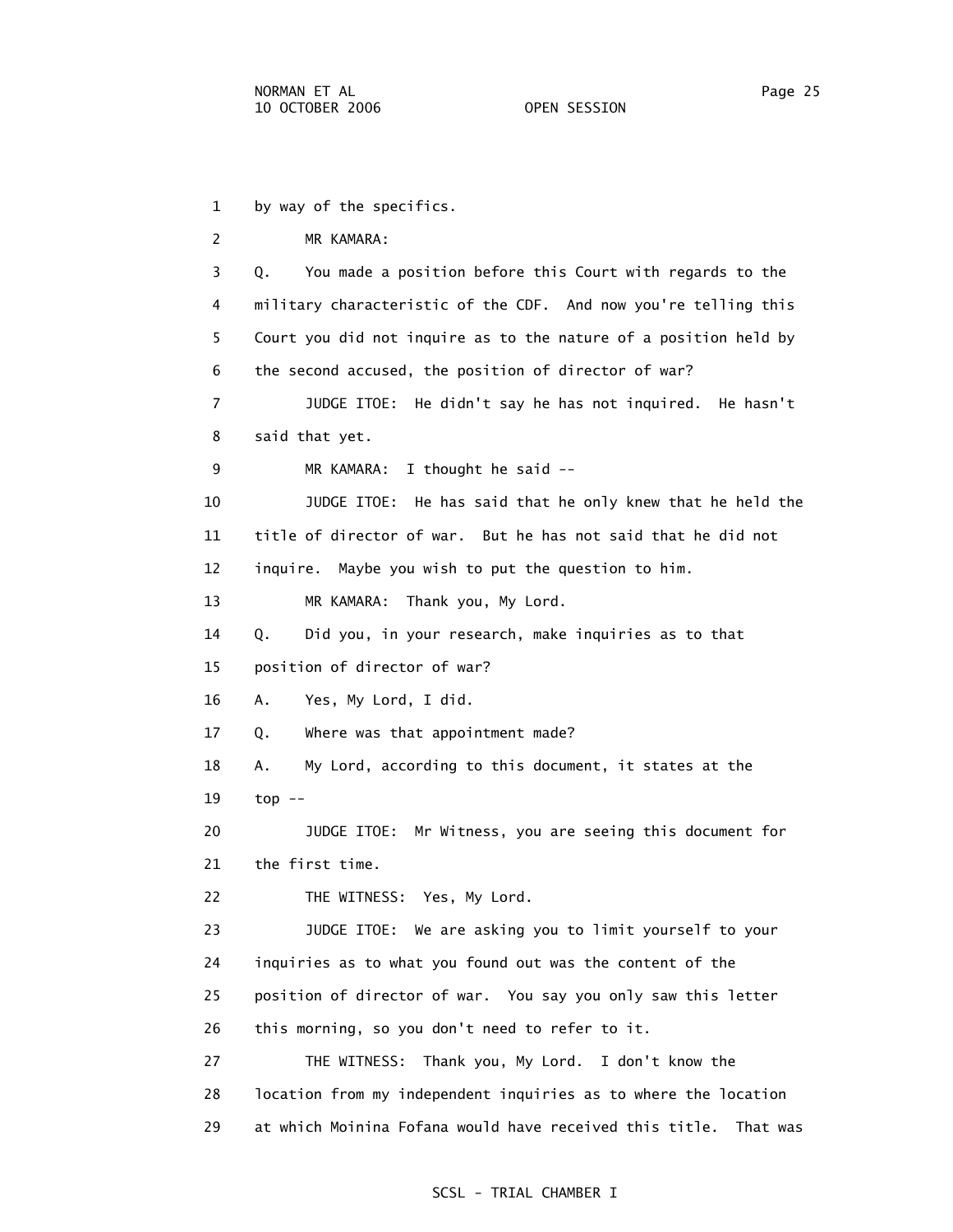1 not disclosed to me.

2 MR KAMARA: Thank you.

3 Q. What else did your inquiry reveal?

 4 A. Obviously for the work that I do, this title director of 5 war is an important point of inquiry. The interviews that I did 6 to ascertain where this title came from, and what it related to 7 did point to a certain patronage/client form of relationship, 8 primarily having to do with Fofana's importance as an individual, 9 particularly in regard to his provision of food, he was pointed 10 out to me as somebody, for example, who, in the early days of the 11 war, as a local businessman of some success, had given provisions 12 to refugees and IDPs, internally displaced persons, who came into 13 the southern region. That notoriety, from what my informants 14 have said, gave him a certain prominence within -- when he then 15 became a member of the CDF, and, to some degree, continued to 16 perform those kinds of functions. That is the understanding. 17 Now, I would add that most people I spoke to, when they referred 18 to him, referred to him as director, and not using that full 19 title director of war. There were certainly instances where 20 people did, and they knew the full scope of that title, they 21 generally tended to confine it to director. I would also add 22 that, in many of these instances, this was given with -- this was 23 told to me by combatants with a certain amount of irony and 24 ridicule, which I'm happy to explore with you, if you like. 25 Q. We'll get to that. Now, in the conduct of your research, 26 again, you did not come across any information suggesting to you 27 that the second accused had a relationship with the commanders, 28 did you?

29 A. Could I ask for some clarification? What are you --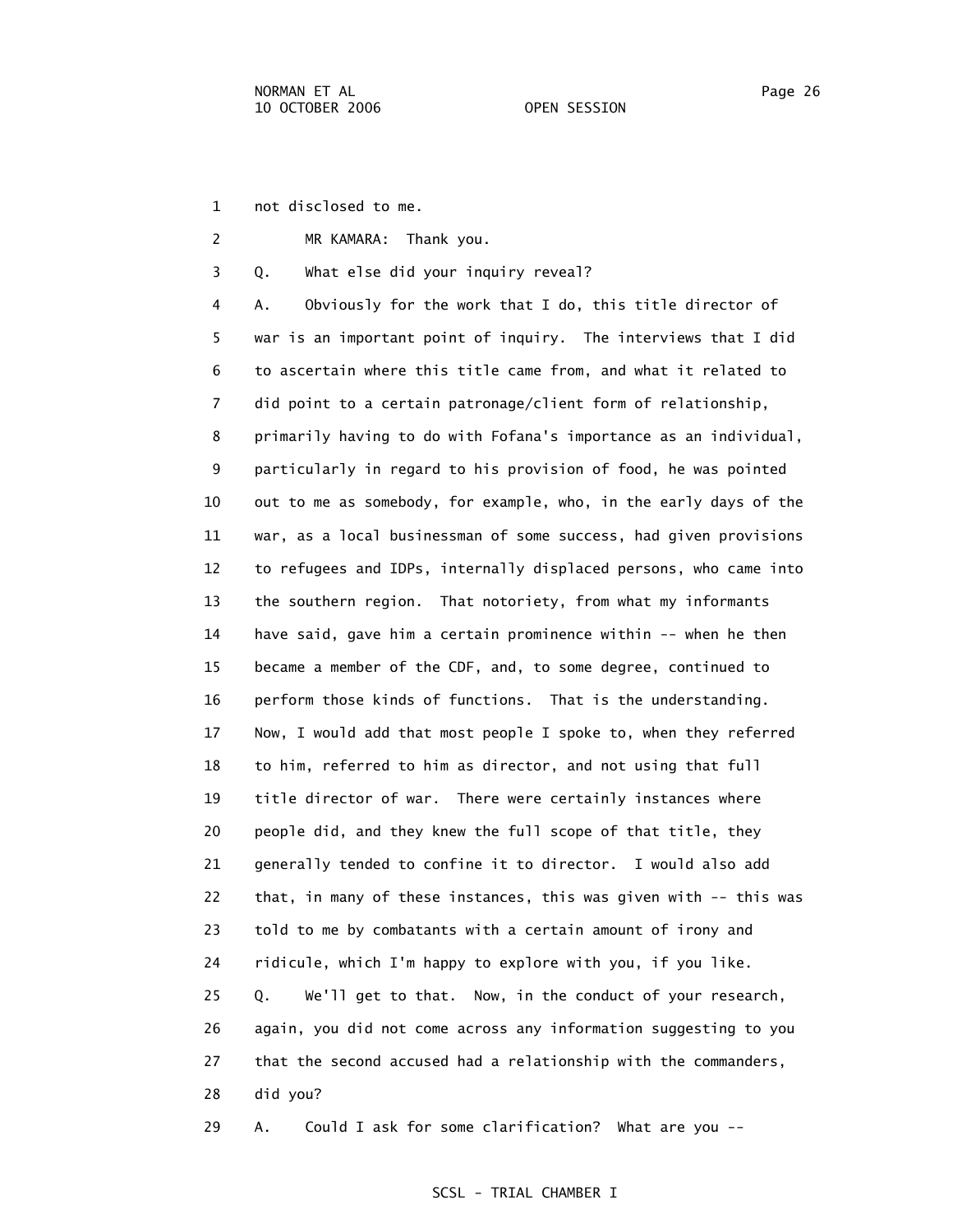1 Q. Other than the supply of food, like you suggested. Like, 2 for example, giving out instructions relating to combat. 3 A. My Lord, nobody that I have spoken to said they received 4 direct orders for combat from Moinina Fofana. 5 Q. Other than directions for combat, your investigation only 6 revealed that he was in charge of food supplies? 7 A. For the most part. There may have been individuals that 8 referred to as provision of logistics, and that obviously is a 9 more expansive term, but I certainly did not receive anything 10 beyond that. 11 Q. Take a look at Exhibit 11. What is the date of that 12 document? 13 A. My Lord, this is titled 24th February 1998 -- excuse me, it 14 is dated 24th February 1998. 15 Q. What is the title? 16 A. The -- would you like the top line or -- 17 Q. The title of the document. 18 A. Okay. I assume you're referring to the underlined portion 19 under the RE? 20 Q. Yes. 21 A. "Captured vehicles and other items." 22 Q. Looking at that document, it was from whom? 23 A. This appears to be signed by Mr Moinina Fofana. 24 Q. Read to yourself the second paragraph -- or read it for the 25 Court. 26 A. Okay. The second paragraph states: "I am now ordering you 27 not to release any of them (vehicles and other items) to any 28 other person until they are registered with CDF headquarters. 29 This is for your own protection in case the owners take action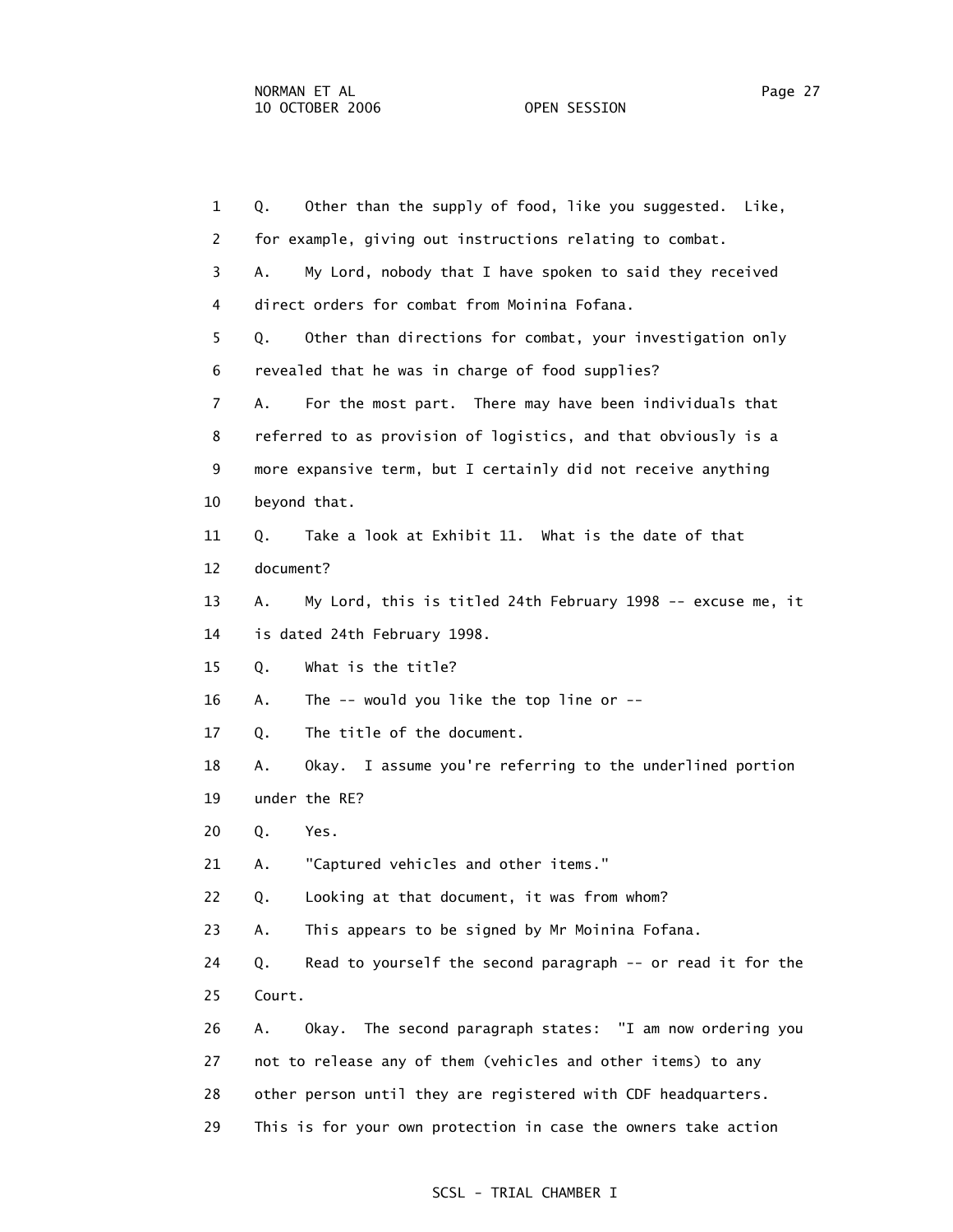| $\mathbf{1}$   | regarding them in future. Comply please." End of the paragraph.   |
|----------------|-------------------------------------------------------------------|
| $\overline{2}$ | Yesterday you wrote a list of commanders' names you spoke<br>Q.   |
| 3              | to, you interviewed -- commanders you interviewed?                |
| 4              | Yes, My Lord.<br>Α.                                               |
| 5              | On that list, I saw a few names that were commanders in Bo.<br>Q. |
| 6              | Yes, My Lord.<br>Α.                                               |
| $\overline{7}$ | Did any of those commanders mention to you about<br>Q.            |
| 8              | instructions from Fofana?                                         |
| 9              | No, My Lord, they did not.<br>Α.                                  |
| 10             | Did you ask them?<br>Q.                                           |
| 11             | My Lord, I would have to go back and look to see if I<br>Α.       |
| 12             | specifically said, "Did you receive orders from Moinina Fofana?"  |
| 13             | I would guess that in the course of my conversation about that    |
| 14             | title that we probably did cover that terrain. Whether I phrased  |
| 15             | it in the way you phrased it, I honestly couldn't say at this     |
| 16             | point.                                                            |
| 17             | Probably, you're not sure you asked them or not?<br>Q.            |
| 18             | I would assume in the course of discussing what that title<br>Α.  |
| 19             | would imply -- these were expansive interviews, so asking me for  |
| 20             | a particular question, I'll give you my best guess, which is that |
| 21             | we covered this terrain.                                          |
| 22             | In April 2006, you said you interviewed about 25 persons?<br>Q.   |
| 23             | Yes, My Lord.<br>Α.                                               |
| 24             | Do you have a log of the people you interviewed, the place<br>Q.  |
| 25             | and the time; a log. I'm not asking for the interview.            |
| 26             | My Lord, I don't have that with me in Court. What I have<br>Α.    |
| 27             | are the interviews, and the interviews obviously note who the     |
| 28             | person was and the location.                                      |
| 29             | You did not keep a log of persons interviewed, the date of<br>Q.  |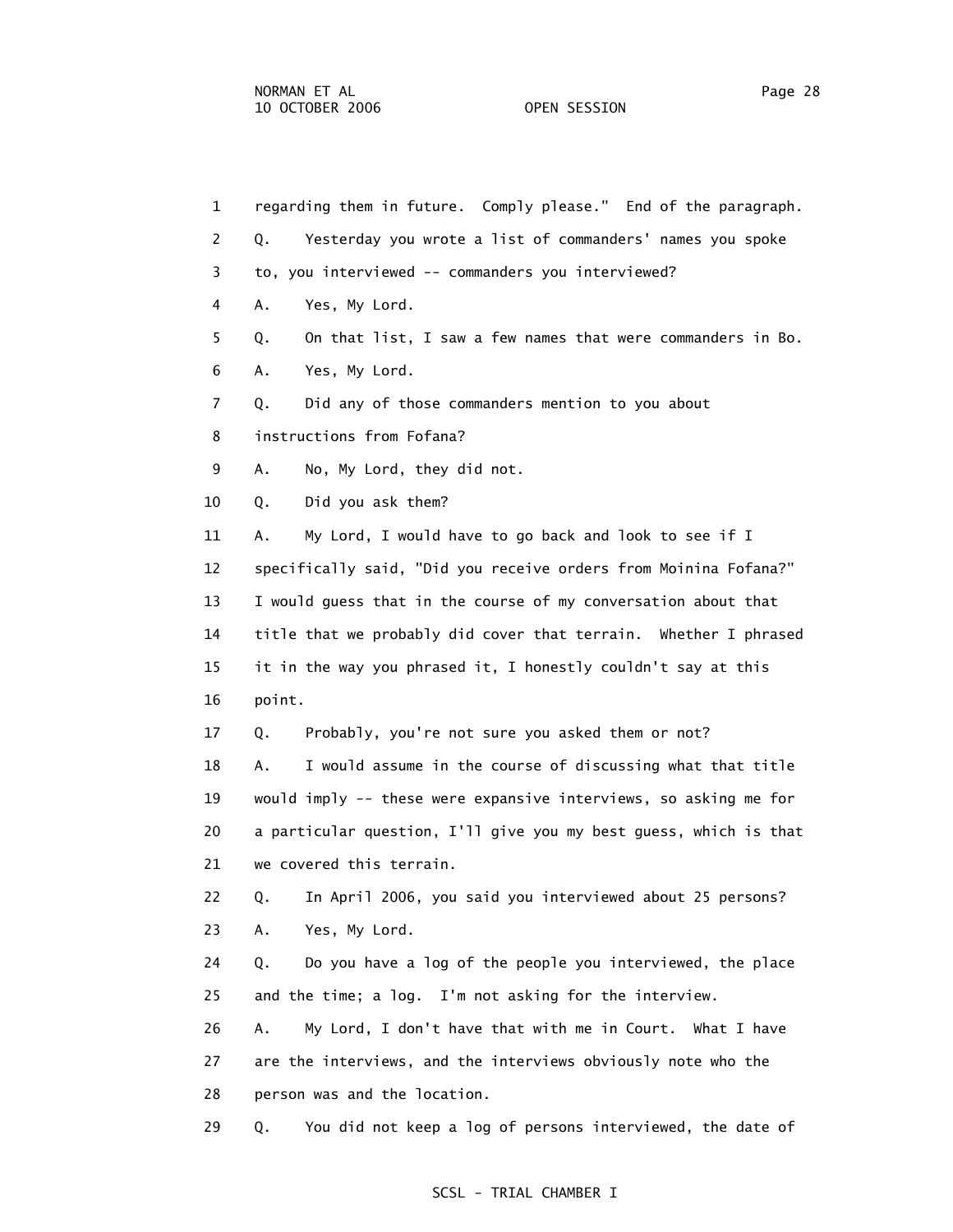| $\mathbf{1}$ | interview, and place of interview?                                  |
|--------------|---------------------------------------------------------------------|
| 2            | My Lord, I kept that as part of my field notes. I assume<br>А.      |
| 3            | from your question you're asking if I kept a separate log.<br>I did |
| 4            | not do that. What I did was kept the interviews which state the     |
| 5.           | individual, the date and, in some cases, the time.                  |
| 6            | And you have those interviews in respect of those 25 people<br>Q.   |
| 7            | you interviewed in April?                                           |
| 8            | Yes, My Lord, the 20, 25 people.<br>Α.                              |
| 9            | You have them with you?<br>Q.                                       |
| 10           | I don't have them here in Court. They are in Freetown.<br>Α.        |
| 11           | The list you gave yesterday, are they part of the 25?<br>Q.         |
| 12           | Some of them are.<br>Α.                                             |
| 13           | Mr Witness -- can I have the list from yesterday?<br>Q.             |
| 14           | PRESIDING JUDGE: Exhibit 166.                                       |
| 15           | MR KAMARA: Thank you, My Lord.                                      |
| 16           | PRESIDING JUDGE: Is it in Court, 166?                               |
| 17           | MS KAMUZORA: Your Honour, it's not on the file.                     |
| 18           | MR KAMARA:                                                          |
| 19           | Was it with you yesterday, the list?<br>Q.                          |
| 20           | PRESIDING JUDGE: No, it shouldn't be. It's in the custody           |
| 21           | of the Court.                                                       |
| 22           | JUDGE ITOE:<br>It's confidential.                                   |
| 23           | MR KAMARA: Yes, already, I thought it moved back and                |
| 24           | forth.                                                              |
| 25           | PRESIDING JUDGE: It certainly should be in the custody of           |
| 26           | the Court.                                                          |
| 27           | MS KAMUZORA: Your Honour, I'll inquiry and come back to             |
| 28           | the Court with an answer.                                           |
| 29           | PRESIDING JUDGE: All right. Counsel, can you suspend that           |
|              |                                                                     |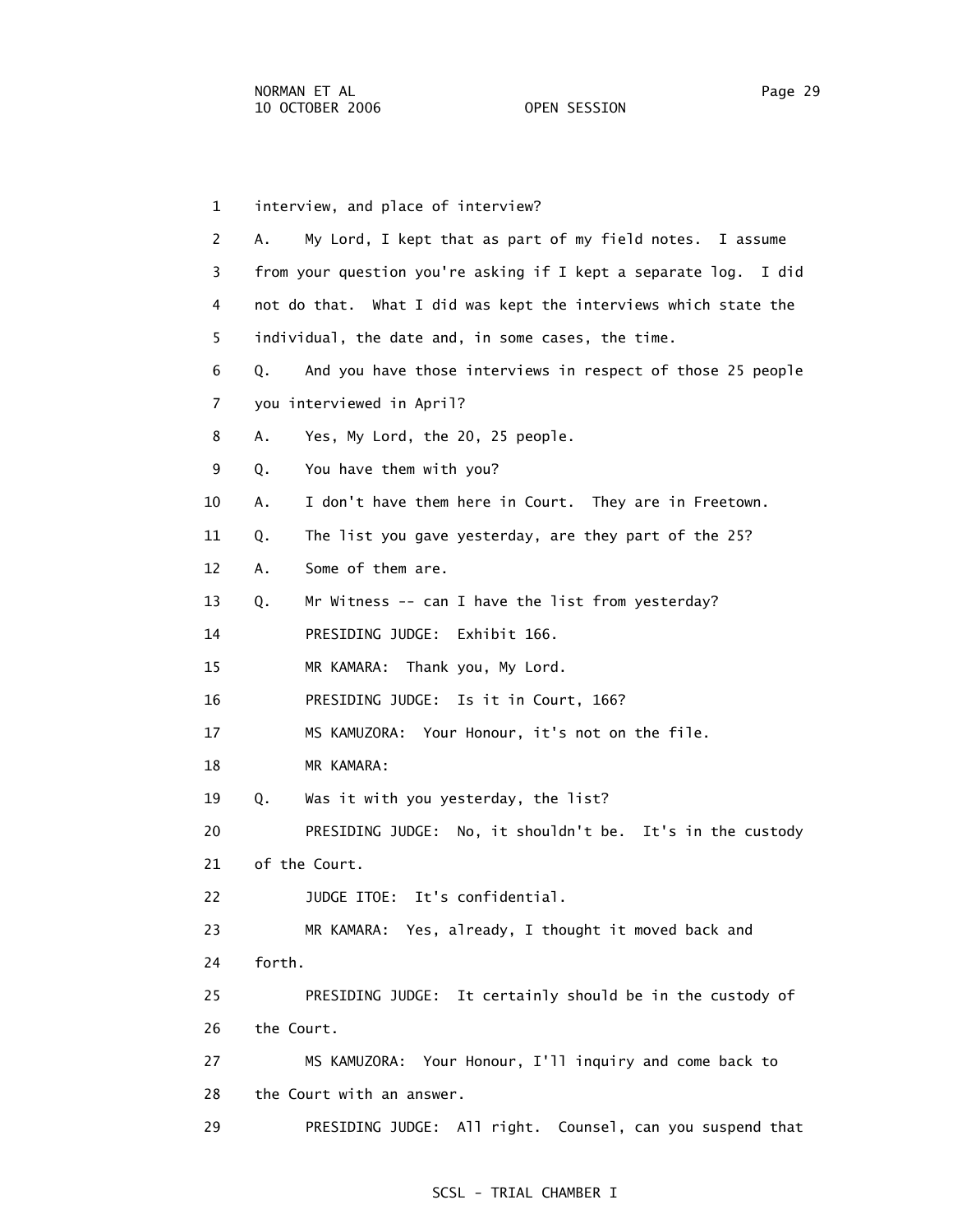1 aspect? Would it be terribly inconvenient for you? You can 2 revisit it. 3 MR KAMARA: Yes, My Lord. My Lord, I'm at a difficulty 4 here, because so many issues are crucial to my cross-examination 5 and materials are not available. 6 PRESIDING JUDGE: Perhaps we need a standdown for about 7 five minutes so that they can retrieve the exhibit. 8 MR KAMARA: Yes, and also if -- I don't know how long it 9 would take for Dr Hoffman to have those interview reports. I 10 need the dates and places. They are crucial to some things I 11 want to put to him. 12 PRESIDING JUDGE: If we take a ten-minute standdown, would 13 that suffice for your purposes? You will be able to retrieve the 14 interview notes you're referring to? 15 THE WITNESS: My Lord, those interview notes are at the 16 location at which we are staying here in Freetown. My suspicion 17 is that it would take a bit longer than ten minutes. 18 PRESIDING JUDGE: Counsel, you say this is not an area you 19 can conveniently cover at some subsequent stage? 20 MR KAMARA: Yes, My Lord -- 21 PRESIDING JUDGE: I don't want to disorganise your plan of 22 strategy, so to speak. What sort of timing are we talking about 23 now? If we were to stand down, for how long would it be? 24 THE WITNESS: My Lord, can I ask a quick question of 25 clarification, which might be helpful. 26 PRESIDING JUDGE: It might assist, yes. 27 THE WITNESS: If My Lords are interested specifically in 28 the interviews that are cited in the expert report, I do have 29 easier access to the names of those individuals that are cited,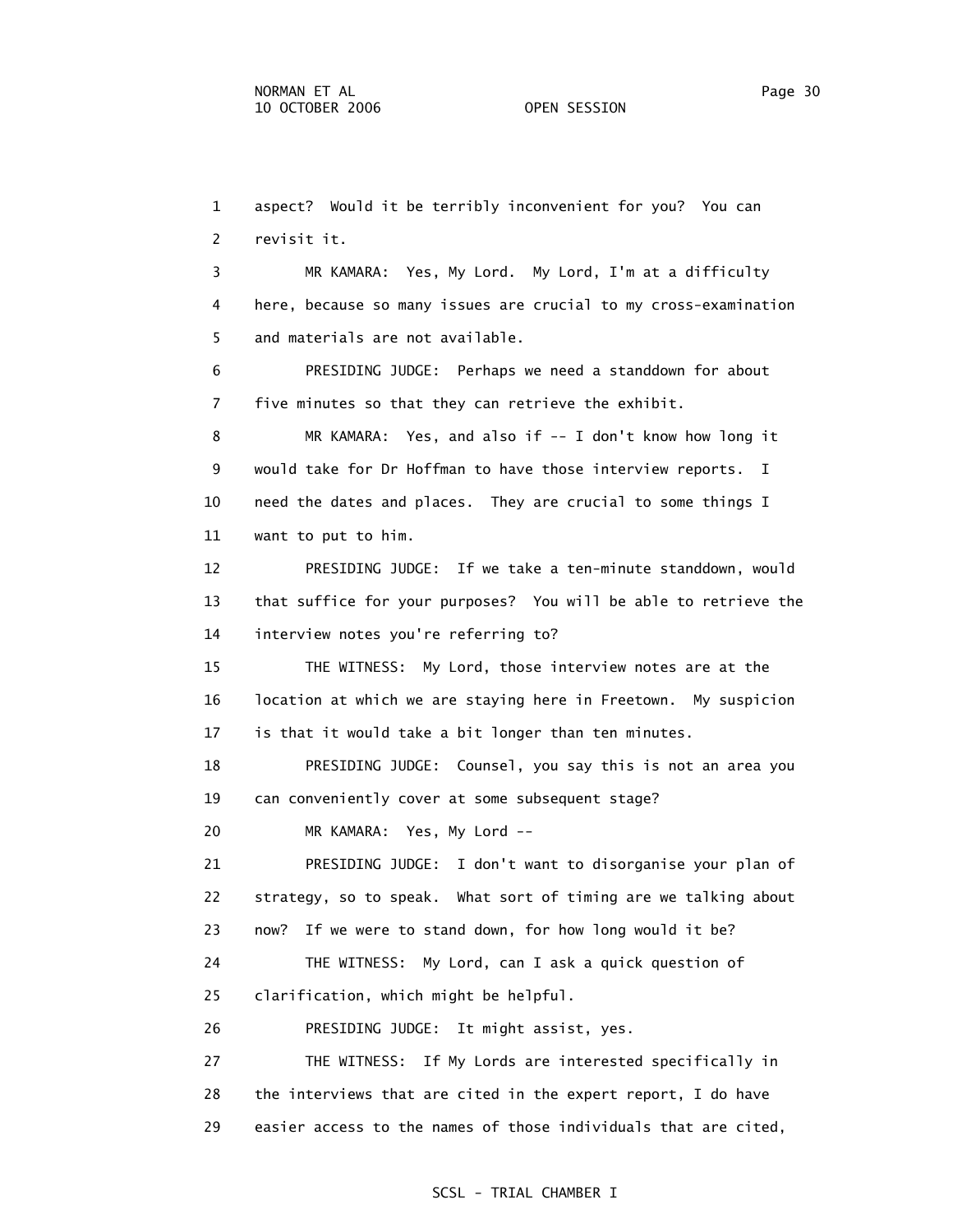1 and the locations of those interviews. If My Lords are more 2 interested in everyone that's on that list of 20, 25 people, that 3 would require going back to -- 4 PRESIDING JUDGE: We are guided by what counsel is 5 interested in, because he's the one in control of his 6 cross-examination, and it seems as if he has come to a delicate 7 stage. Counsel, what's your specific request? 8 MR KAMARA: It's the interview notes of the 25 people -- 9 PRESIDING JUDGE: Yes. 10 MR KAMARA: -- he interviewed in April 2006. 11 PRESIDING JUDGE: And he agrees he has those here. 12 MR KAMARA: Yes, My Lord. 13 PRESIDING JUDGE: Anything else you might be interested in 14 that he might want to retrieve, so that we don't have to move 15 backwards and forwards. 16 MR KAMARA: Yes, My Lord. He says he doesn't have the 17 others, the other 200 and just concentrate on the most recent. 18 That would be all. 19 THE WITNESS: My Lord, excuse me again. I hope you will 20 forgive my rudeness and interrupting. 21 PRESIDING JUDGE: No, want to resolve this and 22 expeditiously as possible and conserve as much time. Go ahead. 23 THE WITNESS: I think it is also entirely possible with a 24 few moments to stand down, I could reconstruct the list without 25 requiring going back and getting the notes. It seems from what 26 counsel was asking for, what he was interested in was names, 27 locations and dates, and that is something, perhaps, in 28 conversation with the counsel for Fofana's Defence we could -- 29 PRESIDING JUDGE: And both sides, in fact. Is that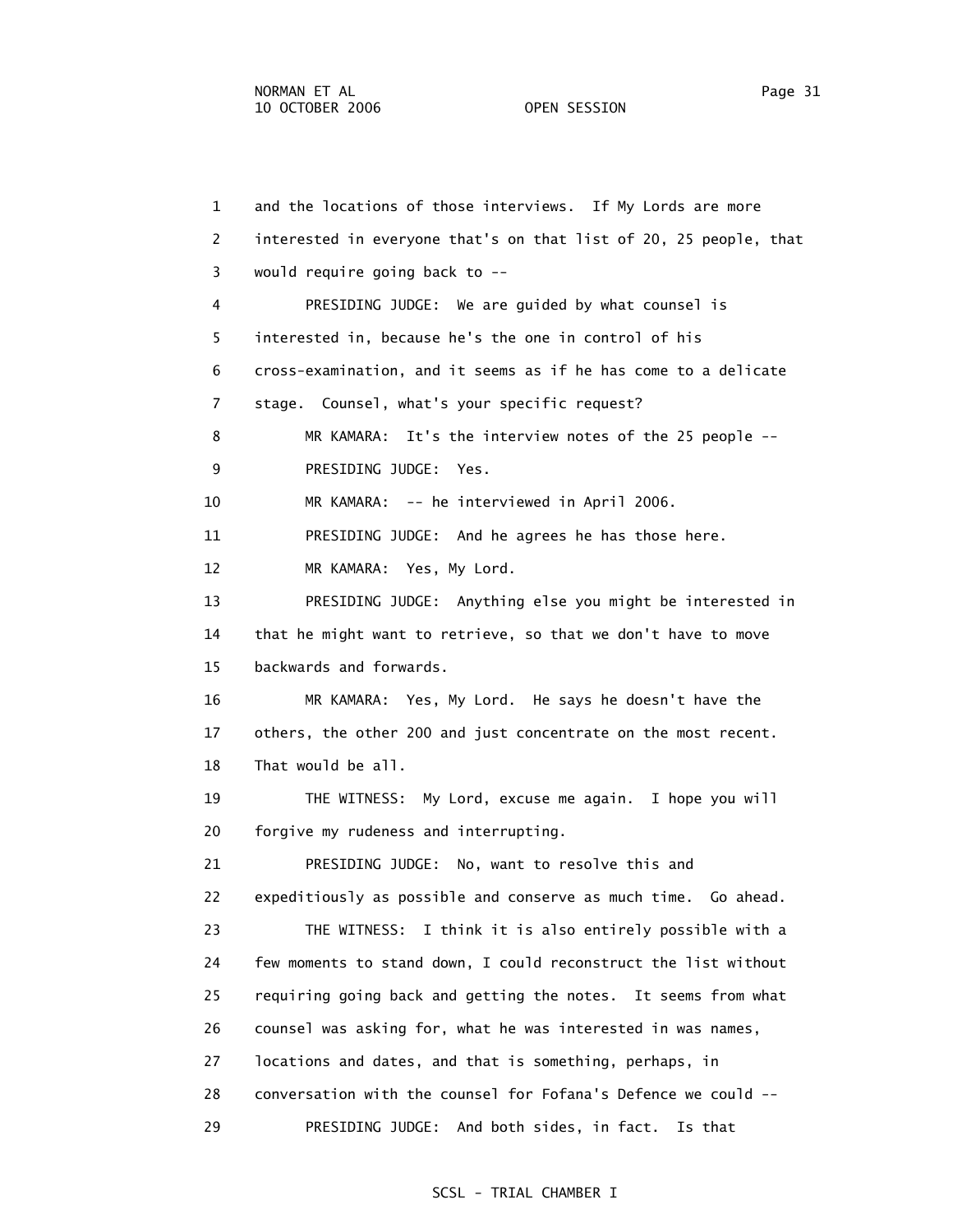1 acceptable to you? Is that an option which you think would 2 fulfil your purposes? 3 MR KAMARA: It is an option, but I may want to see some of 4 those notes. 5 PRESIDING JUDGE: Right. I think we better let counsel 6 have the discretion to determine what he wants. Mr Powles, can 7 you factor in some wisdom here? What do we do? If you want to 8 guide us. He will need these interview notes of these documents. 9 Counsel says, at this juncture, it's very crucial for him to have 10 them and he's not able to concede that we postpone this to a 11 latter period in his cross-examination. 12 MR POWLES: Your Honour, yes. 13 PRESIDING JUDGE: We, the Bench, would definitely have no 14 other option but to grant a standdown. How long would this take? 15 MR POWLES: I would estimate five to ten minutes would be 16 appropriate. 17 PRESIDING JUDGE: To be on the safe side, shall we just 18 make it 15 minutes? We don't know [indiscernible] is 15 minutes 19 reasonable? 20 MR POWLES: Your Honour, yes. 21 MR KAMARA: My Lord, he said he had to go to where he's 22 located. 23 PRESIDING JUDGE: Well, is it far away from here? 24 MR POWLES: It's about a 20 minute, half an hour -- 25 PRESIDING JUDGE: Well, let's be realistic then in our 26 timing. 27 MR KAMARA: My Lord, I guess maybe 45 minutes. 28 MR POWLES: If it's for the purposes of obtaining any 29 notes, it would be at least an hour, I would have thought.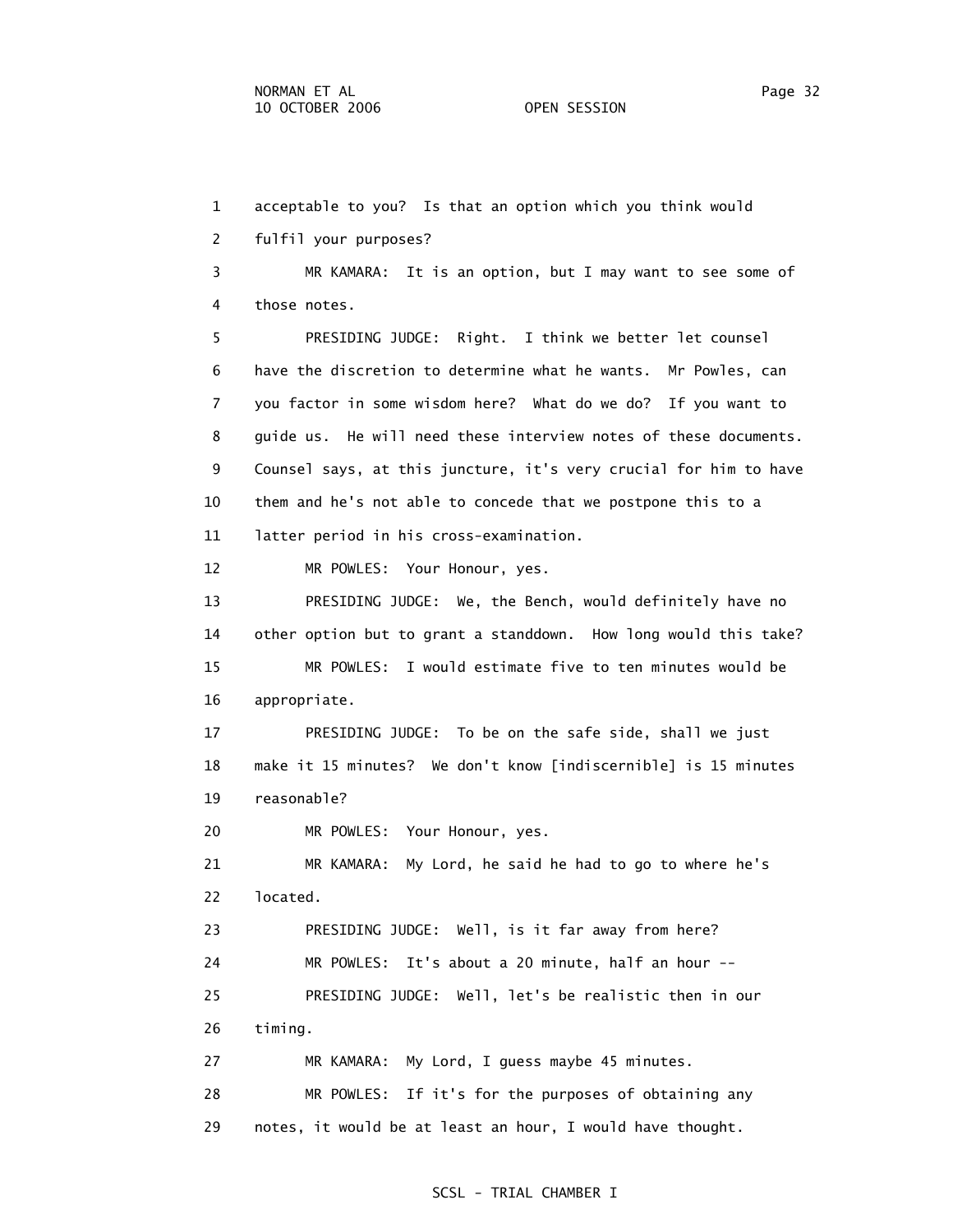1 PRESIDING JUDGE: Learned counsel for the Prosecution, 2 again, is it your final position that you better adopt this 3 methodology, in other words, cover this ground and get done with 4 it, rather than being directed to revisit it some other time? 5 What is your preference? Again, we don't want you to disturb 6 your plan, your strategy. Is there another area you can 7 conveniently cover at this point in time and perhaps give us the 8 liberty of working up to our 11.30 break and then adjourn for the 9 period that Dr Hoffman can retrieve the documents in question? 10 We're not putting any pressure on you. 11 MR KAMARA: Yes, My Lord. I'm almost to the end of my 12 cross-examination. The remaining questions are intertwined 13 with -- 14 PRESIDING JUDGE: Very well. Then that's the only option. 15 JUDGE ITOE: Once you have been supplied the material and 16 go through the material before coming, so we think one hour. 17 PRESIDING JUDGE: One hour. 18 JUDGE BOUTET: Can I request that if you do use some of 19 these documents, you make sure copies are available for everybody 20 before you proceed with it, please. 21 PRESIDING JUDGE: Very well, then. We'll stand the 22 proceeding down for one hour. 23 [Break taken at 10.42 a.m.] 24 [Upon resuming at 11.53 a.m.] 25 PRESIDING JUDGE: Yes, counsel. 26 MR POWLES: Your Honours, we're very grateful on behalf of 27 all parties for the time and the short adjournment. It has 28 enabled Dr Hoffman to retrieve those notes that he has here in 29 Freetown. He now has them in Court. Given a statement made by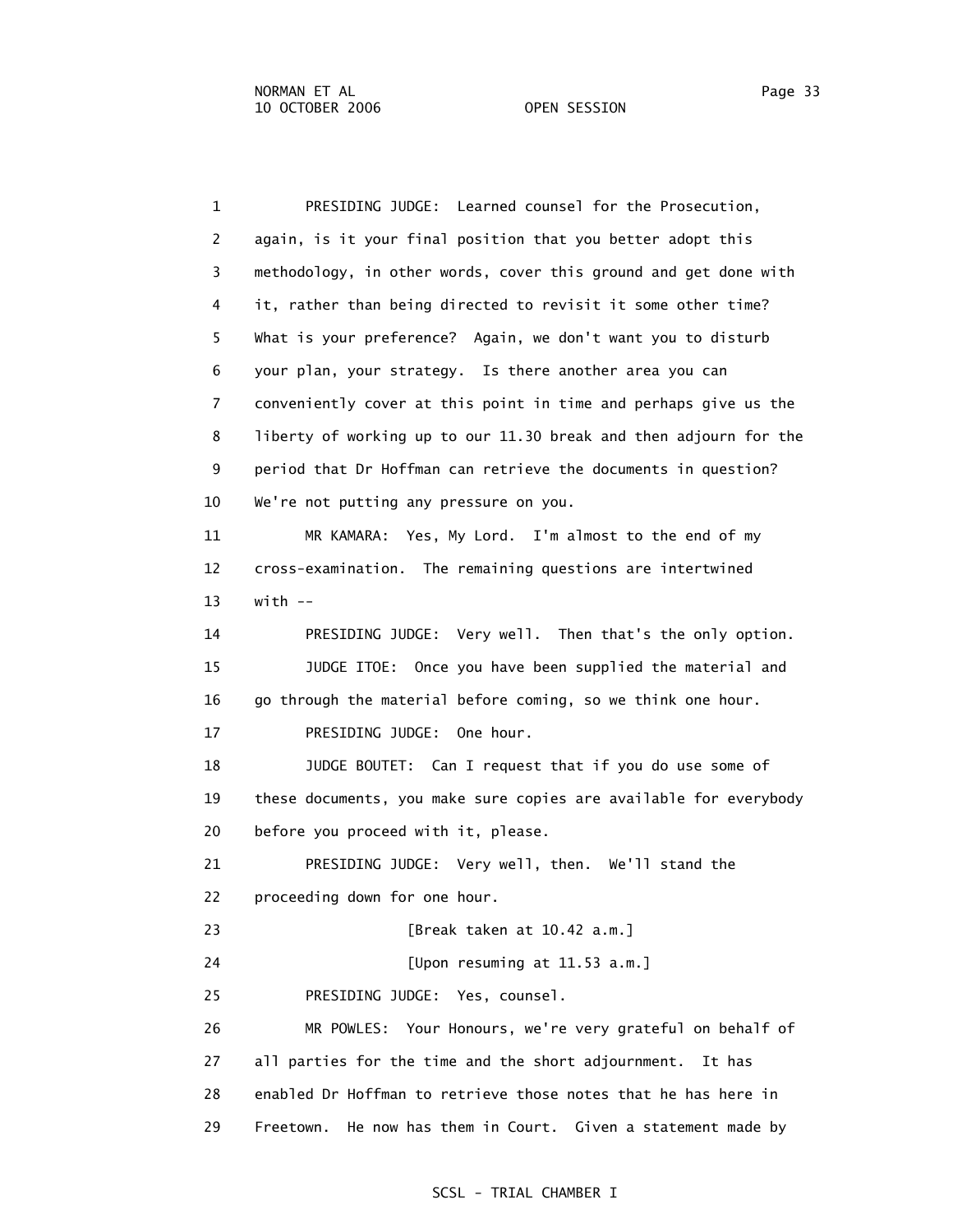24 position?

 1 Dr Hoffman yesterday, in relation to the naming of potential 2 sources in open Court, and the effect that that may have on his 3 work going forward as a professional in this area, it may be, and 4 I don't put it any higher than that, that a short standdown, 5 giving all parties an opportunity to maybe just clarify with 6 Dr Hoffman whether he has any concerns or whether any modalities 7 can be put in place to assist matters going forward, that may be 8 of assistance to all parties. My application would be, and I 9 believe it's on behalf of everyone, whether we could have a short 10 standdown, maybe for two or three minutes, to have a brief 11 consultation with Dr Hoffman to see whether he has any concerns 12 and how those concerns can be accommodated going forward. It may 13 be that there are none but, if there are, it seems to me perhaps 14 it would be prudent to ascertain what they are. It's unfortunate 15 that we have to proceed in this way. Of course, it would be much 16 better for the Prosecution to make any application before the 17 course of the proceedings, when, of course, then these matters 18 could have been considered in the calmnness of pre-trial 19 testimony. It's unfortunate it has to be done during the course 20 of proceedings, but that's the position we're in and, on that 21 basis, I would ask for a short standdown, if the Court is 22 prepared to indulge us for such matters. 23 PRESIDING JUDGE: Mr Kamara, does that reflect an agreed

 25 MR KAMARA: Yes, My Lord, it is. But I also believe that 26 the question can be put to the witness by the Bench, and we may 27 not need to rise at all. He may have no concerns.

 28 PRESIDING JUDGE: Yes, quite. What is your response to 29 that?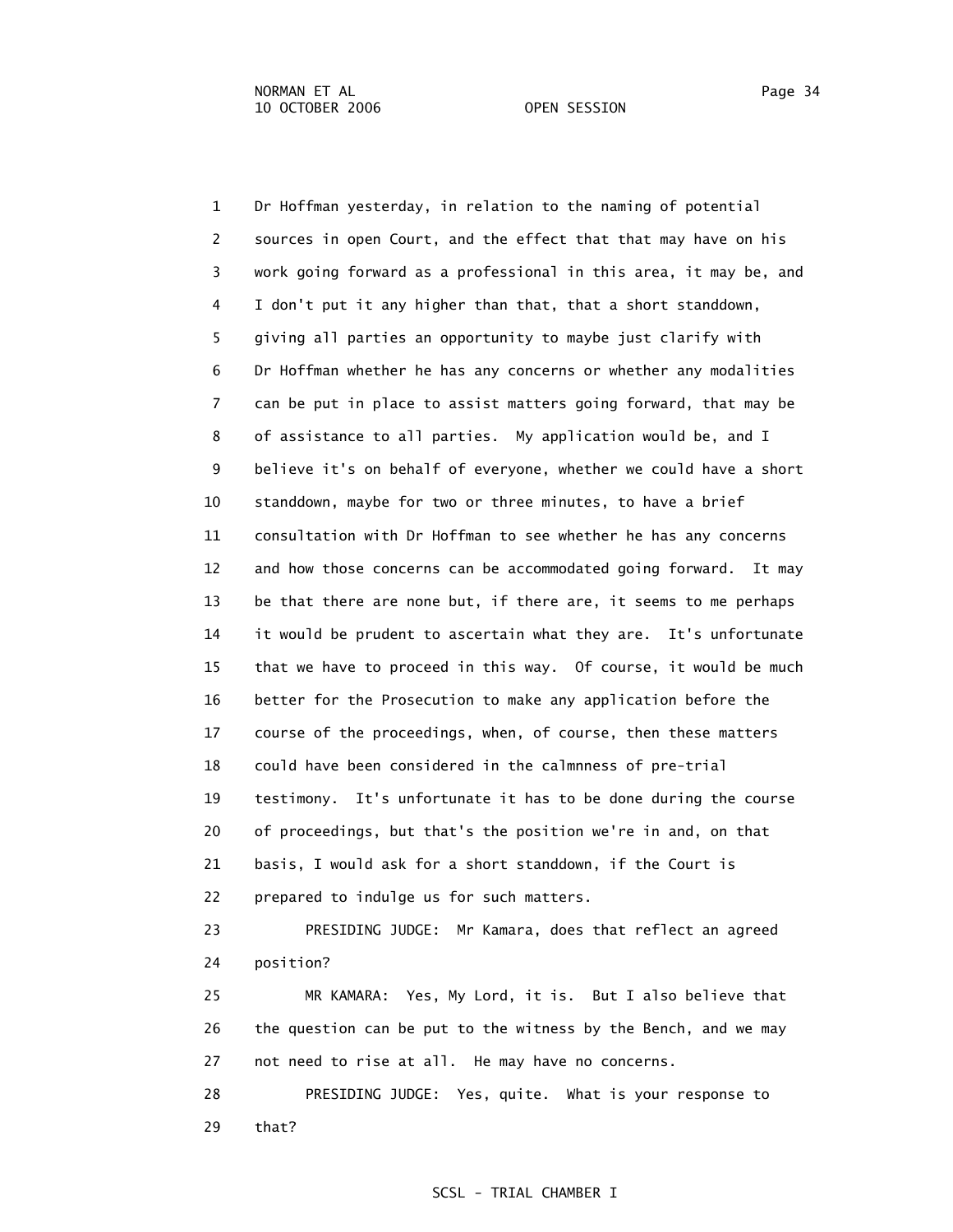1 MR POWLES: That's a very sensible suggestion, from the 2 learned Prosecutor. 3 PRESIDING JUDGE: And very creative. 4 MR POWLES: Very creative. 5 PRESIDING JUDGE: Right. Dr Hoffman, you've heard the 6 dialogue. Do you have any concerns -- 7 THE WITNESS: My Lords -- 8 PRESIDING JUDGE: -- in respect of the documents that we 9 directed that you should in fact produce and retrieve? 10 THE WITNESS: Thank you, My Lord. I do have some limited 11 concerns. I have absolutely no problem with turning over the 12 documents to the Prosecution. In regards to the individuals who 13 I spoke with in regards to writing the report, my only area of 14 concern is that during this trip, I did conduct an interview with 15 someone who is in a different matter in regards to matters in 16 Liberia, whose confidentiality is of the utmost importance to me 17 and if the interview content has no relevance to the Court, I 18 would be very loath to have that circulated in any way. In fact, 19 I've given my word that it would not, and I'm bound by the 20 American Anthropological Association Code of Ethics, and that is 21 that those concerns have to be my primary concern. There are 22 also, in some instances, points where I inquired with my 23 interviewees about this individual, and I would request the 24 opportunity to redact those references. If it would help the 25 Court -- I know this is not a -- maybe this is not as helpful a 26 suggestion as it may sound, but the interviews that I did, that I 27 conducted with the people, in specific regards to the report, 28 were all recorded, and I would have no objection at all to 29 sharing those recordings with the Court, or with the Prosecution,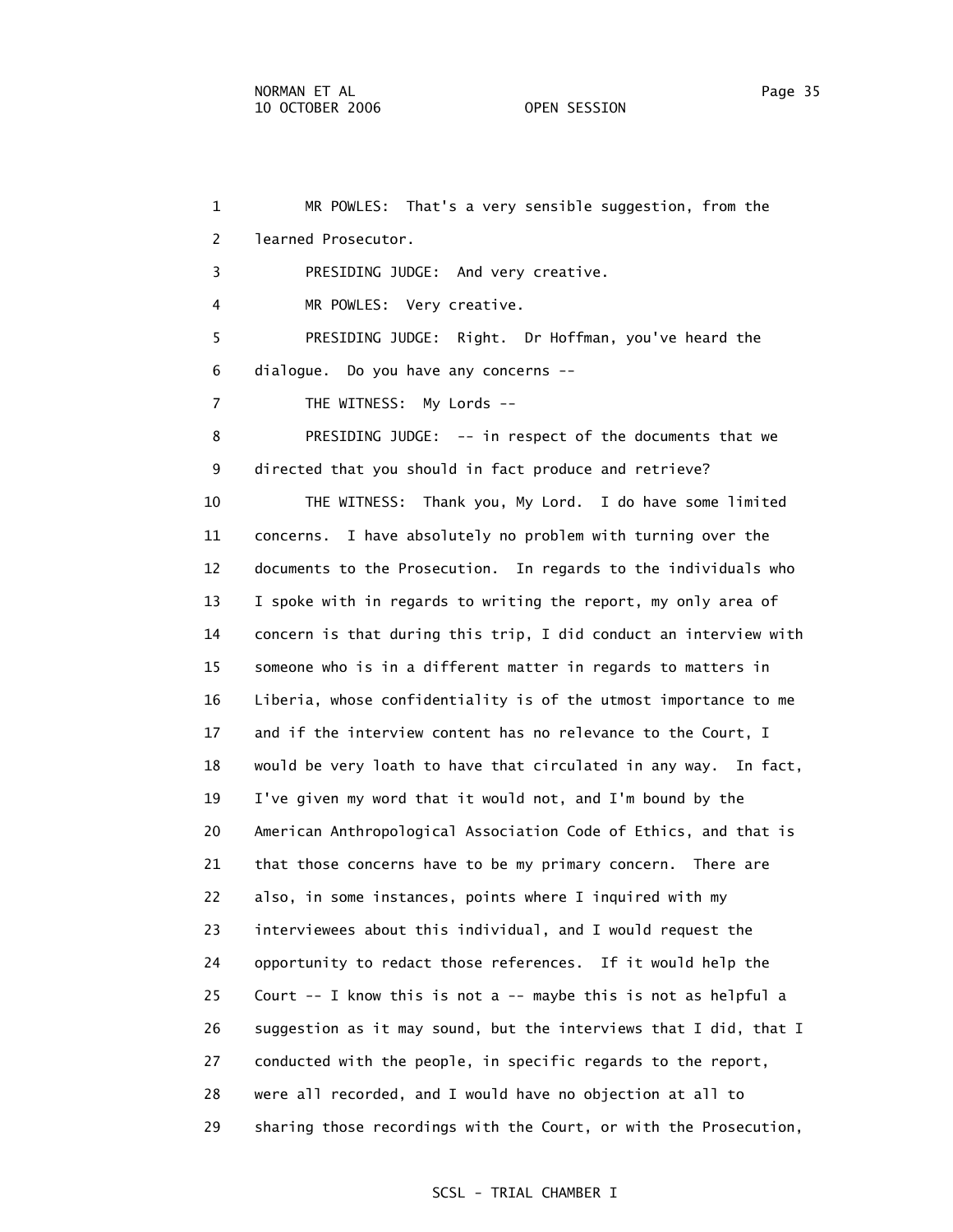1 because they do not include my personal observation -- excuse me. 2 The other area of slight concern I have is that in some cases I 3 made margin notes in regards to these interviews. That 4 information I would prefer not to have circulated, simply because 5 it relates to my outside research, notes to myself to 6 cross-reference with previous field notes, et cetera, et cetera. 7 These recordings, obviously, don't have that, and I would 8 be happy to supply the recordings. Unfortunately, those are in 9 the US. I made them to refer back to if I needed them in the 10 case of writing the report. As it turned out, I did not need 11 them and I was able to write the report based exclusively on my 12 knowledge and these particular field notes. I don't know how 13 that leaves us in terms of the practicalities of supplying the 14 notes or my answering any specific questions for the Prosecution, 15 but that's my feeling.

16 PRESIDING JUDGE: Yes, Mr Powles.

 17 MR POWLES: Having heard Dr Hoffman's concerns, I would 18 submit that they are entirely legitimate concerns and it is, 19 again, why I raise the timing of the Prosecution's request to 20 have access to these notes. There`d be no objection on the part 21 of the Defence towards disclosing those notes, were the 22 application made at the right time and in a timely fashion to 23 allow for any concerns, such as these that arise, to be taken 24 into consideration and accommodate and if necessary put forward 25 to the Trial Chamber for consideration. The situation we're in 26 now, we're in the course of proceedings, in the course of 27 cross-examination. These legitimate concerns which Dr Hoffman 28 has raised, in my submission, should be taken into consideration. 29 The issue now is the practicality and the modalities of doing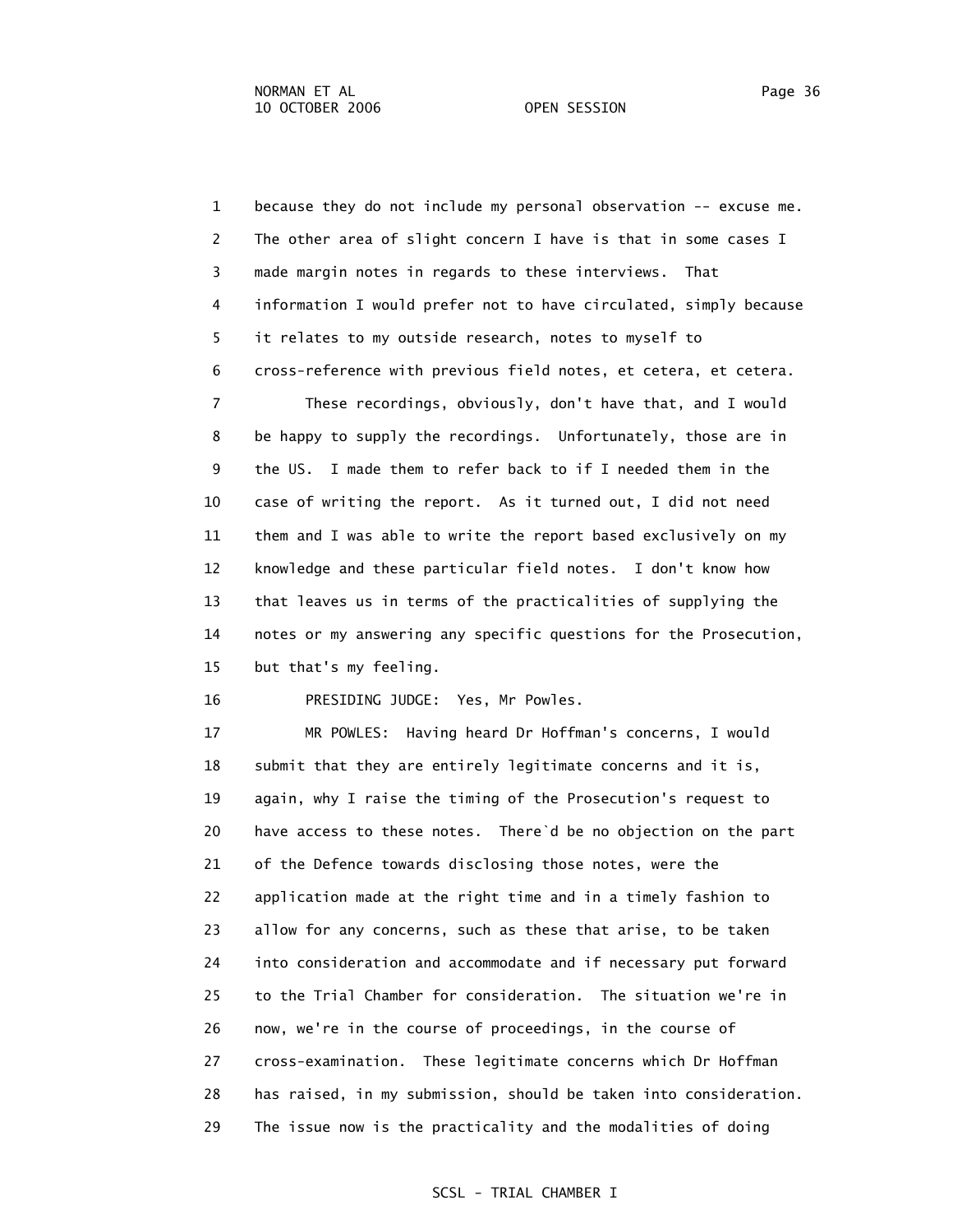1 that. And we're in a slightly more difficult position doing that 2 now that we're in the course of the trial proceedings, and it's 3 slightly harder to resolve that issue now than we would have been 4 in, had the request been made in the right and proper manner. 5 But I'm in the Court's hands, to an extent, to see how we can go 6 forward. It may be, it may be that if my learned friend has 7 questions, he can put them to Dr Hoffman. If there is a need to 8 refer to the notes, and Dr Hoffman can so do, and answer any 9 questions that my learned friend puts. If my learned friend 10 wants to have access to the documents which Dr Hoffman has, he is 11 quite right, he has no objection to disclose it, save for those 12 privileged sections that relate to a matter totally unrelated to 13 this case, that would be my only concern on the issue of going 14 forward.

 15 PRESIDING JUDGE: Let me hear Mr Kamara's response to your 16 position here. Mr Kamara?

 17 MR KAMARA: Thank you for the opportunity, My Lord. With 18 regards to timing, Your Honour, this is the most appropriate 19 moment considered by the Prosecution to make inquiry as to the 20 interview notes, and we are under cross-examination, My Lord. 21 And as I always reiterate, the quest for justice is a prime 22 function for which we're all here, and if Dr Hoffman is in 23 possession of information that will assist us in that direction, 24 My Lord, I believe the Court can make a legitimate inquiry into 25 that. And we can understand the issue raised that is not 26 relevant to the Court -- I have no interest in that. 27 PRESIDING JUDGE: Yes, you're not targeting that particular

28 material?

29 MR KAMARA: Not at all. Even those that are of interest to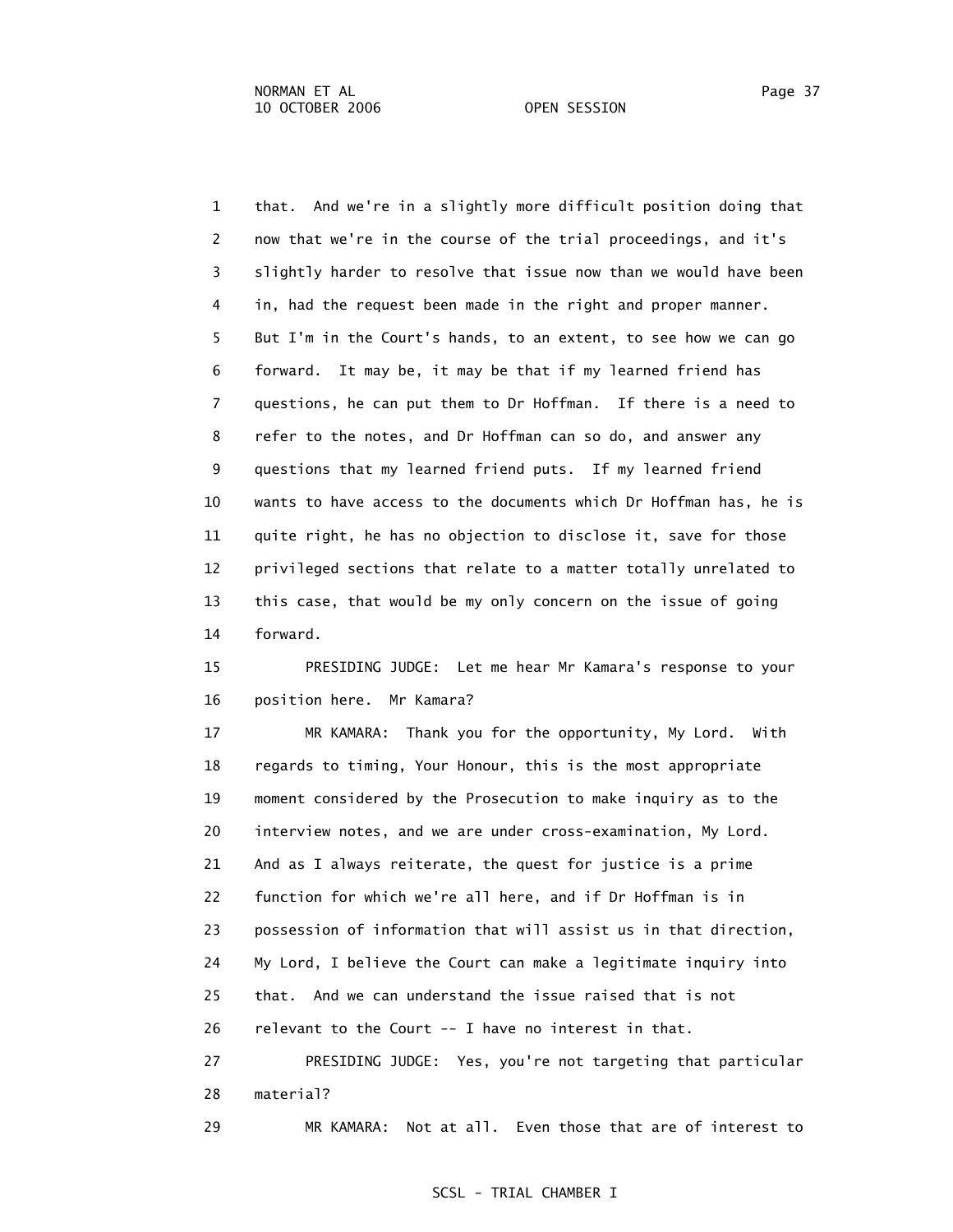1 the Court, I'm not on an onslaught for everything. There is a 2 focus and methodology in what I'm doing. My Lord, the issues 3 raised by my learned friend are very pre-emptive. He should wait 4 and see how I progress and what I'm interested in and with his 5 notes on the margins, and things like that, My Lord, I believe 6 those are important to us as well. For example, if having 7 interviewed someone, he makes a note on the side "unbelievable" 8 My Lord, that is of interest to the Prosecution. And the 9 privilege he seeks to claim with regard to those margin notes I 10 believe is not covered in law for him. 11 JUDGE BOUTET: I don't think he claimed any privilege for 12 that. He expressed a preference not to, not privilege. 13 MR KAMARA: I see, My Lord. I see. Well, he has his 14 preference. And, My Lord, I'm looking at it from a point of law, 15 that his preference may not very well be the state of the law. 16 My Lord, at the point, I only needed those notes for guidance in 17 my cross-examination. Firstly, I'd asked the question of a log, 18 I wanted to know the people interviewed, where. The list he 19 supplied yesterday, there are names there, My Lord, that I know 20 very well. They have given evidence before this Court, and I'm 21 interested as to the timing of those interviews. That is my 22 primary concern with those interview notes at the moment. And,

23 as my questions develop, it might go beyond that to inquire.

24 That is all from me, My Lord.

 25 PRESIDING JUDGE: So in fact your line of cross-inquiry can 26 even alieve some of his fears?

27 MR KAMARA: Yes, My Lord.

28 PRESIDING JUDGE: It's possible. Is it a fair

29 characterisation that you're, the position you are taking is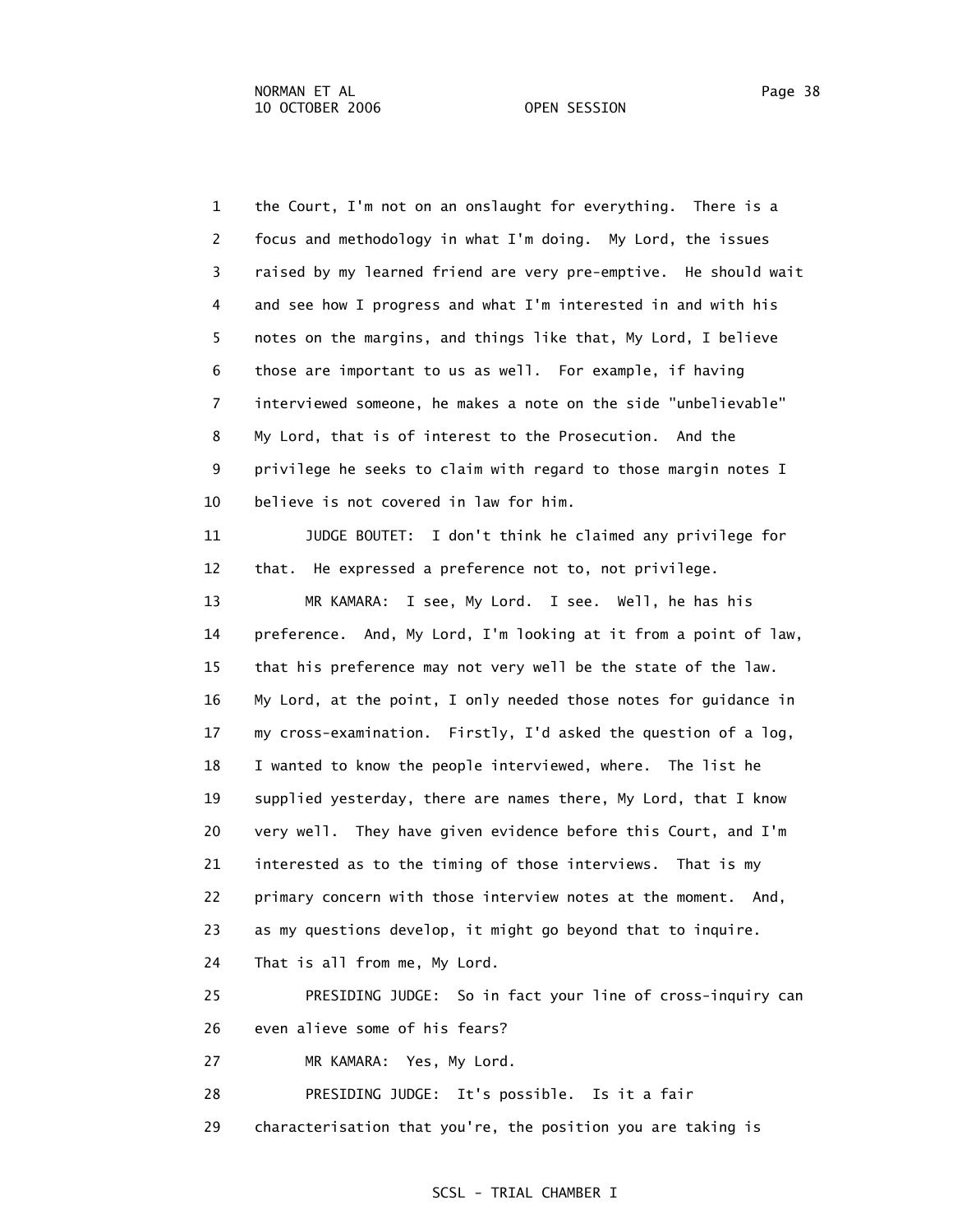1 unduly pre-emptive.

 2 MR POWLES: As my learned friend from the Prosecution is 3 extremely helpful in the way that he indicates that we may be 4 going forward. Perhaps, the best way to proceed is let's see how 5 we get on and if any issues arise, [overlapping speakers] we'll 6 deal with them. 7 PRESIDING JUDGE: Quite right. Probably a wait and see 8 attitude rather than consume our valuable time in this kind of 9 dialogue. 10 MR POWLES: Your Honours, yes, [indiscernible] 11 PRESIDING JUDGE: We'll proceed then. 12 JUDGE ITOE: But the concern still remains in relation to 13 the aspects of the notes that may concern the witnesses who 14 appear in exhibit, is it, 157? 15 MR KAMARA: 163. 16 JUDGE ITOE: 163, yes -- which was admitted and placed 17 under confidential -- under seal. It might be problematic, 18 somewhere, if some of them, maybe would come under public 19 scrutiny or -- I don't know, if some of them, you know, gave 20 evidence in open or in closed session before this Court. I'm 21 thinking of their protection, you know, in that sense. I want to 22 be very clear on this before we proceed. 23 MR KAMARA: Yes, My Lord. 24 JUDGE ITOE: I know that one of the names which features 25 testified in open session, in public. He testified in public. 26 MR KAMARA: Yes, My Lord. 27 JUDGE ITOE: But for others, I don't have a clear 28 recollection of the state in which, you know, they gave their

29 evidence, whether it was in a closed or in a public session.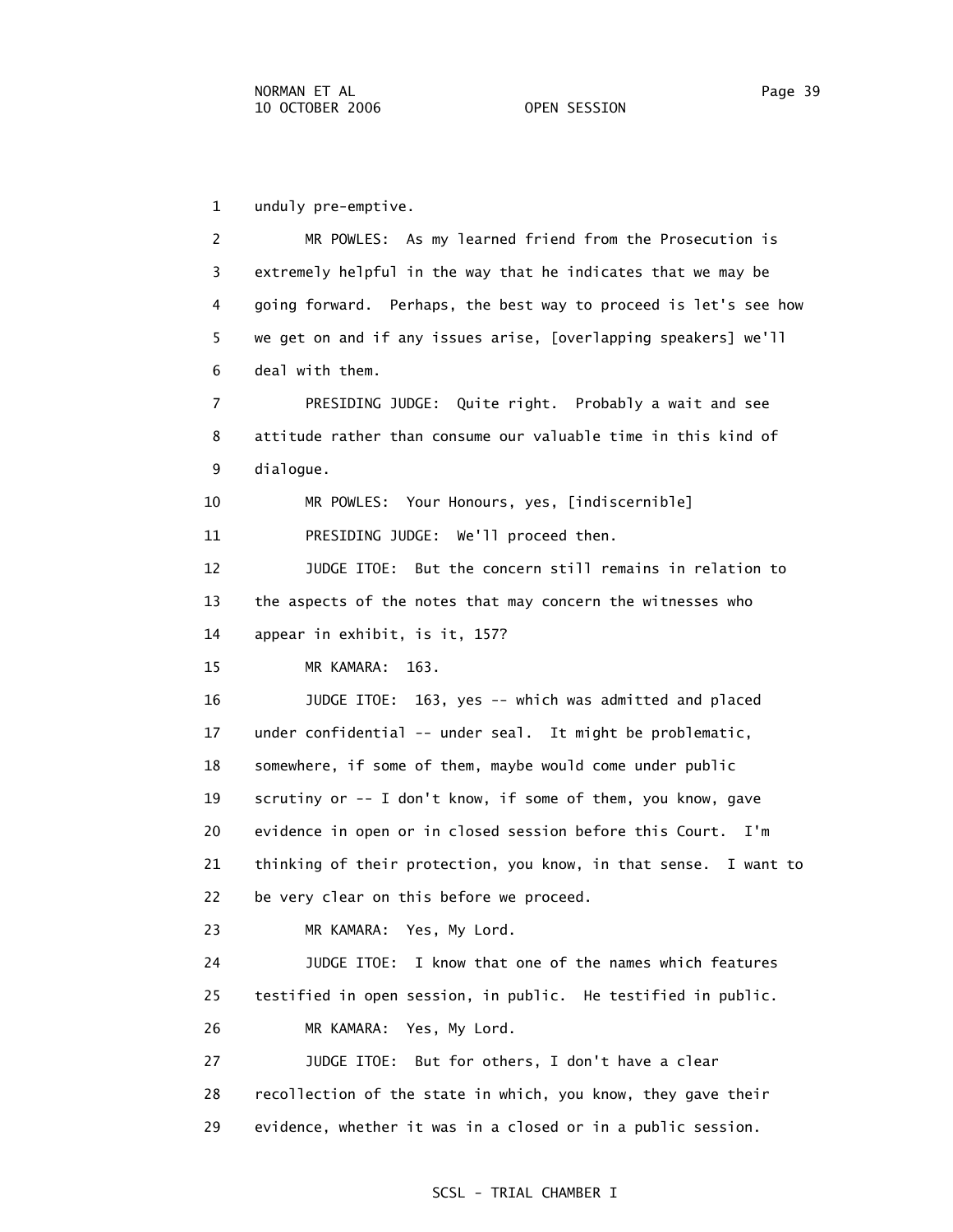1 MR KAMARA: Yes, My Lord. I will try to be guided -- 2 PRESIDING JUDGE: You, the Prosecution, would know best, 3 more than any of us, if these were witnesses for the Prosecution. 4 You would know which particular witnesses did testify in closed 5 session or in open session. 6 MR KAMARA: Yes, My Lord. 7 PRESIDING JUDGE: So we would trust you would navigate this 8 particular area with great care. 9 MR KAMARA: Yes, My Lord. Can I have Exhibit 163, please, 10 the list. 11 PRESIDING JUDGE: You mean the list? 12 MR KAMARA: Yes. 13 PRESIDING JUDGE: It's 166. 14 MR KAMARA: 166, yes. 15 PRESIDING JUDGE: Let's proceed. 16 MR KAMARA: Thank you. 17 Q. Take a look at number 4, Dr Hoffman. You've seen the name? 18 A. Yes, My Lord, I have. 19 Q. When did you interview that individual? 20 A. My Lord, this individual, noted here as number 4, I 21 interviewed in late -- the latter part of 2001. 22 Q. Where was that interview conducted? 23 A. My Lord, that interview was conducted in Bo. 24 Q. In your report, you made a clear narrative of command 25 within the Kamajors. 26 A. I'm sorry, My Lord could you repeat that. I didn't get you 27 clear. 28 Q. In your report, you made an analysis of the command within 29 the, command structure within the CDF, in several areas of your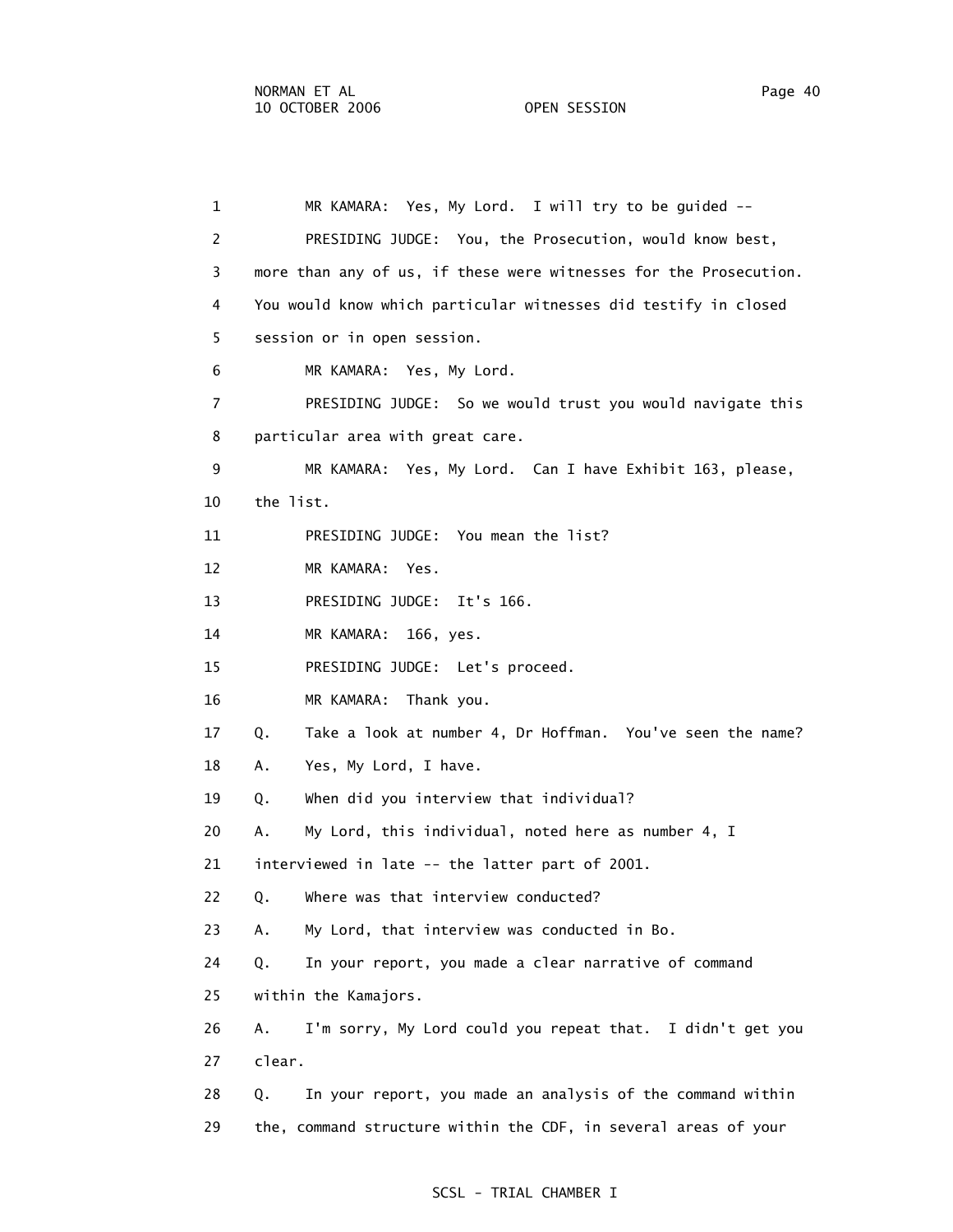1 report. My mind is actually as to the area you said, "no 2 particular individual or person can be a central -- can be in a 3 position to make a declaration of a policy," something like that, 4 in your evidence yesterday. Do you recall saying something like 5 that? 6 A. Yes, My Lord, I believe in regards to a specific question, 7 although I can't remember exactly what the question was, but it 8 was something to that effect. 9 Q. The question asked by my learned friend. 10 A. Yes, My Lord. 11 Q. And you meant no one person can make a declaration on 12 behalf of the CDF, in terms of central authority; is that it? 13 A. Yes, My Lord. 14 Q. In your interview with number 4, did he provide you with 15 information that formed the basis of that conclusion? 16 A. My Lord, you're asking about particulars of an interview I 17 did over five years ago. I would say that this conclusion comes 18 from the accumulation of all of my interviews. I don't recall 19 the specifics of that -- I don't recall those specifics of that 20 interview. So I'm afraid I can't give you a definitive answer to 21 that. 22 Q. All right. I will take that. Now, I'm sorry, Dr Hoffman, 23 that I may have to ask you to make a list of the 25 people you 24 interviewed, because I'm unable to tell which -- I would not have 25 asked about that number 4 if I had known he was not part of the 26 25 of April 6th, 2006. So if you can make an indication for me 27 as to the people, or if you have a log that we could use, so I 28 can restrict myself to those that you have interview notes of 29 recently?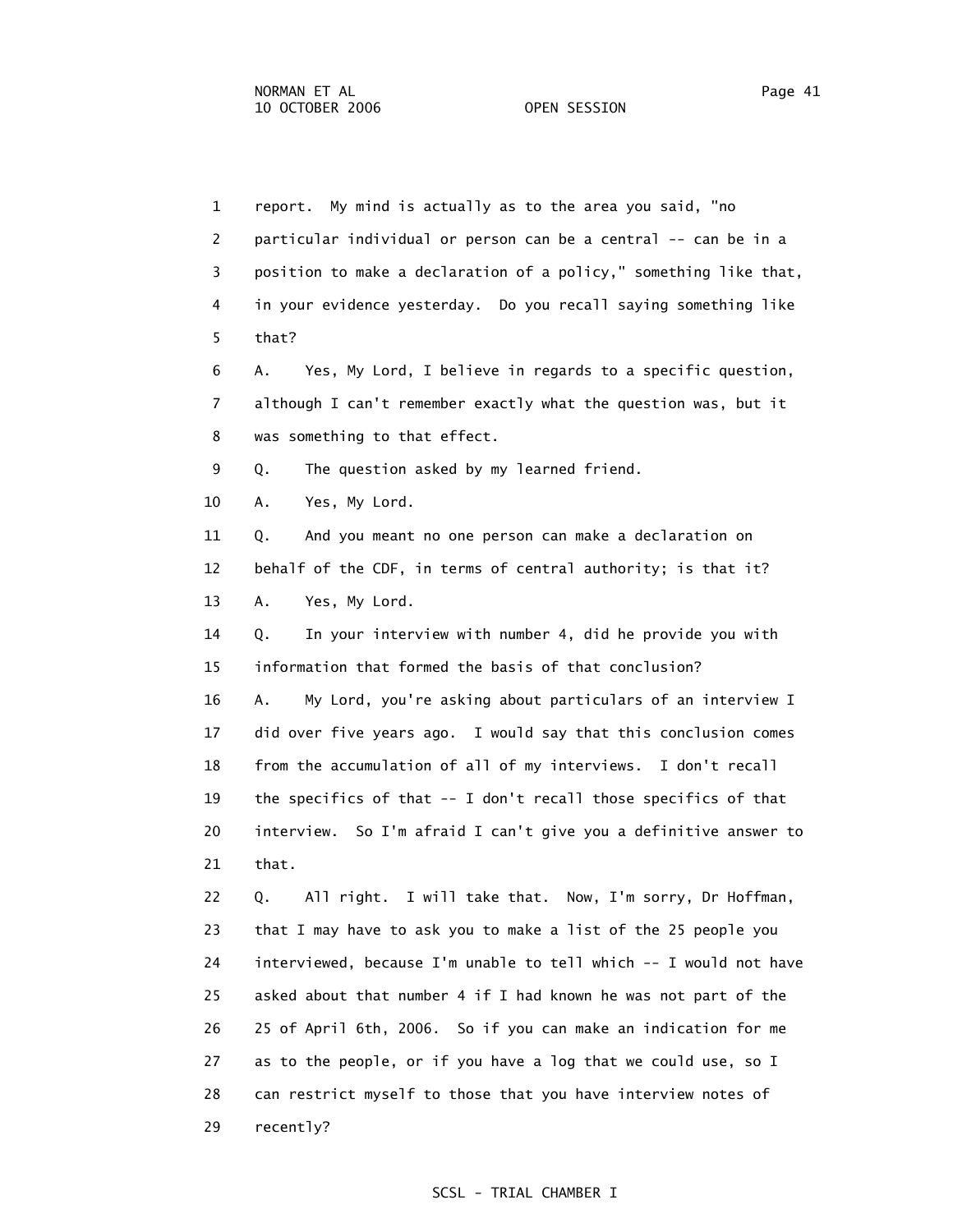1 A. My Lord, I'm happy to do that. If you had specific 2 questions about those from this list, the 166, I could indicate 3 which of those individuals I spoke to -- 4 JUDGE ITOE: Because he has already said that amongst the 5 25, those in 163 formed part of the 25. 6 MR KAMARA: Yes. 7 JUDGE ITOE: Who he interviewed; is that right, Dr Hoffman? 8 THE WITNESS: Yes, My Lord. Some of these names do -- 9 MR KAMARA: 10 Q. So I chose number four thinking it's one of them, but if 11 it's not, then make an indication from that list of those you 12 interviewed from the 2006 visit. 13 A. I would be happy to. If it's okay, My Lords, what I'll do, 14 is circle the number of those individuals that I interviewed in 15 April 2006 in regards to making the report. 16 Q. You can make an indication underneath explaining what 17 you've done. It is still an exhibit. 18 A. Thank you, My Lord. 19 MR KAMARA: Thank you. 20 MR WITNESS: My Lords, what I've done is circled seven of 21 these names, and I've written at the bottom a circle, "Indicates 22 interviews related to preparation of expert witness reports," if 23 that's sufficient. 24 PRESIDING JUDGE: Counsel, is that okay? 25 MR KAMARA: Yes, My Lord, as a working document. I'm sorry  $26 - -$  27 Q. I notice that the seven names you have circled are all 28 Defence witnesses; is that not so? 29 A. I'm not entirely clear on that, sir. It could be. I don't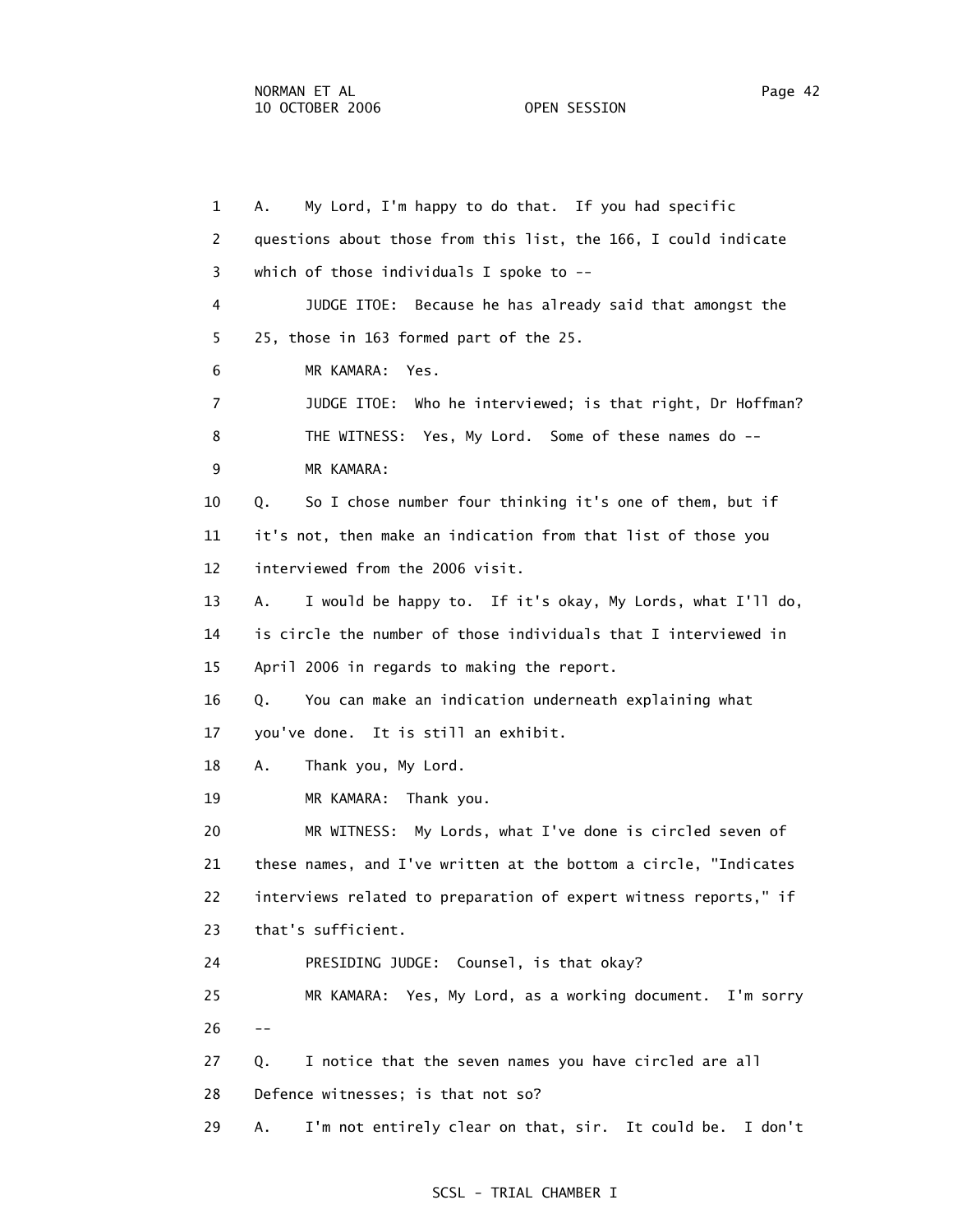1 know that definitively. 2 Q. How did you get these names? 3 A. In some cases, these were individuals that I knew before, 4 who I knew that I was interested in speaking to. In some 5 cases -- 6 JUDGE ITOE: Let me get this clear. So these are the 7 people you interviewed in April 2006? 8 THE WITNESS: Yes, My Lord. 9 JUDGE ITOE: In April 2006? 10 THE WITNESS: Yes, My Lord. 11 JUDGE ITOE: These seven? 12 THE WITNESS: These seven in addition -- 13 **JUDGE ITOE:** In addition to others. 14 THE WITNESS: Yes, My Lord. Some of these were individuals 15 whom I knew I was interested in speaking to. Actually, I would 16 correct one thing. At least one of those I know definitively was 17 not a Defence witness. Others, I'm not sure about. Some of 18 these names were supplied to me by the Fofana defence team as 19 people who might be worth speaking to. Others were -- and in 20 some cases, that overlapped with individuals whom I already knew 21 and knew I wanted to speak to, so it came from a variety of 22 sources. 23 MR KAMARA: 24 Q. The source I'm interested in, is that of the Fofana defence 25 team. They directed your sources, the people you should talk to 26 for your research; is that what you're telling this Court? 27 A. No, that's not how I would characterise it. 28 PRESIDING JUDGE: Let him explain. He's trying to give us 29 a complete picture. Then you can follow-up with supplementary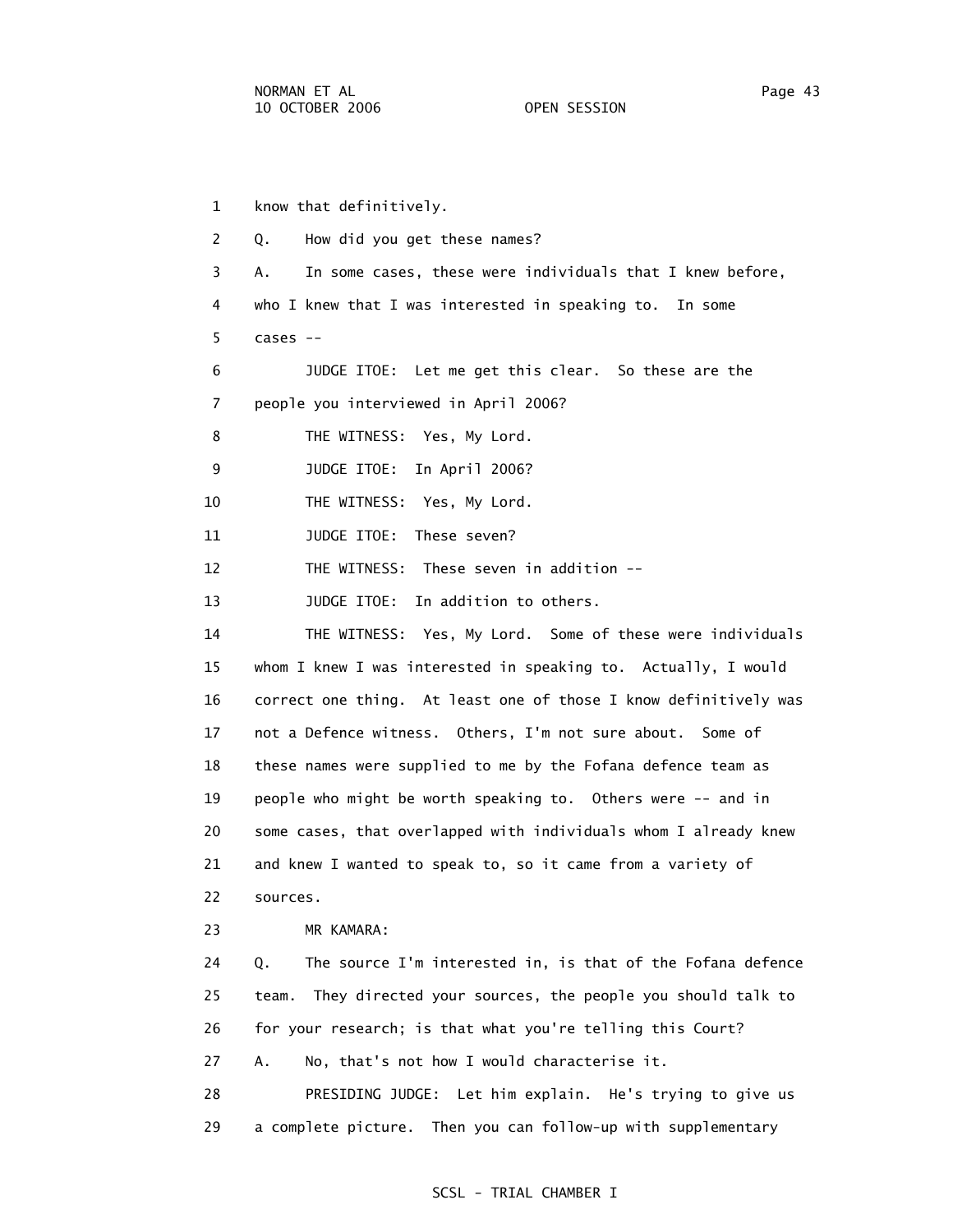1 questions. Could you go over that again.

 2 THE WITNESS: My Lord, when I was contacted to ask about 3 this, I was requested -- I was told it would be possible for me 4 to make a trip to Sierra Leone for the express purpose of making 5 the report. I obviously, felt this was an important thing to do 6 and I accepted that offer, pursued it myself. In consultation 7 with the Fofana defence team, they were obviously interested in 8 who I was interested in speaking to so we could facilitate me 9 making contact with these people in a relatively short period of 10 time. There were some names which I suggested, there were other 11 names which the Fofana team suggested. And then, as you can see 12 from the list, there is at least one name that I located while in 13 the country, not being sure of this person's location prior to my 14 arrival. So it came, I would say, from three sources: Myself, 15 the Fofana defence team and then chance circumstance that I found 16 somebody whom I had previous contact with and was able to 17 interview as well.

18 MR KAMARA:

19 Q. Is that person --

 20 JUDGE BOUTET: Mr Prosecutor, just one clarification. You 21 have stated looking at these names that have been circled, that 22 all names circled were Defence witnesses.

 23 MR KAMARA: Except number nine, now that I have seen it. 24 JUDGE BOUTET: Okay, I was going to ask, because the 25 witness said, "yes, but there's one that was not."

 26 MR KAMARA: Yes, My Lord, that's the question I'm putting 27 to him.

 28 Q. If number nine is the individual that is the one you found 29 for yourself?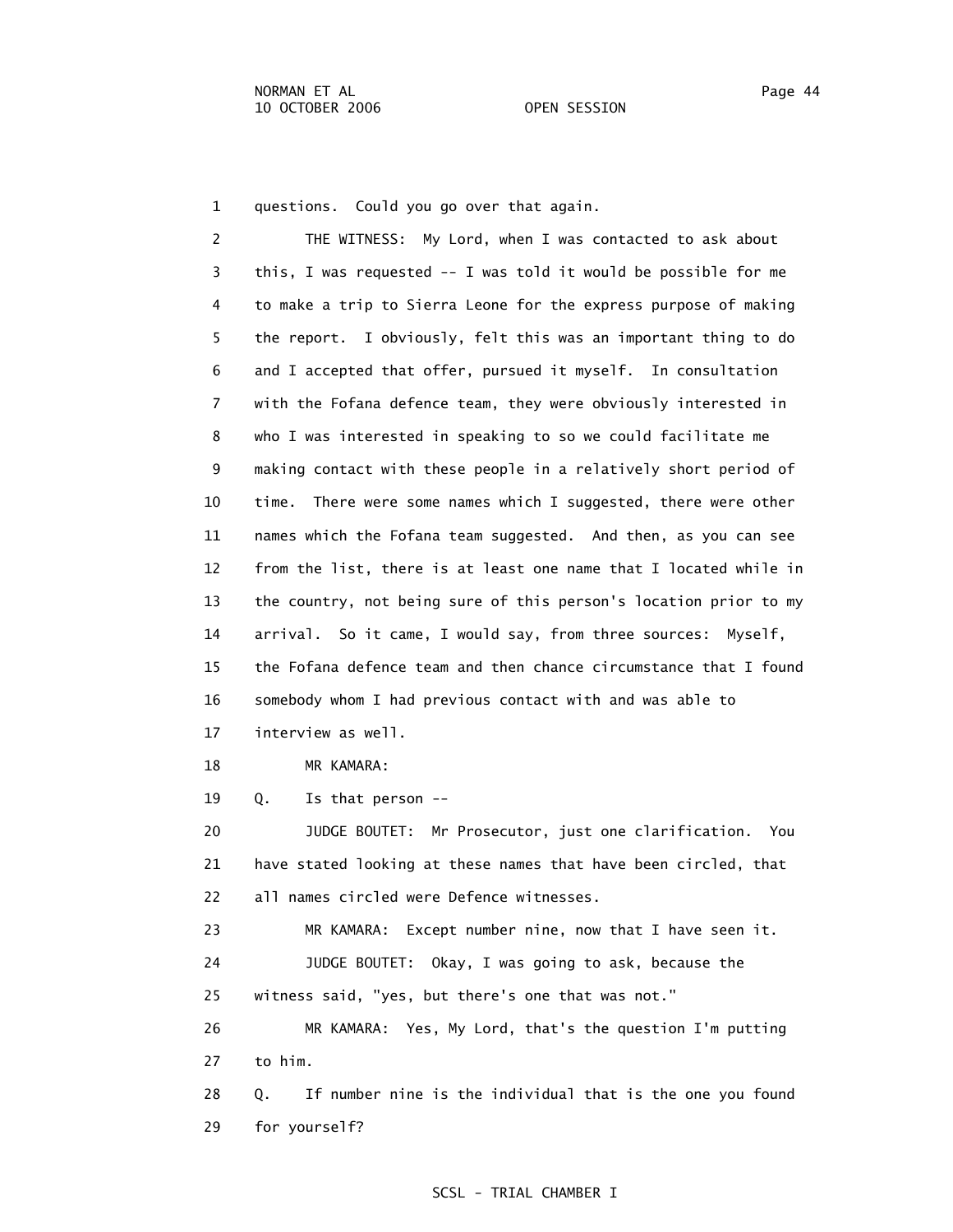1 A. Is it possible that I can have another look. I'm assuming 2 we're speaking of the same number, but -- Yes, My Lords, that's 3 correct. 4 Q. So we're in agreement number nine is the individual? 5 A. Yes, My Lord. 6 Q. Thank you. Number three, did he make any specific request 7 for protection? 8 JUDGE ITOE: He may want to see that paper again. 9 THE WITNESS: Thank you, My Lord. No, My Lord, I don't 10 believe he did. 11 MR KAMARA: So we can call him by name? 12 A. My Lord, my preference would be that we not. Again, for 13 the reasons I stated yesterday. I recognise that there are legal 14 niceties here that I'm not up to speed on. I guess I would ask 15 for the indulgence that we do this without publicly stating the 16 name, for the reasons I've stated previously. I leave it to 17 those who know better. 18 PRESIDING JUDGE: Mr Kamara, didn't we agree yesterday to 19 cover this document with confidentiality, so to speak. 20 JUDGE ITOE: Mr Kamara, we did. 21 PRESIDING JUDGE: We did. Why do we want to depart from 22 what we've agreed upon. 23 MR KAMARA: Yes, My Lord, I forgot about it, I'm sorry. 24 PRESIDING JUDGE: Well, Mr Bangura, please remind him, from 25 time to time. 26 MR KAMARA: Indeed, My Lord. 27 Q. I was asking you about number three. When did you speak to 28 number three? 29 A. My Lords, I spoke with number three in April of 2006, and I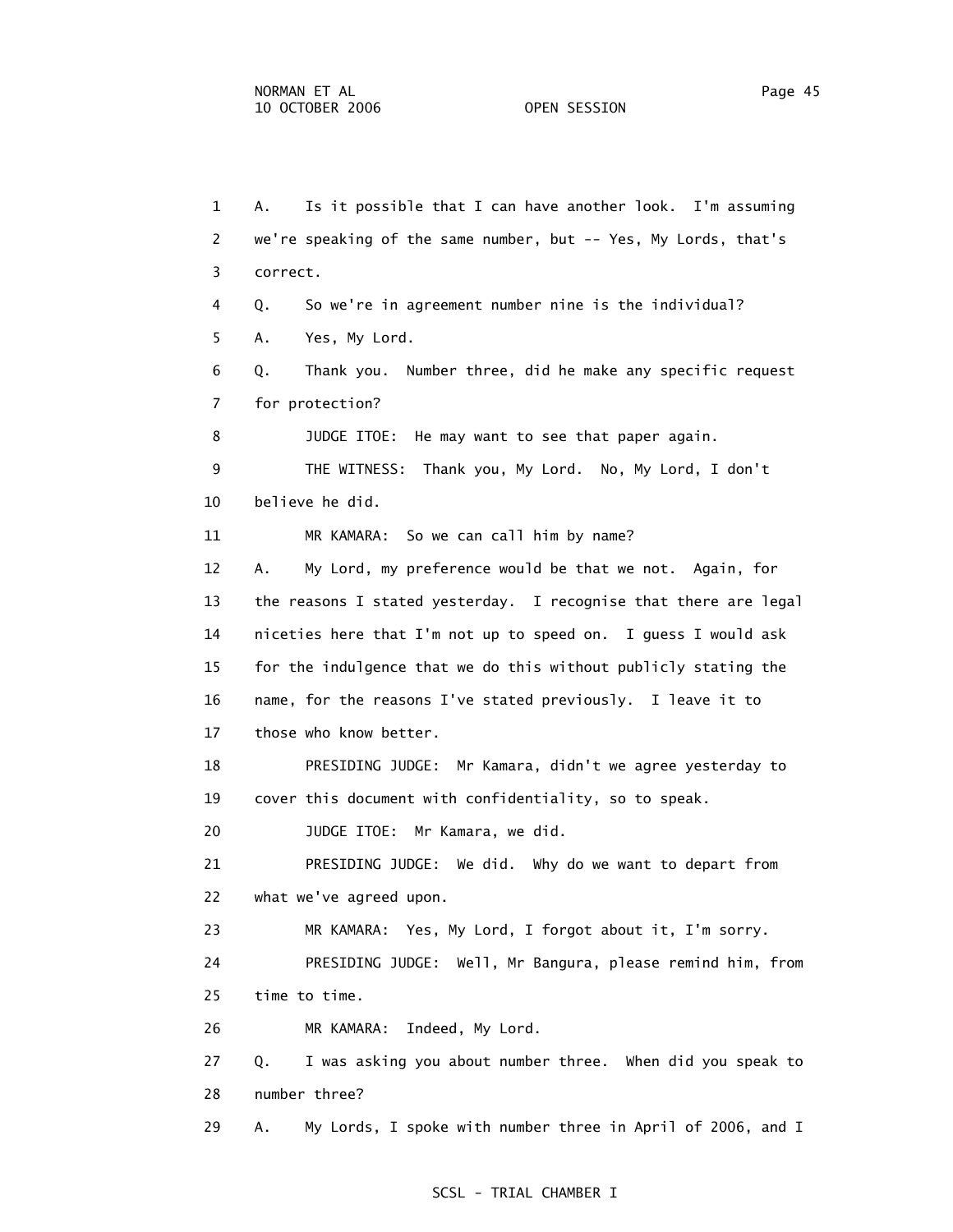1 can supply you with the exact date, if that would be helpful, I 2 would just need to refer to the notes. 3 Q. Feel free to refer to the notes. Give us the date. 4 MR POWLES: Your Honours, while Dr Hoffman is looking that 5 up, it may be of assistance if we can have a look at the list as 6 well. 7 PRESIDING JUDGE: Very well, yes, quite. Counsel, pass the 8 list over. Thank you. 9 MR POWLES: Thank you, Your Honours. 10 PRESIDING JUDGE: Yes, Dr Hoffman, continue. 11 THE WITNESS: My Lords, I have that date. It is 16th of 12 April 2006. 13 MR KAMARA: 14 Q. When you interviewed that individual, you raised the issue 15 of command structure of the CDF with him? 16 A. My Lord, I can say generally, I did. If you would like me 17 to read through these notes and find specifically how we 18 addressed that question, I'm happy to do so, but I can't say so 19 off the top of my head. But, this was a factor in all of my 20 conversations, so I can say in general terms, yes, I did. 21 PRESIDING JUDGE: Mr Kamara, are you comfortable with that 22 answer, or do you want him to do some further refreshing? 23 MR KAMARA: 24 Q. Yes, please do some further refreshing, you might just not 25 see it there. 26 JUDGE ITOE: This is with number three, is it? 27 MR KAMARA: Number three. 28 THE WITNESS: My Lords, if I can just have a minute then to

29 read through the notes.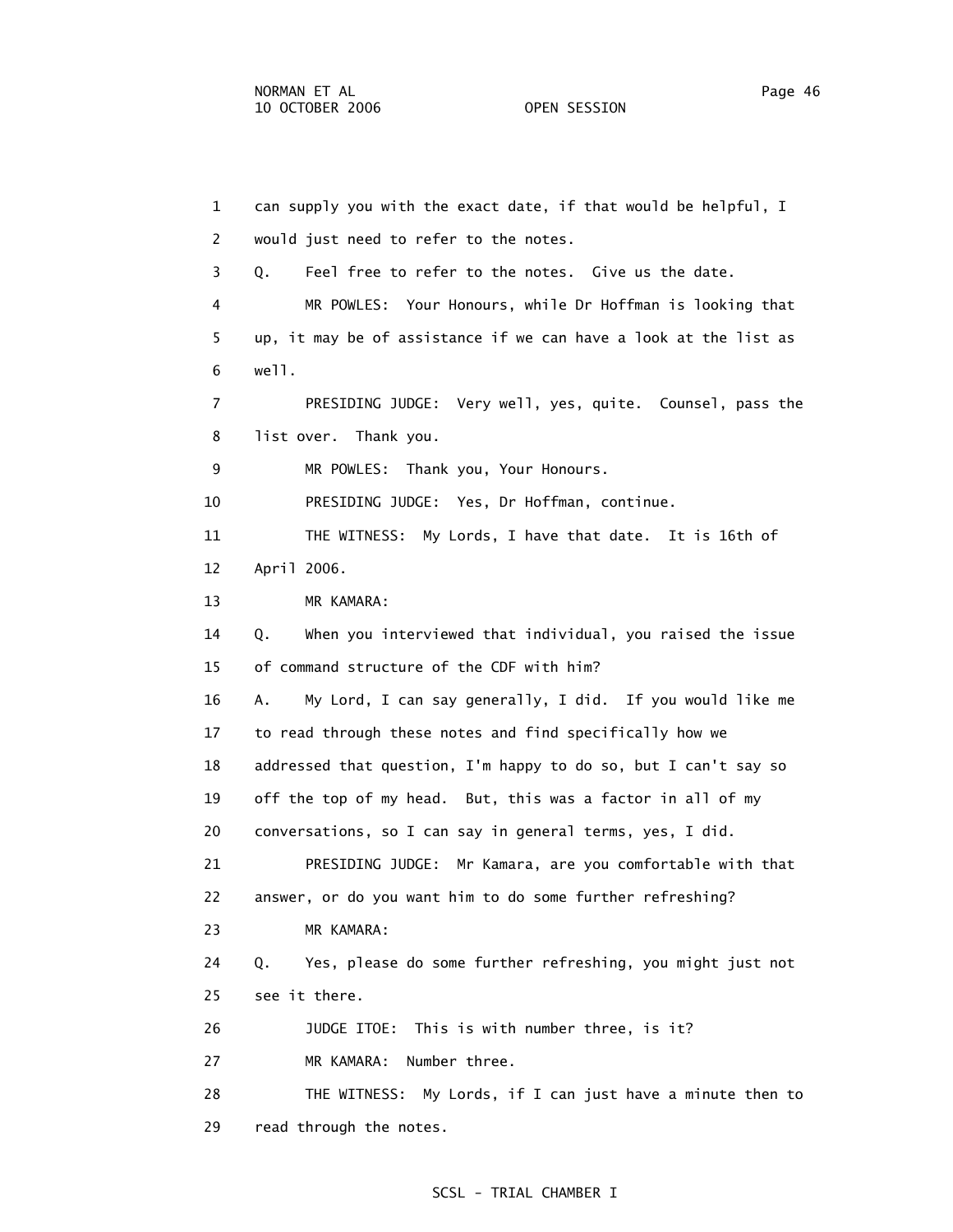1 PRESIDING JUDGE: Sure. 2 THE WITNESS: My Lords, I have read through the notes now 3 from this particular interview on 16 April 2006. I have 4 identified 11 points which, to my mind, speak to this question, 5 where I would categorise this as a discussion that is 6 specifically related to command structures. 7 JUDGE ITOE: How many points, Dr Hoffman? 8 THE WITNESS: Eleven. 9 MR KAMARA: 10 Q. Let's start with the first one. What was the question put 11 to him. 12 A. I'll indicate here, I don't have the verbatim questions 13 written out. What I have are the answers taken -- as I said, I 14 made recordings of these, so, to some degree, these are shorthand 15 notes summarising the comments. 16 PRESIDING JUDGE: Try and recapture the essence of them. 17 THE WITNESS: Yes, My Lord. 18 PRESIDING JUDGE: Counsel will ask you supplementary 19 questions, if necessary. 20 THE WITNESS: Thank you, My Lord. So this was -- this 21 would have been in response to the first question, which 22 generally -- first question, after finding out who this 23 individual was, which was their own -- the title that they would 24 have used. I know we're operating under a certain degree of 25 confidentiality here. I feel reasonably comfortable giving this 26 person's title, if that's -- 27 MR KAMARA: 28 Q. Leave the title out.

29 PRESIDING JUDGE: Yes, you can also exercise as much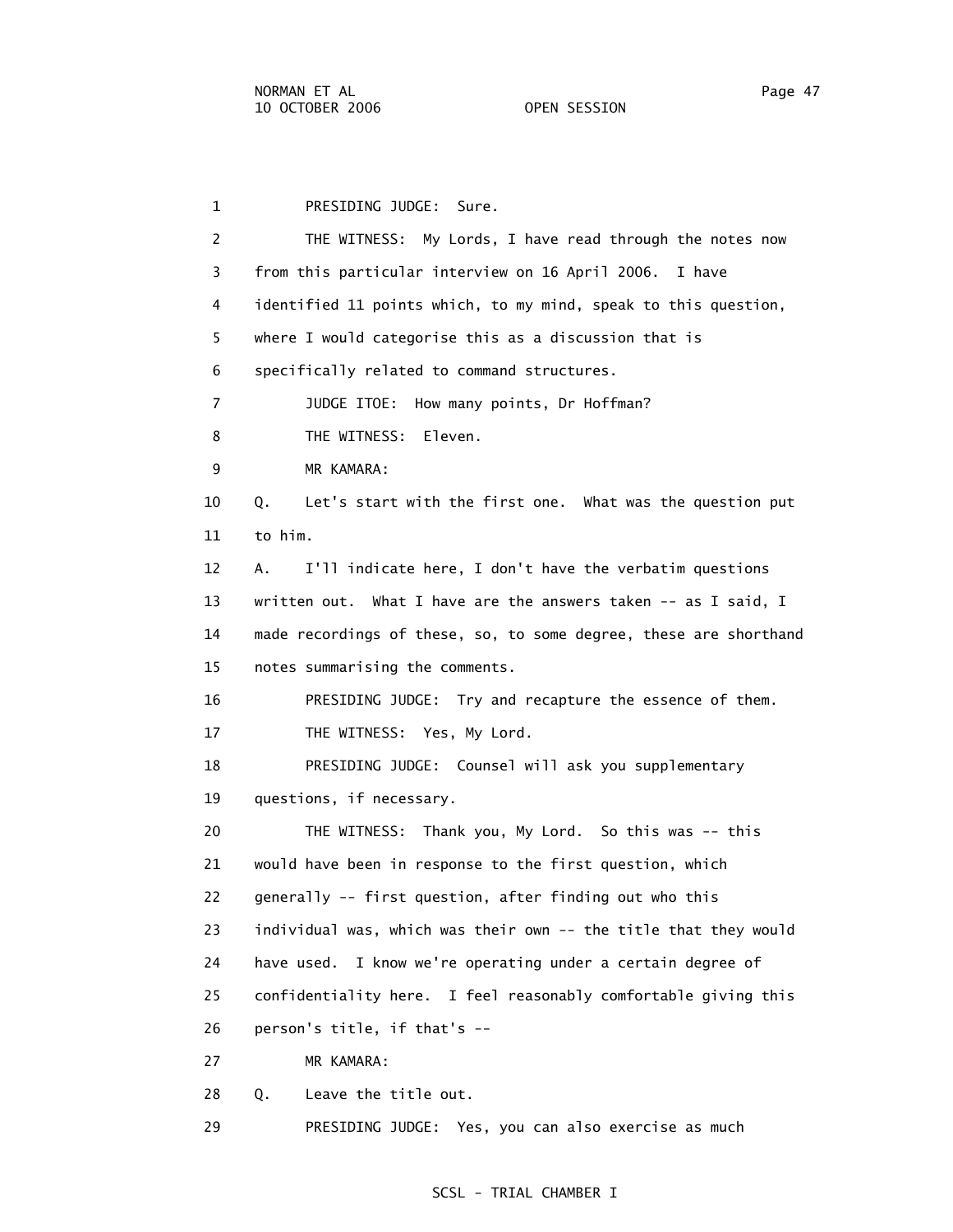1 caution as you can --

2 THE WITNESS: Okay, thank you.

 3 PRESIDING JUDGE: -- to protect the confidentiality aspect 4 of this document.

 5 THE WITNESS: Thank you, My Lord. So the following, what 6 that title is, this particular person indicated that he had 7 received that from Chief Quee, the chairman of the War Council. 8 The second point which goes to questions of command, was that 9 this person was identified in his chiefdom as a chief Kamajor, so 10 he was in charge. He made the comment that at that time, the 11 Kamajor organisation was run by the chiefdoms. The third comment 12 is in regards to the question of who was supplying them 13 ammunition, as I've indicated was central, and as Colonel Iron 14 indicates, was a critical question in establishing command 15 structure. This interviewee states that he first sent a group to 16 Bo-Waterside to get ammunition, which they then used to capture a 17 town in the east, and if it's okay, I'll leave it at that. 18 MR KAMARA: 19 Q. Dr Hoffman, just a minute, are you still on the first 20 point? 21 A. No, this is now the third point, sir. 22 Q. That's okay. 23 A. Okay, thank you. So he first sent this group to 24 Bo-Waterside. 25 Q. No, no, Dr Hoffman, just wait. 26 A. Okay. 27 Q. I'm not ready for the entire. 28 A. Oh, I'm sorry, I apologise. I thought you wanted the -- my

29 apologies.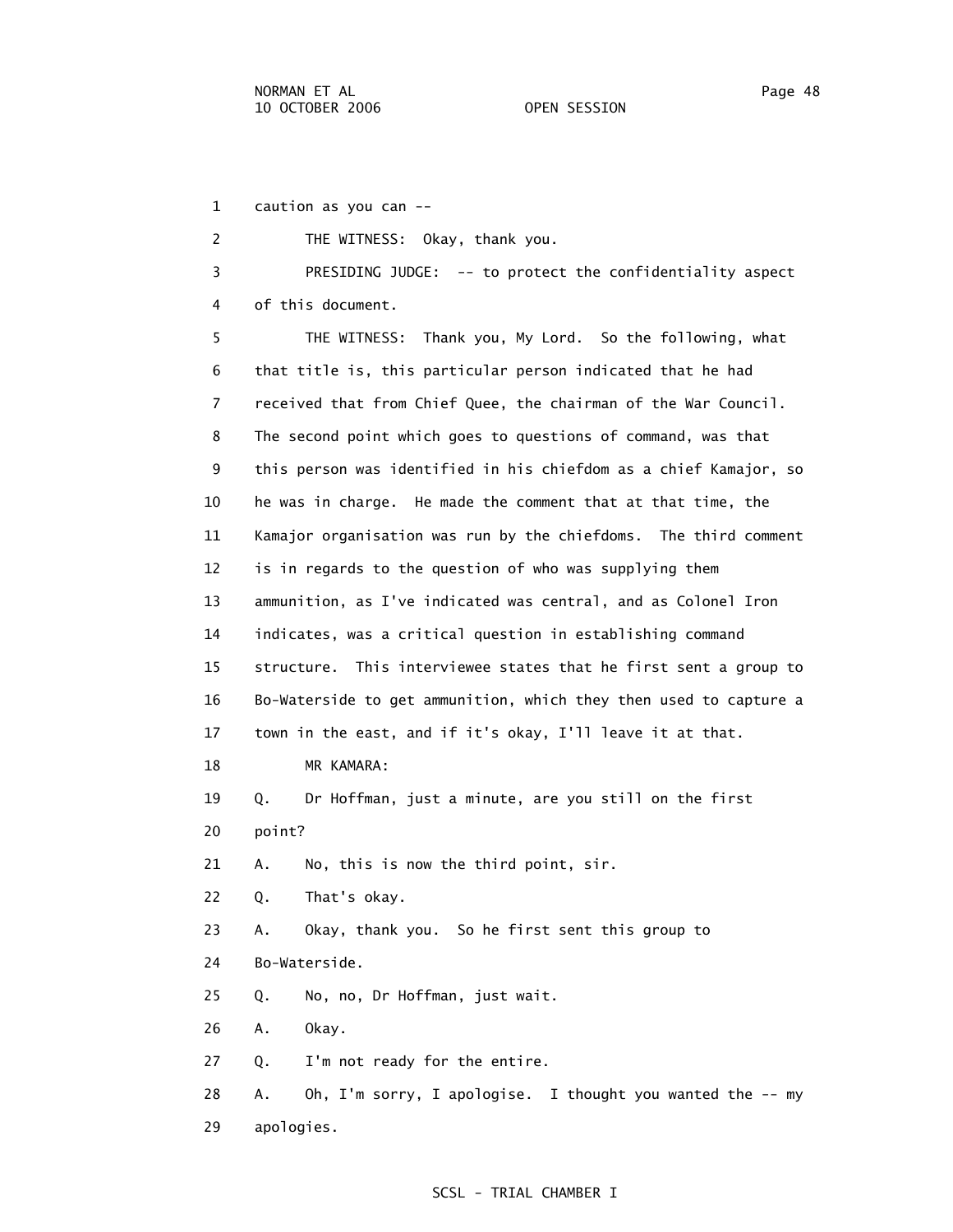1 Q. That's all right. Did you verify that information provided 2 to you by number three? 3 A. Can I ask what you mean by verify? 4 Q. You cross-checked that information? 5 A. I don't remember having specifically cross-checked that 6 particular point. 7 Q. Thank you. 8 A. I would add that this person's title, obviously, is well, 9 fairly well-known. 10 Q. You're assuming. 11 A. Yes, sir, I am assuming. 12 Q. Thank you. Do you per chance have any method of 13 cross-checking your sources? 14 A. Again, if I could ask for some clarification what you're 15 inquiring about? 16 Q. When you are given information about a particular source, 17 do you have a method of cross-checking that information? 18 A. Sir, I would suggest that I use the methods that are common 19 to the discipline, which is seeking repetition of that 20 information in any one of a number of sources. 21 Q. Seeking repetition, I don't seem to understand. 22 A. My Lord, there's not -- anthropology is not a discipline 23 that has a single set methodology for verifying sources. To some 24 degree, my training is in feeling comfortable that I can figure 25 out what steps need to be taken to verify a given piece of 26 information, or, if I can't, to specify that this is speculative, 27 or that it came from only a single source that may or may not be 28 in question. To some degree, this is what the discipline does. 29 We train people to verify the information we get in multiple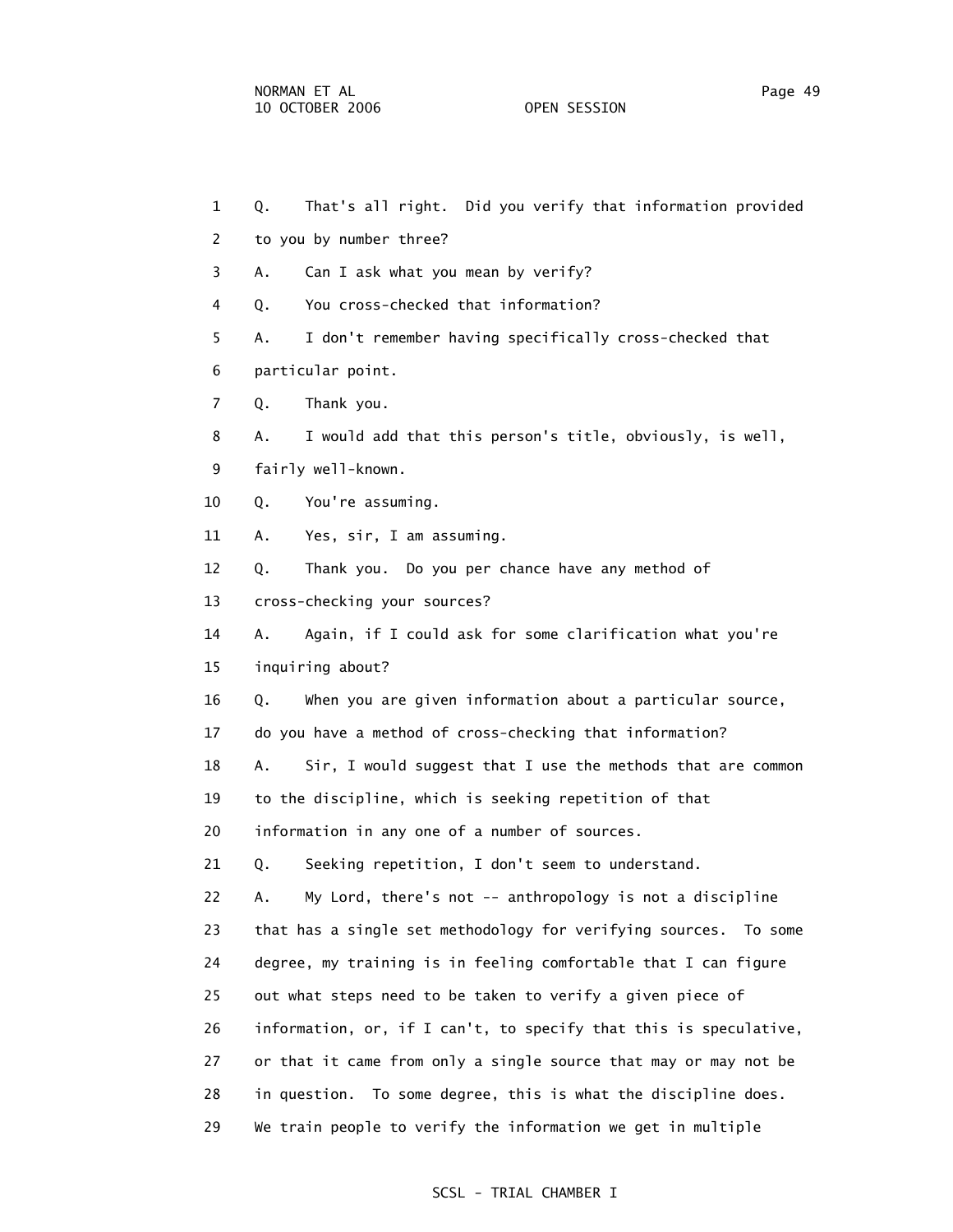1 ways. 2 Q. Which is the way that you verify the information contained 3 in this entire report? 4 A. Again, I would argue it comes from multiple sources. 5 Q. Now, let's take the particular case of number three. Is 6 there any particular source of cross-checking? 7 A. I would say that there is nothing that the interview number 8 three that I can recall that individual telling me which I felt 9 was inconsistent with what I could verify from prior knowledge or 10 other interviews. 11 Q. Does that include what you've read in the transcript as 12 well? 13 A. It's entirely possible. I know that I have read this 14 individual's testimony. I don't remember the particulars of it, 15 but I don't remember being particularly concerned by anything 16 that was in there. 17 Q. Dr Hoffman -- 18 JUDGE BOUTET: Are you saying you read the testimony of 19 this particular witness, number three? 20 THE WITNESS: My Lord, I have, yes. 21 MR KAMARA: 22 Q. Dr Hoffman, you haven't. I put it to you, you haven't read 23 his testimony. 24 A. I believe I have, have I not? If it's -- 25 Q. He has not testified. 26 A. Then I'm mistaken on this account. My apologies. I 27 apologise to the Court. I was under the impression this person 28 had. As you can imagine, there are a lot of testimonies, 29 sometimes I have a -- in this case, I am apparently mistaken.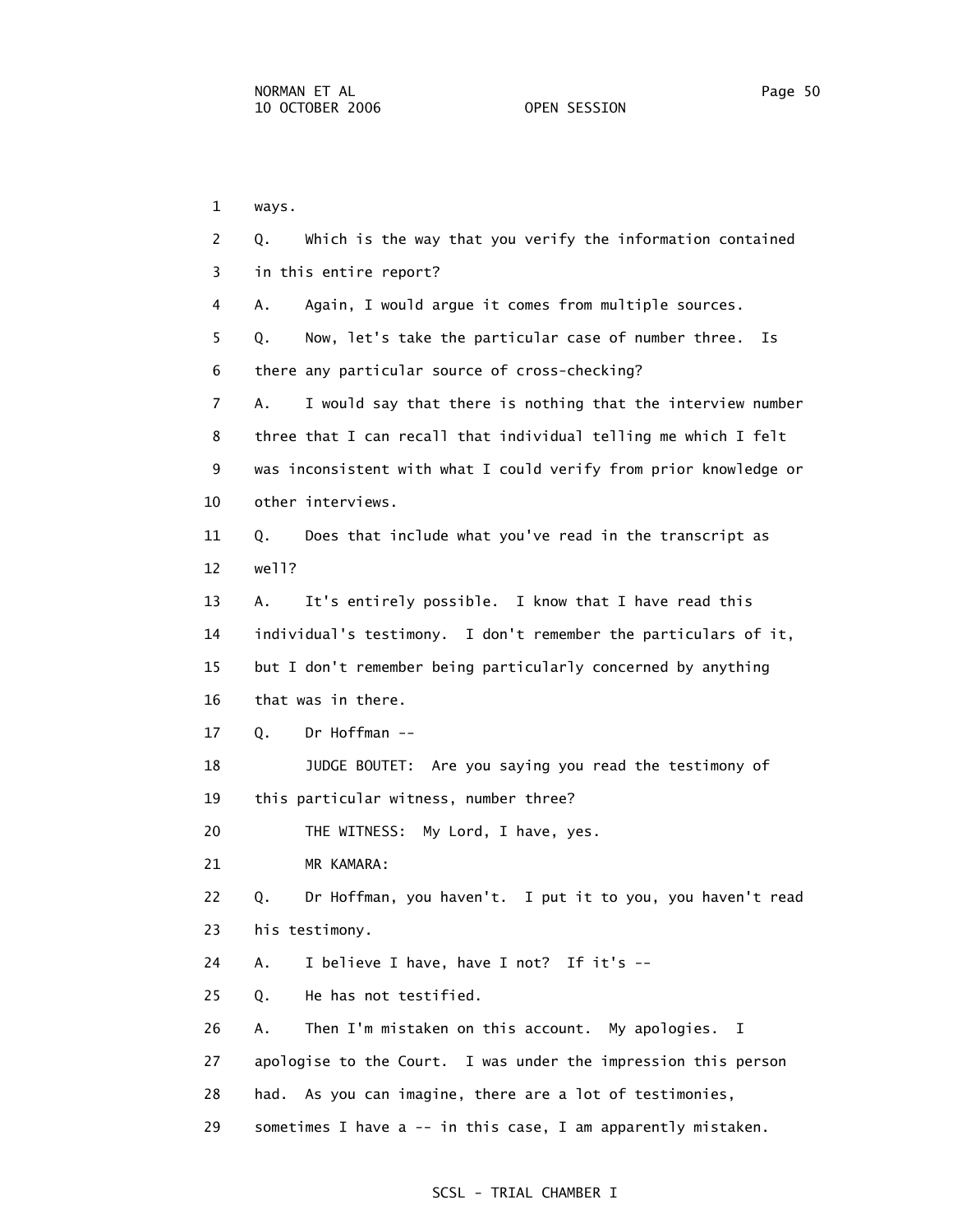1 Q. How many times are you mistaken in your report? 2 A. Is that a legitimate question? 3 Q. Yes, it is. I want to know how often you do make mistakes 4 like this? 5 A. I'm sure we all make mistakes, My Lord. I can't tell you 6 if there are additional mistakes in that report. Actually, I 7 don't believe, though, that I mentioned in that report that I 8 read this individual's testimony, so that's an error I've made 9 here today. My apologies for that. 10 Q. Thank you, we all do make mistakes. Accepted. Now, 11 Dr Hoffman, I will take you to Base Zero. In your report, you 12 stated that the title director of war came into use at Base Zero 13 when Fofana was tasked with food distribution, clearly a critical 14 administrative job, given the chronic shortages of provisions at 15 Talia. 16 A. I'm sorry, My Lord -- 17 PRESIDING JUDGE: Which page is that? 18 MR POWLES: If it helps my learned friend, I believe it is 19 pages 23 and 24. 20 MR KAMARA: Yes, My Lord, it's 23. 21 PRESIDING JUDGE: Thanks. 22 MR KAMARA: Thank you. It is 23, yes, My Lord. It's 23 already highlighted. Thank you. 24 Q. D.4, paragraph D.4 on page 23. "The title came into use at 25 Base Zero when Fofana was tasked with food distribution. Clearly 26 a critical administrative job, given the chronic shortages of 27 provisions at Talia." Do you see that, provisions? 28 A. Yes, My Lord. 29 Q. You would agree at Base Zero, Moinina, the second accused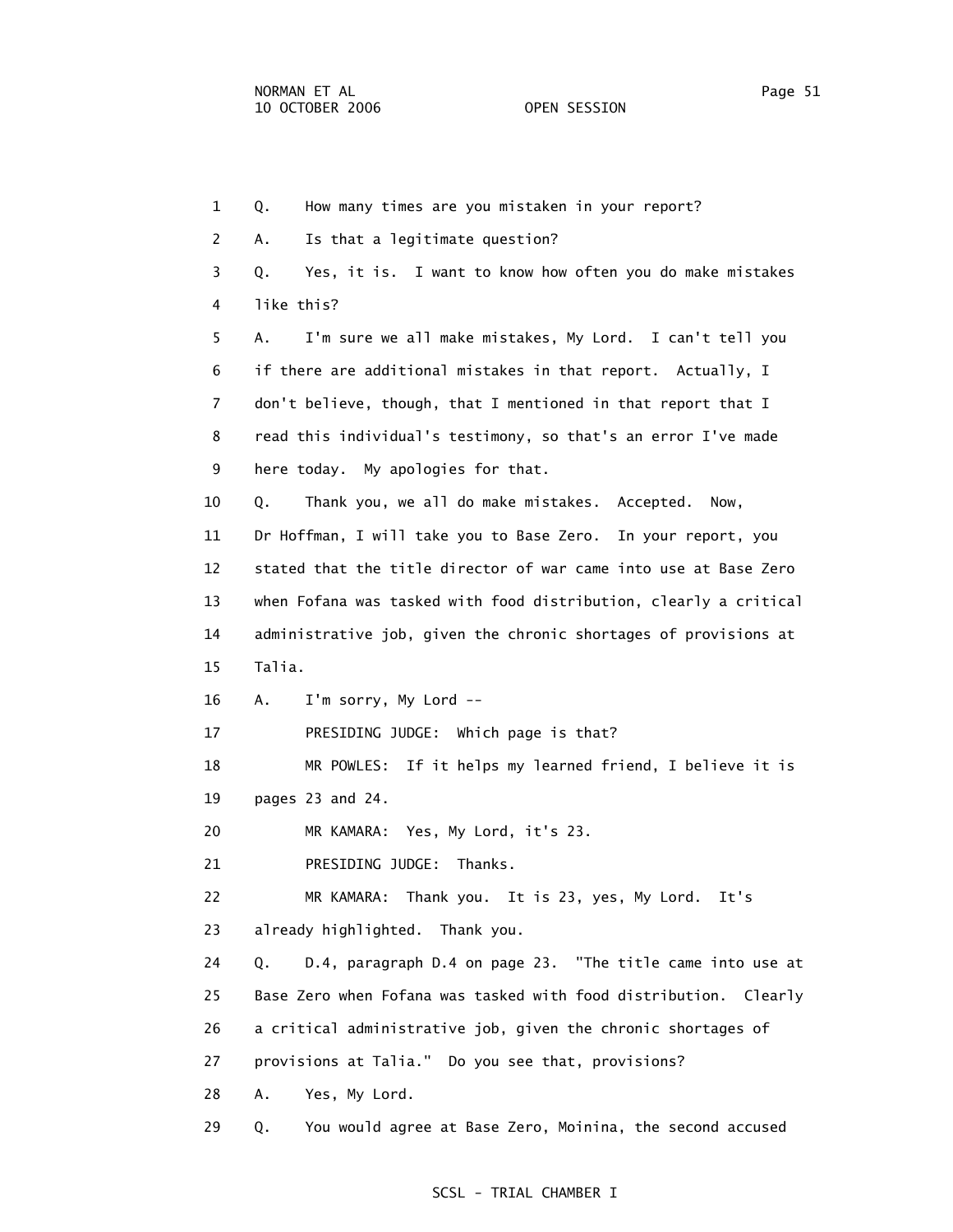1 as director of war, was in charge of food supplies? 2 A. At least for some part of that time, that's my 3 understanding, yes, My Lord. 4 Q. When you say some part of that time, what is the time frame 5 you're looking at? 6 A. I don't have dates in front of me. What I'm suggesting is 7 I don't know for a fact that that was a position -- that was a 8 responsibility that he had for the duration of the time that Base 9 Zero was in existence. I know that at least some part of during 10 Base Zero's existence, this was one of his responsibilities. 11 Q. Basically, he was responsible for the supplies of food. 12 A. Yes, My Lord, that's my understanding. 13 Q. Thank you. Professor Daniel Hoffman, PhD in anthropology, 14 you will no doubt know that, at times of war, an army marches on 15 its stomach; is that not so? 16 A. That is how the saying goes, yes, My Lord. 17 Q. Is it not true then, Professor Daniel Hoffman, that the man 18 who controls the stomach of the army directs the barrel of the 19 gun? 20 A. I would not suggest that, My Lord. 21 Q. Thank you. 22 A. I would suggest that the person who supplies food is always 23 an important person, whether that person is in -- whatever kind 24 of social structure one is referring to. 25 Q. I knew you would agree to that? 26 A. Thank you, My Lord. 27 Q. Yes. You wouldn't deny that the second accused, in that 28 position, had the respect of the Kamajor fighters? 29 A. My understanding is that the second accused was a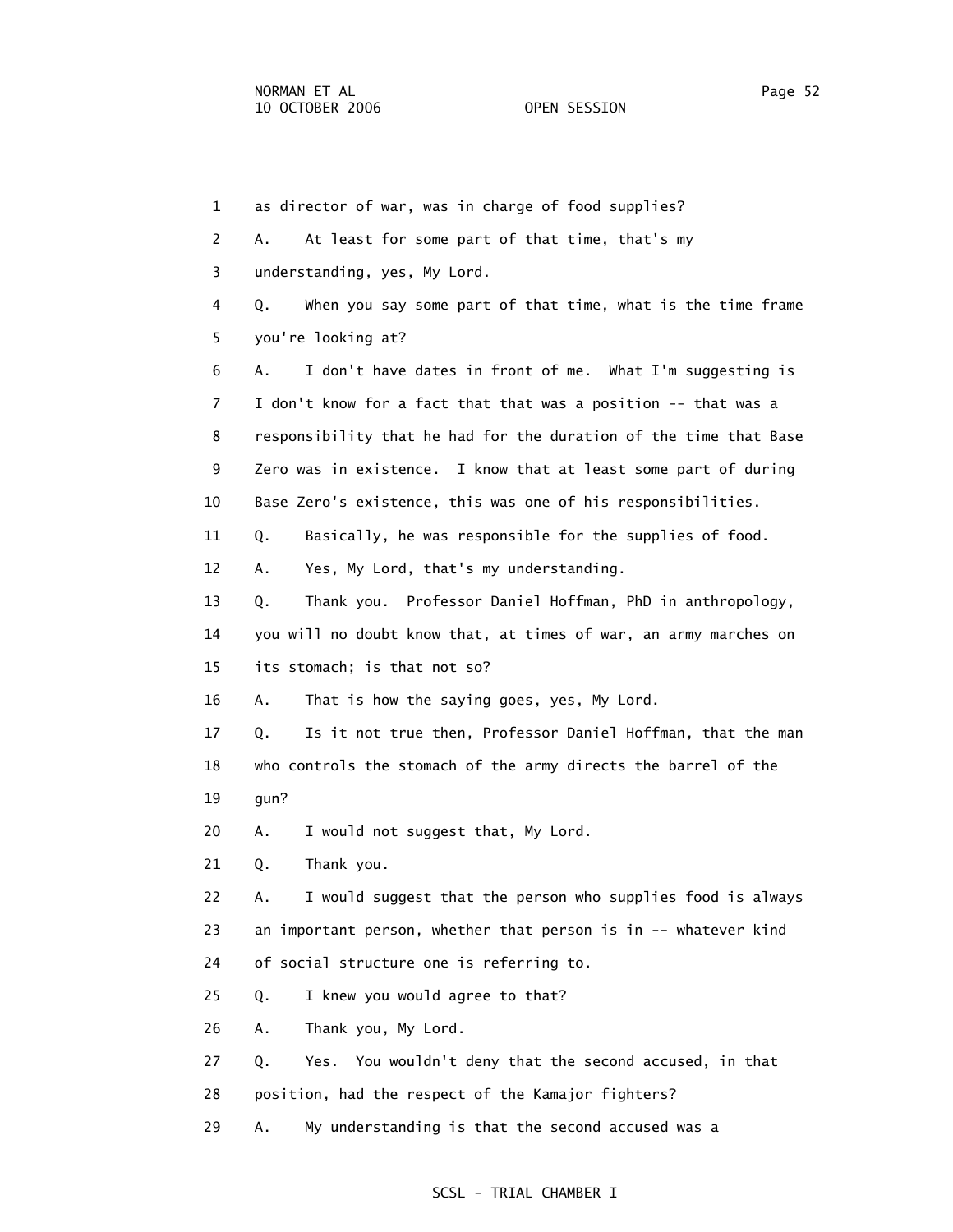1 well-respected individual, yes, My Lord.

2 Q. Yes.

 3 A. I would add the caveat, however, that the interviews I 4 conducted with people, he was often also, though, marked for this 5 particular title. So I want to -- I think it's important to note 6 that these are, sort of, not mutually exclusive.

 7 Q. Yes, I'm looking at it from a particular trend: A man in 8 authority providing food at a time where there is dire need.

9 A. That person is always an important person, yes, My Lord.

10 Q. Important person, and he's respected for that.

11 A. Yes, My Lord.

 12 Q. And, from your study, you will not deny the fact that 13 Kamajors owed allegiance to Moinina Fofana.

 14 A. I wouldn't call it terms of allegiance. Those are not 15 usually the terms we use to describe somebody who provides food. 16 Certainly he was an important person and respected member of the 17 community.

18 Q. All right. And you also stated today that -- maybe not

 19 today -- yesterday, that Kamajors normally go to Base Zero for 20 weapons and food supplies; is that not so?

 21 A. That was one of the locations to which some Kamajors went 22 for weapons and food supply, yes, My Lord.

 23 Q. And, from your study, who was the person in charge of the 24 storage of weapons at Base Zero; do you know?

 25 A. I'm not clear exactly who it was who was in charge of 26 weapons at Base Zero. In part, because I have received different 27 information as to who distributed weapons at different times at 28 Base Zero.

29 Q. Was the second accused at any point in time identified to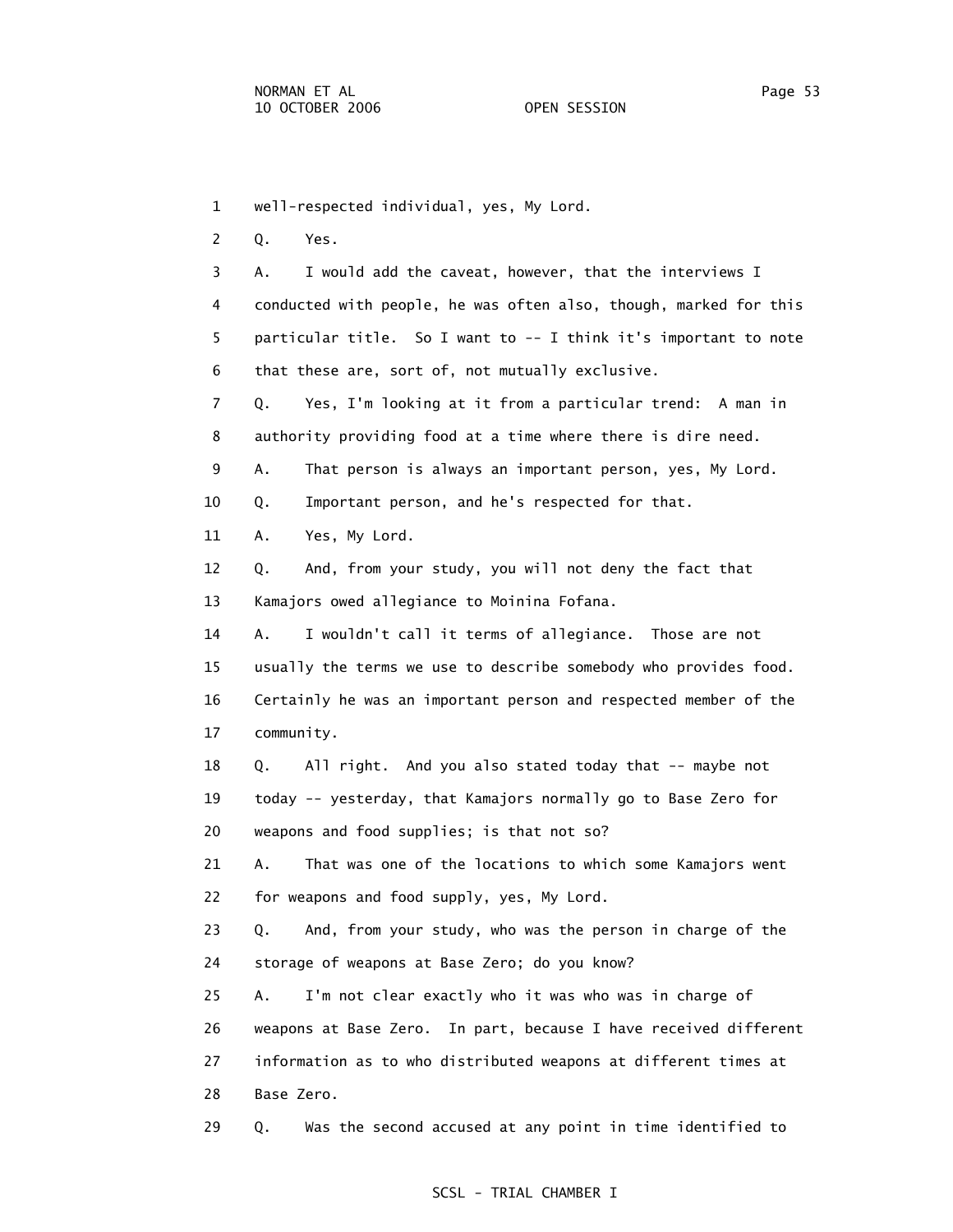1 you as one of the sources? 2 A. My Lord, I have not had any of the commanders say to me 3 that they received weapons from Moinina Fofana, commanders or 4 rank-and-file individuals I've spoken to. 5 Q. In the transcripts you read, wasn't there information 6 alluding to that? 7 A. There was, My Lord. 8 Q. Did you inquire? 9 A. Did I inquire with whom, sir? 10 Q. In your search. In your study, did you inquire to confirm 11 or disprove the theory? 12 A. As I said, in interviews that I had in preparation for this 13 report, I did inquire about the role of this director of war. 14 None of my informants, none of the people I interviewed in 15 preparation of this report said to me they would confirm that 16 particular allegation. Now, if we want to go back to the 17 original tapes, we can find out how I phrased those questions. I 18 don't want to misrepresent the way in which I would have put that 19 question to someone. Obviously this is -- given the fact that 20 this came up in the testimony, it was something I pursued. But 21 what I can tell you, categorically, is that I did not receive any 22 information that he had. 23 Q. I just want to be clear whether you did not receive or you 24 did not ask, you did not inquire. These are two distinctions, 25 they are different. 26 A. I did not -- I asked -- I did not receive that answer. 27 What  $I -$  the only thing I want to do is just sort of let it be 28 known that I can't remember exactly how I phrased that particular

29 question, so I don't want to overstate what it is that I'm making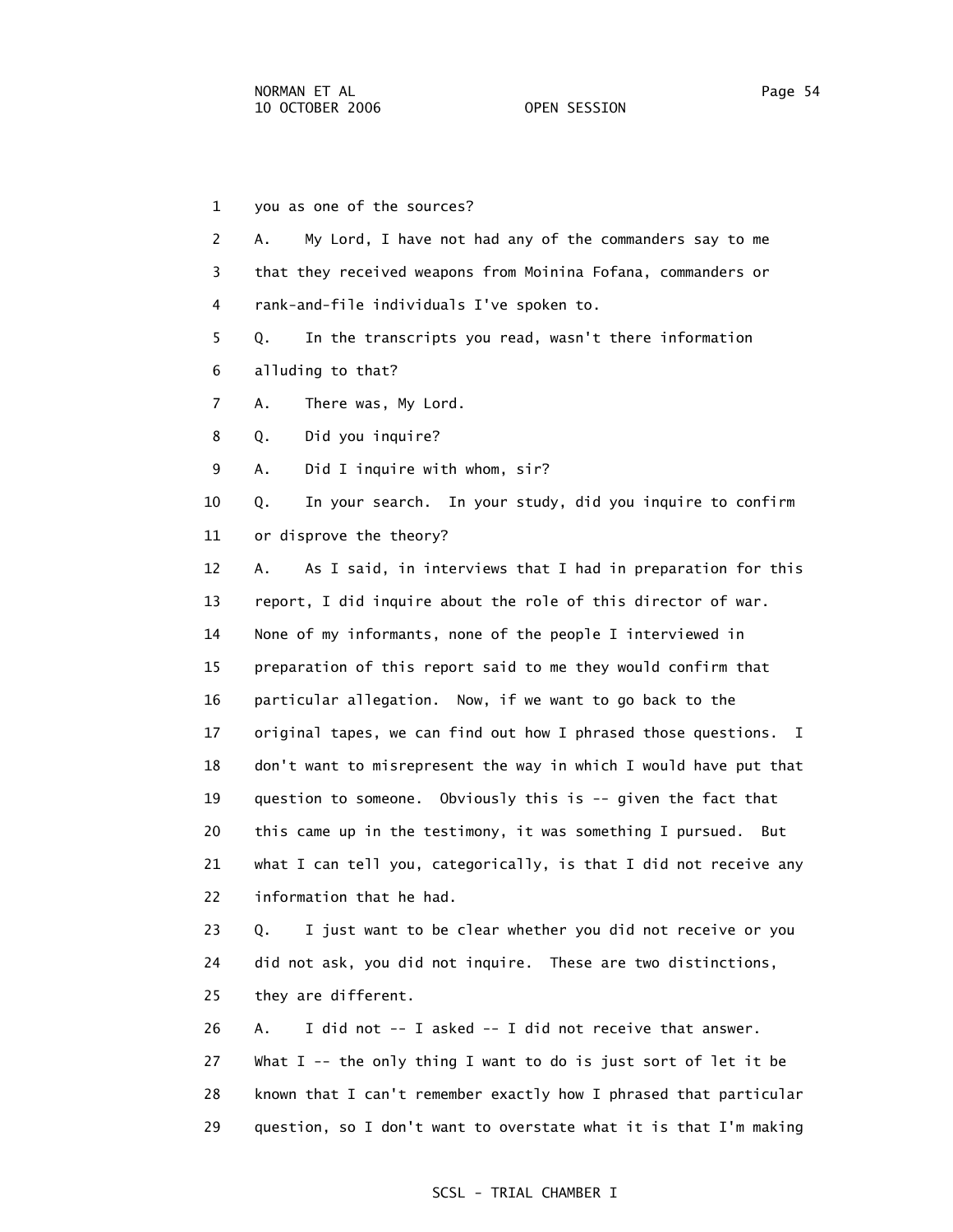1 a representation to here.

2 Q. Thank you.

 3 JUDGE BOUTET: When you say you were inquiring about the 4 role of the second accused, it's more in that perspective that 5 you would ask that question, but was the question about 6 distribution of weapon or administration specifically raised in 7 that context. As much as you can recall. I know you don't have 8 the tape with you.

 9 THE WITNESS: Yes, My Lord. In general, when I would talk 10 to people about command structure, I would -- and this goes 11 somewhat to the methodology of what anthropologists use. What 12 I'm trying to do is solicit people to present information in 13 their own terms. So I generally try to start out with fairly 14 broad questions about what was this person's responsibility and 15 see what information could be elicited from that. Then if I felt 16 like I needed to get more specific, is this statement true, I 17 would go to that. Now, undoubtedly, I did that. I can't tell 18 you -- I can't recount for you now how that sequence worked out 19 and with which individuals I may have asked that particular 20 question. That's what I would be  $-$ - I would have to go back to 21 the originals for. My recollection is that I posed it in both 22 ways to various people, and in no instance did I get confirmation 23 from anyone. I realise that it has appeared in the transcripts. 24 What I'm suggesting is that nobody said this. 25 Q. I'm suggesting to you, Dr Hoffman, that, from your answers, 26 it seems you had a clear mind-set focused on only food 27 distribution by the director of war, a clear mind-set focused

28 only on the distribution of food supplies by the director of war

29 and, therefore, you did not advert your mind to any other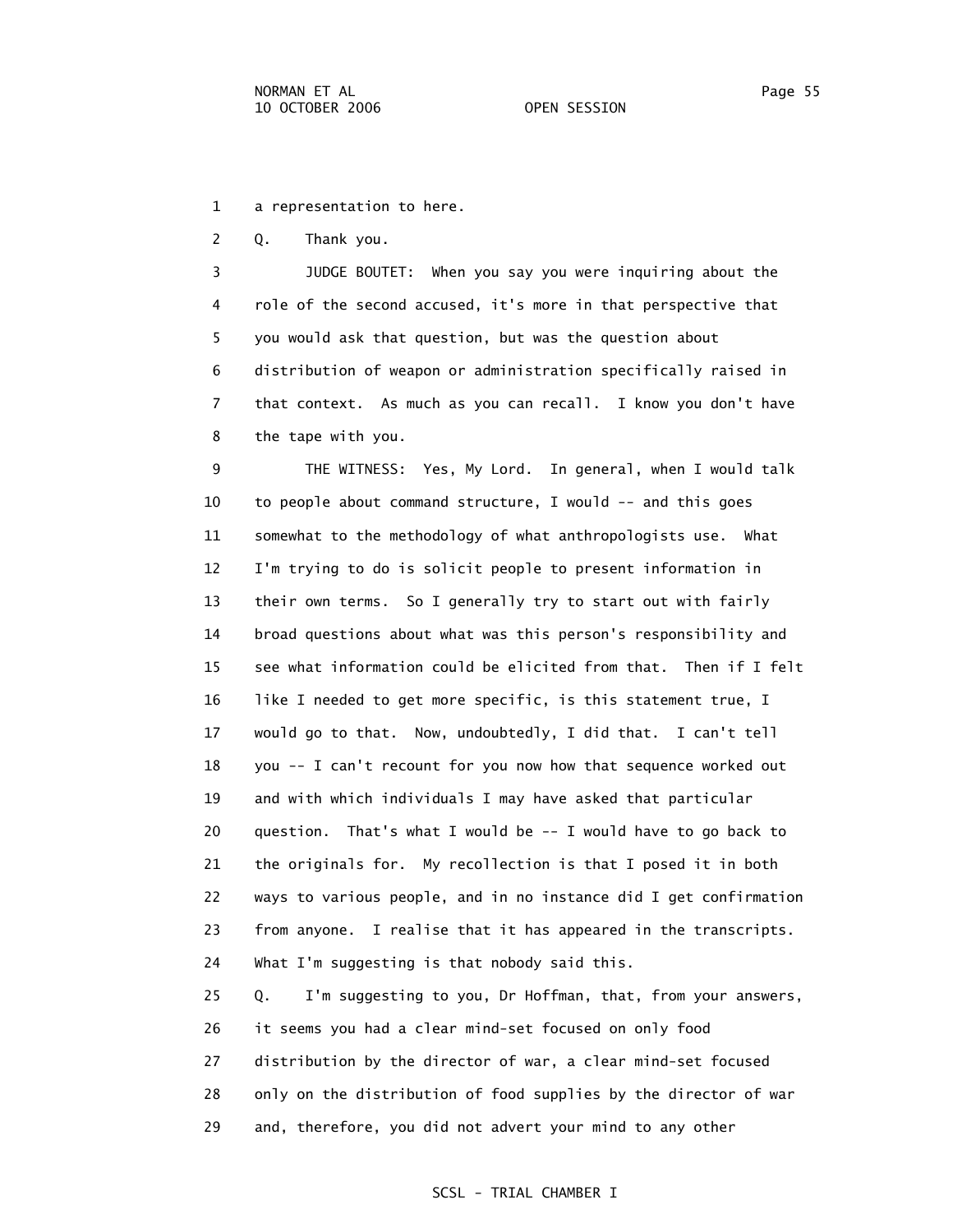| 1              | functions; do you agree with that?                               |
|----------------|------------------------------------------------------------------|
| 2              | I do not agree with that. No, My Lord.<br>А.                     |
| 3              | Professor Daniel Hoffman, in your report, you concluded<br>Q.    |
| 4              | that the CDF can not be thought of as a military organisation    |
| 5              | with centralised military command and control; am I correct?     |
| 6              | That is my finding. Yes, My Lord.<br>Α.                          |
| $\overline{7}$ | You're not a military man, are you?<br>Q.                        |
| 8              | No, My Lord, I am not.<br>Α.                                     |
| 9              | Never served in the army?<br>Q.                                  |
| 10             | No, My Lord, I did not.<br>А.                                    |
| 11             | Nor make any study into military analysis?<br>Q.                 |
| 12             | My Lord, one of the things I specialise in is the<br>Α.          |
| 13             | anthropology of war, so how you classify that in terms of it's a |
| 14             | military analysis, then I leave that to you.                     |
| 15             | Thank you. I will take that. Did you interview any<br>Q.         |
| 16             | military personnel for your report?                              |
| 17             | No, My Lord, I did not.<br>Α.                                    |
| 18             | And you said the CDF logic was always that of a social<br>Q.     |
| 19             | rather than a military institution?                              |
| 20             | Yes, My Lord.<br>Α.                                              |
| 21             | What is that logic?<br>Q.                                        |
| 22             | With respect, sir, that is the totality of the report. I'm<br>А. |
| 23             | not quite sure how you want me to break it down beyond that.     |
| 24             | All right. Let me take you by stages. In 1997, there was<br>Q.   |
| 25             | Base Zero. There is evidence before this Court that the first    |
| 26             | accused described it as the place, or the seat of the field      |
| 27             | martial or the general of an army.                               |
| 28             | I'm sorry, was that a question?<br>Α.                            |
| 29             | JUDGE ITOE: Yes, I was going to ask, learned counsel.<br>And     |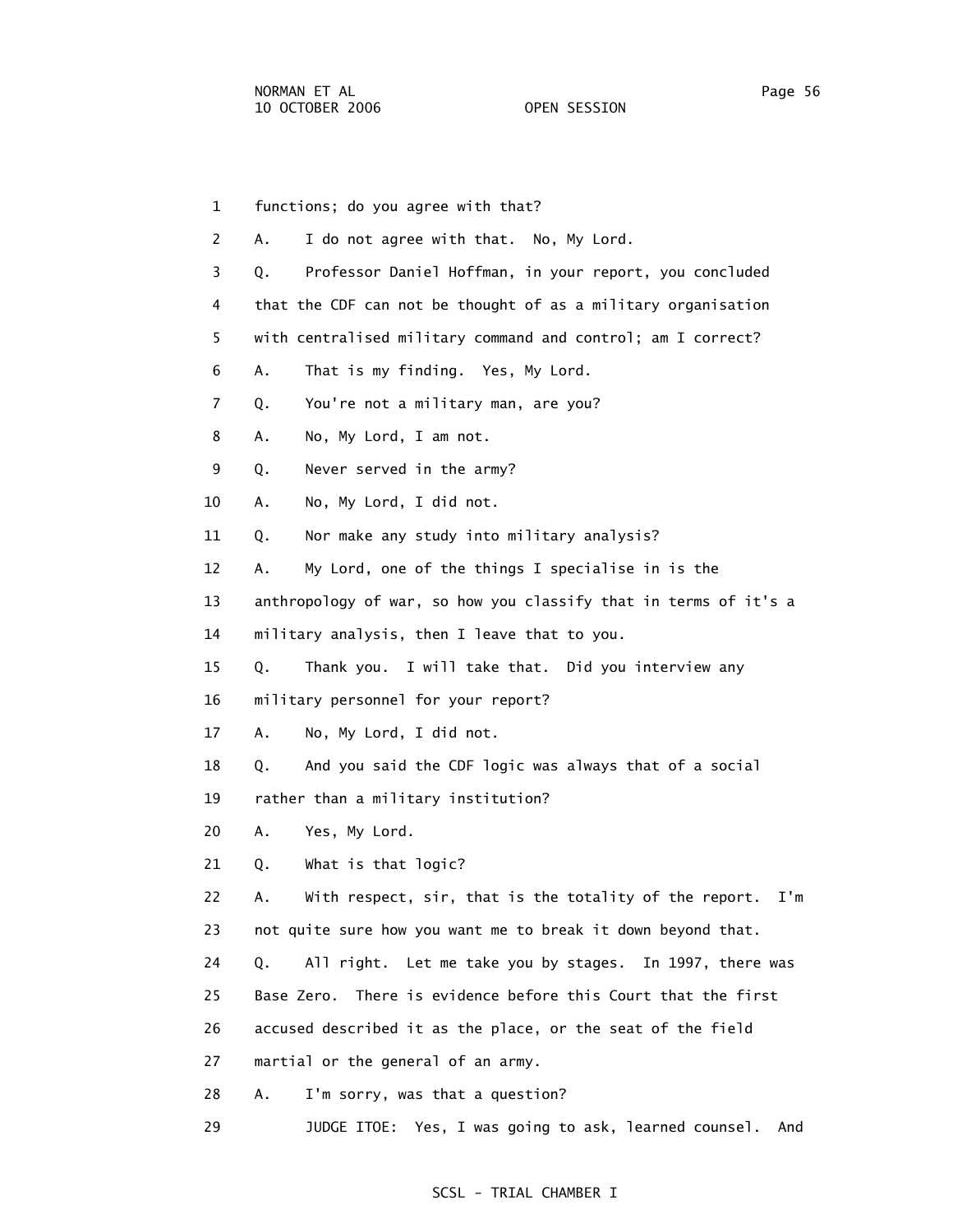1 so what? 2 MR KAMARA: I was allowing him to have a drink. 3 THE WITNESS: Thank you, My Lord. 4 MR KAMARA: 5 Q. Yes. As the seat of a field martial -- 6 MR SESAY: My Lord, I would want to object at this stage. 7 I don't know whether, in fact, that is not tantamount to breach 8 of the order of this Court. 9 PRESIDING JUDGE: Which is? 10 MR SESAY: His cross-examination should only be confined to 11 the second accused. 12 JUDGE BOUTET: This is not the order of the Court. If you 13 were to lead substantial evidence against any of the other 14 accused, but there was no prohibition against cross-examination 15 in other areas, as such. 16 MR SESAY: As Your Honour pleases. 17 JUDGE BOUTET: That was not the order of the Court. 18 MR SESAY: My Lord, it was in relation to the third 19 accused, if I can recall, but I don't know whether that, again, 20 applies to matters relating to the second accused. 21 JUDGE BOUTET: Well, the order of the Court was not a 22 prohibition against this kind of cross-examination. The question 23 that I clearly -- I remember, having asked the Prosecution at 24 that time, what is it you're intending to do with this evidence, 25 not of this witness, a previous witness, for the third accused. 26 He was not cross-examining at that time for credit. They were 27 trying to lead evidence on substantial issues in relation to 28 other accused. We said this is not permissible. That's what we 29 said. So it was not a total prohibition against questions that,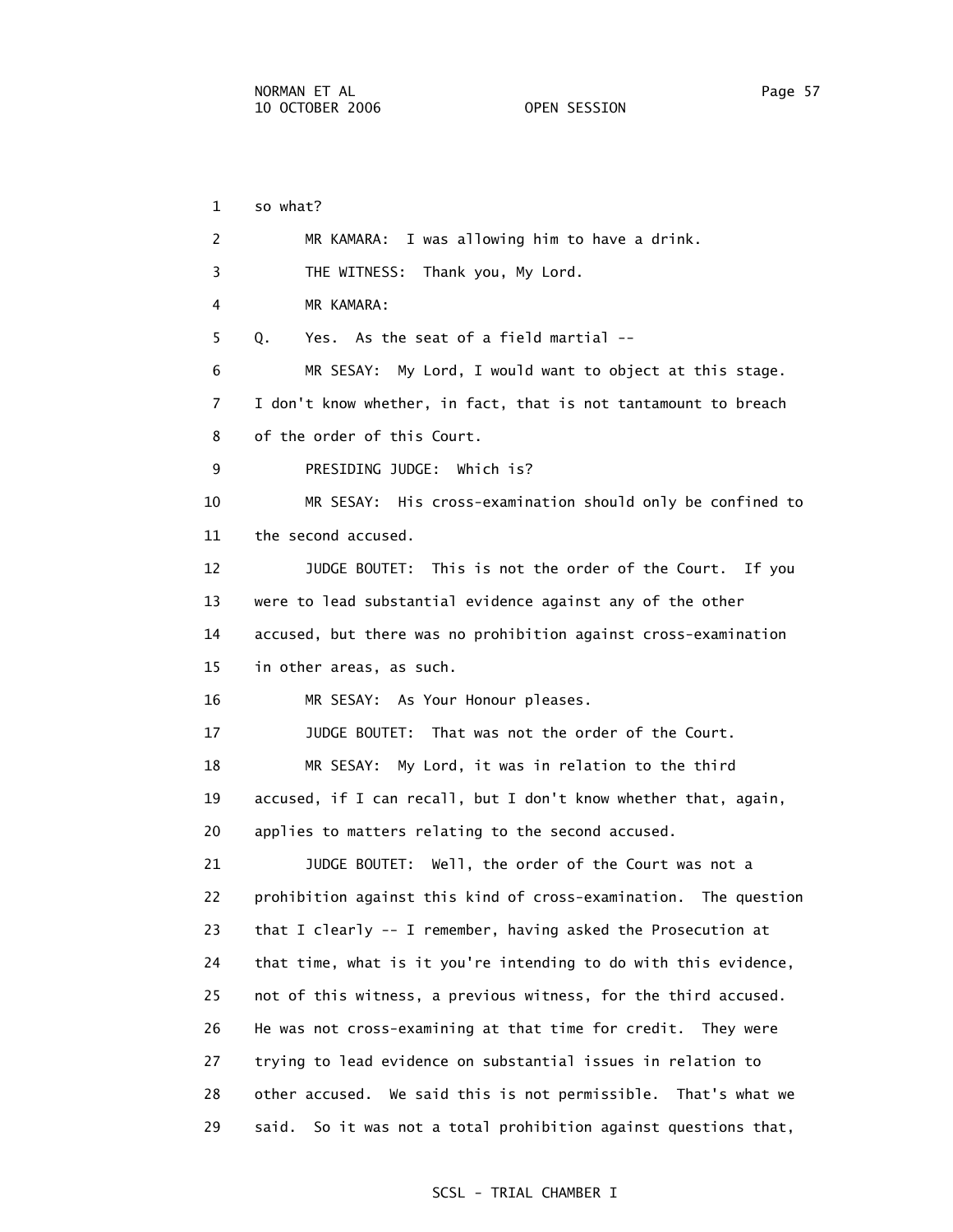1 in cross-examination, referred to the name of any other accused. 2 MR SESAY: Yes, My Lord, I want to withdraw that objection, 3 but I'd rather revisit another issue. 4 PRESIDING JUDGE: Yes, because the order, really, was of a 5 much narrower focus. 6 MR SESAY: Yes, Your Honour. 7 PRESIDING JUDGE: I think we were very careful there to 8 craft a very narrow order in respect of the particular line of 9 cross inquiry. I don't think it was meant to be a generic 10 application. So, in that regard, we'll acknowledge your desire 11 to withdraw that objection. 12 MR SESAY: Yes, Your Honour, I withdraw that objection. I 13 would rather to go to another issue. 14 PRESIDING JUDGE: What is that? 15 MR SESAY: Whether, in fact, counsel would be graceful 16 enough to provide us with the specific portion of the transcript 17 where such evidence was led before this Court. 18 PRESIDING JUDGE: Counsel, if you can help your colleague 19 so that they can follow you. They seek some help in terms of 20 enlightening them as to which particular aspect or portions of 21 the transcript you actually are alluding. I'm sure Mr Bangura 22 can give you some valued assistance. 23 JUDGE ITOE: I was going to ask for that as well. 24 PRESIDING JUDGE: You have two able assistants there. 25 MR KAMARA: Yes, My Lord, the case manager will get that in 26 a short while. 27 PRESIDING JUDGE: Very well. 28 MR KAMARA: In 2006. I think it is January 20 or 29 something.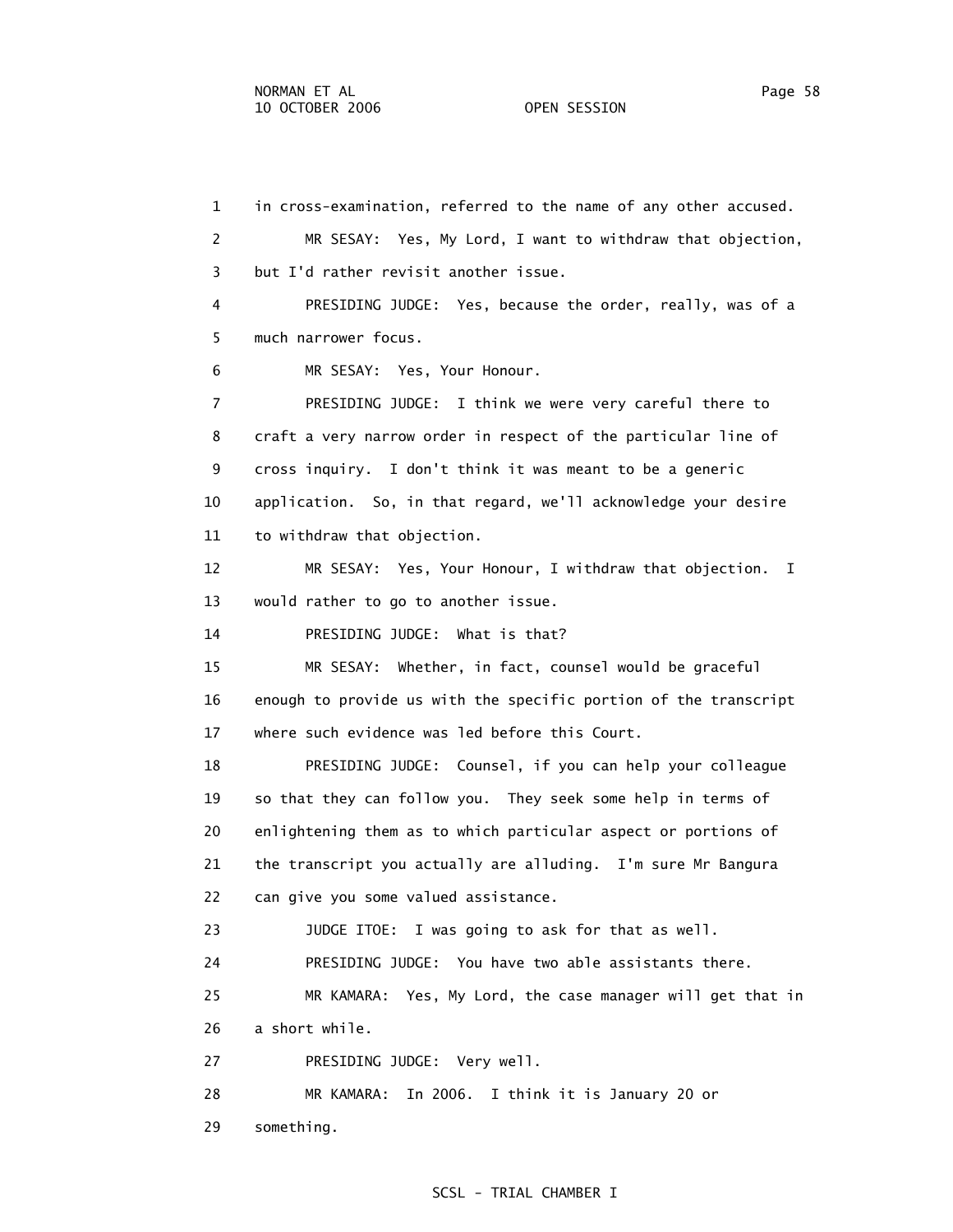1 PRESIDING JUDGE: Mr Sesay, your request will be attended 2 to. 3 MR SESAY: As Your Honour pleases. 4 PRESIDING JUDGE: Let's proceed. 5 MR KAMARA: Thank you, My Lord. 6 Q. Dr Hoffman, I was making a statement. I was restating 7 evidence before. The first accused described Base Zero as a 8 place, in times of war, that would be the seat of a field 9 martial -- 10 JUDGE ITOE: Be very sure, you know, that you're really 11 reproducing the state of the records. 12 MR KAMARA: I'm paraphrasing, My Lord. 13 JUDGE ITOE: Field martial -- 14 MR KAMARA: Yes, I remember that. 15 JUDGE ITOE: I don't know. Anyway -- 16 MR KAMARA: Yes, My Lord, I remember field martial and 17 generals. 18 Q. As the seat in the time of war of a field martial or 19 general. Having said that, Dr Hoffman, would you consider Base 20 Zero as a seat of a field martial in 1997? 21 A. No, My Lord, I would not. 22 Q. You wouldn't? 23 A. No, My Lord. 24 Q. Weapons came from Base Zero in 1997; you'll agree with me? 25 A. Some weapons did. Yes, My Lord. 26 Q. Food supplies came from Base Zero; you'll agree with me? 27 A. Yes, My Lord, they did. 28 Q. Training was conducted at Base Zero; you'll agree with me? 29 A. Yes, My Lord, it was.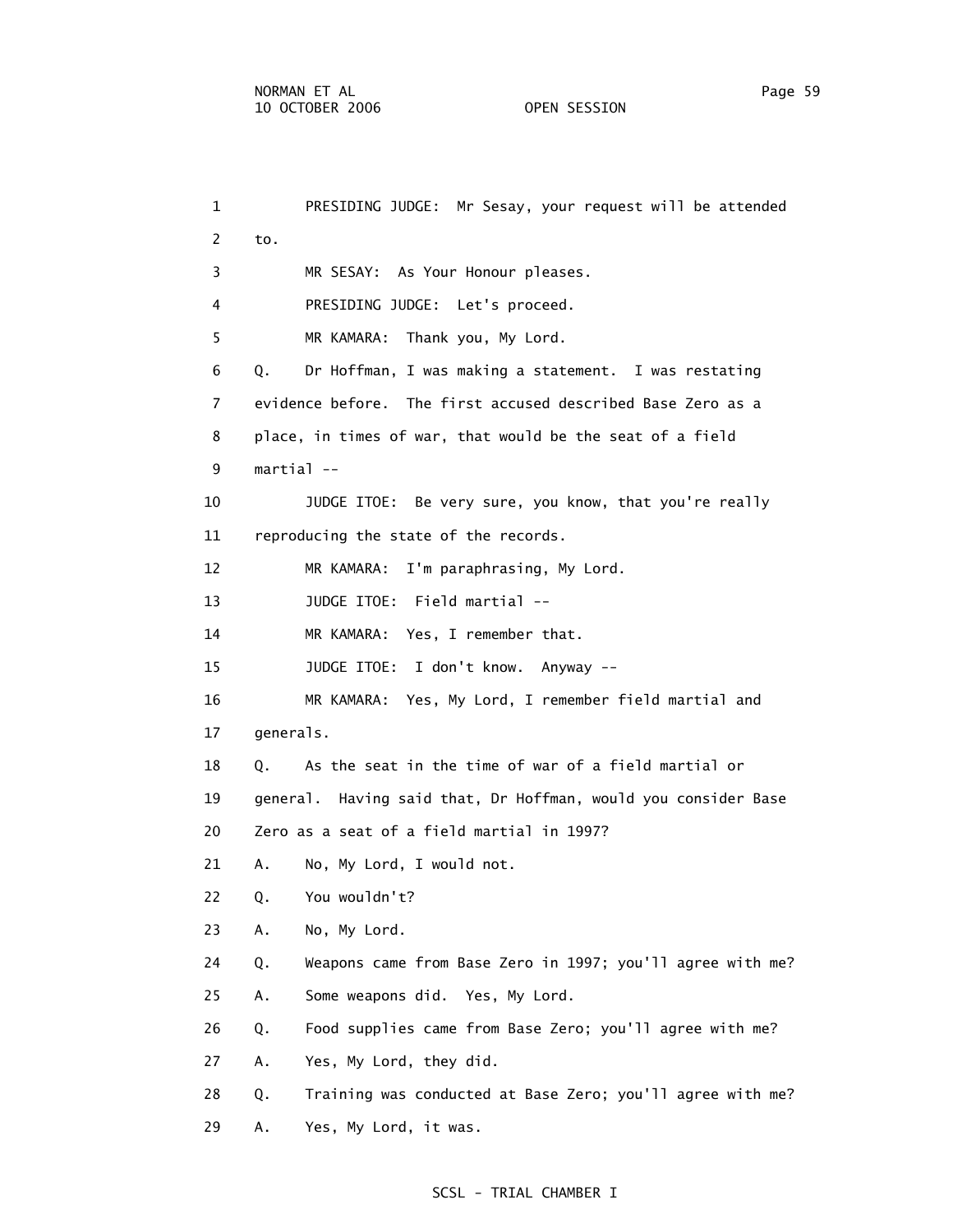1 Q. Yet you would disagree with me that would be a central 2 source of command? 3 A. Yes, My Lord, I would. 4 Q. Thank you. Professor Hoffman, you described the CDF as a 5 militarised social movement; do I get you right? 6 A. Yes, My Lord. 7 Q. They were engaged in a form of guerilla-type warfare; is 8 that correct? 9 A. I guess I would ask for clarification in your use of the 10 term guerilla. There is a general standard lay terminology 11 guerilla that we use expansively and there is a military term 12 guerilla. 13 PRESIDING JUDGE: Why not explain to us? You are the 14 expert and you have such credentials in cultural anthropology. 15 You might enlighten the Court. 16 THE WITNESS: If I may, the lay definition of the term 17 guerilla is generally applied to any fighting activity that would 18 be conducted by a non-state army. That tends to be how, in the 19 popular imaginary, it is invoked. 20 Now, within military parlance, there is a more specific 21 definition of guerilla which tends to be, and a lot of this -- my 22 understanding is this come us out of the experience of 23 intercolonial movements in Latin America and, to a certain 24 extent, South East Asia. This generally tends to make reference 25 to lightening-style attacks by small units. It tends to make 26 reference to how food supplies are procured. In the classic 27 models, this is from villages or sympathetic -- in the peasantry, 28 in the sort of classic political science terminology. So, 29 guerilla, it is a more restrictive terminology in the military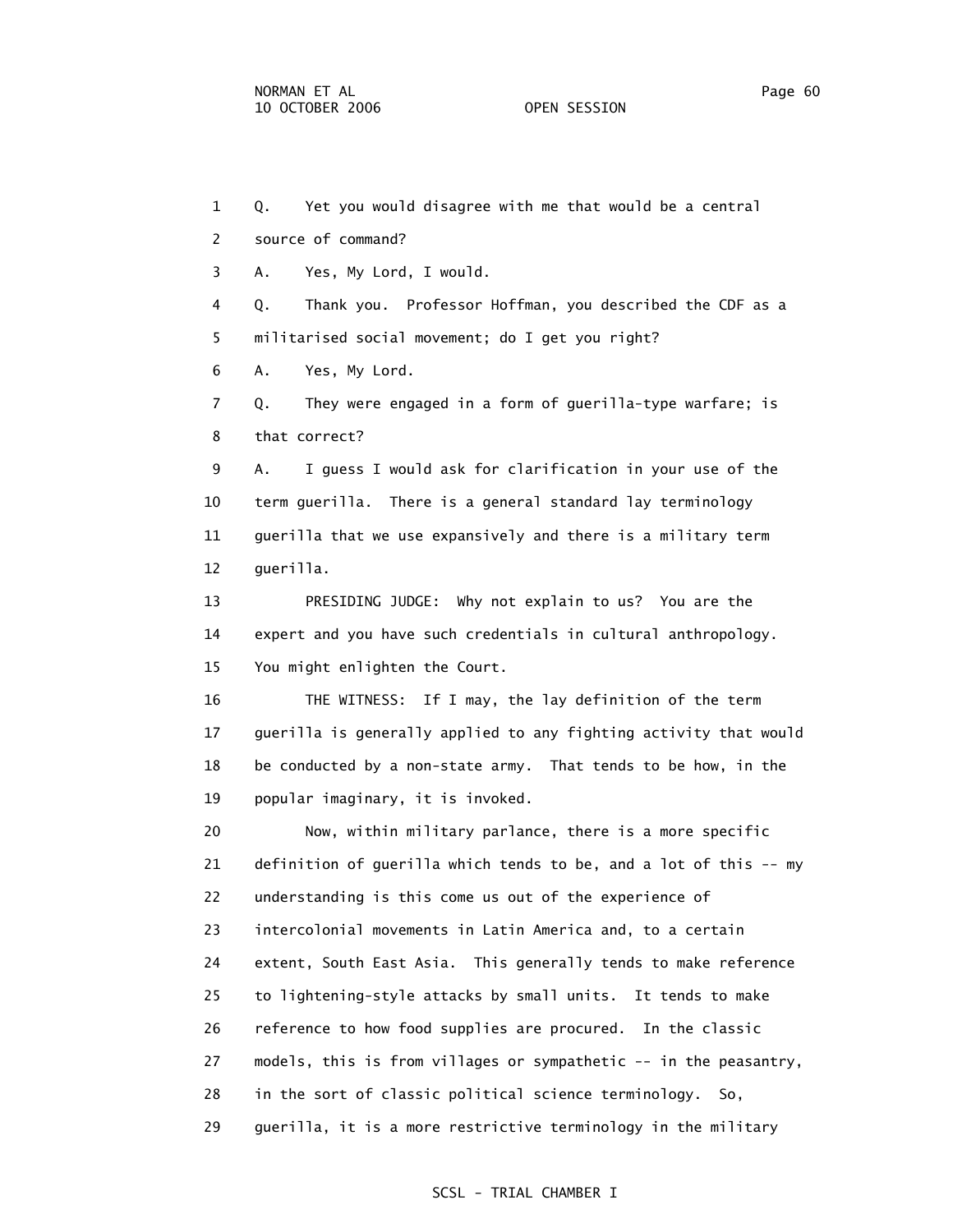1 sense than it is in the kind of broad lay sense. 2 JUDGE ITOE: Dr Hoffman -- 3 PRESIDING JUDGE: Now apply that to the situation that he 4 has posed. 5 JUDGE ITOE: Exactly. 6 PRESIDING JUDGE: And give us some precise answer. 7 MR KAMARA: 8 Q. Does the CDF qualify -- 9 PRESIDING JUDGE: Fit into your model -- 10 MR KAMARA: 11 Q. -- fit into that model of guerilla warfare? 12 PRESIDING JUDGE: Whether it is the generic or the -- 13 JUDGE ITOE: Or it just a social militarised group. Where 14 do you place the CDF? 15 THE WITNESS: Thank you, My Lords. In the stricter 16 military terminology, I would not classify the CDF as a guerilla 17 organisation. In part, because a guerilla army is still 18 constituted as an army. For all the reasons I've stated in this 19 report, that's not how I would refer to them. In this lay 20 terminology, the CDF has been referred to as a guerilla force. 21 Again, even at that I would stop short. I don't think that is a 22 proper definition, but, at the same time, it's one that -- if 23 everyone's audience understood the same thing by this lay 24 terminology, then it might be a term that we could comfortably 25 use. I think for the purposes of the argument that I'm making 26 here, for reasons I'm sure you can appreciate, that's not how I 27 would invoke them. Clearly, there are some resonances, if I can 28 indulge the Court to stick to the definition I provided of that 29 kind of lay term. Does that help the Court?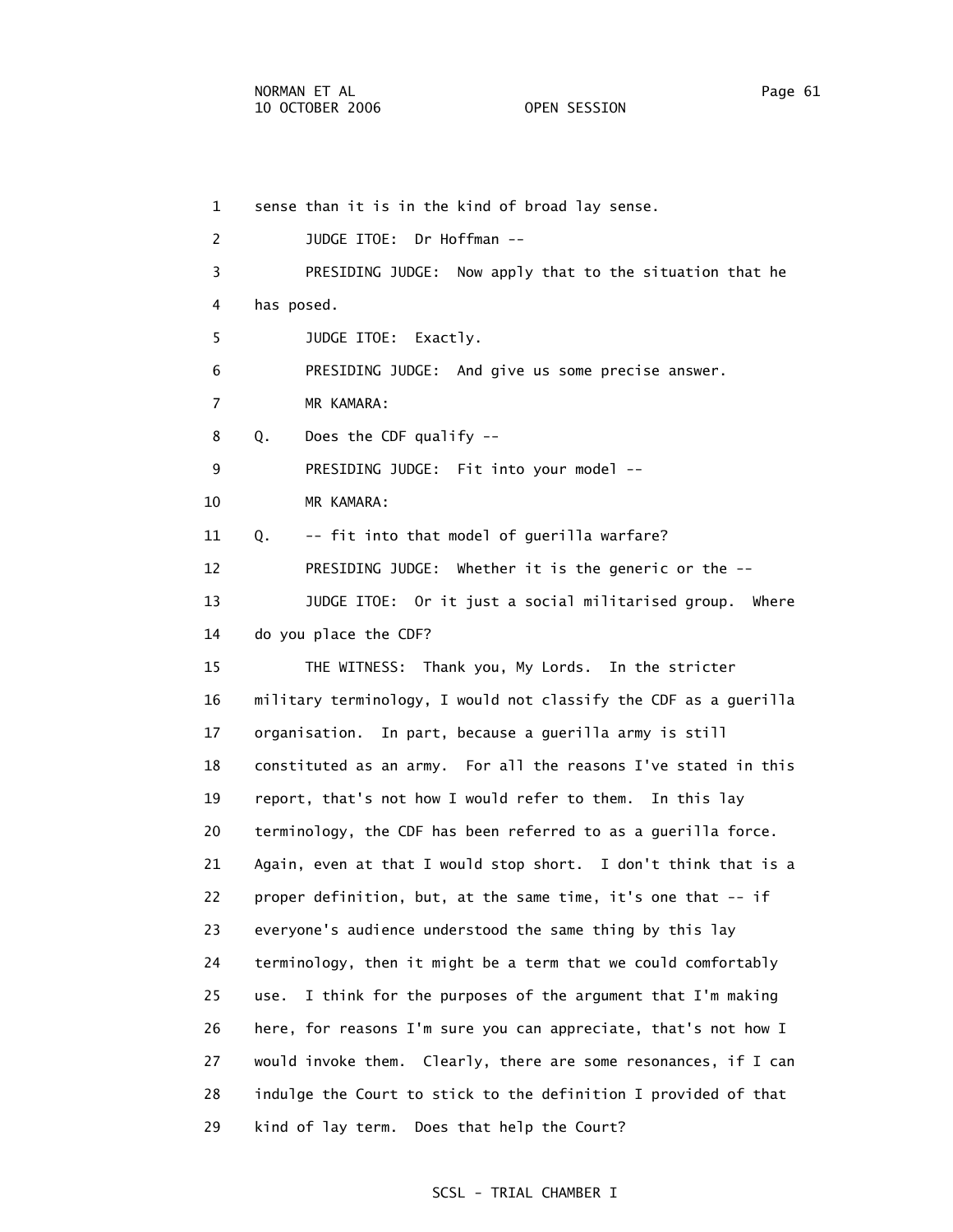1 PRESIDING JUDGE: Certainly. 2 THE WITNESS: Thank you. 3 PRESIDING JUDGE: In other words, you go back to your 4 position of militarised social organisation? 5 THE WITNESS: Yes, My Lord. Thank you. 6 MR KAMARA: 7 Q. I will still probe a little bit further. Was the CDF 8 engaged in the guerilla-type warfare, not that they are a 9 guerilla group, but were they engaged in guerilla-type warfare? 10 Do you appreciate the distinction? 11 A. I appreciate the distinction. If we are going to specify 12 that by guerilla here, we're meaning this general lay 13 terminology, then, yes, I would concur with that. 14 Q. Thank you. From your analysis of guerilla warfare, you 15 would agree with me that targeting innocent civilians is one of 16 the main tools in guerilla warfare? 17 A. No, My Lord, that's not correct. In fact, My Lord, if I 18 can say so, the ideal military models of guerilla warfare 19 specifically state that it's only successful when civilians are 20 not attacked. If you think about -- again, if I can use the 21 example of Latin America and South East Asia. Chinese guerilla 22 armies were those that were specifically mandated to create 23 alliances with the peasantry, because that was the only way a 24 guerilla army could survive; it was a peasant rural revolution. 25 The same thing in Latin America, there was a specific ideology of 26 cultivating relationships with non-combatant civilians, because 27 people recognised you couldn't have a centralised food 28 distribution source; you needed to rely on the peasantry. The 29 term guerilla invokes in itself, both in the lay and technical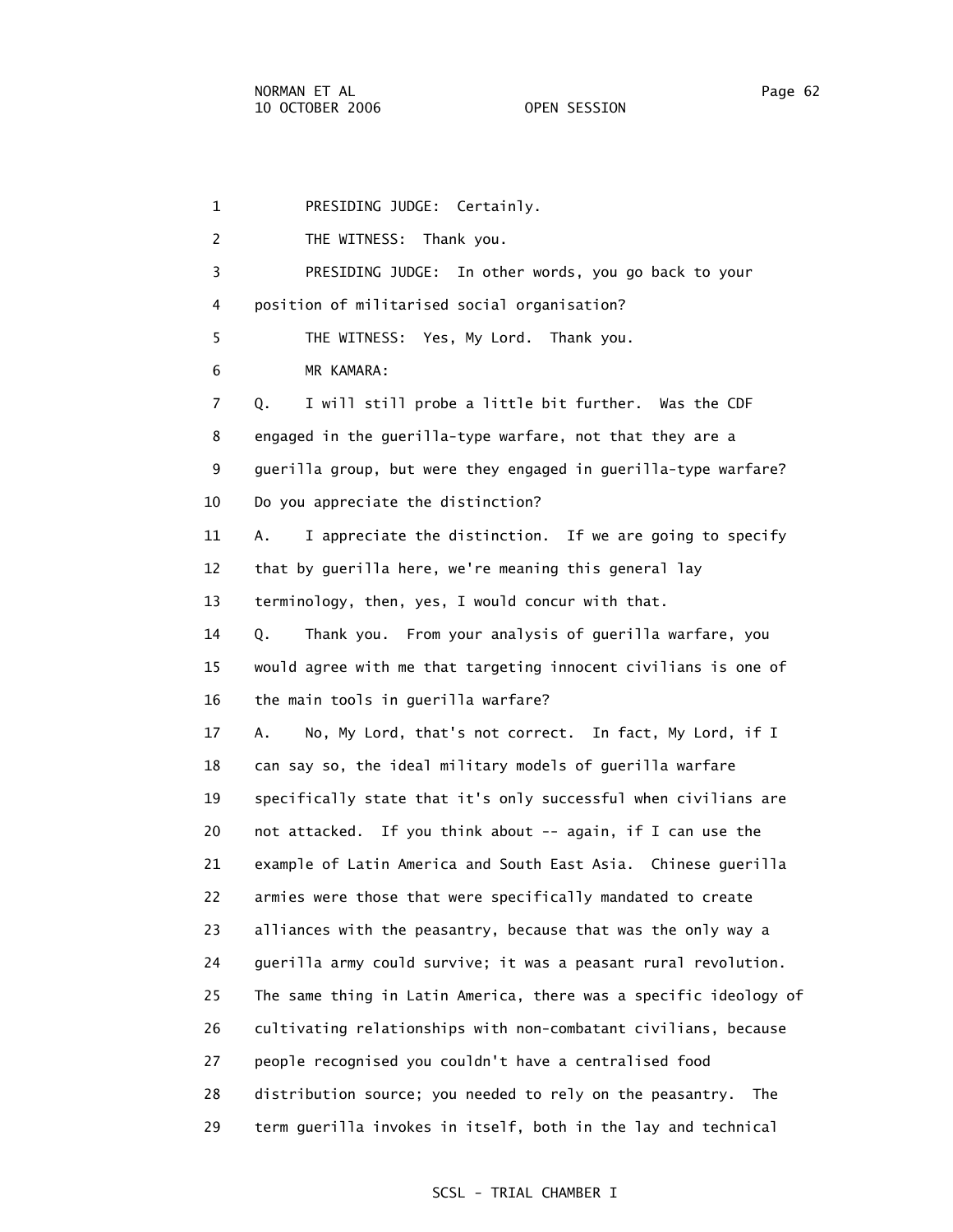1 terms, a certain kind of relationship with non-combatants. For 2 those reasons, I would not agree with your statement. 3 Q. Dr Hoffman, I am interested in the understanding of 4 guerilla warfare by the ordinary Kamajors, not your academic 5 understanding. 6 A. Okay. 7 Q. Are we agreed on that? 8 A. That that's what you're interested in? 9 Q. That's my interest, not your academic -- 10 A. I'll accept your judgment that is what you're interested 11 in. 12 Q. Yes, I'll move on to that. Now, tell us, what was your 13 understanding of a guerilla-type warfare by Kamajors in the 14 course of your study? 15 A. The areas where I suggest the Kamajors may have invoked -- 16 where we could reasonably suggest this area of overlap with your 17 terminology of guerilla-type warfare, would be that they were not 18 a constituted state army, which is certainly one of the important 19 components; that they originated from the communities; and that, 20 for the most part, they maintained those kinds of alliances; and 21 that, generally, when they did engage in direct confrontations 22 with an enemy, it tended to be short-term battles, done by 23 relatively small units. We're not talking about large 24 deployments here, for the most part. For those reasons, that's 25 where I would see the resonances. 26 Q. Take a look at the article you wrote, "The Civilian Target 27 in Sierra Leone and Liberia: Political Power, Military Strategy 28 and Humanitarian Intervention." 29 A. I'm afraid I don't have a copy of this article in front of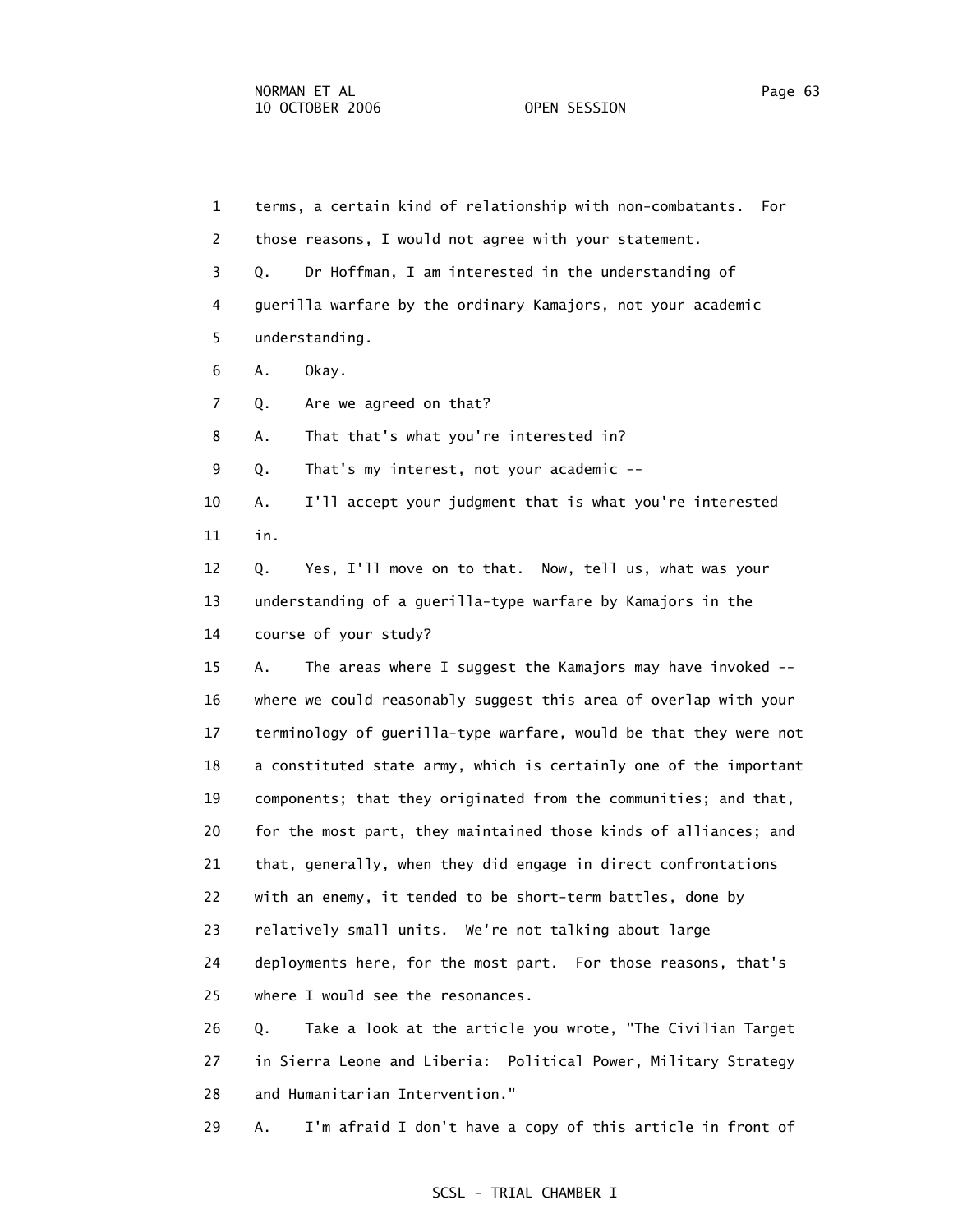1 me.

 2 Q. I'll oblige you with one. 3 A. Thank you, My Lord. 4 MR KAMARA: My Lords, I have the reference for the citation 5 of the evidence earlier on. It's 26th January 2006 at page 17, 6 line 12 and 13. 7 JUDGE BOUTET: Page 17? 8 MR KAMARA: Yes, My Lord, 26th January 2006, page 17. 9 PRESIDING JUDGE: We don't have that. What you want to 10 give us is the reference in Exhibit 164, because you don't have a 11 copy of the article -- 12 JUDGE BOUTET: He's talking of the evidence of January 13 2006. 14 PRESIDING JUDGE: His evidence. 15 JUDGE ITOE: Was field marshal and so on. 16 PRESIDING JUDGE: All right. Yes. Let's go on. 17 MR KAMARA: 18 Q. Have you seen the highlighted portions of that? 19 A. Yes, I have. 20 MR POWLES: May I ask what the highlighted portions are? 21 MR KAMARA: I'm getting to that. 22 MR POWLES: Which page? 23 MR KAMARA: 24 Q. Give the page, please. Do you have the article? 25 A. My Lord, it's page 222, and the highlighted portion is the 26 block quote, which occurs about three-quarters of the way down 27 the page. 28 Q. What is the title of that article? 29 A. The title of this article is, in full, "The Civilian Target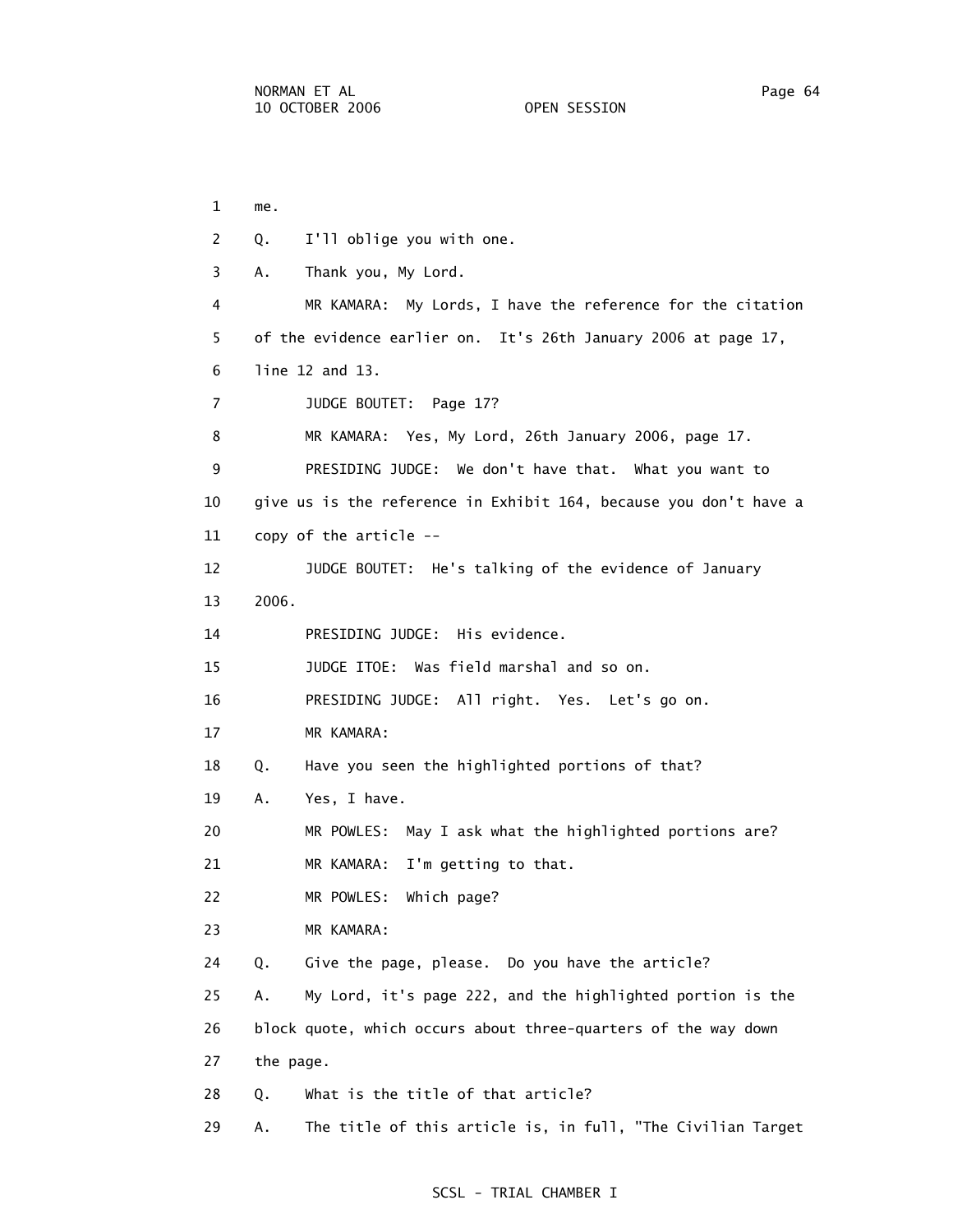1 in Sierra Leone and Liberia:" --

2 Q. Go slow, please.

 3 A. My apologies. I'll start again. The title of this article 4 is, "The Civilian Target in Sierra Leone and Liberia: Political 5 Power, military Strategy and Humanitarian Intervention." I 6 guess, for the record, this is a piece that appeared in the 7 journal African Affairs. It's from the year 2004.

8 Q. Thank you.

 9 JUDGE ITOE: What is it called, military strategy and what? 10 THE WITNESS: Sorry, My Lord. The subtitle is "Political 11 Power, Military Strategy," and the third term is "and 12 Humanitarian Intervention."

13 MR KAMARA:

 14 Q. You are aware that Kamajors targeted civilians in their 15 attacks against the AFRC and RUF, and you are aware -- leave the 16 article for a moment.

 17 A. My Lord, if you are asking me whether civilians were killed 18 by members of the CDF and the Kamajors, I have no doubt that it 19 happened at various points. If you're asking me as a matter of 20 policy, I would disagree with that statement.

21 Q. The question is not about policy.

 22 A. Okay. Again, there was some ambiguity, as I understood it, 23 in the question. I wanted to specify what I meant are the two 24 possible interpretations.

25 Q. Are you aware that Kamajors targeted civilians against --

26 whilst they were attacking the AFRC and RUF?

27 A. Could you specify at what level you're talking about?

 28 Q. Kamajors unlawfully killed civilians; are you aware of that 29 in 1997?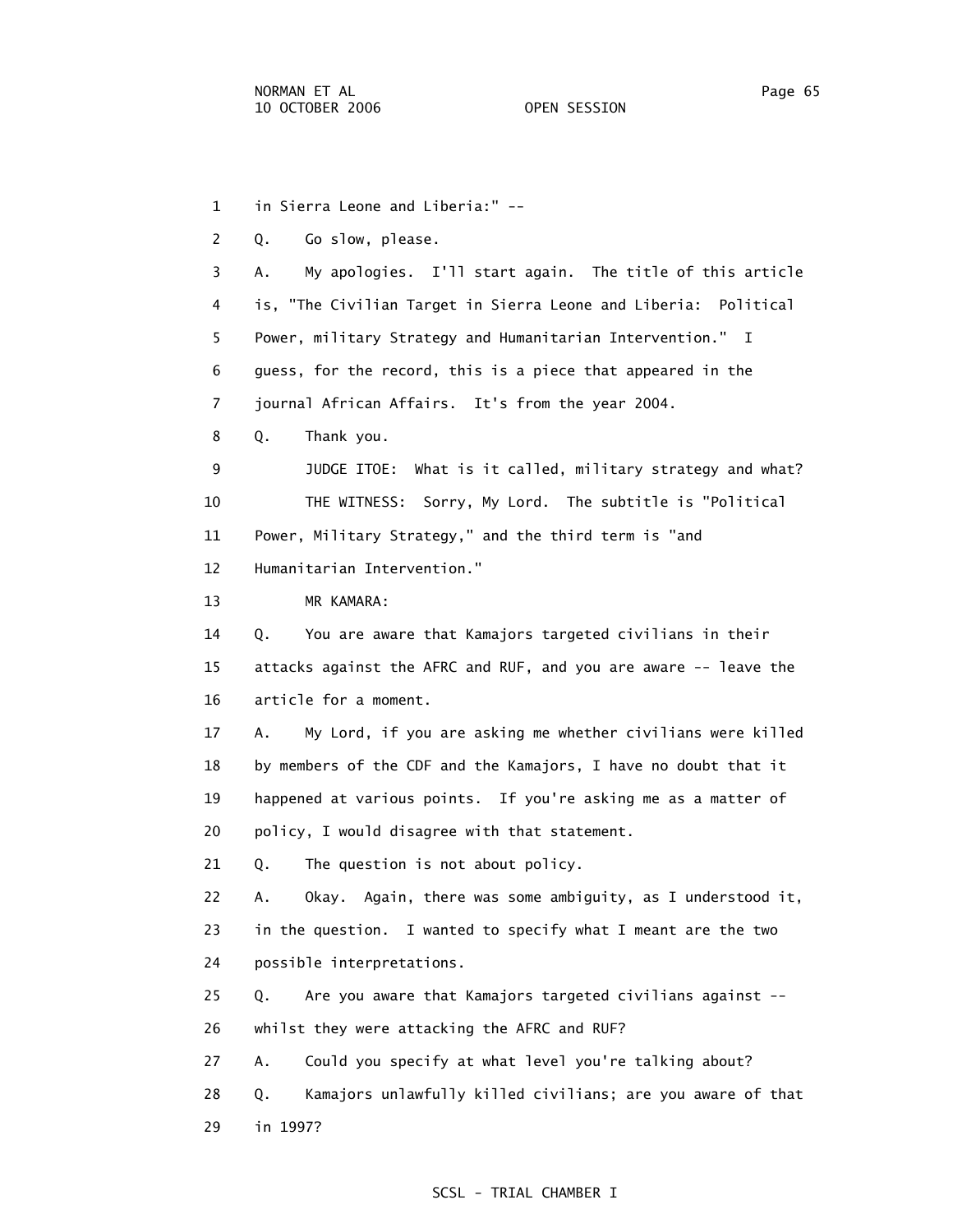1 A. Are you -- perhaps it's just me, but to me there is some 2 ambiguity in that. There is a question whether this was done 3 systematically as a policy or whether it may have happened. I'm 4 happy to answer either one, but I'd like to know which of the two 5 you mean. 6 Q. You're confusing yourself, Dr Hoffman. The question is 7 simple. 8 A. I do that frequently, sir. 9 Q. Take your time. Listen to the question. 10 MR POWLES: I think what Dr Hoffman is saying is that are 11 two questions, potentially, in the way my learned friend phrased 12 it. If my learned friend wishes the witness to assist the Court, 13 maybe Dr Hoffman can answer both questions. 14 MR KAMARA: There is only one question, My Lord. 15 Q. Is he aware that Kamajors targeted civilians, I'll start 16 with that, in the course of the conflict? I'll use the general. 17 Are you aware? 18 A. My Lord, if that's how the question is going to be posed, 19 then the only answer I can give you is I don't know. 20 Q. You are not aware that Kamajors targeted civilians? 21 A. As you phrased that question, the only answer I can give 22 you is I don't know. 23 Q. You also don't know that Kamajors killed civilians in 1997? 24 A. There were instances of Kamajors killing civilians in 1997. 25 Q. Thank you. 26 JUDGE BOUTET: But I thought the question was targeted 27 civilians, not killed. There is a huge difference between 28 targeting civilians and killing civilians. You may kill 29 civilians by sheer accident, as such. Targeting would imply some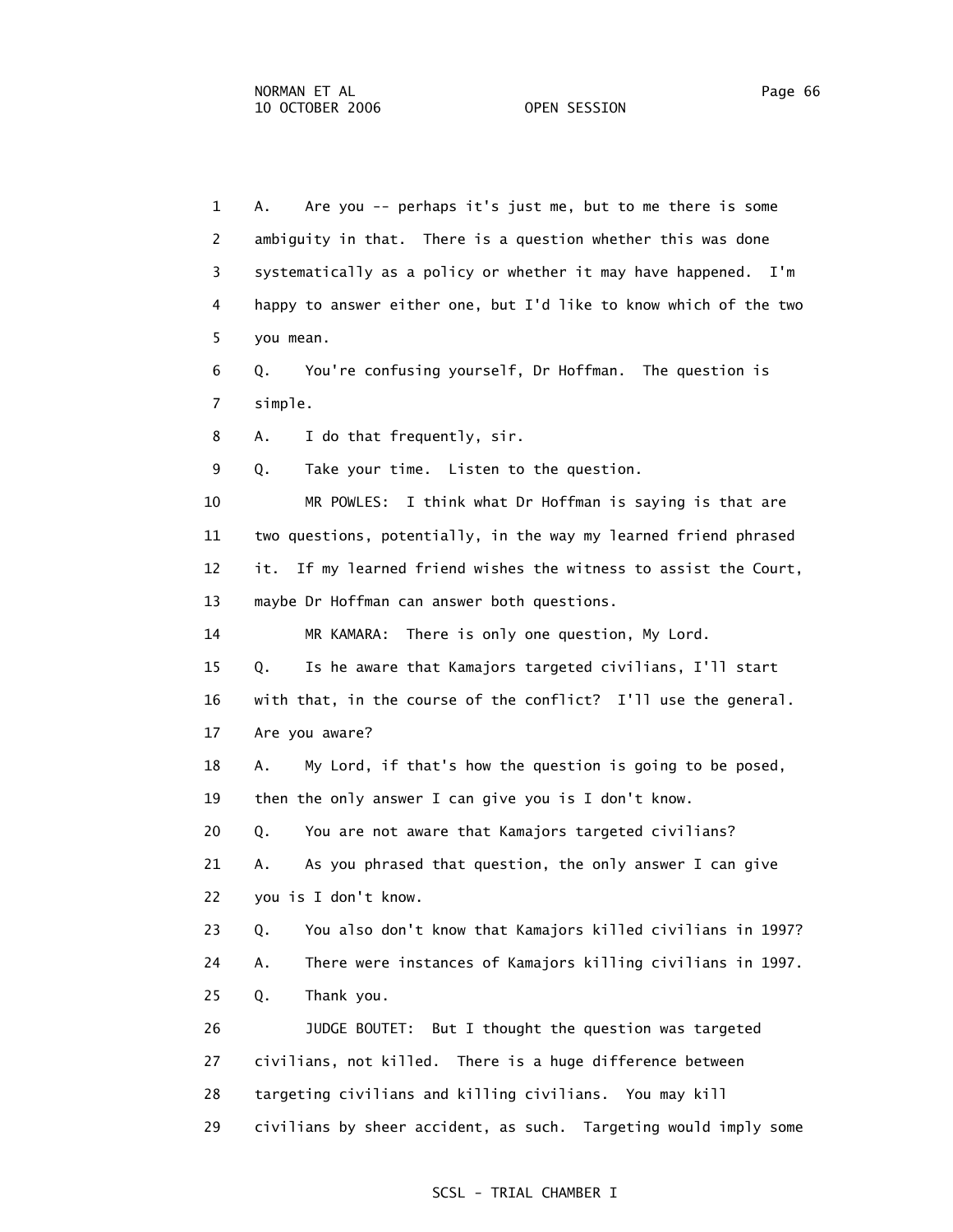1 direct intent to kill a civilian, whereas he's not there when you 2 are just talking of killing civilians. I think the question is 3 quite specific: Whether or not you are aware that Kamajors 4 targeted civilians. 5 MR KAMARA: Thank you, My Lord. 6 PRESIDING JUDGE: Didn't you put your questions as the two 7 separate questions? You did. 8 JUDGE ITOE: He did. 9 MR KAMARA: Yes, My Lord. 10 PRESIDING JUDGE: You put them as two separate questions 11 and had two answers. 12 MR KAMARA: And he has answered one. 13 JUDGE ITOE: And he answered the other one. 14 PRESIDING JUDGE: He answered the other. 15 MR KAMARA: I changed it, and he answered that one. What 16 learned Justice Boutet is putting to him was the first one he had 17 refused to answer -- 18 PRESIDING JUDGE: No, he did answer targeted. He did 19 answer that. 20 JUDGE ITOE: He did say the way you have put the question, 21 he would say that he doesn't know. 22 PRESIDING JUDGE: He doesn't know. 23 JUDGE ITOE: He does not know whether the Kamajors targeted 24 civilians. 25 PRESIDING JUDGE: Clearly. And, indeed, there are two 26 questions put, and it seems to make sense to put them as two 27 questions. 28 MR KAMARA: Yes, My Lord. 29 PRESIDING JUDGE: I think it is commonsense that targeting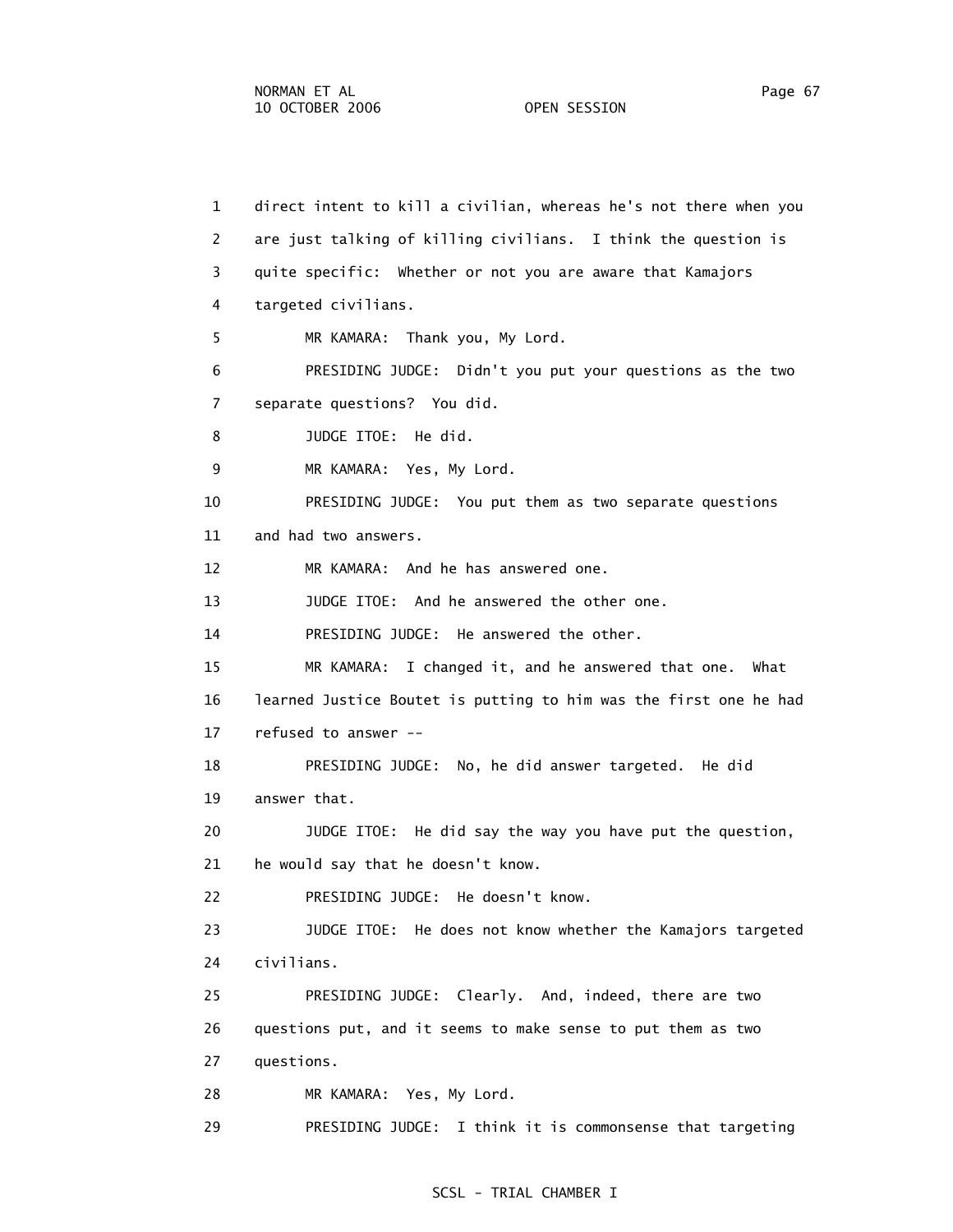1 and killing are not the same thing. 2 MR KAMARA: 3 Q. Is it to your knowledge that Kamajors targeted civilians 4 between 1997 and 1999? 5 A. My Lord, I would again ask you if you're asking about 6 whether there were specific instances of this, or was this was 7 the general policy. 8 PRESIDING JUDGE: Dr Hoffman, it's a straightforward 9 question: Are you aware? I mean, he doesn't have to tell you 10 whether he was saying, "Oh, did they specifically do that?" Or 11 was it a system -- he doesn't have to make that distinction. 12 THE WITNESS: Okay. 13 PRESIDING JUDGE: He's put a question. 14 THE WITNESS: Thank you, My Lord. I'm not aware of 15 targeting of civilians. 16 MR KAMARA: 17 Q. Are you aware of specific instances that Kamajors targeted 18 civilians between 1997 and 1999? 19 A. Yes, My Lord, there were specific instances where some 20 Kamajors did target specific individuals -- 21 Q. Thank you very much? 22 A. -- who would be identified as civilians. 23 Q. Thank you. Finally, Dr Hoffman -- My Lord, I sense relief 24 on the faces of the Defence. 25 PRESIDING JUDGE: I wasn't paying attention at all to their 26 faces. I only know that the hands of the clock are ticking to 27 1.00. 28 MR KAMARA: Yes, My Lord, that is why I'm rounding up. I 29 crave the indulgence of the Bench to give me a few minutes.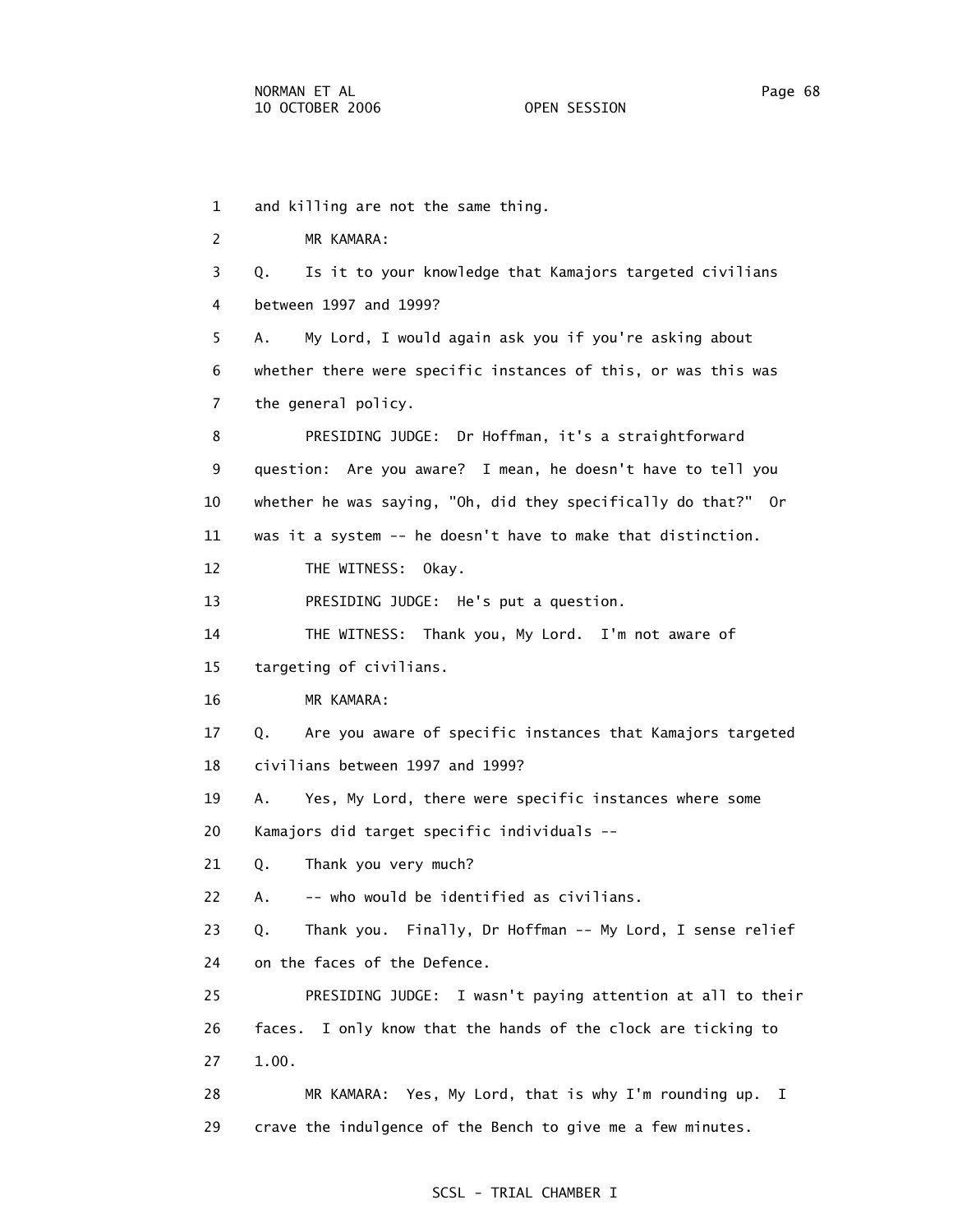1 PRESIDING JUDGE: Go ahead, counsel. 2 MR KAMARA: Thank you, My Lord. 3 JUDGE ITOE: Learned counsel, I mean, if you still have 4 another hog to go through in your cross-examination, you -- I do 5 not think there is any pressure from the Court for you to wrap up 6 your cross-examination. 7 MR KAMARA: Yes, My Lord, there is not. 8 PRESIDING JUDGE: We certainly don't intend to apply the 9 guillotine. 10 MR POWLES: Just for clarification, nor from the defence. 11 My learned friend can take as long as he wants with this witness. 12 PRESIDING JUDGE: Well, we're on the same radar screen. 13 Counsel, we certainly would not mind taking the lunch break now 14 and come back and give you time to wind up. 15 MR KAMARA: Thank you, My Lord. I will take that. 16 PRESIDING JUDGE: I reckon there may be re-examination. So 17 let's not put you in a siege situation. 18 **[Luncheon recess taken at 1.03 p.m.]**  19 [Upon resuming at 2.37 p.m.] 20 PRESIDING JUDGE: Mr Kamara, please continue. 21 MR KAMARA: 22 Q. Good afternoon, Dr Hoffman. 23 A. Good afternoon, My Lords. 24 Q. The Koribundu attack was co-ordinated from Base Zero; were 25 you aware of that? 26 A. My Lord, my knowledge of the Koribundu attack comes 27 primarily from what I read in Colonel Iron's report, so it's not 28 something I knew much about the particulars of, so I will concede 29 that that is Colonel Iron's suggestion.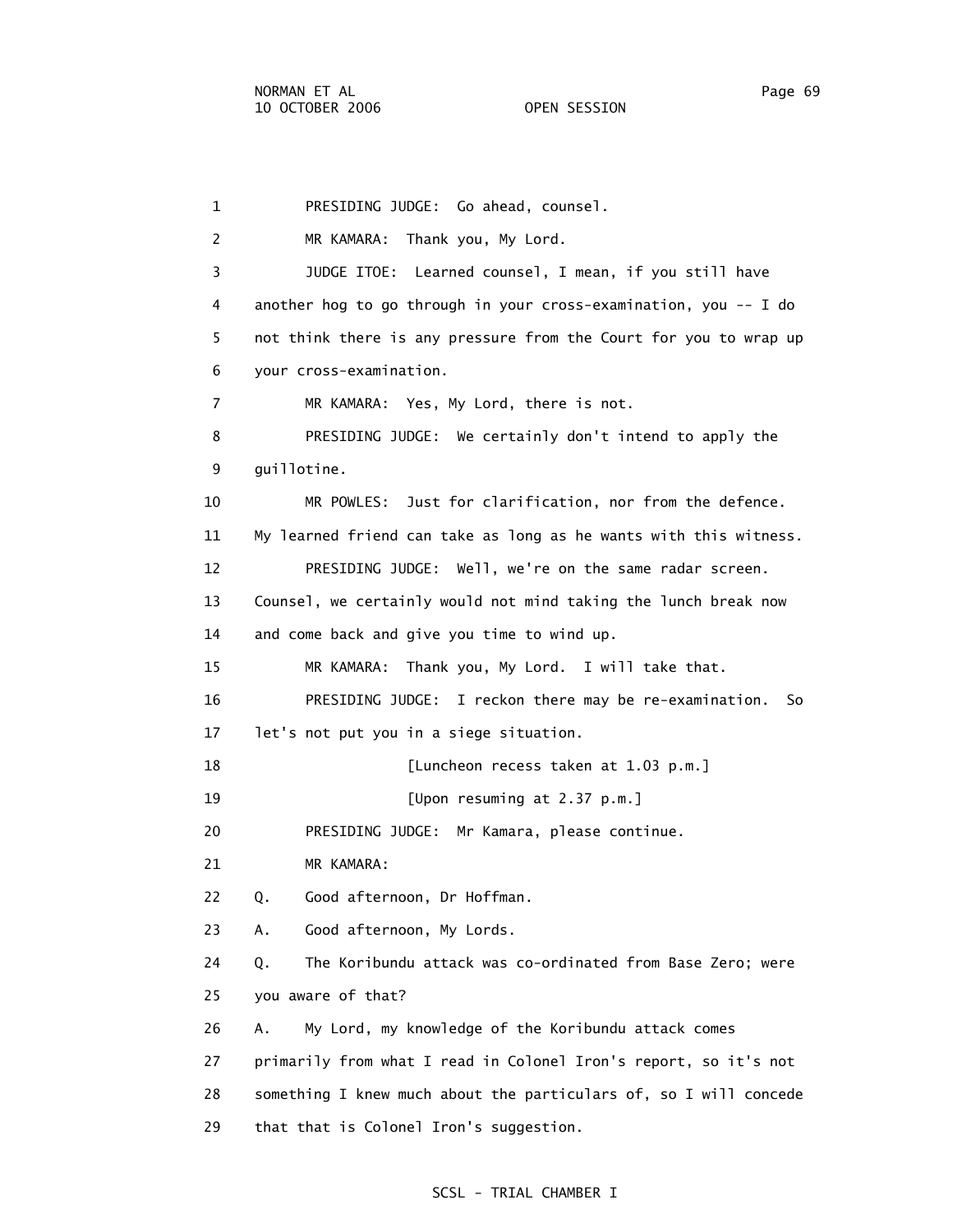1 Q. He did not interview any of your witnesses regarding that 2 attack? 3 A. My Lord, I don't recall having addressed specifically the 4 Koribundu attack with any of the witnesses -- interviewees, I 5 should say, not witnesses. 6 Q. That attack occurred between the 13th and 14th of February 7 1998, I'll put it to you, and the attack on Bo and Kenema were 8 virtually simultaneous. In the course of your research, did you 9 see co-ordination in those attacks? 10 A. My Lords, I did not see co-ordination in those attacks. 11 Q. You're suggesting that these were isolated events; is that 12 so? 13 A. My Lords, I am suggesting that these are distinct events. 14 I would separate that term "isolated" from what I would refer to 15 as "distinct". 16 Q. Would you agree with me, or would you not, that the 17 sequence of those attacks clearly show a co-ordinated plan and 18 strategy? 19 A. My Lord, I would not agree with that. 20 Q. Dr Hoffman, currently you are assistant professor, aren't 21 you? 22 A. Yes, My Lord, I am. 23 Q. From that level, you become an associate professor? 24 A. Yes, My Lord, you become an associate professor when the 25 tenure is the demarcating point between assistant and associate. 26 Q. Yes. When you say tenure, is that when you are recognised 27 by your peers by way of an evaluation? 28 A. My Lord, generally in the sixth year of one's appointment 29 as a professor, one comes up for review and, at that point, there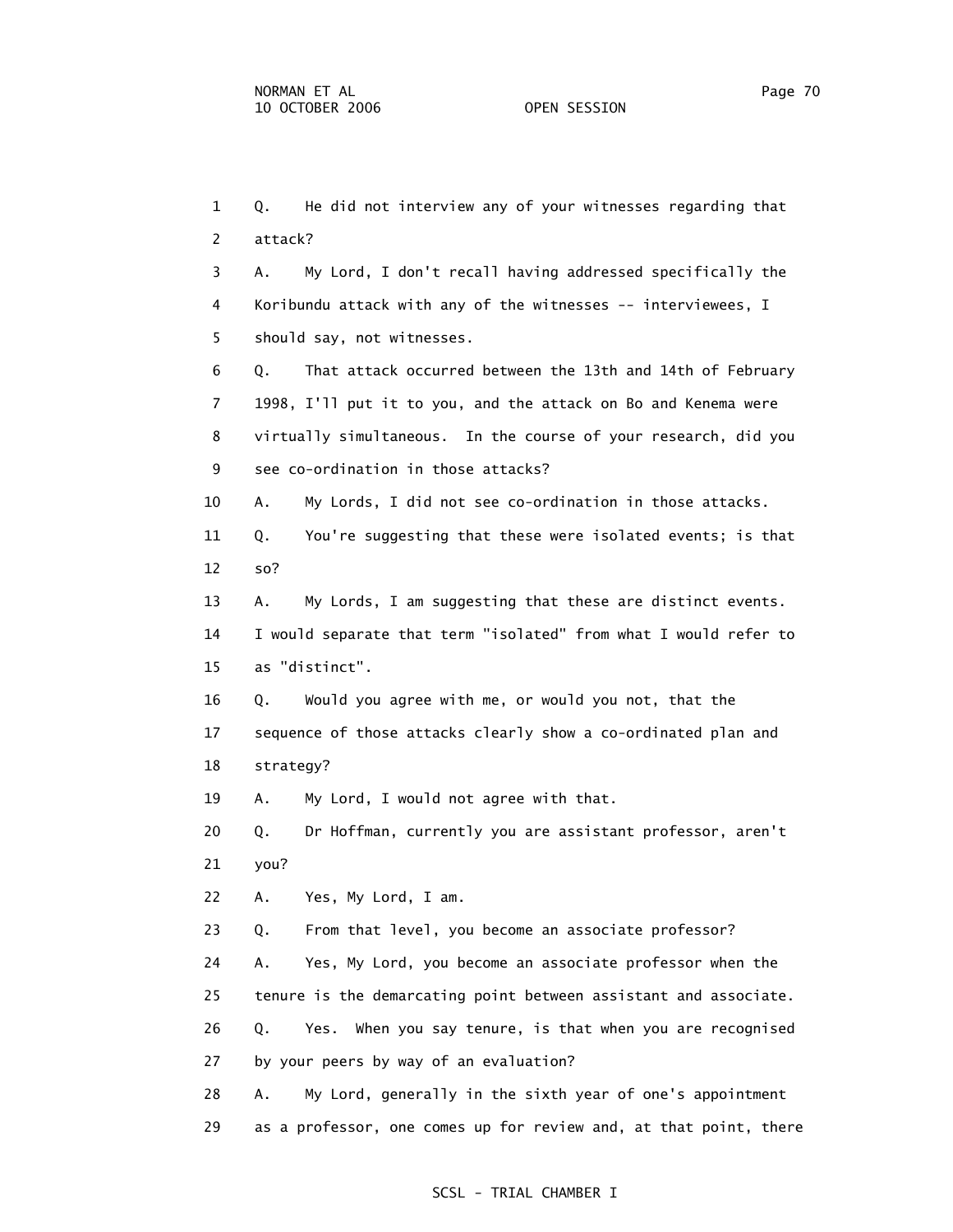| $\mathbf 1$ | is a decision made whether the candidate, the professor in        |
|-------------|-------------------------------------------------------------------|
| 2           | question, is given tenure or denied tenure.                       |
| 3           | Yes, it involves external recommendations on your scholarly<br>Q. |
| 4           | works?                                                            |
| 5           | Yes, My Lord, it does.<br>Α.                                      |
| 6           | You are not a tenure professor?<br>Q.                             |
| 7           | No, My Lord, I'm not at the moment.<br>А.                         |
| 8           | You're a junior professor?<br>Q.                                  |
| 9           | My Lord, "junior" is not a term that's applied to the<br>А.       |
| 10          | professorship. It is assistant. It is the status one has until    |
| 11          | one reaches -- one proceeds through tenure and achieves associate |
| 12          | professor status.                                                 |
| 13          | It does begin your career as a professor?<br>$Q_{\star}$          |
| 14          | Yes, My Lord. I am now in my third year of teaching as an<br>А.   |
| 15          | assistant professor.                                              |
| 16          | MR KAMARA: Thank you very much. No further questions, My          |
| 17          | Lord.                                                             |
| 18          | PRESIDING JUDGE: Thank you, counsel. Mr Powles?                   |
| 19          | Re-examination?                                                   |
| 20          | MR POWLES: Yes, just a few questions in re-examination.           |
| 21          | RE-EXAMINED BY MR POWLES:                                         |
| 22          | Dr Hoffman, yesterday it was put to you that you have never<br>Q. |
| 23          | appeared as an expert witness in any of the international         |
| 24          | Just to let you know that potentially three<br>tribunals.         |
| 25          | international tribunals are the International Criminal Courts,    |
| 26          | the International Criminal Tribunal for the former Yugoslavia and |
| 27          | the International Criminal Tribunal for Rwanda. Has there, to     |
| 28          | your knowledge, ever been any need for an expert on Kamajors to   |
| 29          | appear at any of those tribunals?                                 |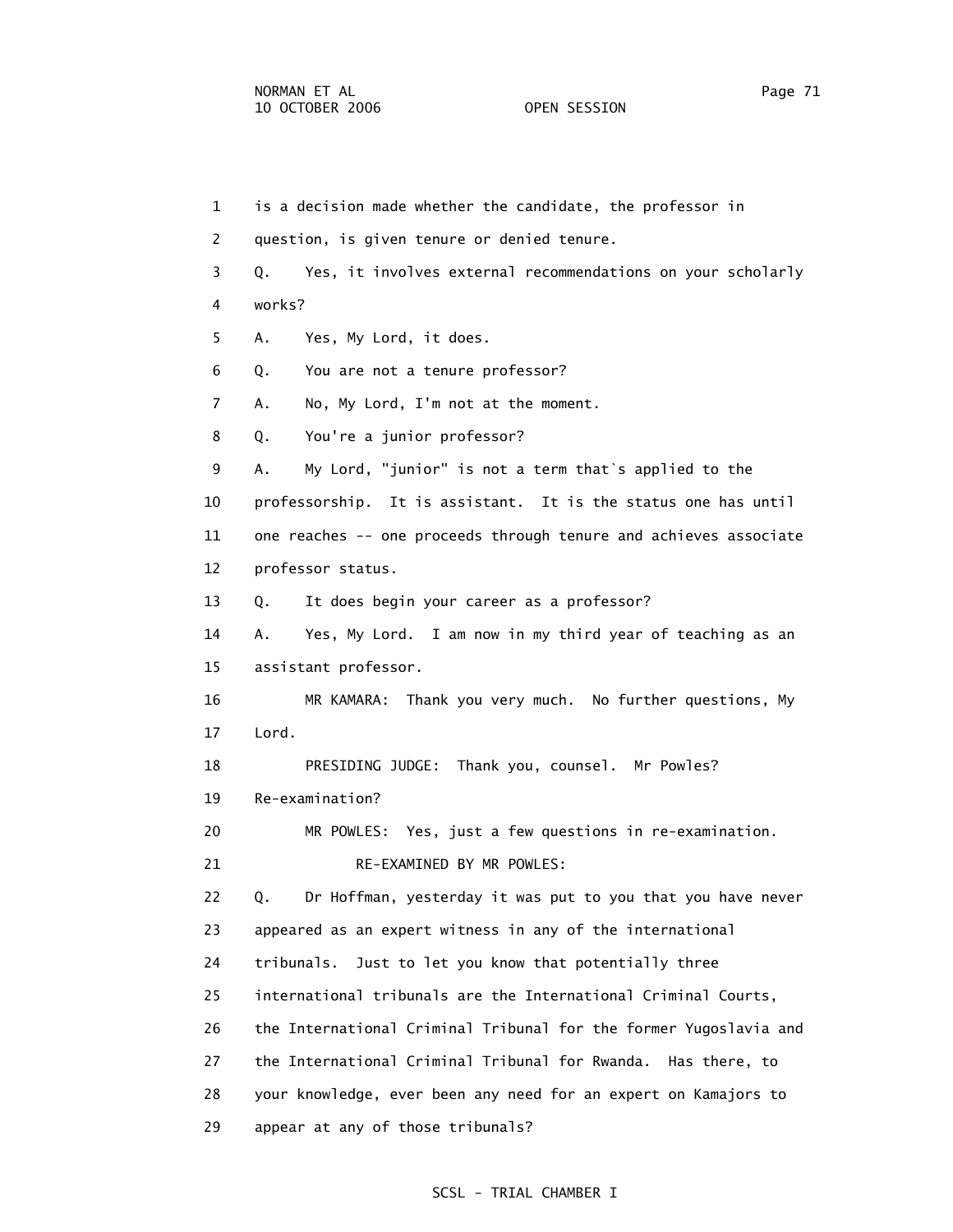1 MR KAMARA: Objection, My Lord. That is not a question for 2 re-examination. It didn't arise from cross-examination. 3 PRESIDING JUDGE: What is your response to that? 4 MR POWLES: My learned friend put to the expert witness 5 that he hasn`t appeared at any of those tribunals. And I'm 6 exploring with the witness whether there are any reasons why he 7 may not have appeared as an expert -- 8 PRESIDING JUDGE: What was the answer to the question? 9 JUDGE ITOE: He was not asked whether he appeared as a 10 Kamajors in any of these international tribunals. 11 MR POWLES: He was asked whether he appeared as an expert 12 witness at any of the tribunals and he responded that he hadn`t. 13 PRESIDING JUDGE: Yes, his answer was clear. 14 MR POWLES: Yes. It's only fair to explore with the 15 witness why he may not, in his expert capacity on the Kamajors, 16 not have appeared at any of those tribunals. 17 PRESIDING JUDGE: Well, the question was not specifically 18 whether he had appeared in any of the other tribunals to testify 19 in his capacity as expert witness on Kamajors, it was whether he 20 had ever testified as an expert in any of these tribunals and the 21 answer was no. 22 JUDGE ITOE: But he`s an anthropologist. He is not an 23 anthropologist for the Kamajors. He may well be an expert in 24 anthropology in any other field, which is relevant in any 25 proceedings in any tribunals. 26 PRESIDING JUDGE: So why do we need to clarify -- what is 27 there to be clarified? 28 MR POWLES: If there is any concern, I won't press it. 29 PRESIDING JUDGE: Yes.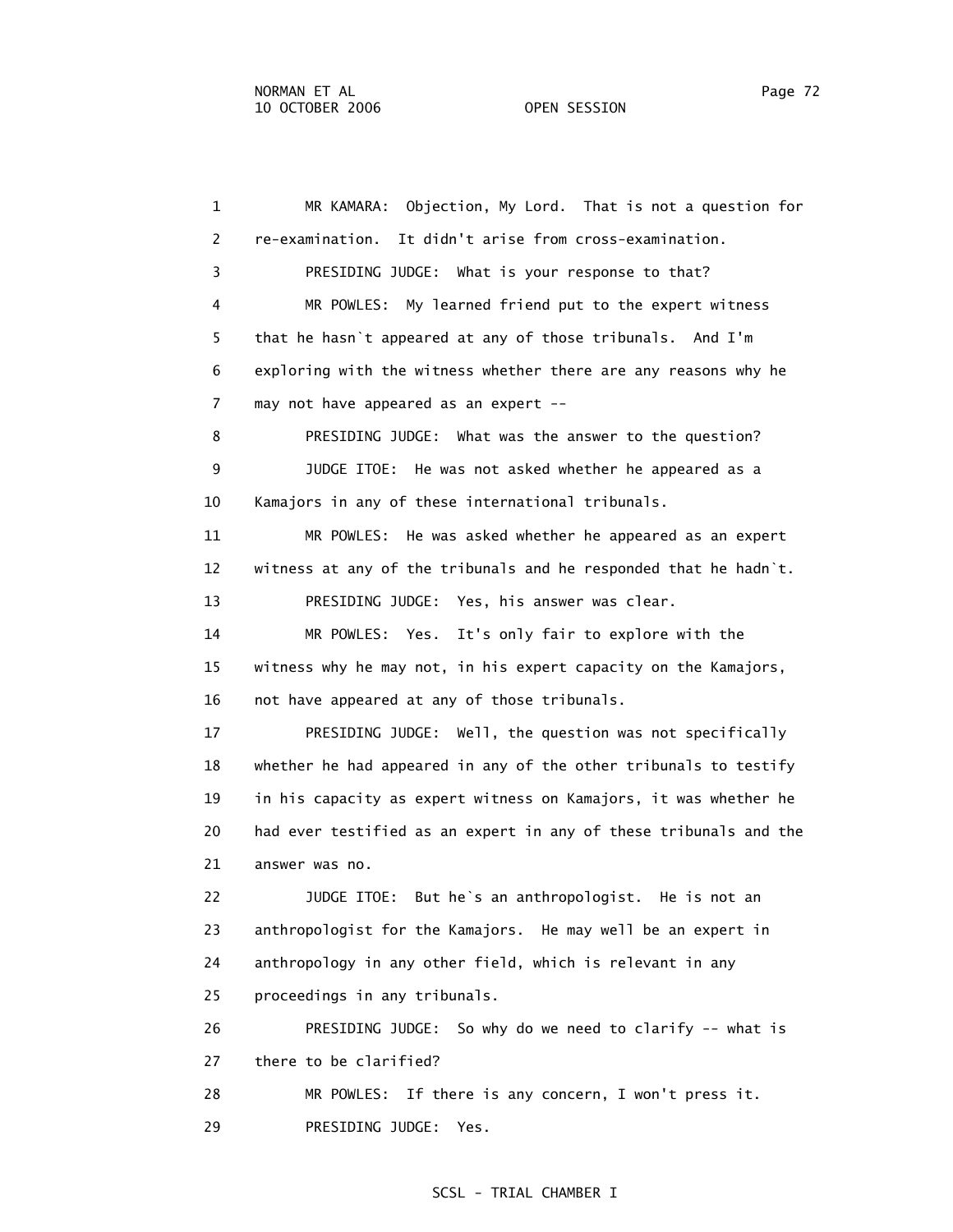2 Q. Dr Hoffman, you mentioned one of the methods as a social 3 anthropologist, one of the methods of research and obtaining 4 information as a participant observer, participant observation. 5 Again, can you recap how that works? 6 MR KAMARA: Objection again. My Lord, cross-examination 7 did not delve into that issue about participant observer. This 8 is a way to fill in the gaps that were missing during direct 9 examination. 10 PRESIDING JUDGE: It is your submission, is it -- 11 MR KAMARA: Yes, My Lord. 12 PRESIDING JUDGE: Yes, my recollection is that that was not 13 explored in cross-examination. 14 MR POWLES: Again -- 15 PRESIDING JUDGE: And, if it was not, then it is clearly 16 impermissible that you want to ask it. It would really entitle, 17 if we allow you to do that, it will entitle the other side to 18 explore it further, to ask for leave. 19 MR POWLES: Well, there are two responses. First, I would 20 be more than happy for my learned friend to re-explore whatever 21 he wanted. But, with respect, I think it does arise from the 22 questions that were put to the expert witness in relation -- 23 PRESIDING JUDGE: To whit -- 24 MR POWLES: -- to his social evenings with Kamajors, and

 25 drinking and smoking with them. What I want to explore with the 26 witness is the extent to which that fell under a method of 27 research which he employs, and the effectiveness and the extent 28 to which that is a recognised method of research employed by 29 social anthropologists. I would submit that is entirely proper

## SCSL - TRIAL CHAMBER I

1 MR POWLES: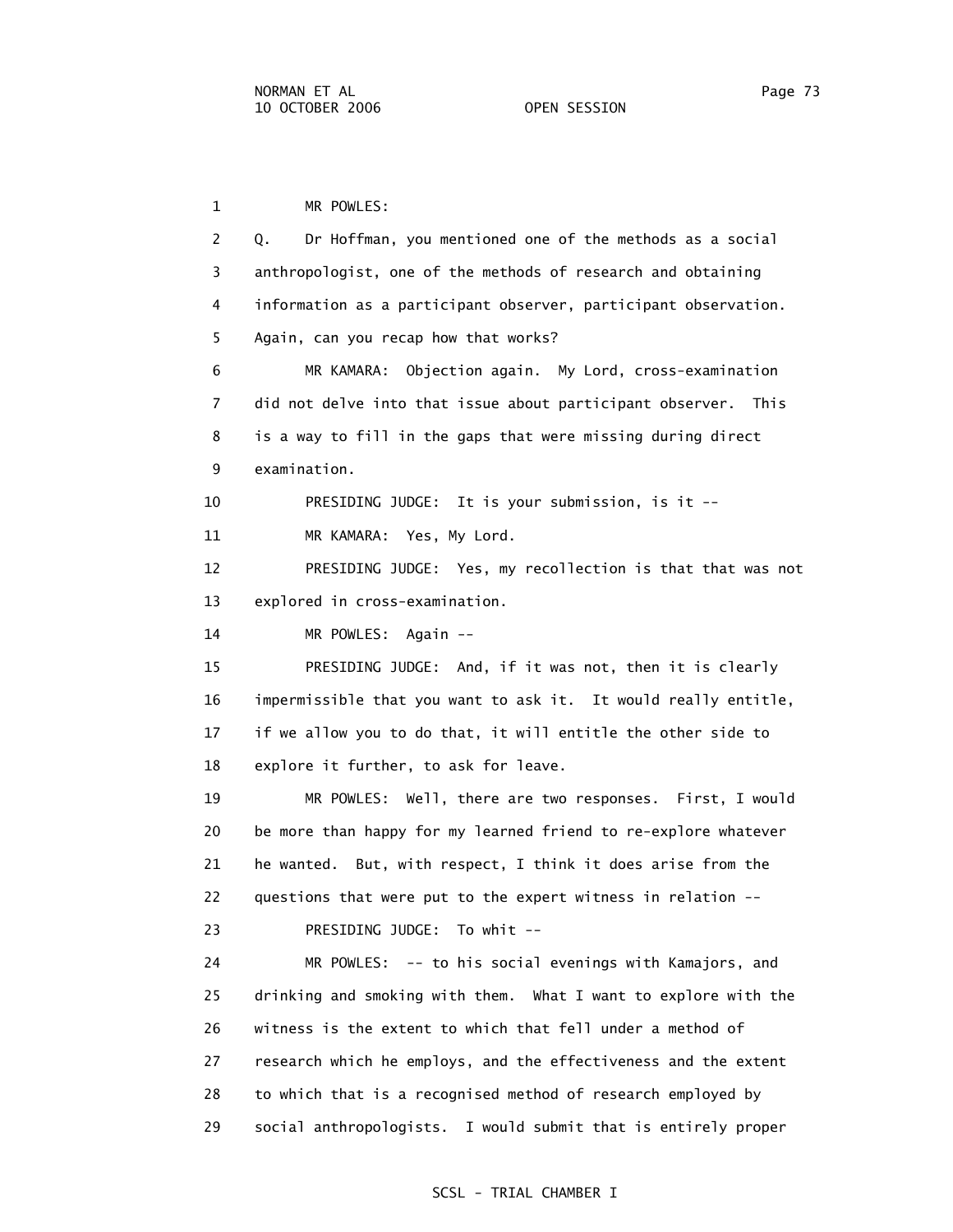1 to put to the witness, to allow him an opportunity to explain 2 that further, rather than to leave the issue hanging, as it does, 3 following my learned friend's cross-examination. 4 PRESIDING JUDGE: In other words, the fact that he -- 5 Mr Kamara put to him this idea of spending social evenings, 6 having a smoke and having a drink, raises the issue, as you say, 7 of one of his recognised methods of research in social 8 anthropology? 9 MR POWLES: Whether that fell under one of the methods THAT 10 he employs and the effectiveness of that method of research. 11 PRESIDING JUDGE: We'll allow you to pursue it insofar as 12 it relates to that. 13 MR POWLES: I'm grateful. 14 PRESIDING JUDGE: And tie it with the social evening 15 sessions and the smoke and the drink. 16 MR POWLES: Your Honours, yes. 17 Q. Well, again, Dr Hoffman, participant observation, how does 18 that method of research work? 19 A. My Lords, participant observation is, to some degree, what 20 has defined the particular type of anthropology that I practice. 21 What that entails is -- it's premise is that there are certain, 22 if you are interested in learning about the social norms, 23 structures, beliefs, values or practises of any people, some of 24 those qualities are only going to be manifested in how people 25 conduct their everyday existences. Interviews are clearly 26 beneficial for achieving certain kinds of information. In other 27 instances, one really needs to participate with people as they 28 perform their daily tasks and, to some degree, this is a way of 29 soliciting information. To another degree it is also a way of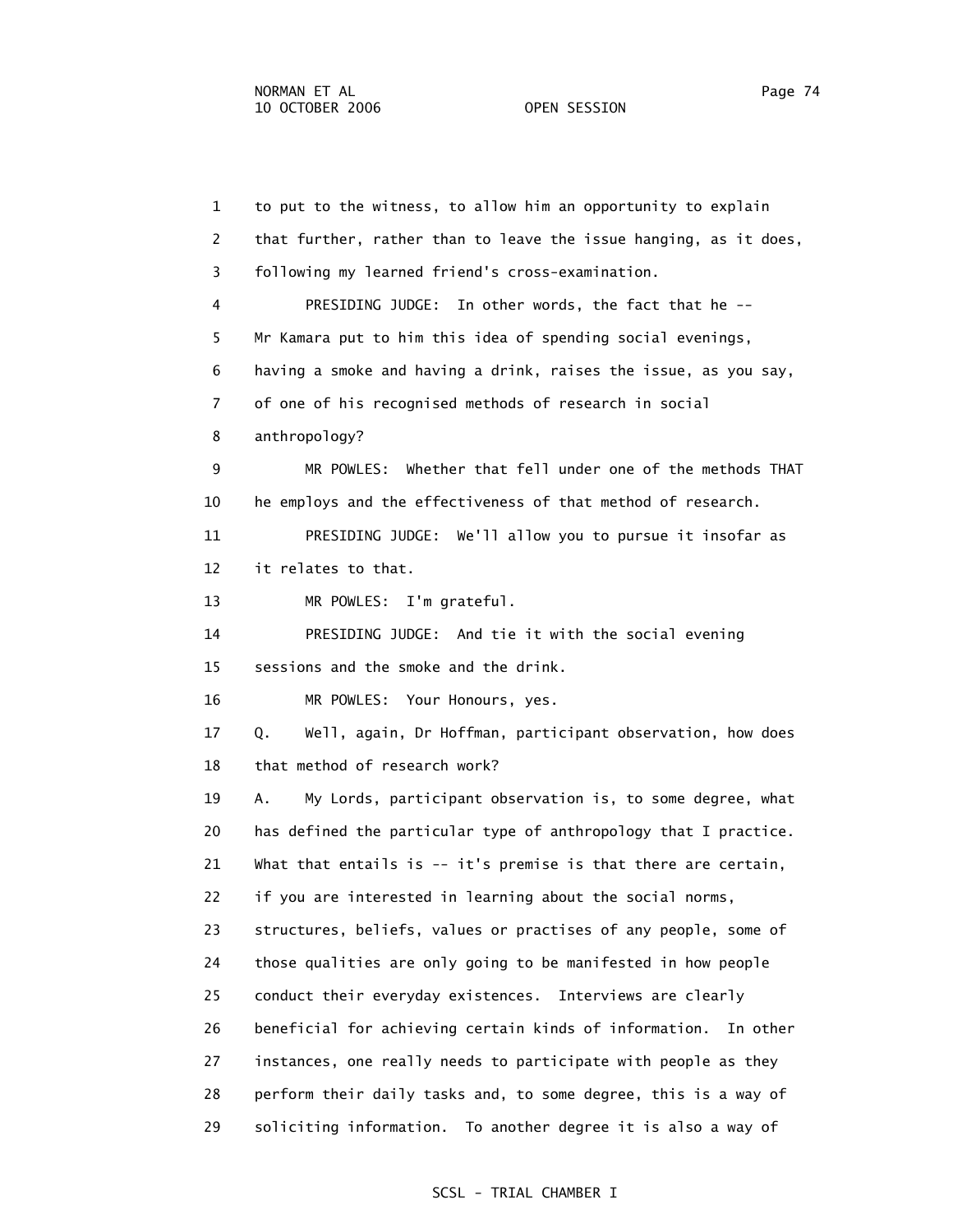1 establishing rapport, which clearly is fundamental to the work 2 that anthropologists do. 3 PRESIDING JUDGE: In other words, a kind of social 4 interaction with them? 5 THE WITNESS: Absolutely, My Lord. That`s actually a very 6 nice -- 7 PRESIDING JUDGE: And in the extreme case, would this apply 8 if you are doing some research into drugs? 9 THE WITNESS: In the extreme case it has applied. There 10 are -- 11 PRESIDING JUDGE: Illegal drugs? 12 THE WITNESS: Yes, My Lord, this is -- there are cases 13 where this in fact has been an issue. Obviously these are -- 14 those kind of research are subject to intensive ethical 15 questions. 16 PRESIDING JUDGE: Yes, raises ethical issues. 17 THE WITNESS: Yes, My Lord, it does but there have been 18 those studies done and they have been judged to be ethically 19 sound. 20 PRESIDING JUDGE: Okay. 21 MR POWLES: 22 Q. How effective a method of investigation is it? 23 A. It's recognised as a fundamental tool to a widely accepted 24 discipline. I mean, this is -- so I would argue that it's very 25 effective, and it has been proven to be since -- throughout the 26 duration of anthropology as a discipline. This is its core. 27 Q. Can it lead to bias on the part of the observer? 28 JUDGE ITOE: What does that question mean? 29 MR POWLES: The extent to which such a method of research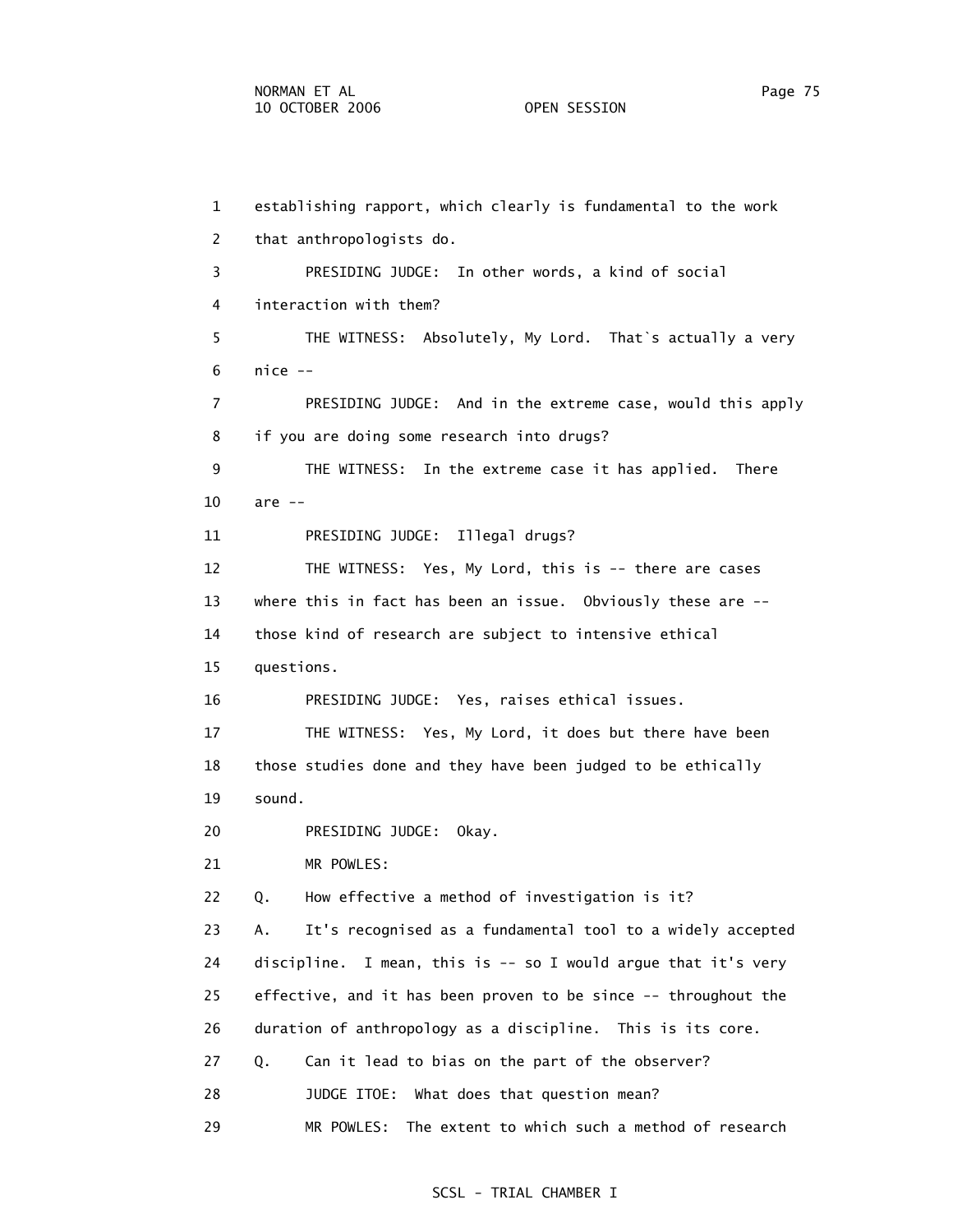1 can lead to bias or not. 2 JUDGE ITOE: You want him to say "yes" or "no"? Supposing 3 I hold a contrary view? 4 MR POWLES: Of course that would be for Your Honours to 5 assess the witness's credibility -- 6 JUDGE ITOE: I know. And what I`m saying is it's 7 argumentative. If he says "yes" or "no" well, it's as good as a 8 "yes" or "no". 9 MR KAMARA: My Lord, as a rider to that, it goes beyond the 10 scope allowable on matters raised in cross-examination. I 11 patiently accepted the decision of the Court and my learned 12 friend is pursuing, going beyond the scope allowed. 13 PRESIDING JUDGE: But in a rather global sense, the issue 14 of bias came up in cross-examination. 15 MR KAMARA: Yes, and the witness addressed it. He answered 16 satisfactorily and we were all clear on it. There is nothing to 17 clarify, or there's no doubt, there is no ambiguity. 18 MR POWLES: I am grateful to my friend. Of course there 19 was no bias. I will leave it at that. 20 PRESIDING JUDGE: All right. We will leave it, yes. 21 MR POWLES: 22 Q. Moving on then, you were asked whether you interviewed any 23 members of the military for the purposes of the writing of your 24 report. Have you ever interviewed members of the military? 25 MR KAMARA: Objection, My Lord. I'm sorry that I have to 26 take this objection. The line of re-examination is not within 27 the scope allowable in law. The fact has been addressed in 28 cross-examination. The witness has answered it, My Lord, and the 29 fact to repeat this question expecting a different answer from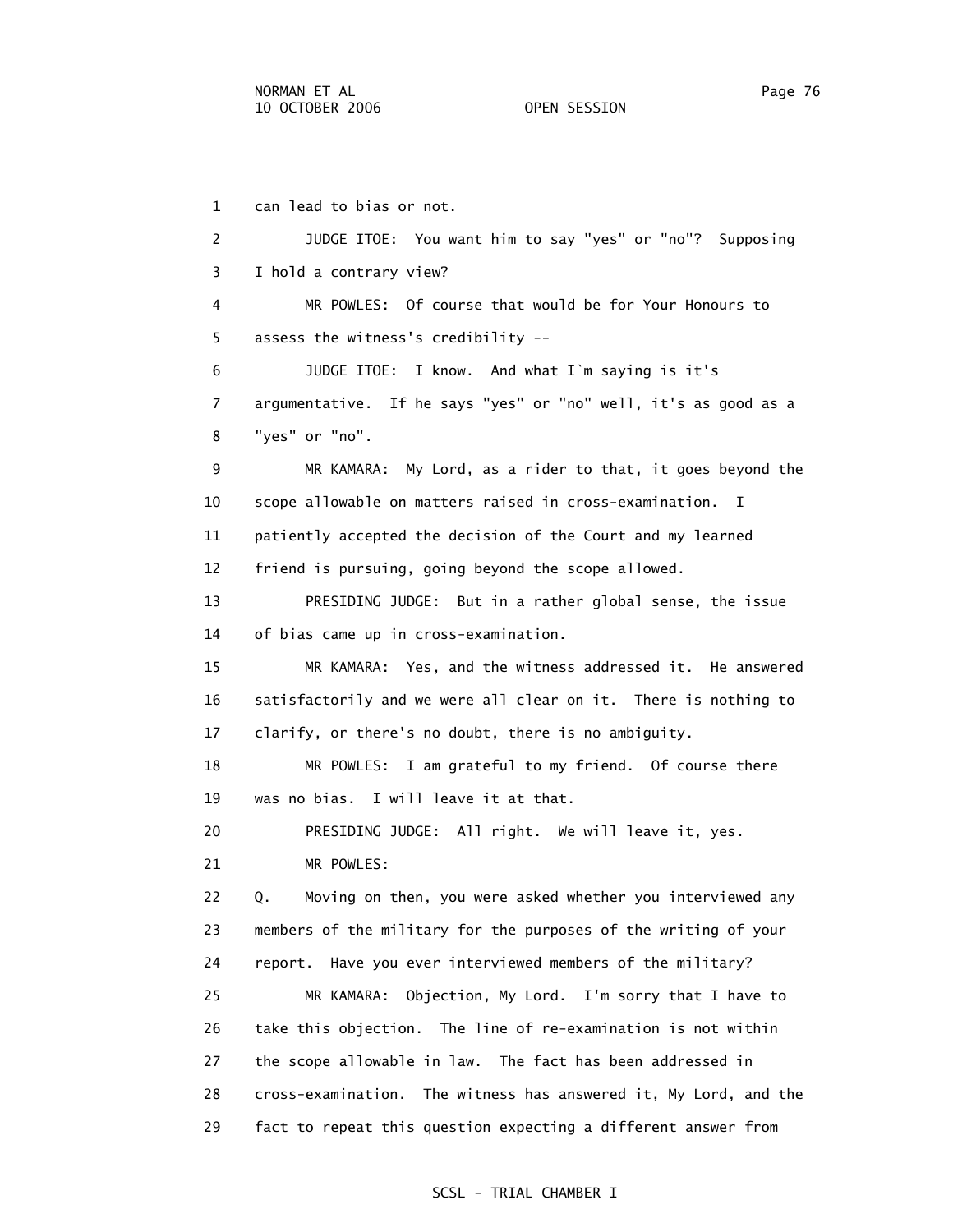1 the witness is not the proper process of re-examination. I've 2 asked the witness -- sorry. 3 PRESIDING JUDGE: Counsel, sit down. Let him make his 4 point. The question is it is not within the scope of 5 re-examination. 6 MR KAMARA: It is not within the scope of re-examination, 7 there is nothing to clear on this issue, it is clear, the 8 evidence is clear and direct. 9 PRESIDING JUDGE: Yes, what are you trying to elicit now 10 under re-examination? Is it that you're trying -- has there been 11 any discrepancy between the answer given in cross-examination and 12 something that you might have elicited in examination-in-chief? 13 MR POWLES: Of course, there is no discrepancy to the 14 answer the witness gave to my learned friend. [Overlapping 15 speakers] However, and it's a point that my learned friend 16 repeatedly presses, that this is a Court that is committed to the 17 search for the truth, and the way that the matter is left at the 18 moment, it implies that -- I suspect my learned friend may, at 19 some point, seek to make some mileage out of the fact -- 20 PRESIDING JUDGE: Wouldn't this be an appropriate subject 21 for address, rather than trying in a fictional way to put Hum tey 22 Dump tey back together. 23 MR POWLES: I'm not trying to put Hum tey Dump tey back 24 together. I suspect that would be impossible. However, the way 25 it's left hanging by my learned friend, potentially, is that 26 there could be some criticism made that no members of the 27 military were spoken to --

 28 PRESIDING JUDGE: But couldn't it probably be a matter of 29 inferences that you might invite the Tribunal to draw? He might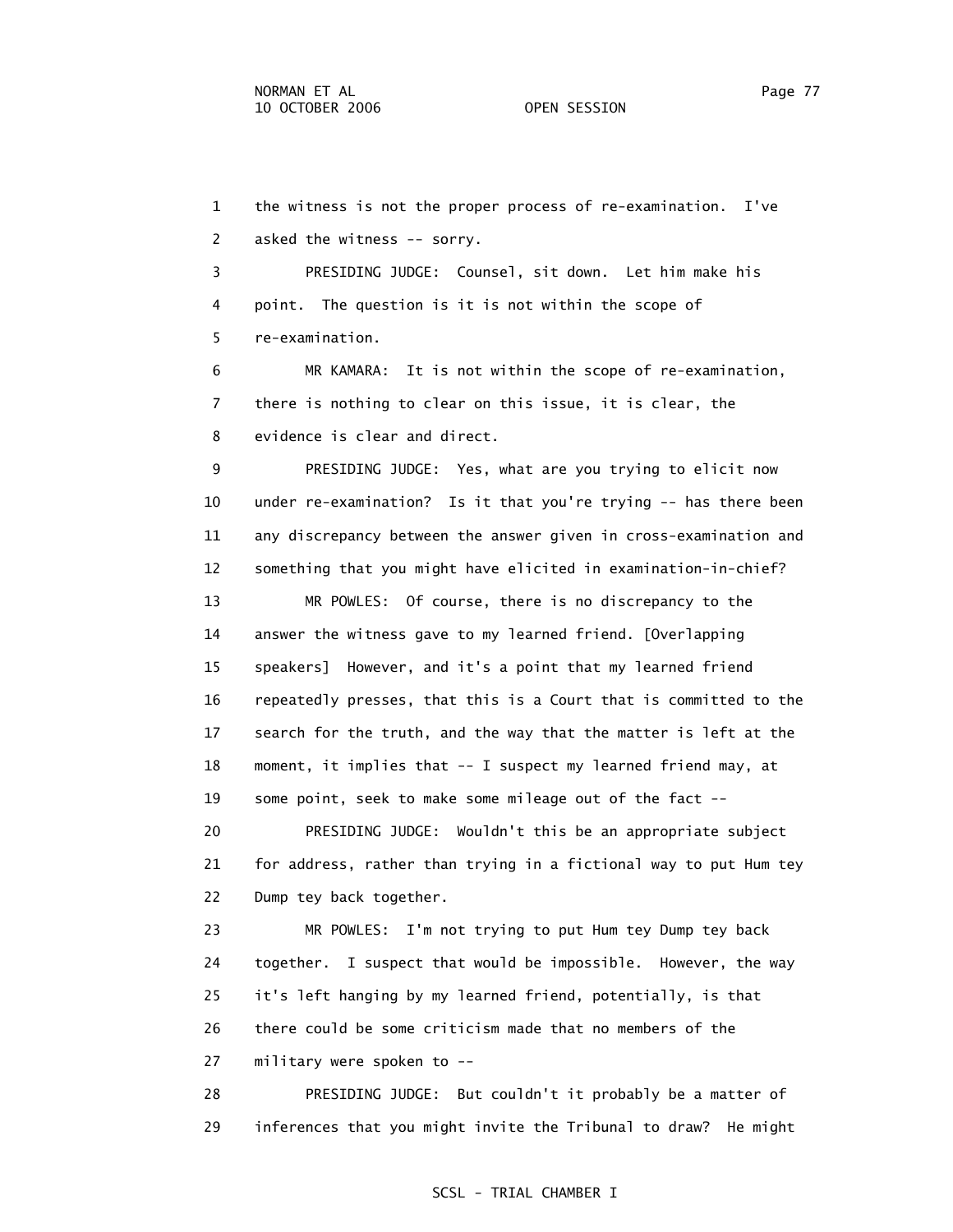1 invite the Tribunal to draw one set of inference or inferences 2 and you might invite us to draw one set of inference, inferences, 3 but clearly there's no ambiguity there. 4 MR POWLES: There is no ambiguity as to the answer he gave, 5 but the point of exploration is to whether he spoke to, 6 potentially, any members of the military at any other time that 7 may have informed his understanding of the overall issues. 8 JUDGE ITOE: Was this not something you should have raised 9 during your own examination-in-chief of this witness, Mr Powles? 10 Why is it coming up at this stage? 11 MR POWLES: Because it's impossible for me -- 12 JUDGE ITOE: When its, indeed, we had a definitive answer  $13$  on this  $-$  14 MR POWLES: Your Honour raises an excellent point. But, of 15 course, I am not blessed with powers of clairvoyance. I had no 16 idea whatsoever -- 17 JUDGE ITOE: I'm sure you are blessed, Mr Powles, don't be 18 too modest. 19 MR POWLES: I had no idea what issues my learned friend 20 would raise on cross-examination and be in a position to try and 21 deal with every single issue that may or may not arise in 22 examination-in-chief by virtue of the fact that it may, at some 23 later stage, come up in cross-examination. It has come up in 24 cross-examination now. Your Honours are potentially left in a 25 position where you haven't got the complete picture. And all I'm 26 simply trying to do with the witness is put Your Honours in a 27 position where you can have all of the information and evidence 28 before you, so that when you come to assess the credibility of 29 this witness, and the extent to which he properly prepared for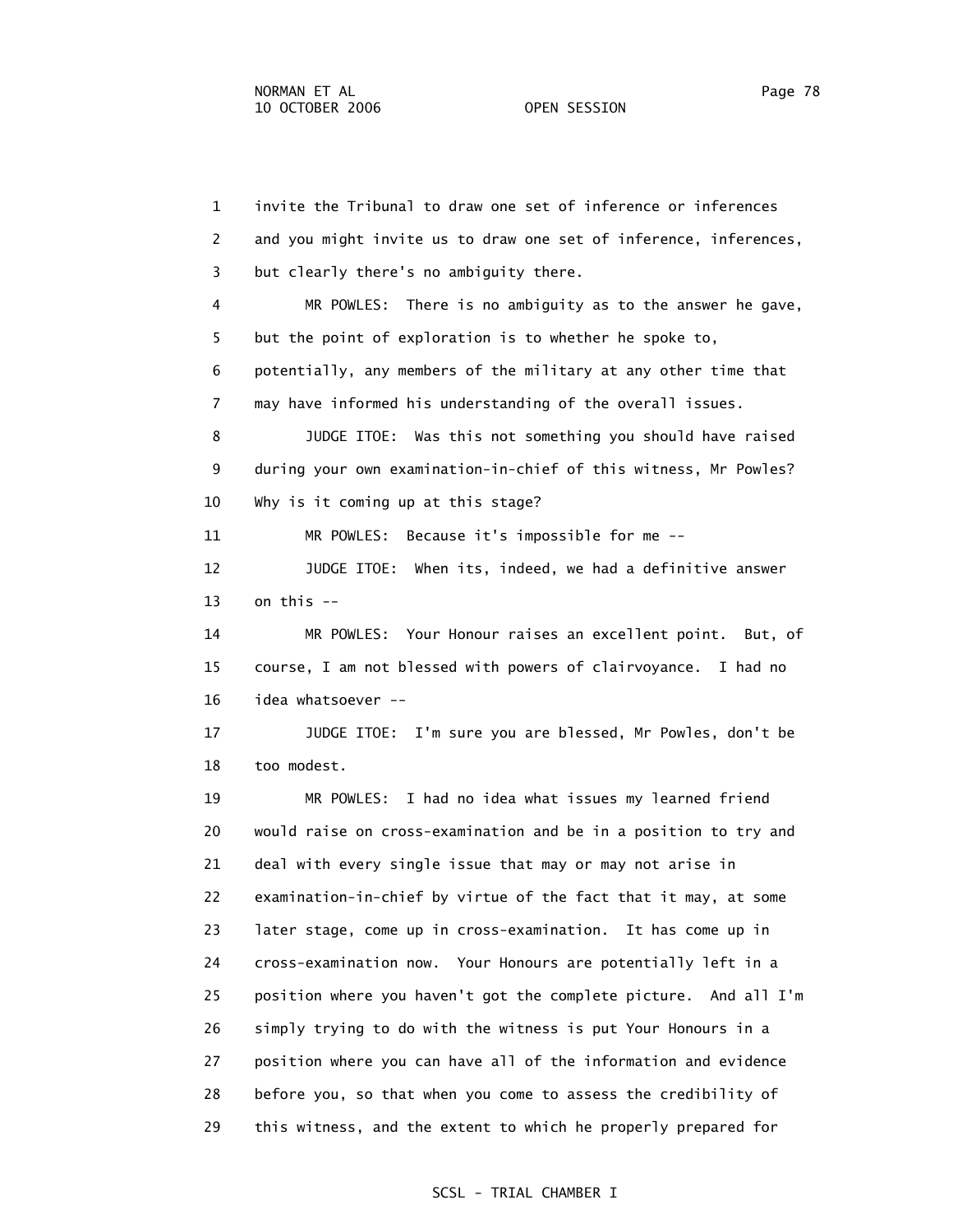1 the writing of his report, you can make an informed decision when 2 you come to that point. That's all I'm simply trying to do with 3 the witness. If my learned friend has concerns about me doing 4 that and wants to try and potentially keep important information 5 from Your Honours, then I won't pursue it.

 6 JUDGE BOUTET: I would like to comment that your witness 7 has said that he has not consulted anyone of the military for the 8 preparation of this report and added that he is an anthropologist 9 and does not need, for the work he is doing, to consult with the 10 military because he insisted on that that he has been working in 11 his field of expertise, anthropology of war, and to do this, you 12 need not to be in the military. So that was, I think it was, a 13 complete explanation as to why. So why do we need to go further 14 than that?

 15 MR POWLES: If Your Honours don't want me to pursue it, I 16 won't.

 17 JUDGE BOUTET: I thought that answer was as complete as it 18 could be in the circumstances.

 19 PRESIDING JUDGE: Yes, I would add to that to say that when 20 he was pressed on this issue, he clearly tried to dichotomise 21 between military signs and cultural anthropology. And he was 22 speaking from a cultural anthropologist's perspective.

23 [Overlapping speakers] I don't think you should, in fact,

24 continue to pursue that line of re-examination.

25 MR POWLES: I won't.

26 PRESIDING JUDGE: Any other question?

27 MR POWLES: I don't know. Two potentially.

28 Q. You were shown two exhibits, Dr Hoffman, by the

29 Prosecution, two documents that purport to have been prepared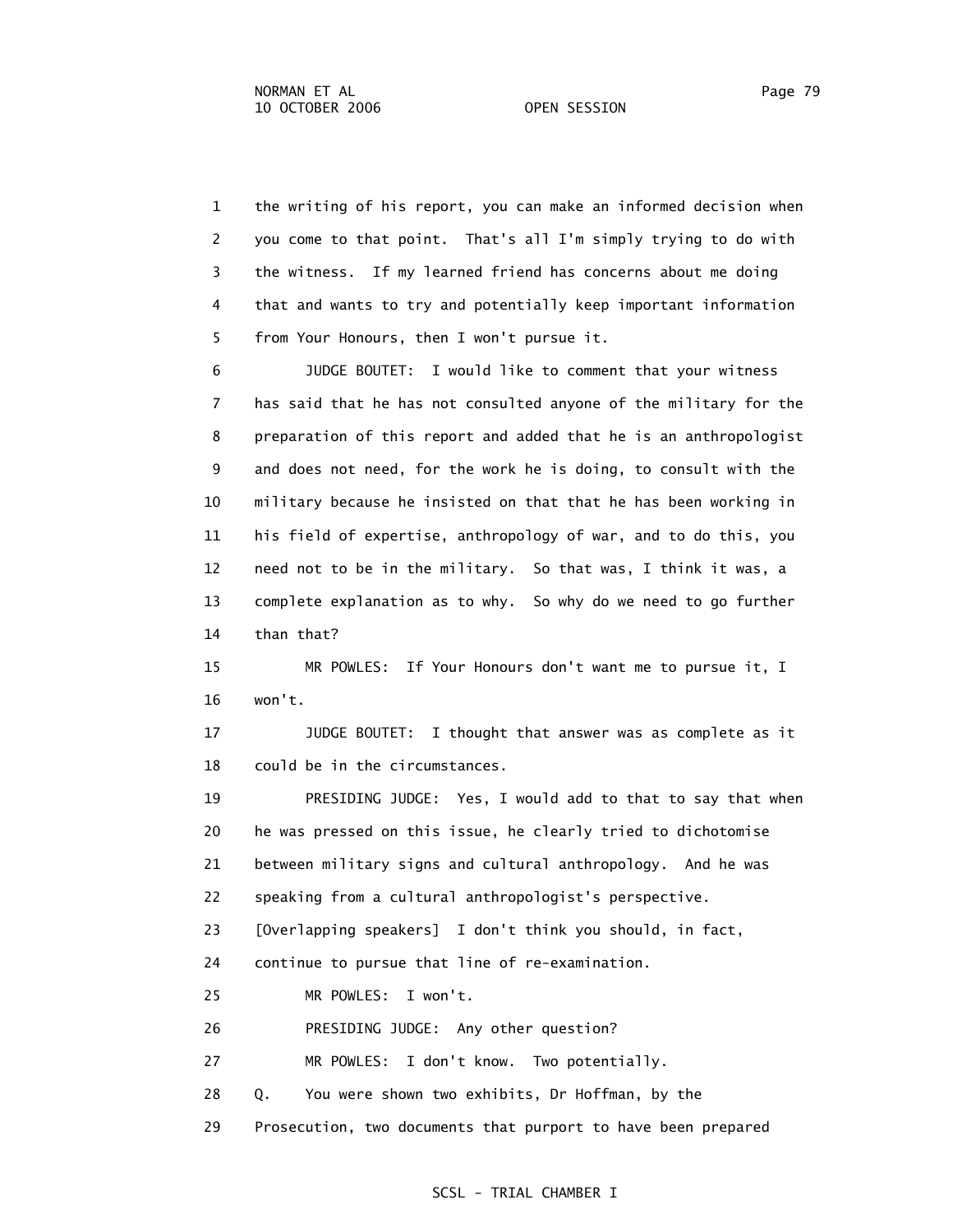1 during the conflict. What was the importance of documents and 2 the role the document played in Kamajor society, and in the CDF? 3 A. My Lords, documents, as I outlined in the report, the power 4 of literacy and inscription are clearly issues of great 5 importance, for a number of different reasons. The one that I 6 think, to me, is of particular significance here is that very 7 often -- documents are, by nature in this part of West Africa 8 invested with a certain authority. The power to inscribe, to put 9 down on a record that can then travel is invested with a certain 10 kind of -- people tend to regard documents as being one of the 11 ways in which power can be exercised. Now, what happened then, 12 consequently, is that -- if you will, a kind of scramble for 13 writing, that a number of different people attempted to establish 14 their own authority by putting things on to paper. Another way 15 you might think about this, there is an incredible investment in 16 terms of mental and cultural energy in the procurement of rubber 17 stamps. To be able to stamp something that says, "This 18 officially marks this as something that I have stamped," in a 19 sense says, "And therefore, I am somebody capable of doing this 20 activity." Writing and preparation of documents does much the 21 same thing. So whereas again, in the course of my research, 22 where I have been really interested in printed documents, is in a 23 sense, in terms of thinking about them as mechanisms by which 24 people have attempted to establish, this is my -- I am a somebody 25 who is now in a position, I have the authority to do this. 26 Again, if we can go back to that 419 example I made yesterday 27 that combatant often referred to as, "this is my attempt to 28 create my fiefdom," if you will, right, by saying categorically

SCSL - TRIAL CHAMBER I

29 that I am somebody in power to do this. That is one of the roles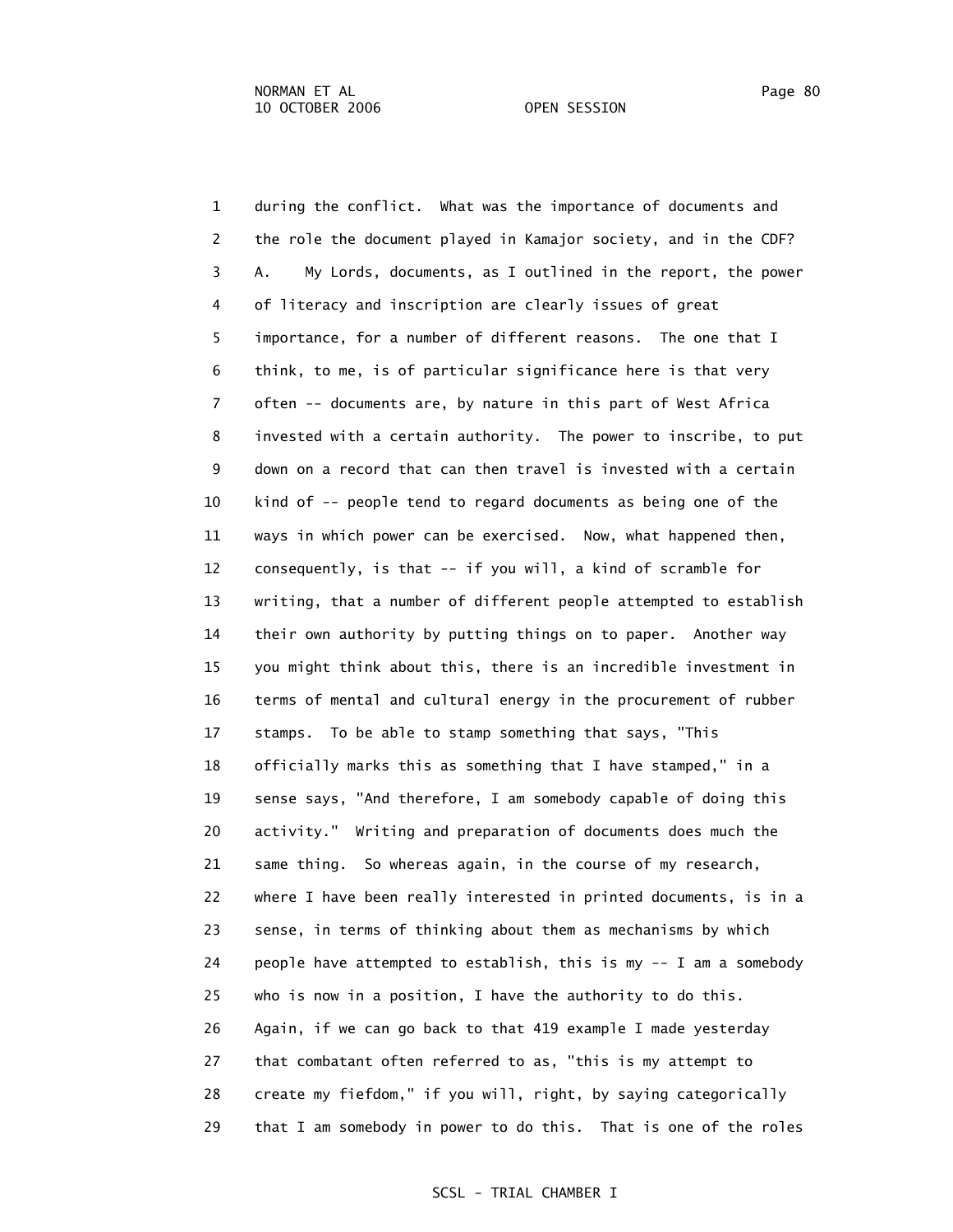1 I have seen documents playing for the CDF, in lots of different 2 locations.

 3 Q. One final question. During cross-examination, you were 4 asked about the title of the second accused, director of war. 5 You indicated that it was employed by some with some irony and 6 ridicule. You offered to come back and explain further what that 7 meant and how that arose. You were cut off by my learned friend. 8 Would you like to expand upon that.

9 JUDGE ITOE: You didn't, really. That's right.

 10 THE WITNESS: Yes, My Lord, thank you. I would add that 11 this is something that predates the writing of this report. That 12 in conversations with individuals about this definition of, or 13 this term director of war, that it was very often sort of 14 something that people, combatants acknowledged that they had used 15 in a somewhat ironic fashion. That it was actually quite -- that 16 it was quite humorous to them that this individual, who was 17 carrying that title would be called that. Some people pointed to 18 his illiteracy as part of the explanation for this. Some people 19 pointed to the fact that his relative marginality. Again, this 20 is complex, because I don't mean to suggest that this is not 21 somebody who was accorded a degree of respect. But, when I 22 inquired with people about sort of how they were deploying that 23 title, very often they sort of pointed to it as being a sort of 24 ironic terminology which, incidentally in Mende is not uncommon. 25 Nicknames quite frequently take on that role. I believe I 26 mentioned that in the report that nicknames can be deployed 27 humorously or ironically on a fairly regular basis. And this has 28 been documented in ways that I've cited here.

29 MR POWLES: Your Honours, that would conclude my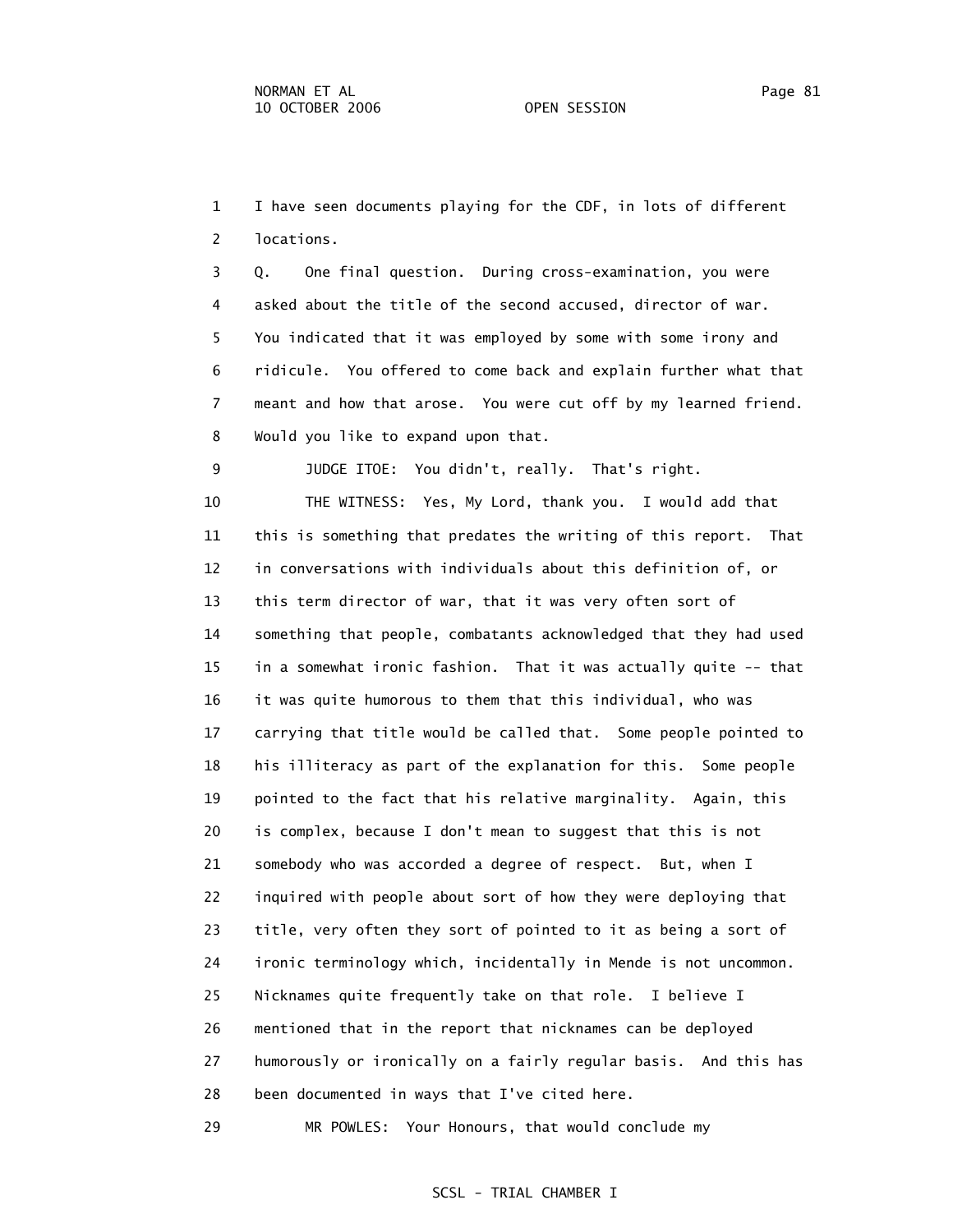1 re-examination of Dr Hoffman. I have no further questions. Do 2 Your Honours have any questions for Dr Hoffman? 3 PRESIDING JUDGE: Yes, I do. 4 Q. Dr Hoffman, you did say, during the course of your 5 testimony, that recourse to multiple source materials is a 6 recognised and acceptable means of verification in cultural 7 anthropological research. Would that be the case, too, in terms 8 of reliability? Is it also a kind of evidence of reliability, in 9 the sense that if it's accepted that that is how you verify the 10 accuracy of, say, a particular piece of information. Does it 11 also guarantee reliability, because we can conjure up the 12 scenario whereby the original sources are inaccurate, and all the 13 other sources rely upon that original source, that primary source 14 for the "accuracy" of that particular piece of information. 15 A. Yes, My Lord, thank you for the question. And certainly, 16 in -- as you've stated, it's not impossible to imagine 17 circumstances where an argument is made and it starts, begins to 18 appear in the literature -- I'm thinking specifically the 19 academic literature as an article of faith when, in fact, nobody 20 has gone back and revisited that issue. Certainly it happens. 21 Anthropology is a social science, which means that we don't sit 22 in a laboratory and do experiments. What I would contend is that 23 there are certain built-in factors in the discipline that do tend 24 to guard against this. I can't think of any instances where 25 somebody has done fieldwork in a situation that was so isolated 26 that no other researcher could, in a position to say, this 27 doesn't sound correct to me or this does. I think we have enough 28 of a body of literature now, on virtually all fields, that it 29 would be hard for me to suggest that this is something that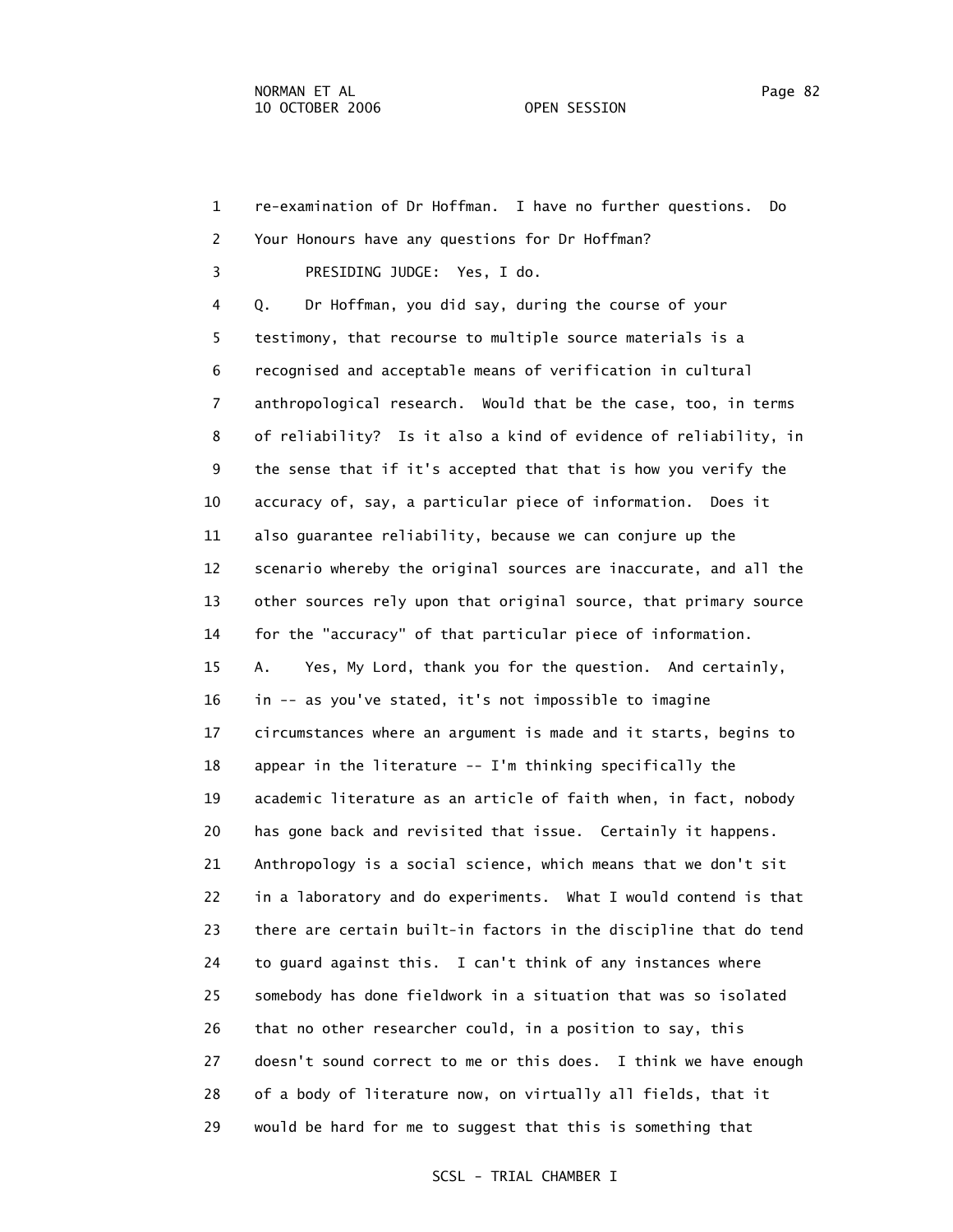1 happened systematically. And what's interesting, too, and 2 important to note is that anthropology is now at a moment where 3 so many of our interlocutors, as anthropologists, are the people 4 that we have done research with, or on, you know, my colleagues 5 in the field of the study of Sierra Leone are, in many cases 6 Sierra Leoneans doing extraordinary work. And, as well as, other 7 non-Sierra Leonean anthropologists. There is enough of a 8 community of people here, even if what we're talking about -- I 9 may be the only person who has done this specific research on the 10 Kamajors, but there are claims that I might make as to how they 11 fit into a broader social network, fit in with a very vast scope 12 of academic literature and people concerned about these that 13 would -- I'm more than happy to point out areas where I might be 14 incorrect. I don't know if I addressed the question. 15 Q. Yes, it does, because I just wanted to say, that it's what 16 really counts in the refereeing process of the emphasis, 17 sometimes the evaluators place on primary sources is being of a 18 superior quality to secondary sources. 19 A. Absolutely, My Lord, thank you. 20 MR POWLES: Your Honours, may Dr Hoffman be released? 21 PRESIDING JUDGE: Dr Hoffman, we thank you for your 22 testimony, you are now released. 23 THE WITNESS: My Lords, thank you. It's been a privilege. 24 **Example 24** [The witness withdrew] 25 PRESIDING JUDGE: Mr Powles, for your information, we, the 26 Bench has issued a decision, dated 9th October 2006, on your 27 92bis motion, and we ordered as follows: The Chamber hereby 28 grants the motion and admits the Samforay document. The Chamber 29 hereby partially grants the motion and admits the Seisay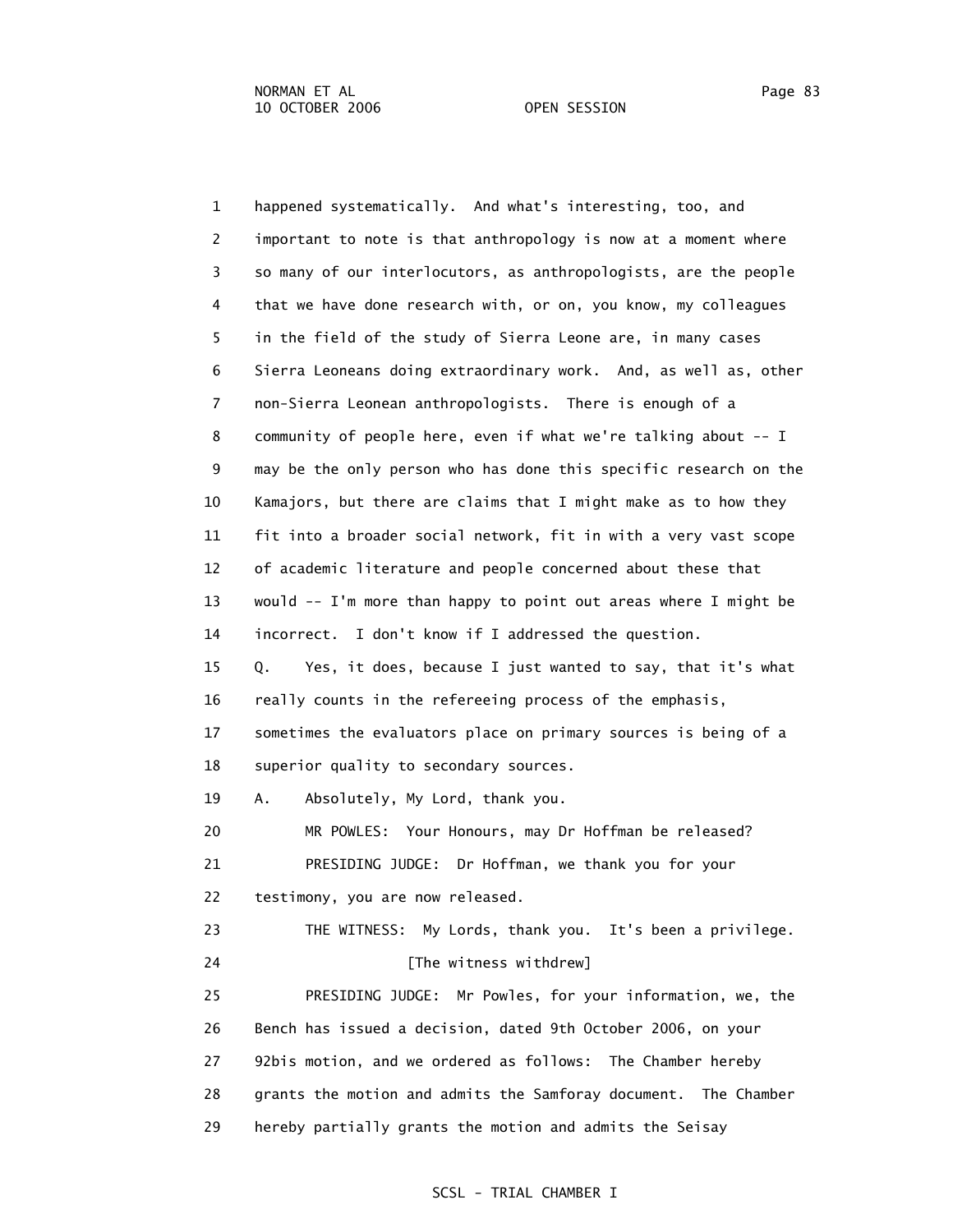1 statement with the exception of those portions identified as 2 inadmissible in paragraphs 23 and 24 of this decision. Orders 3 counsel for Fofana to file with the Court a copy of the email 4 communication from Mr Alfred Samforay with the final paragraph 5 redacted as in annex B. Orders counsel for Fofana to file with 6 the Court the original signed statement of Ambassador Foday 7 Seisay and further orders the Registry to redact the Seisay 8 statement according to the findings of the Chamber, as stated in 9 paragraphs 23 and 24 of this decision.

 10 So if you have those documents ready with the necessary 11 redaction, we can receive them in evidence, and give them an 12 exhibit number, or exhibit numbers.

 13 MR POWLES: Your Honour, I can certainly submit the 14 Ambassador Foday Seisay statement for the Registry to conduct 15 redactions as set out in the order.

16 PRESIDING JUDGE: As appropriate.

 17 MR POWLES: I can see my learned legal assistant, Mr Andrew 18 Ianuzzi, carrying out the redactions to the email correspondence 19 from Mr Samforay as we speak, and, as soon as that is finished, 20 both of these documents can be given to the Registry and can 21 thereafter formally close the case on behalf of the second 22 accused, Moinina Fofana.

 23 PRESIDING JUDGE: We'll await the completion of that 24 process.

 25 JUDGE ITOE: I think it would be nice, you know, for there 26 to be some co-ordination between your legal team and the Court 27 Management section for the purposes of verifying the authenticity 28 of the redactions which have been so ordered. Mr Ianuzzi may be 29 doing a nice job there, but I think it is good for it to be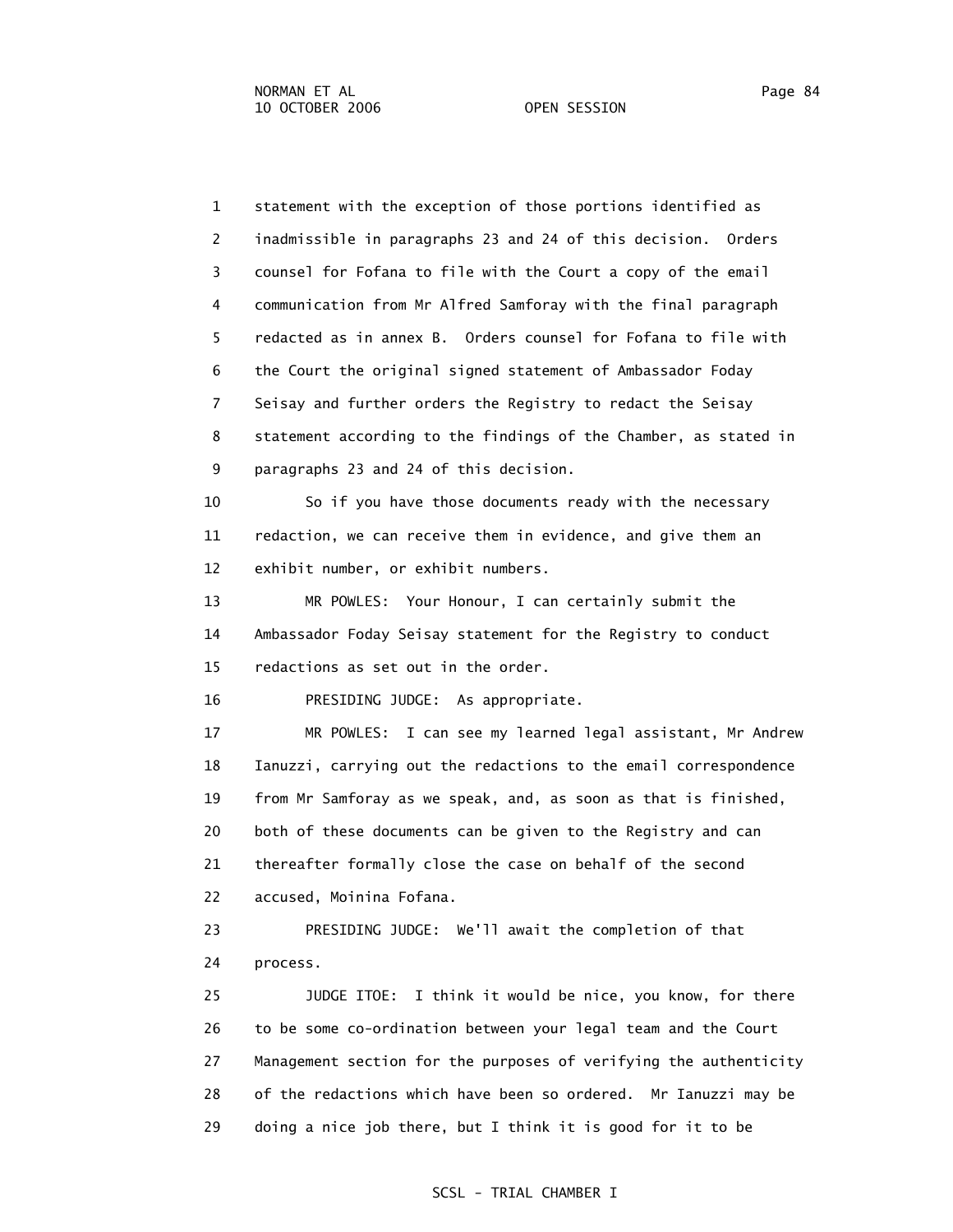1 crosschecked, for them to ensure, you know, it conforms with the 2 decision of the Chamber. 3 MR POWLES: Of course, Your Honours, yes. I'm happy to 4 submit the statements, Your Honours, and for that to be 5 crosschecked by the appropriate authorities. 6 PRESIDING JUDGE: Has the order of the Court been complied 7 with? 8 MR POWLES: Your Honours, yes. 9 PRESIDING JUDGE: The redaction? And is the Prosecution 10 satisfied that everything has been regularly done? 11 MR KAMARA: Not yet, Your Honour. The one that has not 12 been completed. 13 PRESIDING JUDGE: Well, we better make sure that we tidy 14 things up. 15 MR KAMARA: I have the order and will take a look and seek 16 instructions. 17 MR POWLES: Your Honour, the concerns that my learned 18 friend may have is, of course, in the Foday Seisay statement, the 19 redactions have yet to be carried out because, pursuant to the 20 order, that is to be carried out by the Registry. It's safe to 21 assume, I would submit, that the correct redactions will be 22 carried out by the Registry in due course. I trust that my 23 learned friend has faith in the Registry to carry out those 24 redactions appropriately? Well, in those circumstances, Your 25 Honours, I formally close the case on behalf of Moinina Fofana, 26 the second accused. 27 PRESIDING JUDGE: Yes. Well, we will assign the 28 appropriate numbers when we have those redactions properly done. 29 MR POWLES: I'm grateful, Your Honour.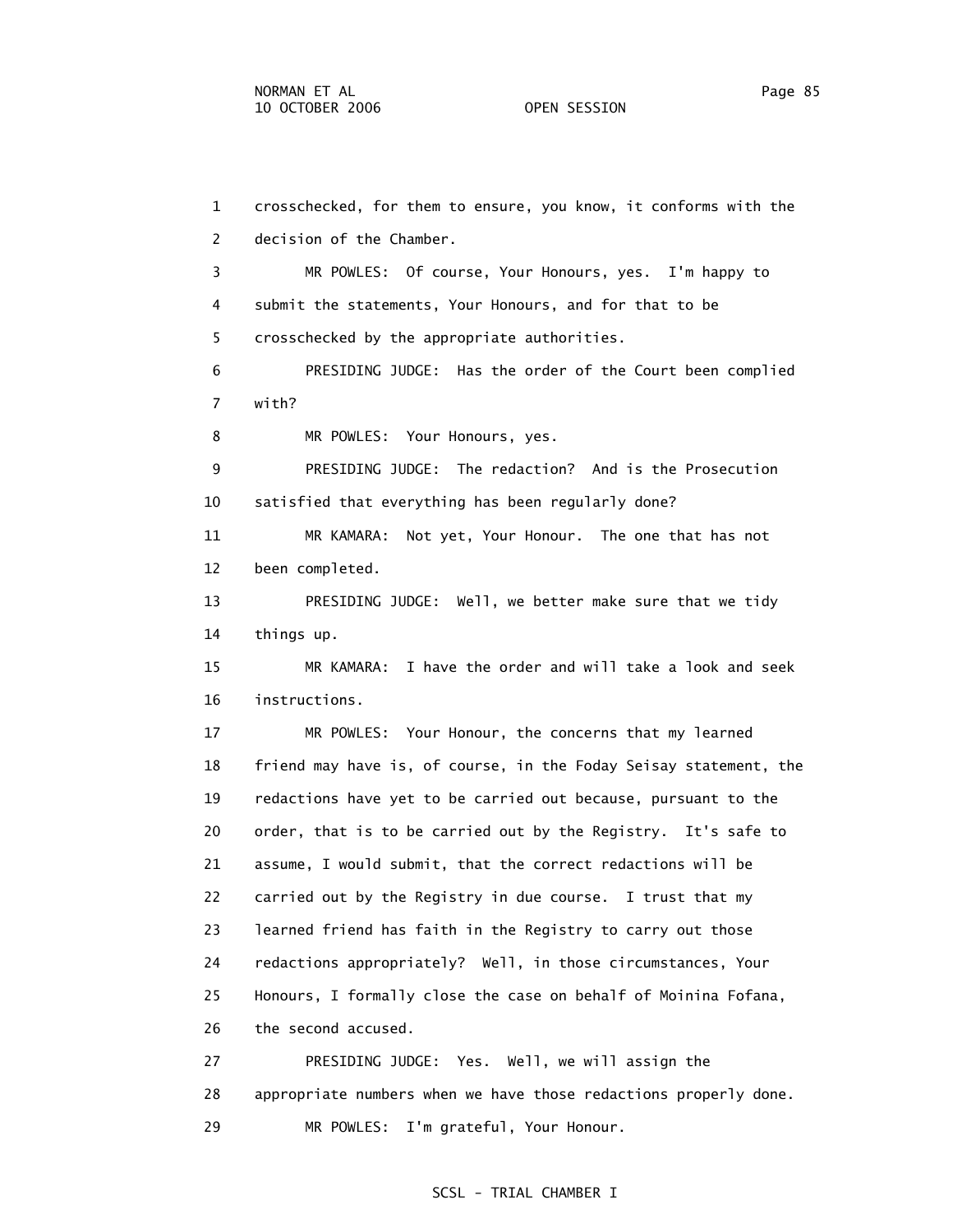| $\mathbf{1}$   | PRESIDING JUDGE: Right. So we revert to the case for the          |
|----------------|-------------------------------------------------------------------|
| 2              | third accused. Mr Margai and colleagues, we're entirely in your   |
| 3              | hands. Do we have two witnesses available, or two or three        |
| 4              | available this afternoon?                                         |
| 5              | MR WILLIAMS: We do, My Lord. The first would be, the              |
| 6              | first today would be Alhaji Joe Soma Kpana Lewis.                 |
| $\overline{7}$ | PRESIDING JUDGE: Learned representative of the Victims and        |
| 8              | Witness Unit, bring the witness to Court.                         |
| 9              | JUDGE BOUTET: Mr Williams, which number is it on your             |
| 10             | list? Number 2?                                                   |
| 11             | MR WILLIAMS: Yes, Your Honour.                                    |
| 12             | PRESIDING JUDGE: In which language will he be testifying?         |
| 13             | MR WILLIAMS: Mende, My Lord.                                      |
| 14             | WITNESS: Alhaji Joe Soma Kpana Lewis [Sworn]                      |
| 15             | [The witness answered through interpreter]                        |
| 16             | PRESIDING JUDGE: Proceed, counsel.                                |
| 17             | EXAMINED BY MR WILLIAMS:                                          |
| 18             | Good afternoon Alhaji.<br>Q.                                      |
| 19             | Good afternoon, old one.<br>Α.                                    |
| 20             | I will be asking you a few questions.<br>Q.                       |
| 21             | That's fine.<br>А.                                                |
| 22             | You will be required to provide answers to those questions.<br>Q. |
| 23             | Okay. That will be fine.<br>Α.                                    |
| 24             | Please make sure you speak very slowly, as every word you<br>Q.   |
| 25             | say will be interpreted.                                          |
| 26             | Okay.<br>Α.                                                       |
| 27             | Could you kindly tell the Court your names?<br>Q.                 |
| 28             | My name is Alhaji JSK Lewis.<br>Α.                                |
| 29             | What does JSK stand for?<br>Q.                                    |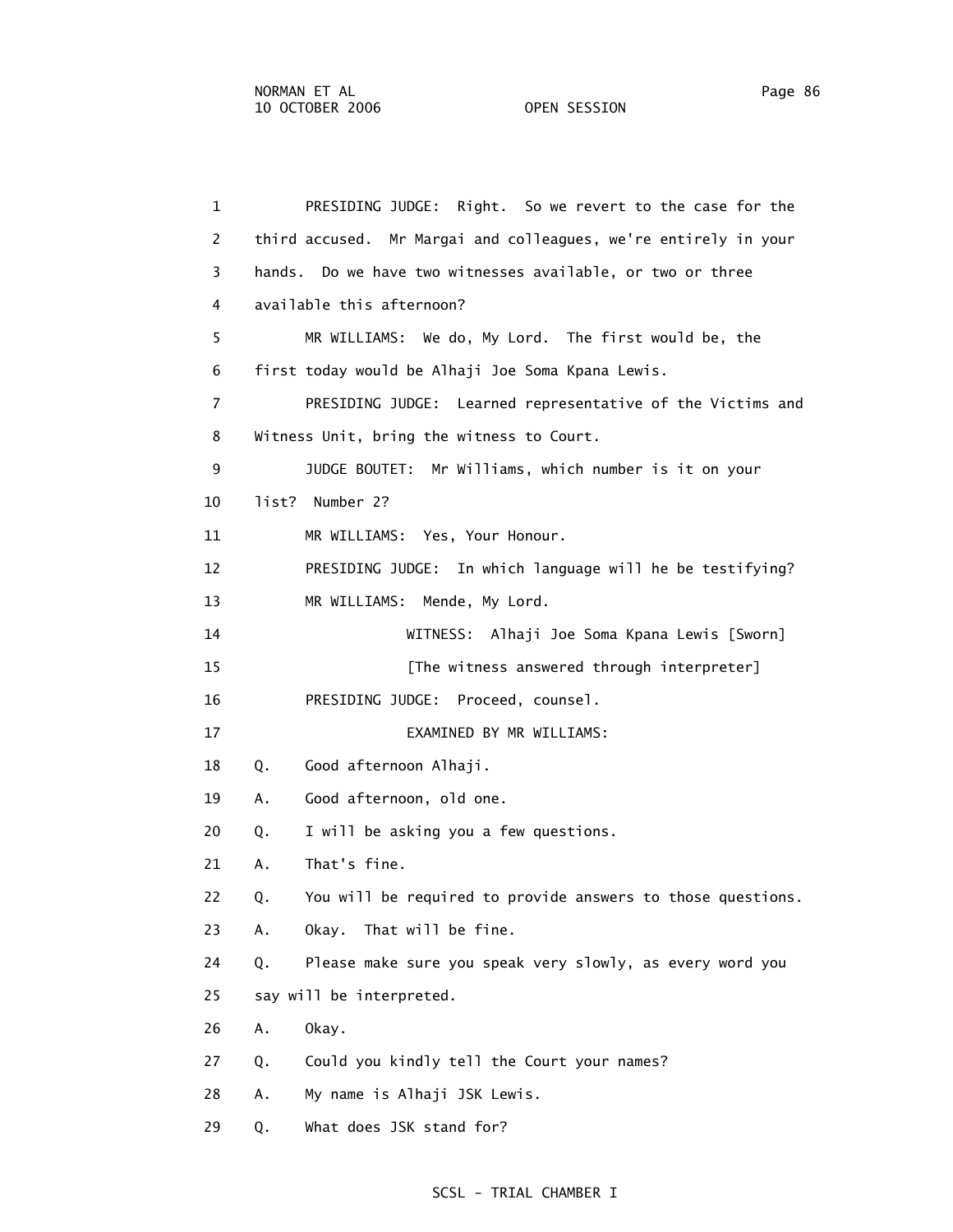- 1 A. Joe Soma Kpana Lewis.
- 2 Q. Where do you live?
- 3 A. I live at Gambia Matru Jong Chiefdom.
- 4 Q. Can you tell the Court your date of birth?
- 5 A. I was born in 1912.
- 6 Q. That means you're 94 years old; is that correct?
- 7 A. That is it.
- 8 Q. Can you tell the Court your place of birth?
- 9 A. I was born in the same Gambia.
- 10 Q. What work do you do at the moment?
- 11 A. Farming.
- 12 Q. Did the rebels ever go to the Gambia during the course of
- 13 the war?
- 14 A. Yes. They got there.
- 15 Q. Do you recall the year they went to the Gambia? How many
- 16 times did they go to the Gambia?
- 17 A. While I was in Gambia, they went there once, but in my
- 18 absence, they said they went there again for another time.
- 19 Q. Did you do anything at the Gambia whilst they were there?
- 20 A. Yes. They burnt the town.
- 21 Q. Do you recall the year 1997?
- 22 A. Yes; if you call it, I'll hear it.
- 23 Q. No, do you recall that year?
- 24 A. Yes, 1997. I can remember.
- 25 Q. Do you also recall the time the coup take place -- I'm
- 26 sorry, do you recall the time the coup took place in 1997?
- 27 JUDGE ITOE: Why don't you suggest a date to him?
- 28 THE WITNESS: Yes, I can remember. I can recall it.
- 29 JUDGE ITOE: It is not a contentious issue for him. Let's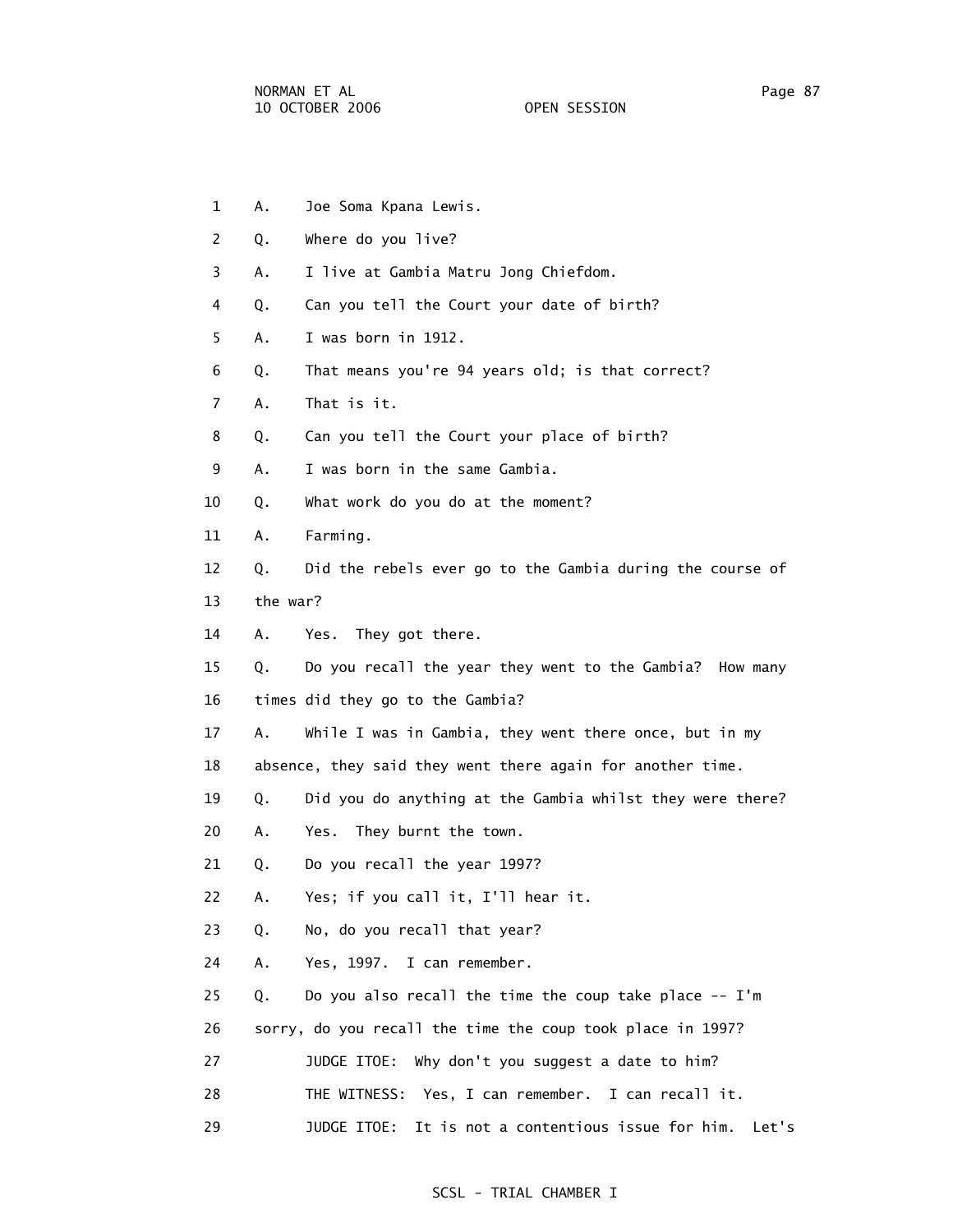1 move. 2 MR WILLIAMS: That is sufficient for me, My Lord. 3 Q. Who was the chief of the Gambia in 1997? 4 A. At that time, I was the chief. I was the chiefdom speaker, 5 the chiefdom speaker. There was the town chief, whose name was 6 PP Lewis. I was also the regent chief for the chiefdom when the 7 substantive paramount chief then had died. 8 Q. Did Mr Kondewa, the third accused, Allieu Kondewa, did he 9 ever go to the Gambia? 10 A. Well, Kondewa went to Gambia. 11 Q. And can you tell the Court on whose invitation he went to 12 the Gambia? 13 A. We, the towns people, invited him to go to Gambia. 14 Q. Can you tell the Court how long he stayed for on that 15 particular visit? 16 A. When he went there and did the initiation, what I can 17 remember, he spent about a month-and-a-half. That was what he 18 spent to do the initiation. 19 Q. Were you in the Gambia all throughout the period that 20 Kondewa spent there? 21 A. Very well. I didn't go anywhere. I was there in Gambia. 22 Q. Did he go alone, or was he accompanied? 23 A. At the time Kondewa went, when he reported to me, he went 24 with two women and some two young men. They reported to me, at 25 the initial time when he went. 26 Q. Alhaji Lewis, did you consult your chiefdom people about 27 the arrival of Mr Kondewa at the Gambia? 28 A. Very well. I summoned the entire town and explained to 29 them, but I also summoned the chiefdom to explain to them that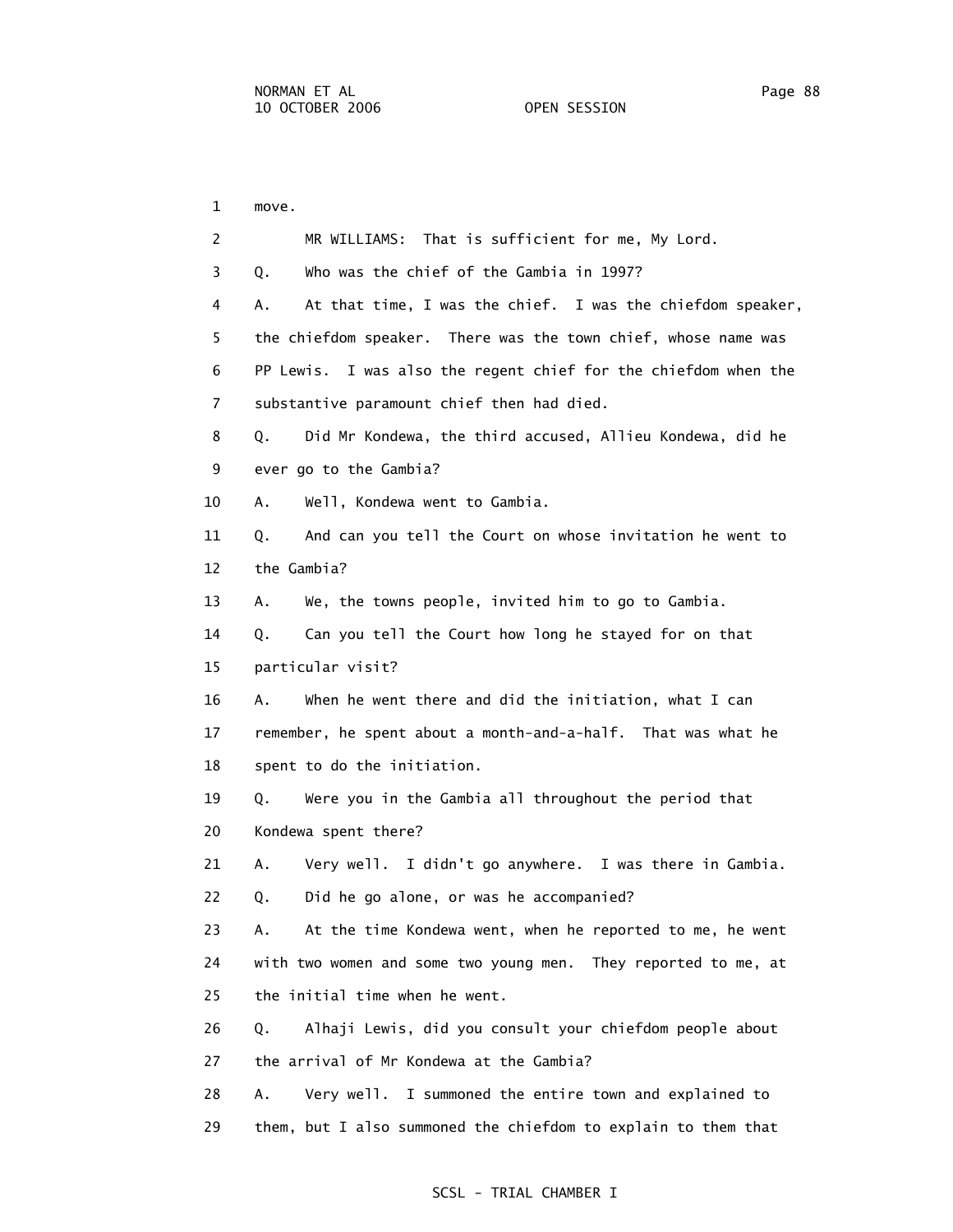1 Kondewa had come, but it was upon our invitation that he had come 2 to do initiation. 3 Q. Did the chiefdom people make any decision after the 4 consultation? 5 A. Yes. They said that was fine, but what we should do, we 6 were so worried -- we were so worried about this issue -- 7 THE INTERPRETER: Your Honours, may the witness slow down 8 his pace. 9 PRESIDING JUDGE: Counsel, control your witness. 10 MR WILLIAMS: 11 Q. Please be reminded that you have to speak very slowly. 12 Every word you say is being interpreted into other languages. 13 A. Okay. 14 Q. So just go over that again, please. What did your 15 chiefdom -- 16 A. The last thing that I said -- I said -- I consulted the 17 towns people. I explained to them that, even the entire 18 chiefdom, that since that man had come, he had come to protect us 19 to do initiation there, so that we would be invulnerable to 20 bullets. 21 Q. Did he carry out the initiations that he had gone to do 22 there? 23 A. Yes, he did the initiation. 24 Q. Were you, yourself, initiated as a Kamajor? 25 A. Yes, I was initiated. 26 Q. Alhaji, did people from other places -- let me ask you this 27 then: Did the people of Gambia opt for the initiation that 28 Mr Kondewa had gone to do? 29 A. Very well. Even myself, I went there alone for me to be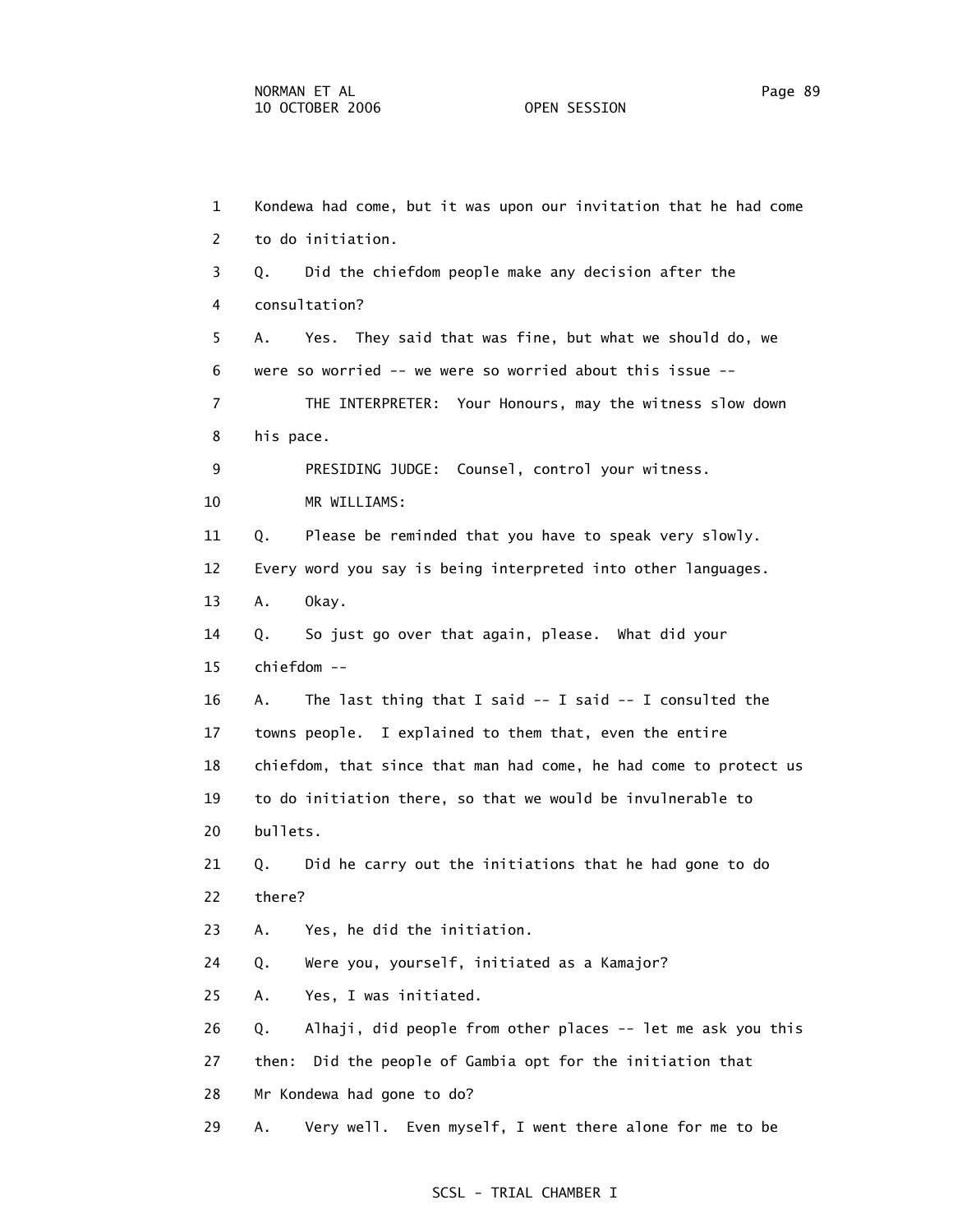1 initiated, so all my brothers, very many of them went there 2 themselves for them to be initiated. 3 Q. And did people from other towns and villages come to the 4 Gambia for initiation? 5 A. Very many. People were coming from other towns within that 6 joint chiefdom. Very many of them for them to be initiated. 7 Q. Can you tell the Court what happened after the completion 8 of the initiation? 9 A. What I pulled -- what I witnessed was this: People were 10 coming from other districts over the boundary and we were being 11 initiated. That was when Kondewa said: Why is it that those 12 people who are coming to ask him to go and initiate them. He 13 said he wanted them to go -- 14 PRESIDING JUDGE: Let him pause. Actually, he's going at a 15 very fast rate. 16 MR WILLIAMS: 17 Q. Talk very slowly. 18 A. Okay. All right. Well, when he did that initiation, when 19 he had completed it, still people were coming, and then he said 20 that this initiation, there are people coming and asking that I 21 go to them, to do the initiation to them. In ordinary towns, or 22 even other districts. 23 Q. Alhaji, do you know what a court barri is? 24 A. Yes, I know it very well. 25 Q. Do you have one in the Gambia? 26 A. Yes, I have one there. 27 Q. How far away from the court barri is your house? 28 A. The distance between my house and the barri is like from 29 this place where I'm sitting to the gate, the main gate.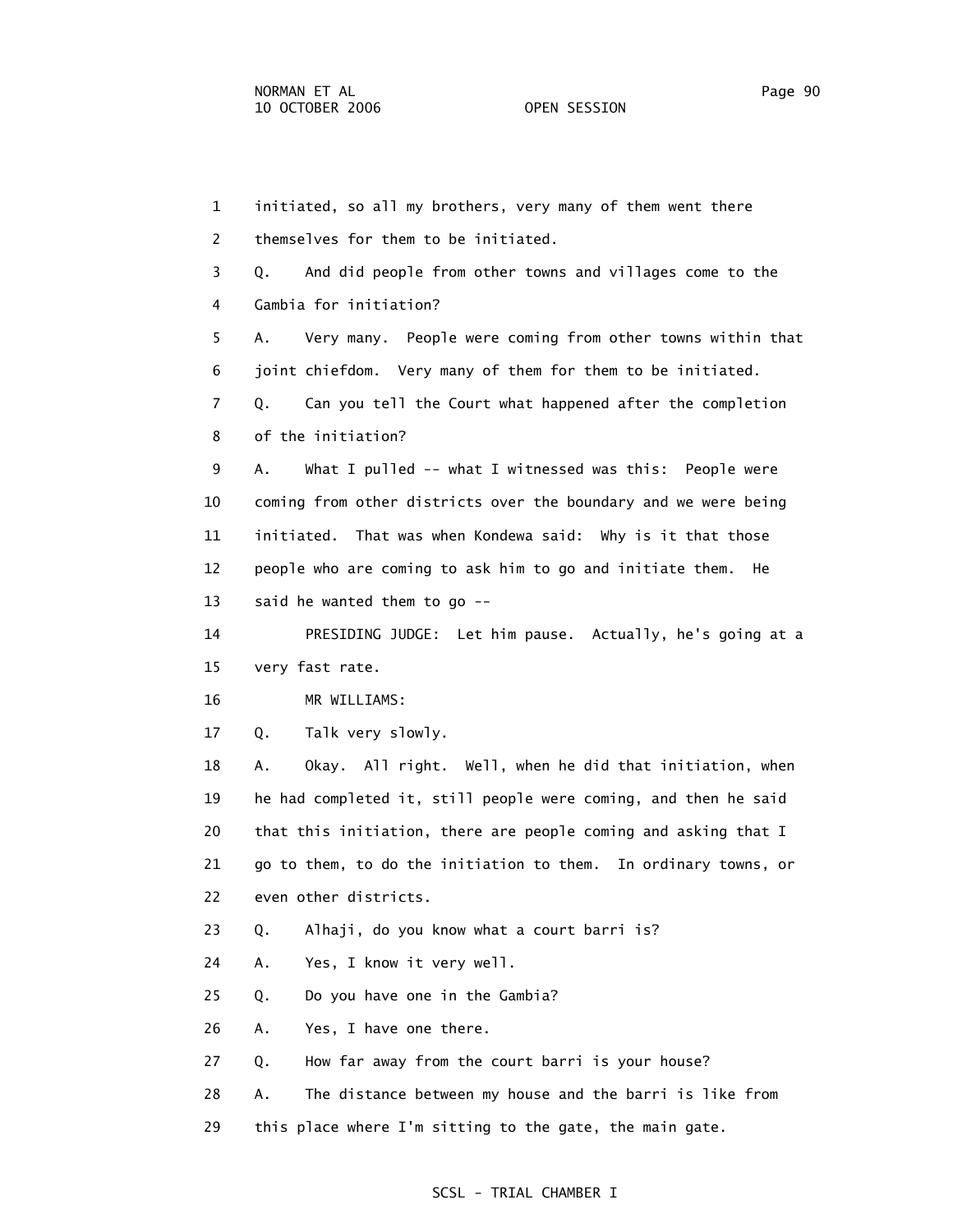1 PRESIDING JUDGE: Is that of essence? 2 MR WILLIAMS: Yes, My Lord. 3 PRESIDING JUDGE: Do you want to measure it with the 4 Prosecution. 5 MR WILLIAMS: 100 metres or 75? 6 PRESIDING JUDGE: Mr Kamara, who Mr Bangura? Who is the 7 athlete? 8 MR BANGURA: Myself, Your Honour. When he says the gate -- 9 PRESIDING JUDGE: The main gate, he says. Did he say main? 10 MR WILLIAMS: No, he did no not, My Lord, but I imagine 11 that's what he means. 12 MR BANGURA: [Overlapping speakers]. 13 THE WITNESS: This gate that we use to enter into this 14 premises, that gate, that is -- I'm sure it would be up to that. 15 The distance to my house and -- 16 PRESIDING JUDGE: Isn't it about 100 metres? 17 JUDGE ITOE: [Overlapping speakers]. 18 PRESIDING JUDGE: You could do it -- in how many minutes 19 would you do that? 20 THE WITNESS: No, it would not be up to 100 miles. 21 PRESIDING JUDGE: No, tell him to restrain himself. Tell 22 him it is the athletes who are speaking. Counsel, what would 23 that be; 100 metres, is it? 24 MR BANGURA: Seventy-five to 100. 25 PRESIDING JUDGE: Yes, probably settle for 100. 26 MR BANGURA: As My Lord pleases. 27 PRESIDING JUDGE: All right. The records will reflect 28 that, about 100 metres. 29 MR WILLIAMS: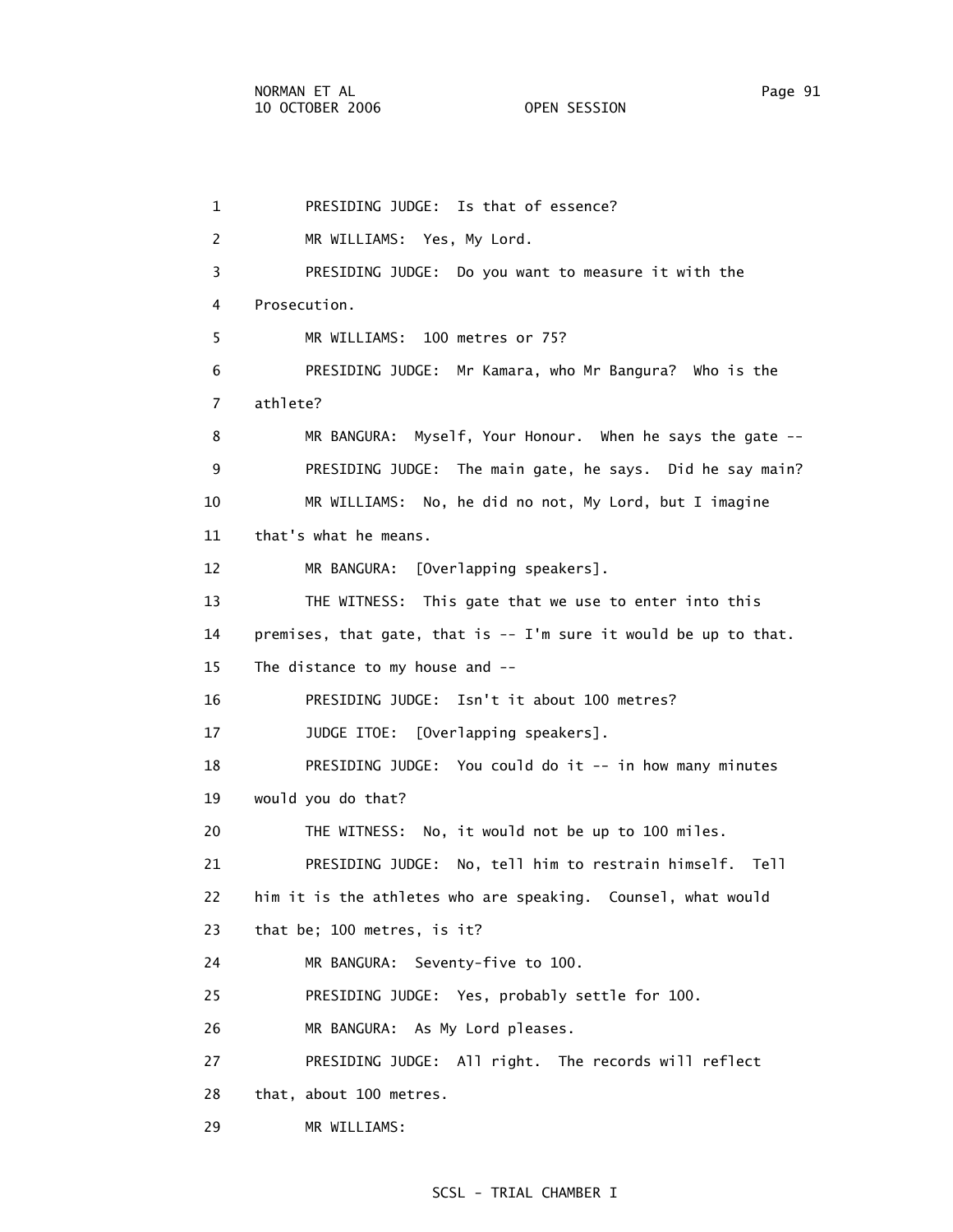1 Q. The Gambia, how would you describe its size? 2 A. The size of Gambia, I can say it's a medium size. It's a 3 small place. It's not a very big town, but a sizeable town. 4 Q. Do you have a playing field in the Gambia? 5 A. Never. There had never been a playing field in Gambia. 6 Q. Mr Witness, I'll refer you to -- 7 MR BANGURA: May it please Your Honours, I am just seeking 8 clarification from counsel. We have from the summaries an 9 indication that the witness will be saying that there's no 10 helicopter landing part or field in his town. I notice that 11 counsel is putting a question to the witness about a plane field. 12 There's definitely a big difference between an airfield, plane 13 field, and place where helicopters land. There may be an issue. 14 PRESIDING JUDGE: Counsel, do you want to provide that 15 clarification, or do you want to respond to counsel's 16 observations? 17 MR WILLIAMS: My learned friend can explore that in 18 cross-examination. 19 PRESIDING JUDGE: But he's saying that something has been 20 stated in the summary and he's conjecturing that you may be 21 referring to the same thing. 22 MR BANGURA: Your Honour, if I may be heard further on 23 this. 24 PRESIDING JUDGE: Yes. 25 MR BANGURA: The summaries indicate specifically that this 26 will say or challenge the evidence of a Prosecution witness who 27 had indicated something along the lines that a helicopter landed 28 in this town. This witness's evidence will specifically go to 29 challenge that, so when counsel -- and the summary clearly states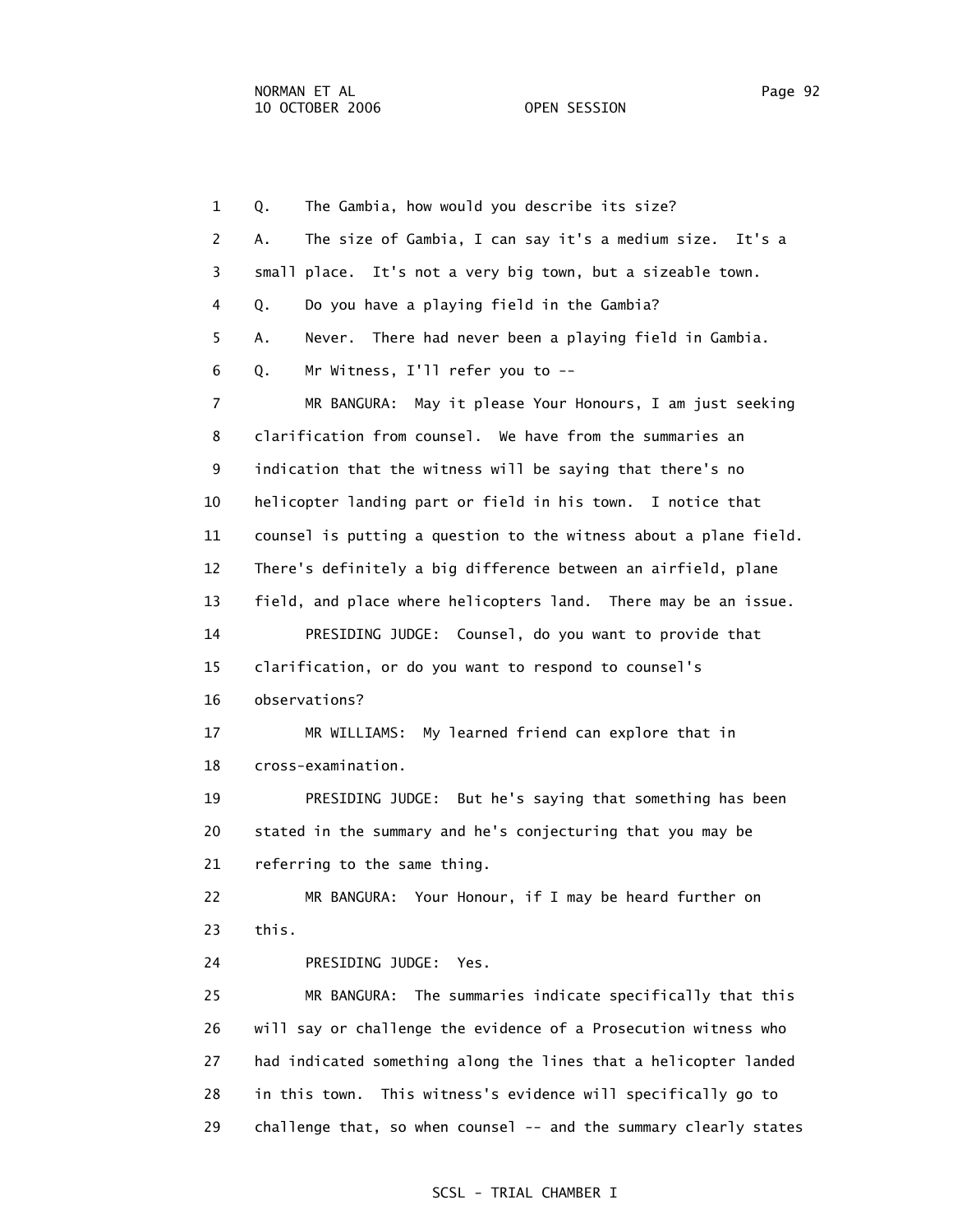| $\mathbf{1}$   | that he would be saying that they do not have a landing area for |
|----------------|------------------------------------------------------------------|
| $\overline{2}$ | helicopter. So when he puts to the witness the question about    |
| 3              | airfield, where a plane lands, that may obviously raise --       |
| 4              | PRESIDING JUDGE: Was it an airfield he mentioned, or a           |
| 5              | plane field?                                                     |
| 6              | [Overlapping speakers] plane field.<br>JUDGE ITOE:               |
| $\overline{7}$ | PRESIDING JUDGE: Was it a plane field?                           |
| 8              | MR WILLIAMS: I said playing field, My Lord.                      |
| 9              | PRESIDING JUDGE: Plane or playing?                               |
| 10             | MR WILLIAMS: P-L-A-Y-I-N-G.                                      |
| 11             | PRESIDING JUDGE: That's what I thought I heard, playing          |
| 12             | field.                                                           |
| 13             | JUDGE ITOE: I didn't get you. I thought you said plane.          |
| 14             | Playing field.                                                   |
| 15             | PRESIDING JUDGE: Where they play.                                |
| 16             | MR BANGURA: Thank you, Your Honour.                              |
| 17             | PRESIDING JUDGE: All right.                                      |
| 18             | JUDGE ITOE: It's a playing field.                                |
| 19             | PRESIDING JUDGE:<br>Yes.                                         |
| 20             | THE WITNESS: Are we talking about a football field?              |
| 21             | MR WILLIAMS:                                                     |
| 22             | All right, was there a football field there?<br>Q.               |
| 23             | There is a small football field, a very small one, for<br>Α.     |
| 24             | small boys.                                                      |
| 25             | Alhaji, I refer you to the evidence of TF2-187. That was a<br>Q. |
| 26             | witness called by the Prosecution, page 11.                      |
| 27             | PRESIDING JUDGE:<br>Date?                                        |
| 28             | MR WILLIAMS: It is the transcript of 1st June 2005.              |
| 29             | PRESIDING JUDGE:<br>At page 11?                                  |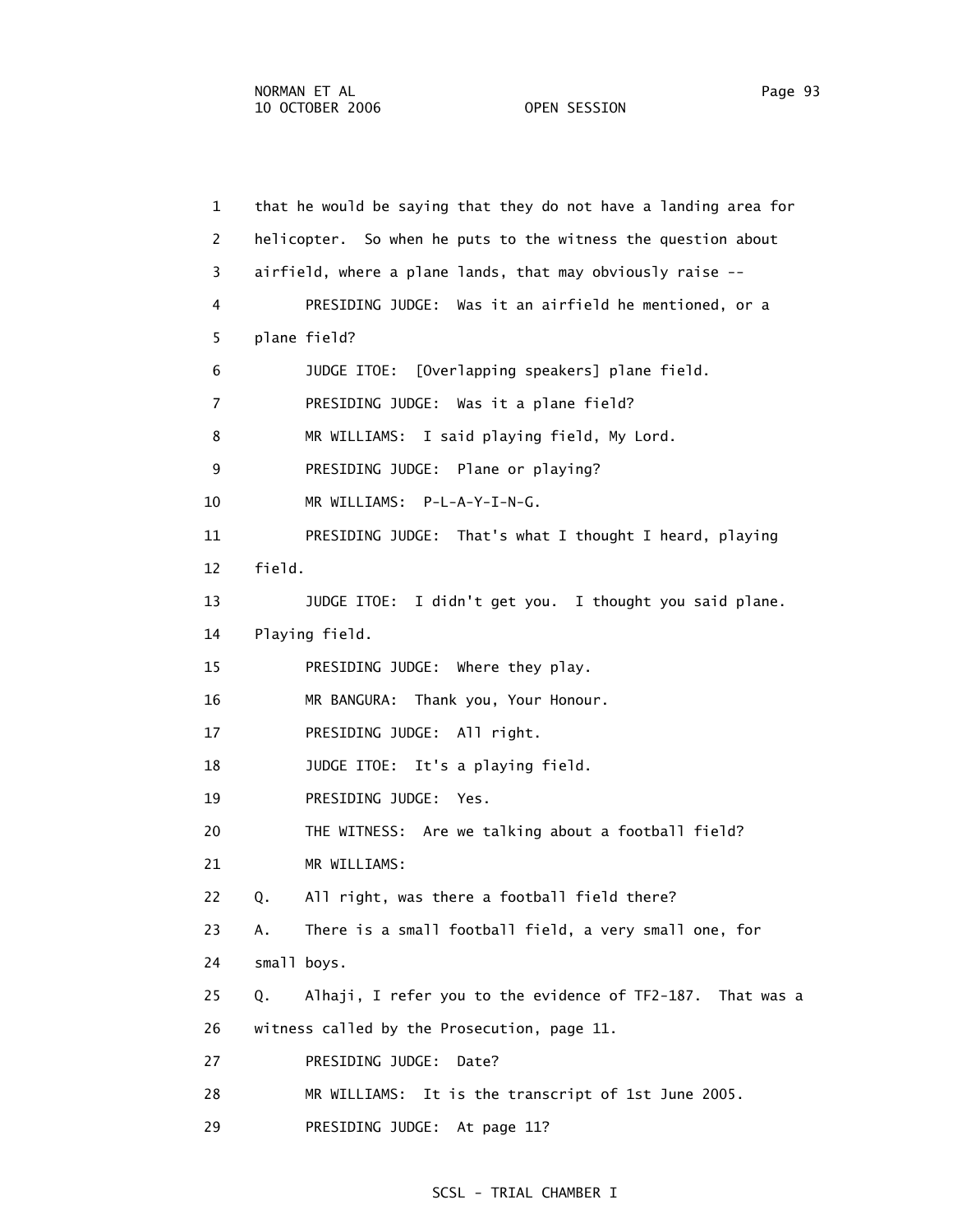1 MR WILLIAMS: Yes, My Lord. It is lines 15 through 21. 2 Q. Let me ask you this, Alhaji: Do you have any village 3 called Vaahun around the Gambia? 4 A. Vaahun, there is no village -- there is no village there 5 besides the initiation bush that is normally referred to vaama in 6 Mende. Besides that initiation bush, there is no village there 7 called Vaahun. The initiation bush is called vaama. 8 Q. All right. Let me tell you what this witness said. She 9 said -- 10 A. Okay. 11 Q. The Prosecution asked her this question. 12 "Q. Madam Witness, you went to stay with your uncle. 13 While you were with your uncle in Gambia, did 14 anything happen that you recall? 15 "A. Yes. 16 "Q. What do you recall? 17 The uncle with whom I was in Gambia, he was 18 a cassava farmer close to the town. Mr Kondewa's 19 boys were coming from Vaahun going to uproot his 20 cassava, bringing it. They were doing that until 21 they finished eating the cassava." 22 My Lord, on page 12, the witness said, "My uncle went to 23 Kondewa to make a report once, twice, but he didn't do anything. 24 The third time, he sent his boys to go and arrest him and they 25 arrested him and brought him."

 26 [As read] the witness went on to say that his uncle was 27 tied up tight from his back, the way rebels used to tie up people 28 with a cord. They cut you deep right into you, right to your 29 bones. That's what they tried with him and he was screaming like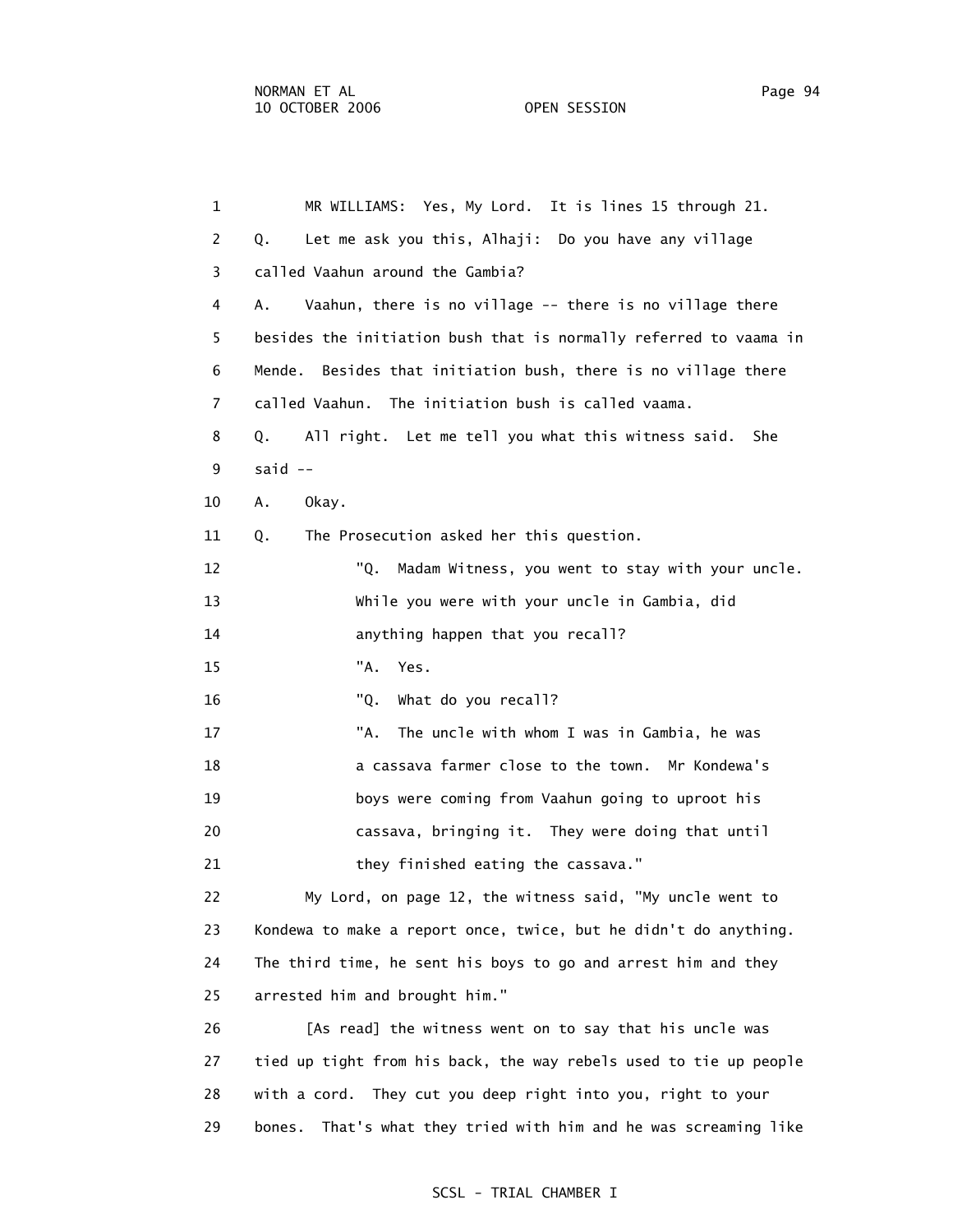1 a pig. After he had been tied up, he was laid down and he was 2 screaming like a pig, and his boys started melting plastic and 3 dropping it on his eyes -- in his eyes. He said they were 4 putting it -- continued putting it in his eyes, that is the hot 5 burning plastic, and he was still screaming until he finally 6 died. 7 Mr Witness, my question is this: Did this incident ever 8 occur in the Gambia during the period Kondewa was there? 9 A. I don't know about that, at all not. In fact, even the 10 person that they did this thing to; what is his name? Who was 11 the person; what's the name? 12 Q. Unfortunately, the Prosecutor did not provide us with that. 13 A. What did he say is the name? 14 Q. They did not provide us with the name, Mr Witness. 15 PRESIDING JUDGE: Counsel, what is his answer. 16 MR WILLIAMS: 17 Q. Could you answer the question: Did that incident occur in 18 the Gambia? 19 A. It did not happen in Gambia, because if it happened there, 20 I believe -- I am the chief, I am the eldest person there. Even 21 if I didn't see it happen, someone must have come to explain to 22 me or report that to me, but nobody ever reported that to me. 23 Q. Thank you very much. Mr Witness, did Mr Norman visit the 24 Gambia whilst Kondewa was there? 25 A. Since I was born, up to this time, I've never seen 26 Mr Norman in Gambia. Even during the time of the initiation, I 27 never saw him there. 28 Q. Did you see a chopper, a helicopter, did you see it land in 29 the Gambia whilst Mr Kondewa was there?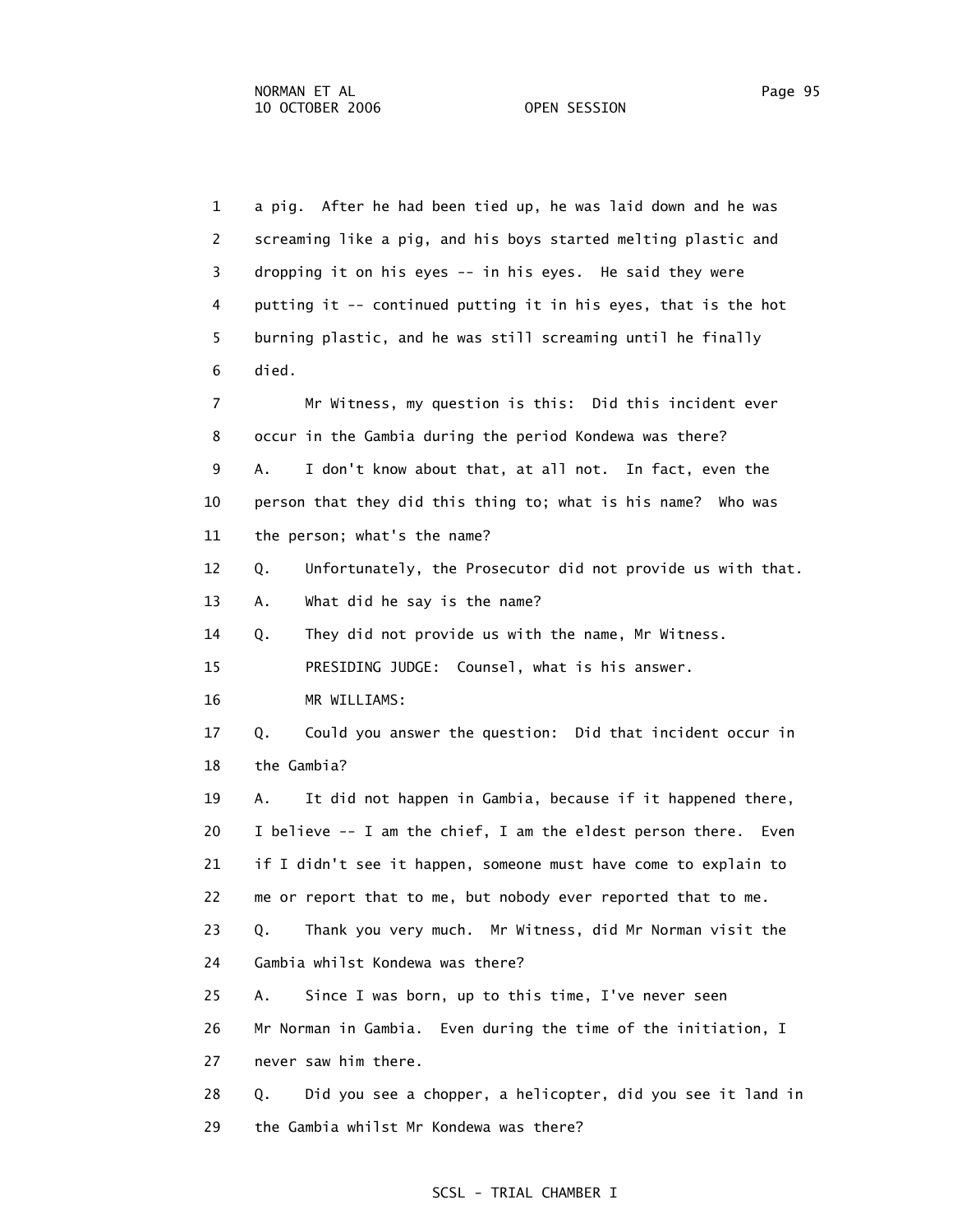1 A. I did not see that. Not a day did I see that happen. 2 Q. Have you ever seen a helicopter go to the Gambia? 3 A. There was a time -- it's over 30 years now. That was the 4 time Mr SI Koroma and others were in power. They were there to 5 visit the oil mill in Gambia, but it's very close to 40 years 6 now. That was the only time I saw that sort of thing. 7 Q. This same witness I referred you to a short while ago, 8 TF2-187 said -- My Lord, 1st June 2005, page 18 of the 9 transcript -- said, [as read] Mr Kondewa -- the boys of 10 Mr Kondewa captured three pregnant women, took them to the court 11 barri, and that was on a particular day, before a helicopter 12 carrying Mr Norman landed, they were tied up tightly on some 13 pillars and when they heard the sound of the plane - I'm putting 14 the evidence now - When they heard the sound of the plane, when 15 the Kamajors heard the sound of the plane and they started 16 slitting the stomach of the pregnant women and whenever they did 17 that, the child would come out, fall from the stomach of the 18 woman and they would cut off the head of the foetus. 19 Did you hear that, Mr Witness? 20 A. Subhan Allah. I don't know that at all. I was born in 21 that town. I'm an authority there. If such an initiation -- and 22 I invited that man to do the initiation in my town. If he was 23 doing such a bad thing, even if I was not there when he did it, 24 my people would have come and reported to me, that that was what 25 had happened, but I never saw that, and nobody ever reported that 26 to me, so I didn't see that, and I don't know. 27 PRESIDING JUDGE: Is there no equivalent in the English for

28 the first words Subhan Allah.

29 THE INTERPRETER: Your Honour, that is an Arabic word.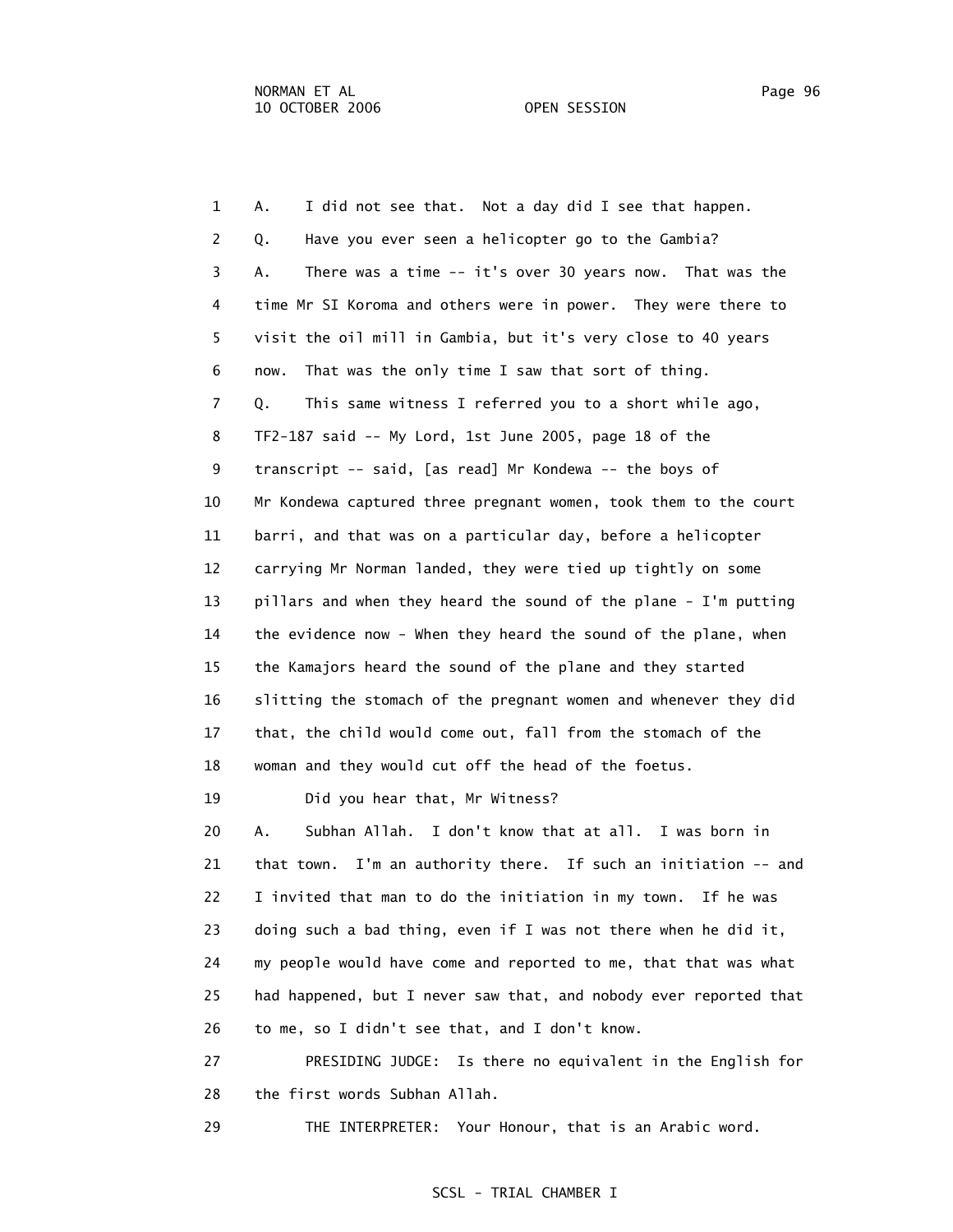1 PRESIDING JUDGE: I see, and there is no equivalent in 2 English? 3 THE INTERPRETER: There could be an equivalent, but the 4 witness needs to clarify that, Your Honours. I don't want to 5 edit. 6 MR WILLIAMS: I happen to know a little bit of Arabic, My 7 Lord. It is God forbid, My Lord. 8 PRESIDING JUDGE: Thank you, I'm enlightened. 9 MR WILLIAMS: 10 Q. So, Mr Witness, what you're saying, is that incident never 11 took place in the Gambia; is that what you are saying? 12 A. Never -- that never happened. The whole of the Gambia 13 Chiefdom, it never happened there at all. At all, not. 14 Q. Mr Witness. 15 A. Yes. 16 Q. Was anybody killed in the Gambia during the time Kondewa 17 was there? 18 A. I did not hear that, at all not, and I did not see that 19 happened. And nobody ever reported to me that somebody had been 20 killed. 21 Q. Mr Witness, you mentioned that you were chiefdom speaker 22 during the period when Kondewa was in the Gambia. Can you tell 23 the Court some of the functions you performed as chiefdom 24 speaker? You said you were chiefdom speaker and a regent chief. 25 What were your functions in those two capacities? 26 PRESIDING JUDGE: Let him take the first one first. 27 MR WILLIAMS: Yes. 28 Q. First, the chiefdom speaker. 29 A. My function as a chiefdom speaker, if any conflict occurred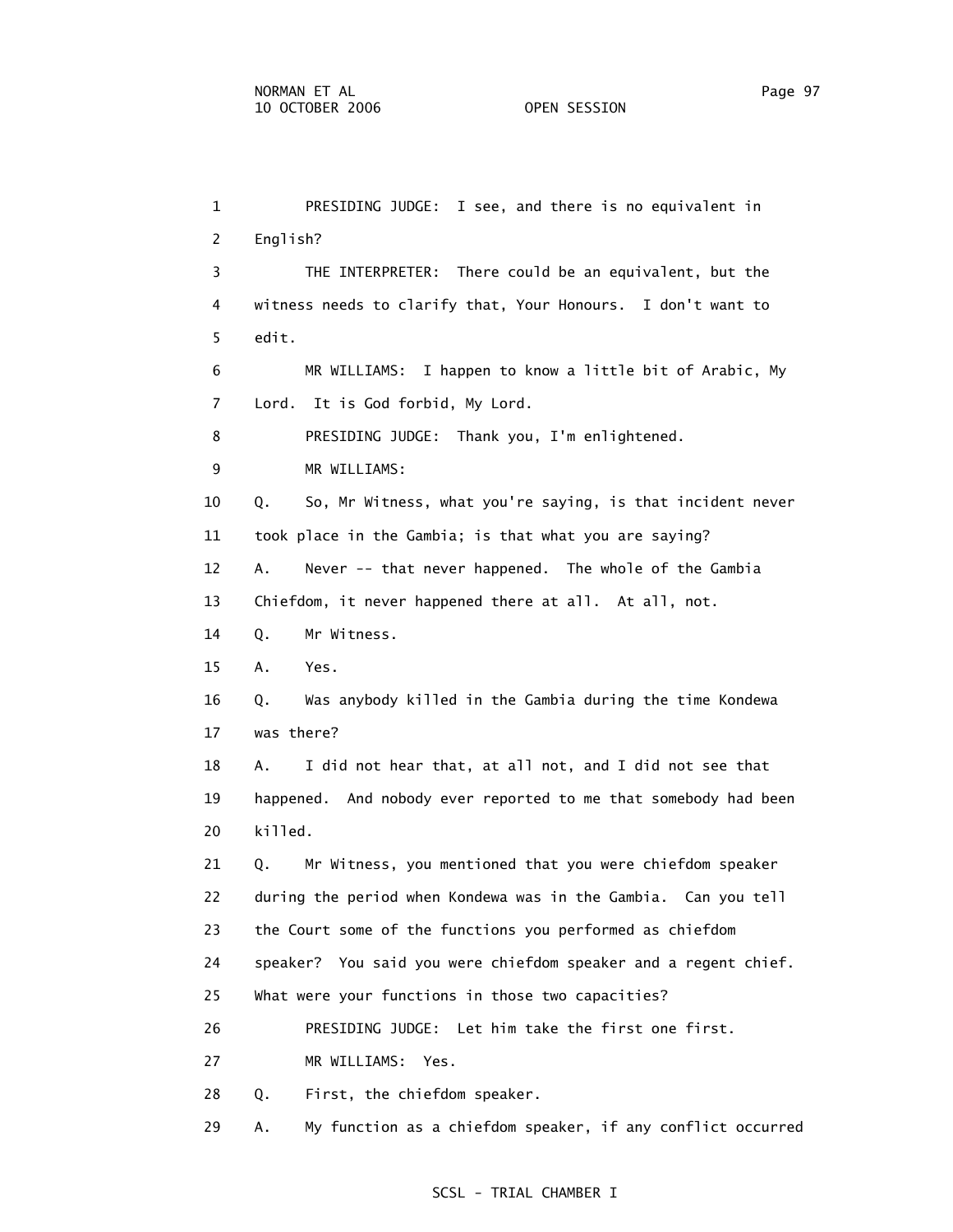1 between two people, if they reported that to me, it was my role 2 to settle that dispute, and I'll tell one person don't do this 3 again. And again, if government sent any order for us to carry 4 out, if that reaches -- if that reached me, I'll make sure I 5 carry out that order. There were several other functions, but 6 let me just stop there for now. 7 Q. What about the functions as a regent chief. Let me ask 8 you, what happened with the substantive chief that you had to 9 serve? What happened with the substantive chief that made you to 10 serve as regent? 11 A. The chief, the substantive chief died. After he died, I 12 was there as a caretaker, then they sent a regent chief, and the 13 regent chief was also captured by the rebels and was taken along 14 by the rebels. I was also there again as a caretaker, doing the 15 work of both the Regent and -- 16 THE INTERPRETER: Your Honours, may the witness go over his 17 last bit. 18 MR WILLIAMS: 19 Q. Can you repeat the last statement you made? 20 A. Yes. The substantive chief died, paramount chief. 21 Q. Tell the Court some of the functions you performed as 22 regent chief. 23 A. That is what I've explained. I said when the substantive 24 chief died, whatever duties I was to perform from the 25 government -- the government sent any message I was to do 26 something, I will or I will consult the chiefdom people. If we 27 were to brush any road, say, from one village to another, I will 28 explain to the people and we will do that. If there is any 29 problem that was supposed to disturb the chiefdom, I who make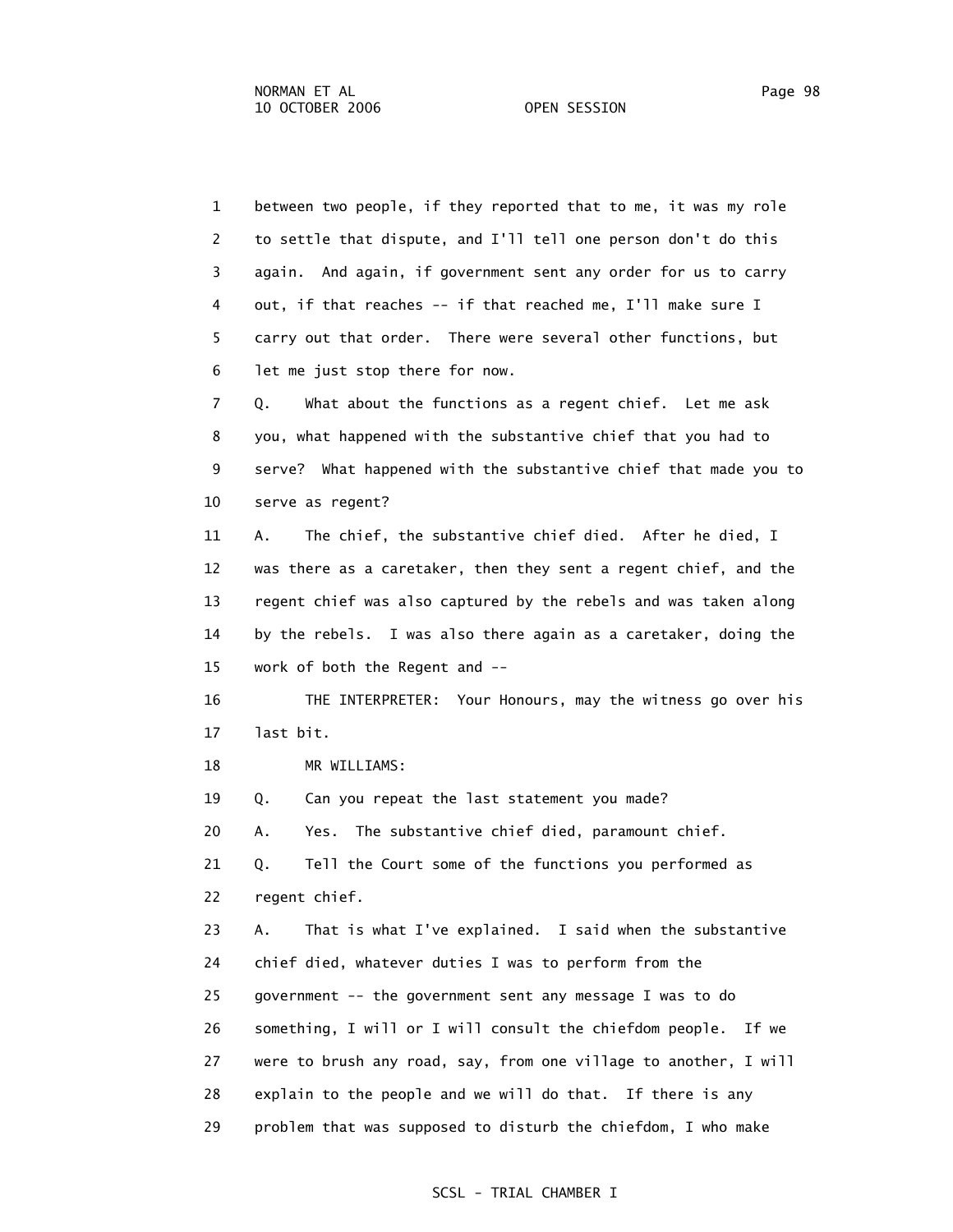| $\mathbf{1}$   | sure that didn't happen and settle it down.                       |
|----------------|-------------------------------------------------------------------|
| $\overline{2}$ | As chiefdom speaker, would you have known -- those killings<br>Q. |
| 3              | I have mentioned to you, would you have known if they occurred?   |
| 4              | A.<br>If, say, when I was the regent chief caretaker and the      |
| 5              | chiefdom speaker, if such a thing had happened in that chiefdom,  |
| 6              | they must have reported to me, I must have known who was -- the   |
| 7              | person who was killed or the person whose relative was killed,    |
| 8              | somebody would come to me that something of that nature had       |
| 9              | happened, but that was never reported to me.                      |
| 10             | MR WILLIAMS: That will be all for this witness, My Lord.          |
| 11             | PRESIDING JUDGE: Thank you, counsel. Mr Sesay?                    |
| 12             | MR SESAY: No questions.                                           |
| 13             | PRESIDING JUDGE: Mr Powles?                                       |
| 14             | MR POWLES: No questions, Your Honours.                            |
| 15             | PRESIDING JUDGE: Mr Bangura.                                      |
| 16             | CROSS-EXAMINED BY MR BANGURA:                                     |
| 17             | Good afternoon, Mr Witness.<br>Q.                                 |
| 18             | Good afternoon.<br>Α.                                             |
| 19             | I shall be asking you a few questions, Mr Witness.<br>Q.          |
| 20             | Α.<br>Yes.                                                        |
| 21             | Mr Witness, tell me, first of all, did you go to school?<br>Q.    |
| 22             | I did not go to school.<br>Α.                                     |
| 23             | Where you come from, Gambia, how far is it $-$ do you know<br>Q.  |
| 24             | the town called Talia?                                            |
| 25             | Yes, I know the name.<br>Α.                                       |
| 26             | Is it just a name that you know, or have you also been<br>Q.      |
| 27             | there? I'm talking about Talia Yawbeko.                           |
| 28             | I have been there. It's my -- the home of my in-laws.<br>Α.       |
| 29             | I've been there before.<br>It is the home of my wife.             |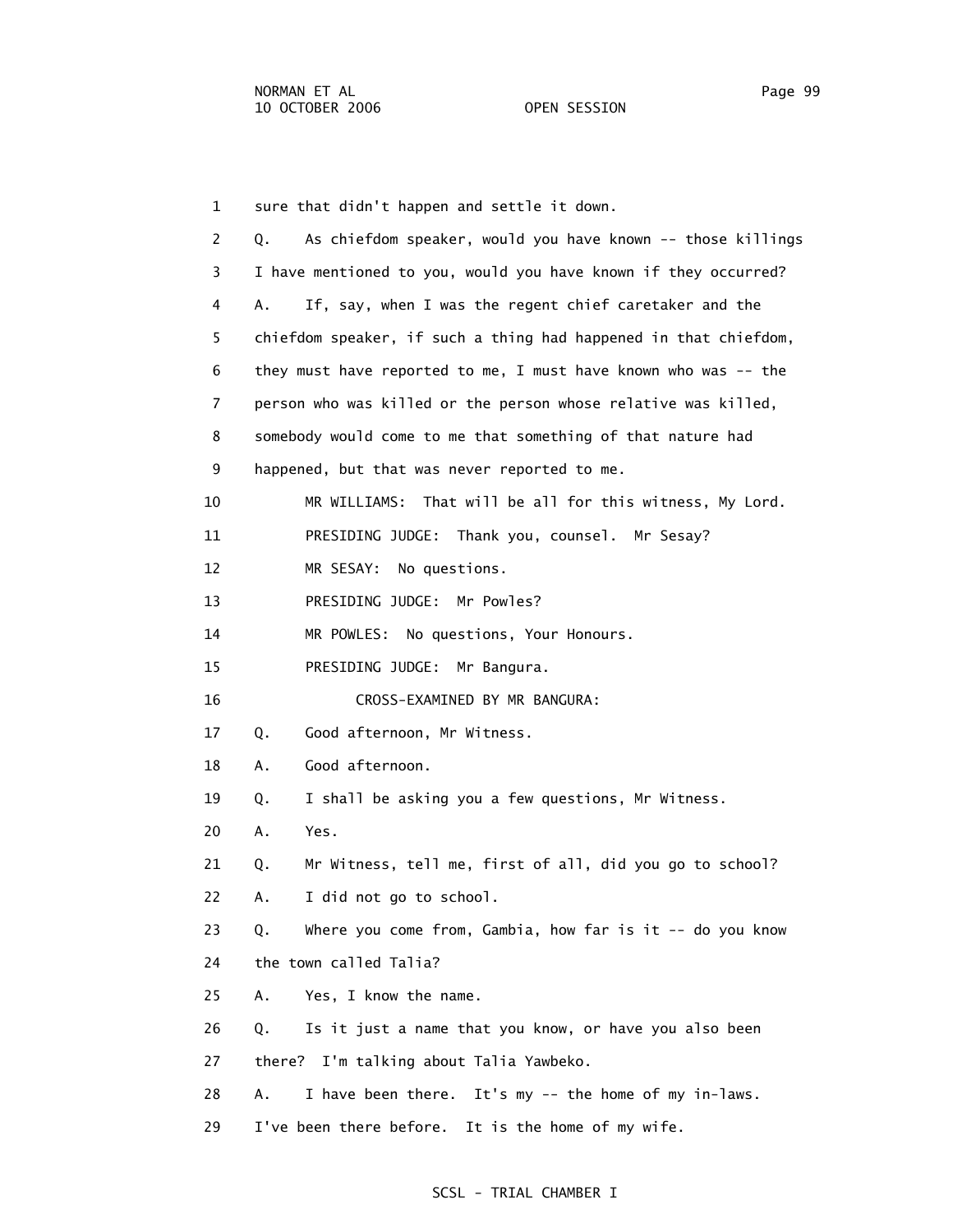1 Q. Is it a long way from Gambia, where you come from? 2 A. Well, it's not very far off. We are -- we have a common 3 boundary, down this way, and Yawbeko the other way. But I would 4 not be able to tell the number of miles, but it's not very long, 5 really. 6 Q. Is this a distance you can cover in a few hours on foot, if 7 you're walking from Gambia to Talia? Is it a distance you can 8 cover in a few hours? 9 A. Yes. 10 Q. So how many hours? One hour? Two hours? 11 A. There are people who really wouldn't walk fast, so I 12 wouldn't be able to say something that would be a lie. But if I 13 am to walk there, I'll go there about three hours. 14 Q. Thank you, Mr Witness. Mr Witness, what is the position of 15 your town so far as chieftaincy of your town is concerned? Do 16 you still hold the leadership within that town? 17 A. No. I am no longer a chief. But even up to now, I am the 18 chiefdom adviser. After we've crowned the Paramount Chief 19 Sheriff, after we've crowned him, he said, because I was old -- I 20 said, well, let him appoint somebody to do my work, so he will be 21 as a speaker. So I would be there as an adviser, and I agreed. 22 Q. Do you remember what year you stopped serving in this role? 23 A. November 2002. 16 November 2002. I think that was the day 24 we crowned the chief. 25 Q. Mr Witness, you seem to be very sharp with dates; not so? 26 A. Some of them, I think of them. It is God that really gave 27 me the gift. 28 Q. For example, you do remember that you were born in 1912. 29 A. Yes.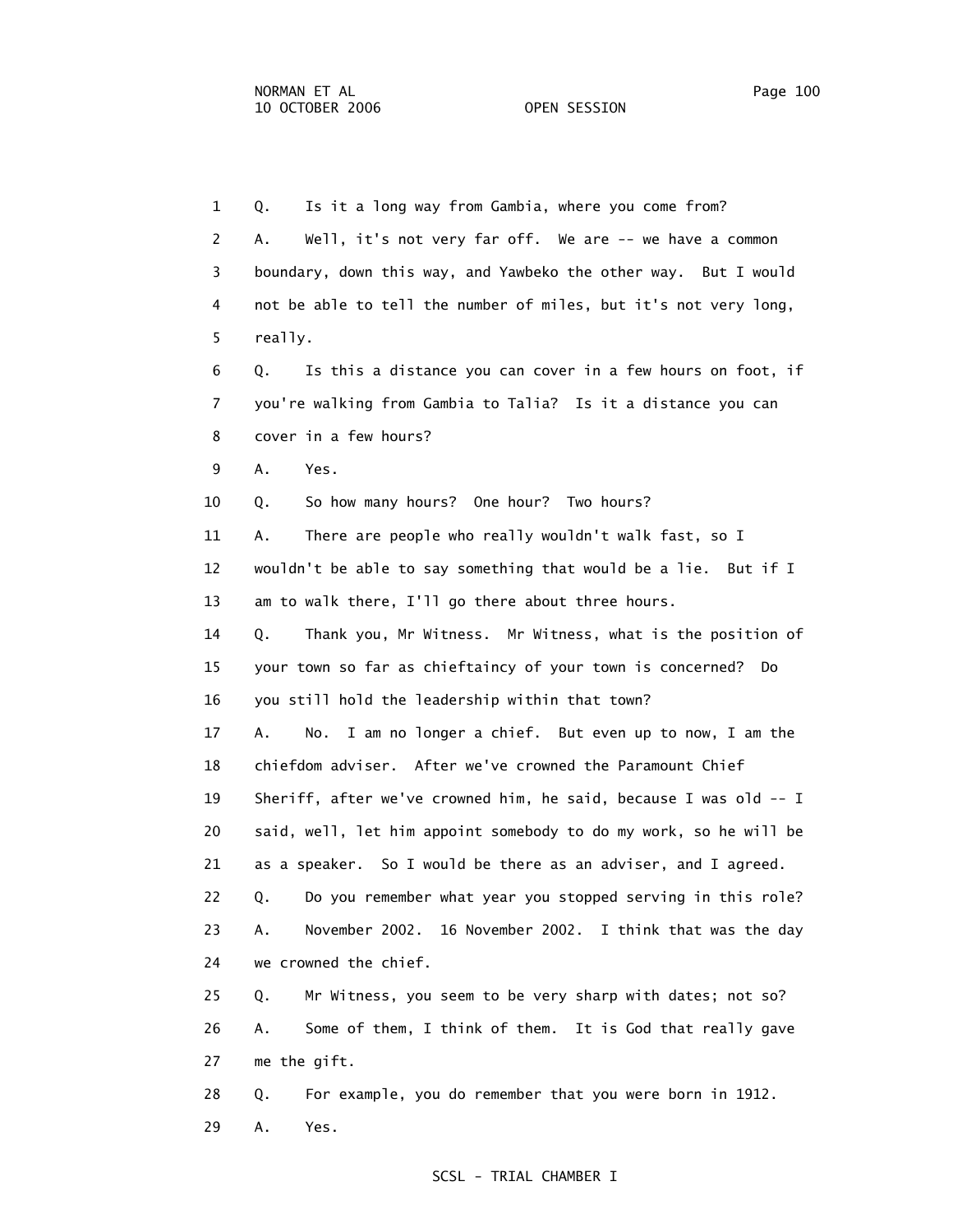1 Q. You also do remember the year of 1997. You now very 2 accurately remember the date -- 3 A. Yes. 4 Q. -- that you stopped serving in the chieftaincy position. 5 How are you able to remember all of these dates? 6 A. Well, I am not really educated. But I will do the counting 7 with the stones. Those are the signs. Those were the things 8 that were given to me by my own parents. I did not go to school, 9 but I can still recall. 10 Q. Thank you, Mr Witness. Mr Witness, you mentioned that you 11 remember 1997 when the coup took place; correct? 12 A. Yes. 13 Q. At that time, what was your position within the 14 chieftaincy? 15 A. I was still -- I was a chiefdom speaker at that time. I 16 was a chiefdom speaker when I came down to Freetown, after the 17 war had dislodged us. And I came over to Freetown and after two 18 years before I returned. 19 Q. Let's limit the answers to the questions. Simply, what was 20 your position at that time; okay? 21 A. I agree. I agree to that. 22 Q. And who was the town chief -- 23 A. I was a chiefdom speaker. 24 Q. Who was the town chief at that time? 25 A. Mr PP Lewis. He was the town chief, PP Lewis. 26 Q. You will agree with me that Mr PP Lewis, PCP Lewis had 27 control of the town, much more than you; correct? 28 A. If I was not there, he was the town chief. I was a 29 paramount chief. He was a town chief. The town was for him.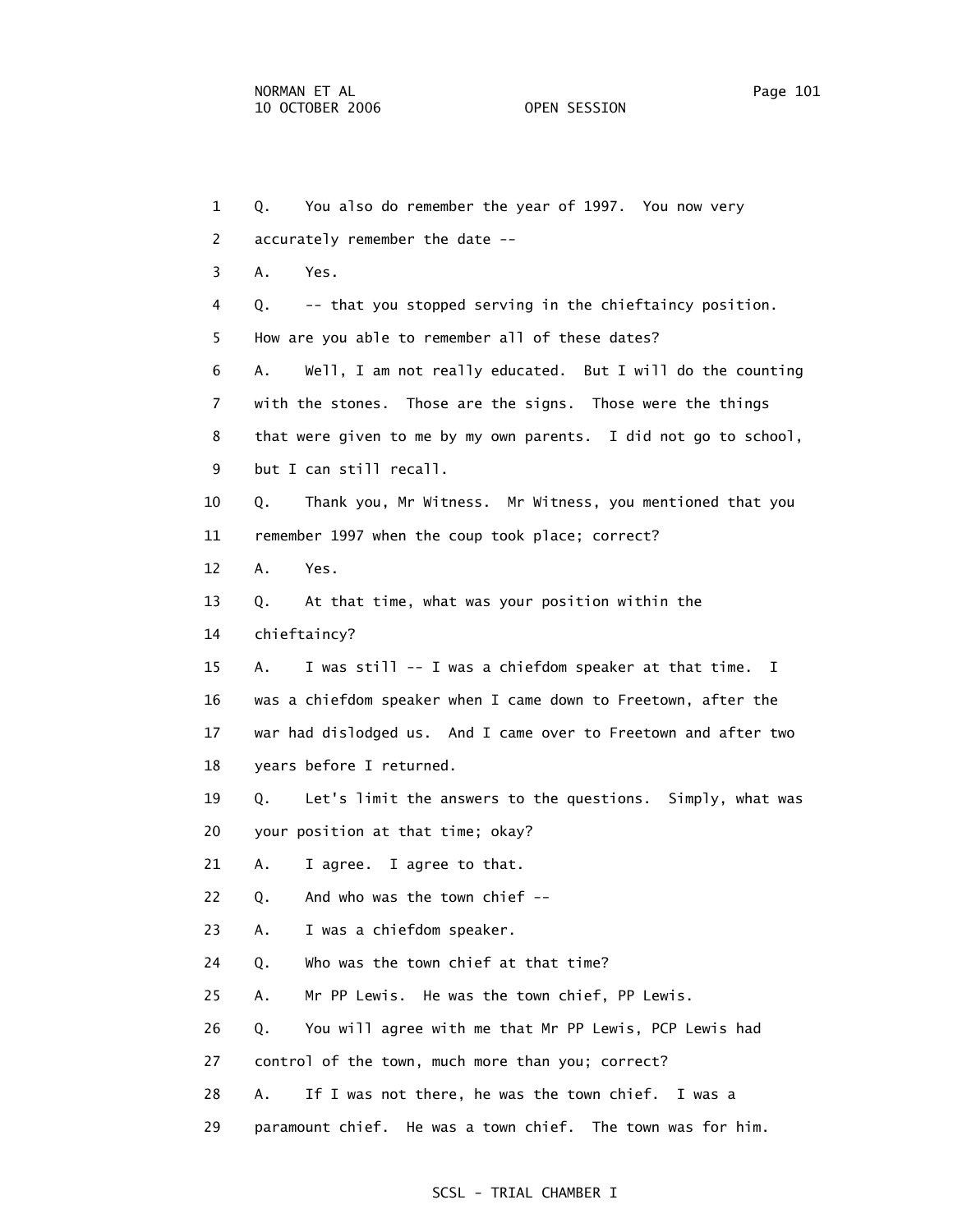1 Q. Okay. 2 A. That was -- it was right for him to do that. 3 Q. Thank you, Mr Witness. You said PP Lewis. Is he the 4 paramount chief who died? 5 A. No. The chiefdom -- the paramount chief was Sam Ngoba. 6 S Ngoba. He was the paramount chief. He died. 7 Q. So PP Lewis, what was he then, if he was not the paramount 8 chief? 9 A. I said he was the town chief. He was the town chief. 10 Q. Thank you, Mr Witness. So what happened to PP Lewis? He 11 was the town chief for Gambia where you came from; correct? 12 A. Yes. Even up to now. 13 Q. Okay. So, Mr Witness, you'll agree with me then that PP 14 Lewis had control of Gambia much more than you did; you were 15 merely chiefdom speaker? 16 A. I was the chiefdom speaker. I was controlling all of them. 17 But it was only for the town. The town belonged to the township. 18 He was there to control the town. 19 Q. Mr Witness, when did Kondewa come to Gambia? 20 A. After the overthrow, that was the time he came there. 21 Q. Yes, Mr Witness, but what year? You seem to be very sharp 22 with dates. What year? You may not be able to tell us the 23 month, but what year? 24 A. If I -- because it's not written down with me, but I want 25 to believe that Kondewa came there in 1999, that he did the 26 initiation there. He did the initiation. I believe that was the 27 time. 28 Q. Thank you. At that time, PP Lewis was still the town 29 chief; not so?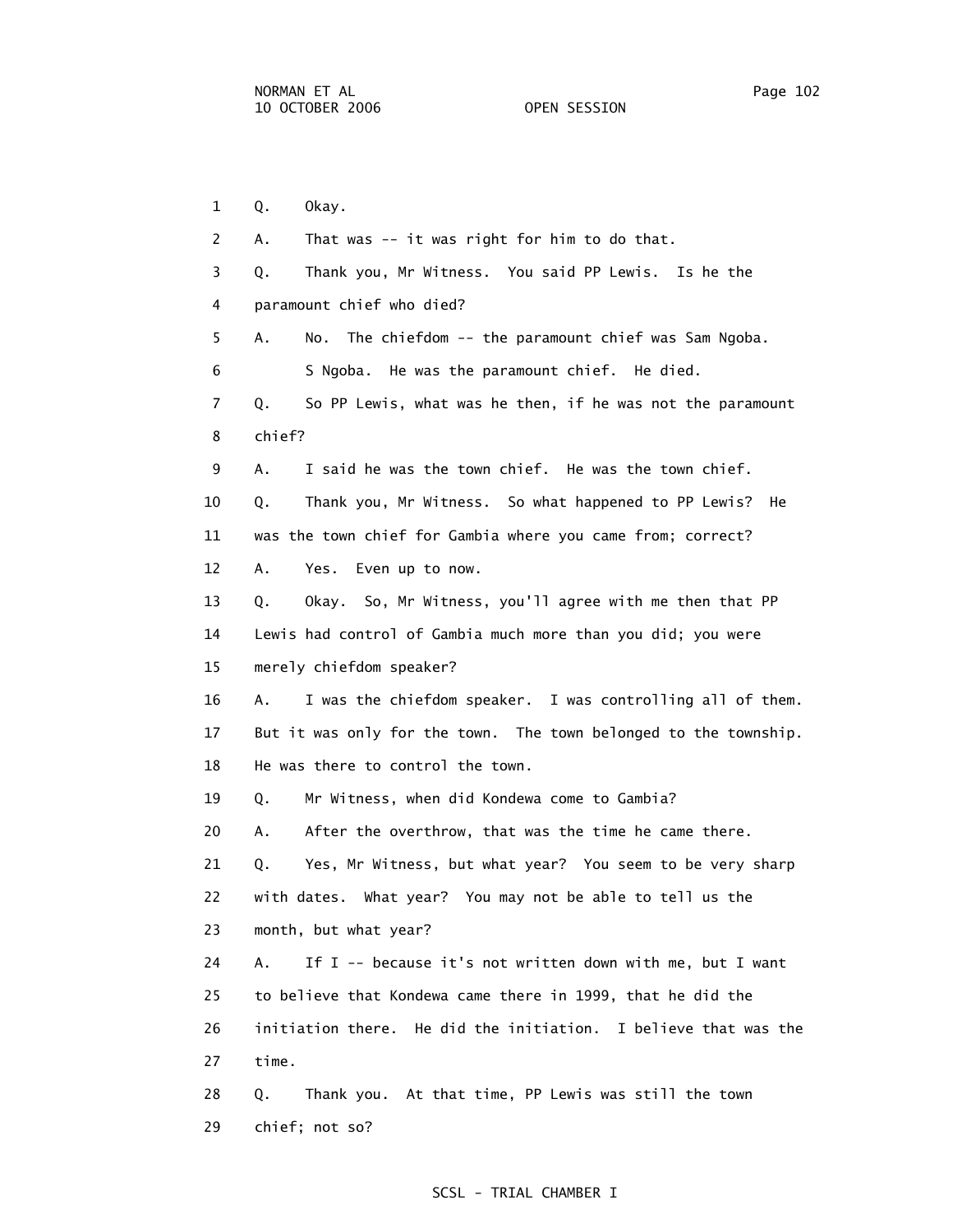1 A. Even up to now, he is the town chief. 2 Q. Mr Witness, you have said that when Kondewa came to Gambia, 3 all the surrounding towns, people from all surrounding towns also 4 came there to be initiated; is that not so? 5 A. Yes. People -- many people used to come there to be 6 initiated. They came for themselves. 7 Q. You will agree with me that, in fact, the town was 8 overcrowded, because people were coming from all surrounding 9 towns to be initiated? 10 A. Yes, there was a crowd there. That was the reason why we 11 were not happy for him to have left, but then he said he was 12 coming there to do the initiation. There had been crowds there 13 before. 14 Q. And, of course, Gambia, being a small town, it could not 15 have been in a position to provide for all that large number of 16 people coming in there to stay for up to a month and a half; 17 correct? 18 MR WILLIAMS: My Lord, the question is ambiguous, My Lord: 19 Provide what? 20 PRESIDING JUDGE: Is it, counsel? 21 MR BANGURA: I'm not seeing it as ambiguous, but I can try 22 to make it clearer if counsel has a problem with the question. 23 Q. Mr Witness, Gambia was a small town, as you have said; not 24 so? Not a very big town. 25 A. No, it was not very large. 26 Q. And these people who were coming into Gambia for initiation 27 were very many; not so? 28 A. They would come just for a night and then go back. Yes,

29 there would be many at times. They would come, maybe using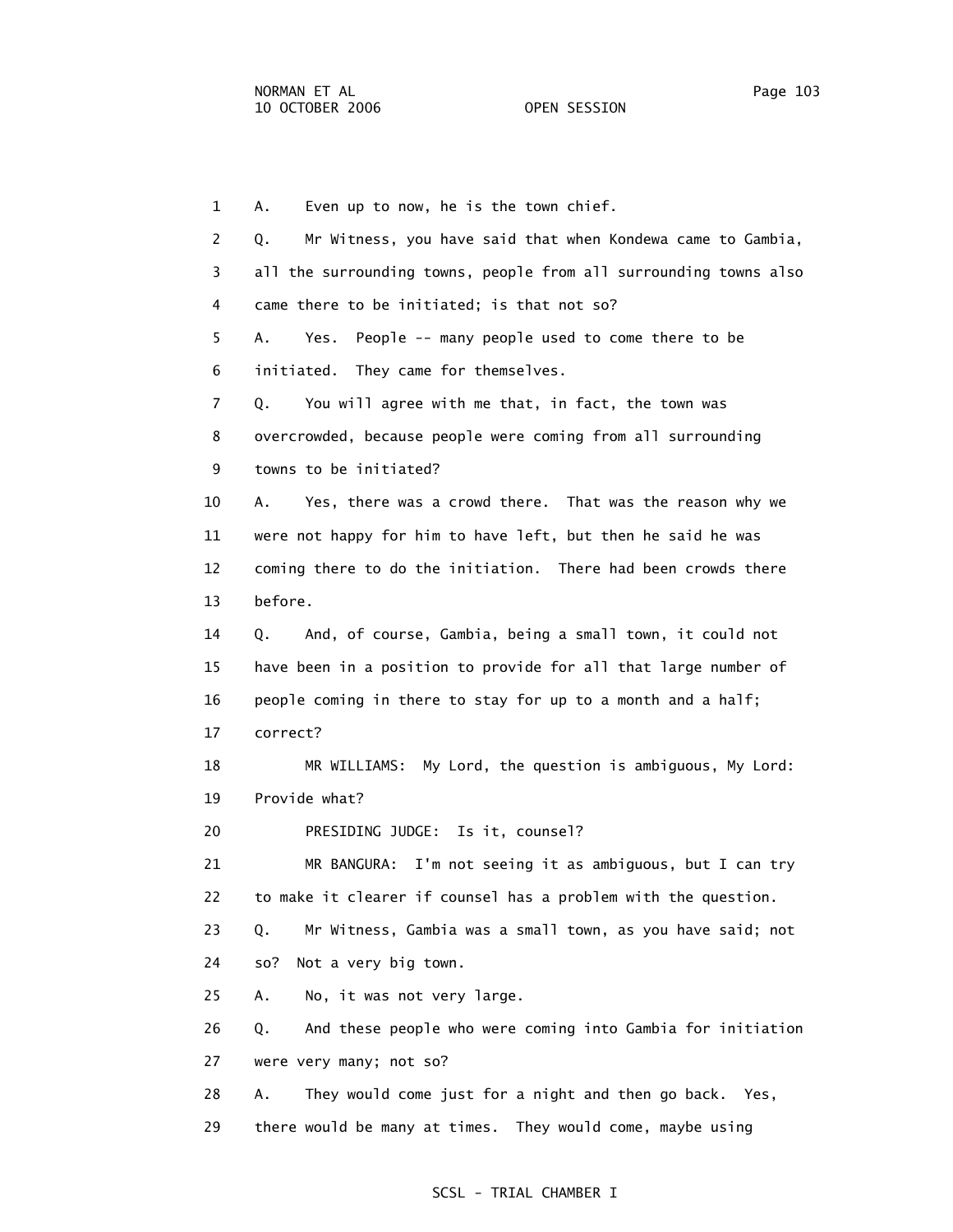1 vehicles. They would come for a night, and the next day, they'll 2 return. Maybe they'll sleep -- at times they'll sleep on 3 verandas. 4 Q. There was a problem of overcrowding; not so? 5 A. It was not a big problem for us that we were annoyed of, 6 because we were really happy about it for the initiation. 7 Q. I agree you were happy, but, Mr Witness, there was not 8 enough houses for all these people coming in to sleep in, and 9 also, there was not enough food for all of them to feed on; 10 correct? 11 A. No. We -- they will come with their own food. They 12 themselves who came, they will come with their own food, because 13 they knew that was a business of a very large crowd. They knew 14 they were going to be initiated. They would come with their own 15 food. Even when we have ours, we would share with them. 16 Q. Mr Witness, not everybody would come with food; not so. 17 Some would find food in town when they came. 18 A. Nobody had complained to me that he was hungry, that he had 19 been there without food. 20 Q. Mr Witness, I suggest to you that if there was going to be 21 any complaint, whether about food or anything else, it would have 22 been made to the town chief, PP Lewis, and not yourself. 23 A. But PP, even PP Lewis, if he's told, he would direct them 24 to me. Whatever complaint was made to him, they would come to 25 me, because he was under me. 26 Q. Are you suggesting that the town chief was under you? 27 A. Yes. I am the chiefdom [indiscernible] all of them are 28 under me. I was controlling them. 29 Q. So, Mr Witness, it is the case that, in fact -- how long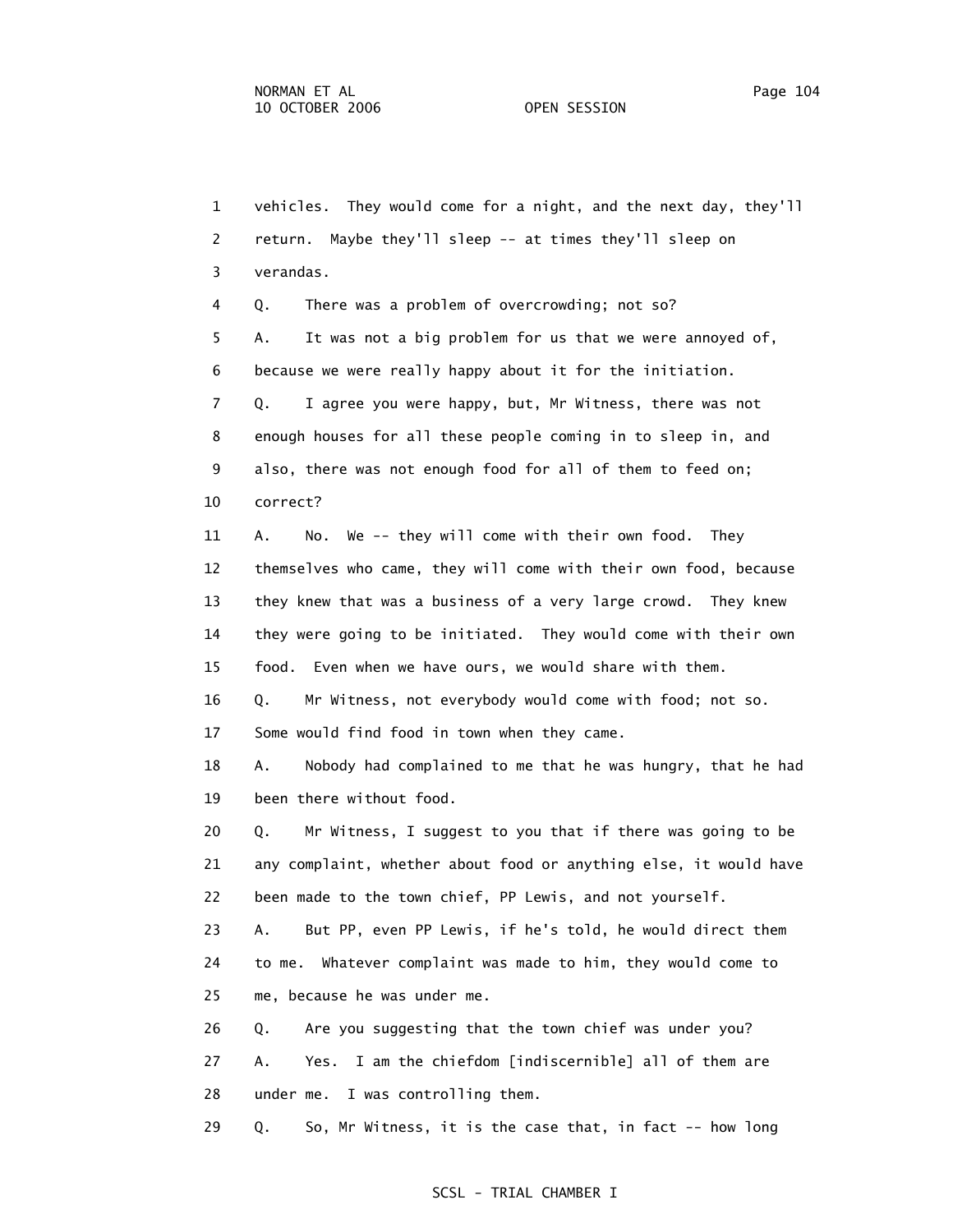1 did the initiations go on for?

 2 A. They would come like this night. If after the initiation, 3 if they say they are coming to be initiated and they say, "Let us 4 go to the initiation bush." Then, that night, he would arrange 5 everything. Then the next day they would go and the other day, 6 the other set would come and they will arrange with them and they 7 will go. It was not just done for many days, but just for a 8 night and the next day, they go. 9 Q. So you are suggesting, Mr Witness, that over a period of a

 10 month and a half, there were people constantly flowing in every 11 day and just spending a day and going back, and the town was 12 overflowing, some of them sleeping on verandas; is that what you 13 are suggesting?

 14 A. No. I would not say that. They would come according to 15 time. Maybe today some will sit [indiscernible] maybe another 16 day or night, they would come, and some would come for even two 17 nights and so on, but I wouldn't say that no -- there was no 18 lapse in the days.

 19 Q. Mr Witness, you mentioned that you became a regent chief, 20 and that was for the --

- 21 A. Yes.
- 22 Q. Was it for the chiefdom?
- 23 A. Yes.

24 Q. As a regent chief, where were you based?

 25 A. I was in the chiefdom headquarter, Gambia and Matru. I 26 would come there. I would go to Matru. The two towns, I would 27 move up and down within these two towns.

 28 Q. But you had to be based in one place, Mr Witness. Where 29 exactly were you based as regent?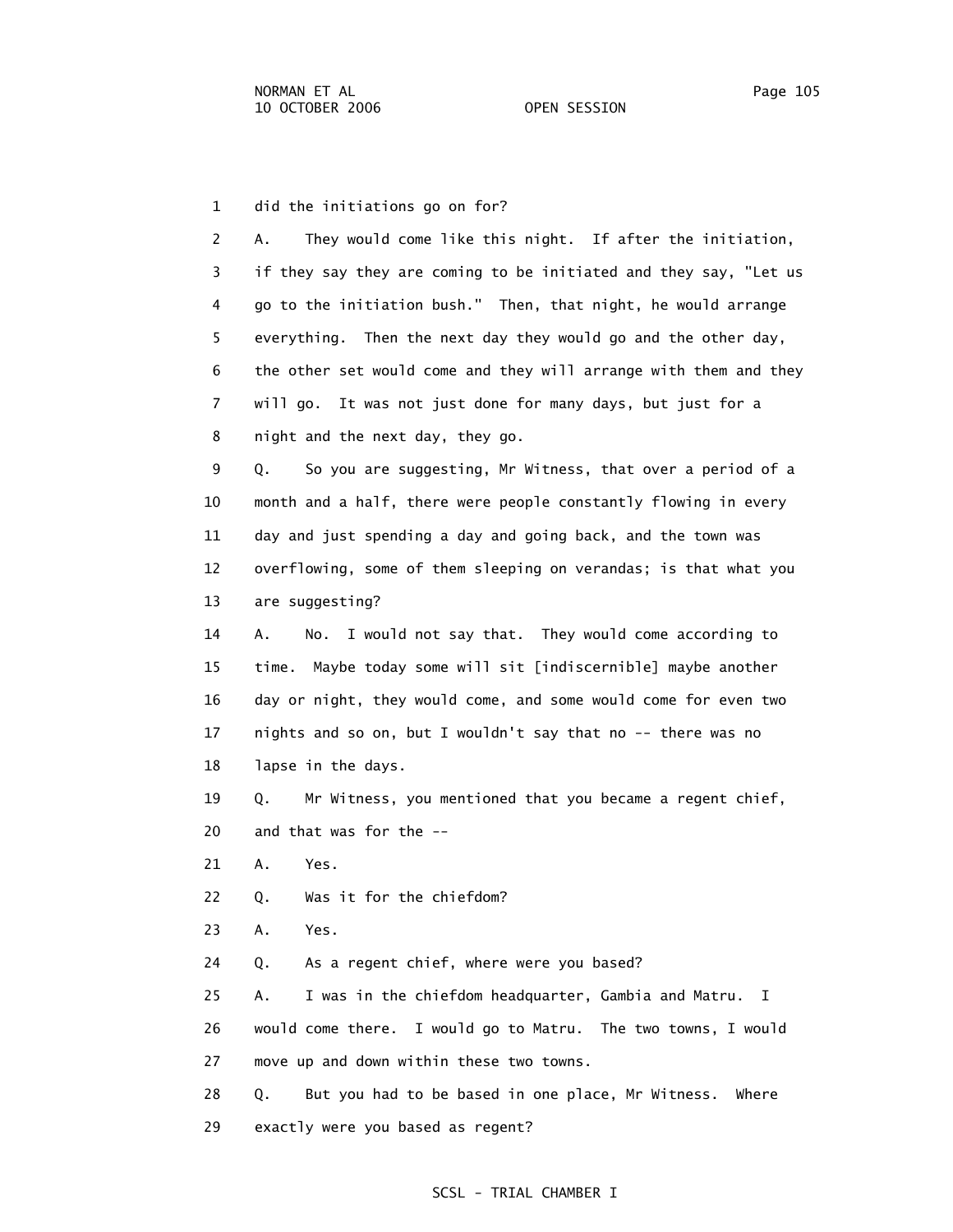1 A. Both of them, I was based there. I would sleep there for 2 two days and I would go to their place for another two days, 3 particularly when the chief was not there any more, then I was 4 the only chief. I would be there -- one of the places, my back 5 place, and the other one is the headquarter town, Matru. 6 Q. You would agree with me that your services were much more 7 in demand in the headquarter town, Matru, than in Gambia? 8 A. Because the headquarter town is Matru Town, that is why -- 9 because headquarters, is Matru Town, that's why I used to go 10 there, but my services were demanded in both town. 11 [Indiscernible] call the men and I would go there. 12 Q. When did you become the regent for the chiefdom? 13 A. After the death of the paramount chief, I was under him as 14 a chiefdom speaker after he died. So after his death, I can't 15 remember quite now whether it was '93 or '94, in between there. 16 I don't know. I can't say exactly now, but I think, after his 17 death, I was there then in the regency before the substantive 18 regent chief was crowned. 19 Q. Mr Witness, after -- you said you yourself got initiated in 20 Gambia; correct? 21 A. Yes. 22 Q. How long did your initiation last for? 23 A. That initiation, at times, would take at times three days, 24 at times two nights. I can't quite remember now the number of 25 days that I spent there, but it did not take long. 26 Q. So you would agree with me, Mr Witness, that some of these 27 people who came to Gambia stayed for up to three or four nights,

28 unlike what you said earlier, that they only came -- stay

29 overnight and go back the next day?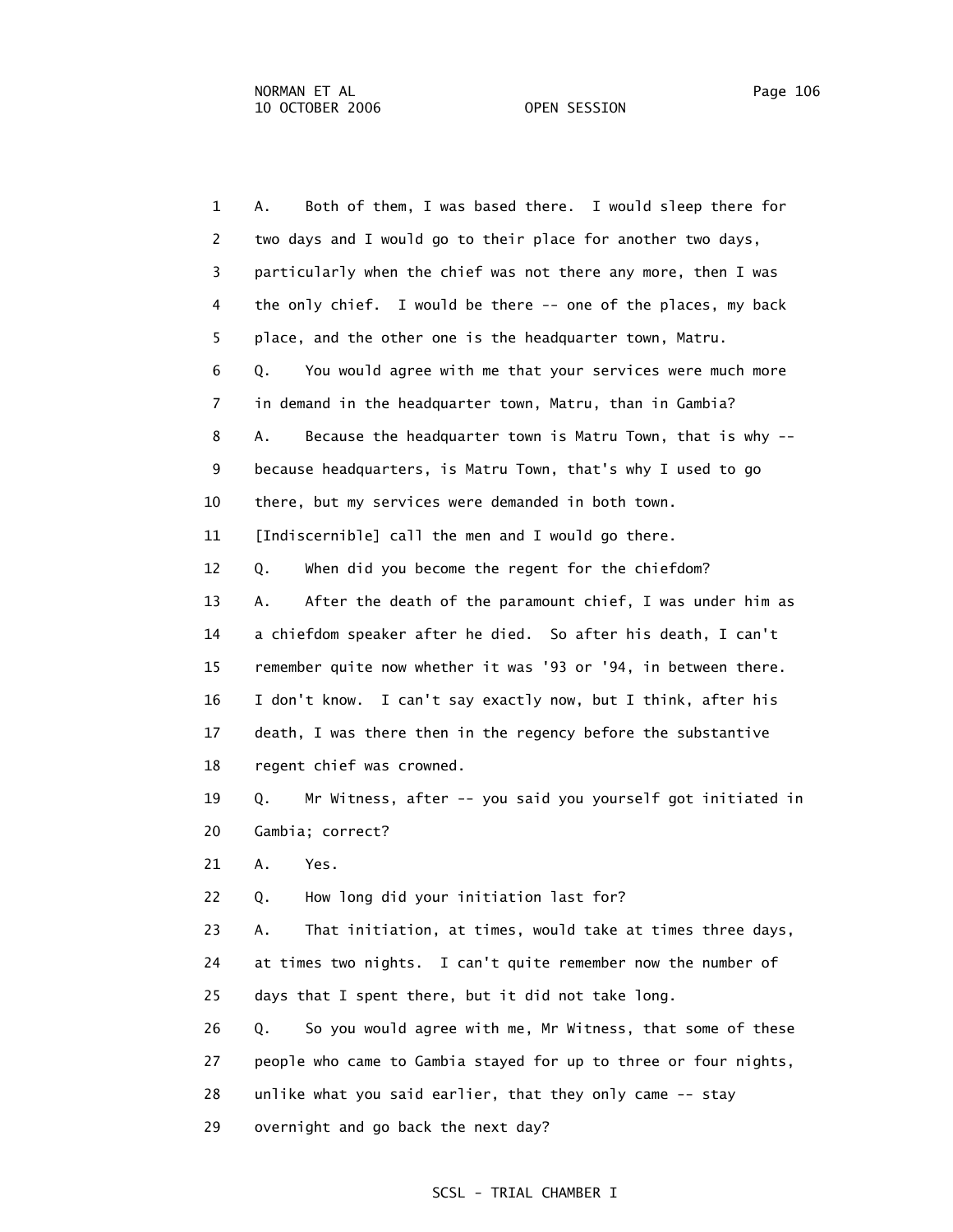1 A. I am speaking for myself. Some people have come and 2 they'll spent one night. Some people will spent two days, they 3 go back and the others will return. That is how it happened. 4 Q. So was your initiation different from that of other 5 initiates, other people, that you had to spend three to four 6 nights and others came and were gone back next day? 7 A. That initiation, there was no uniformity. There were 8 differences. I can't explain the details of the initiation, of 9 course, but there are times that we could initiate for one night 10 and they will say goodbye to them and they would go. At times 11 two days there will be there few hours and they will go. 12 Q. So, in affect, Mr Witness, there were people who came to 13 the town and stayed for more than a day, two days, three days; 14 not so? 15 A. In fact, there were some people who used to come there. In 16 fact, ordinary people would just go there. In fact, there were 17 people working for the governments, and they are still staying

18 there. Other people just go there to visit.

 19 Q. Mr Witness, how many times have you been to Talia Yawbeko? 20 A. Talia, I told you it's the home town of my wife. But after 21 that initiation, I went there only once, when my mother-in-law 22 died. But I didn't go there, in fact, for any initiation. 23 Q. During the time of the coup, or during the time of the 24 junta period, did you have cause to go to Talia at all? 25 A. No, nothing happened that could make me to go to Talia, 26 beside the pact that my mother-in-law died. 27 Q. Now, you said you invited - correct me if I am wrong - you

 28 said you invited Mr Kondewa to come and conduct initiations in 29 Gambia. Where was he before you invited him to come over to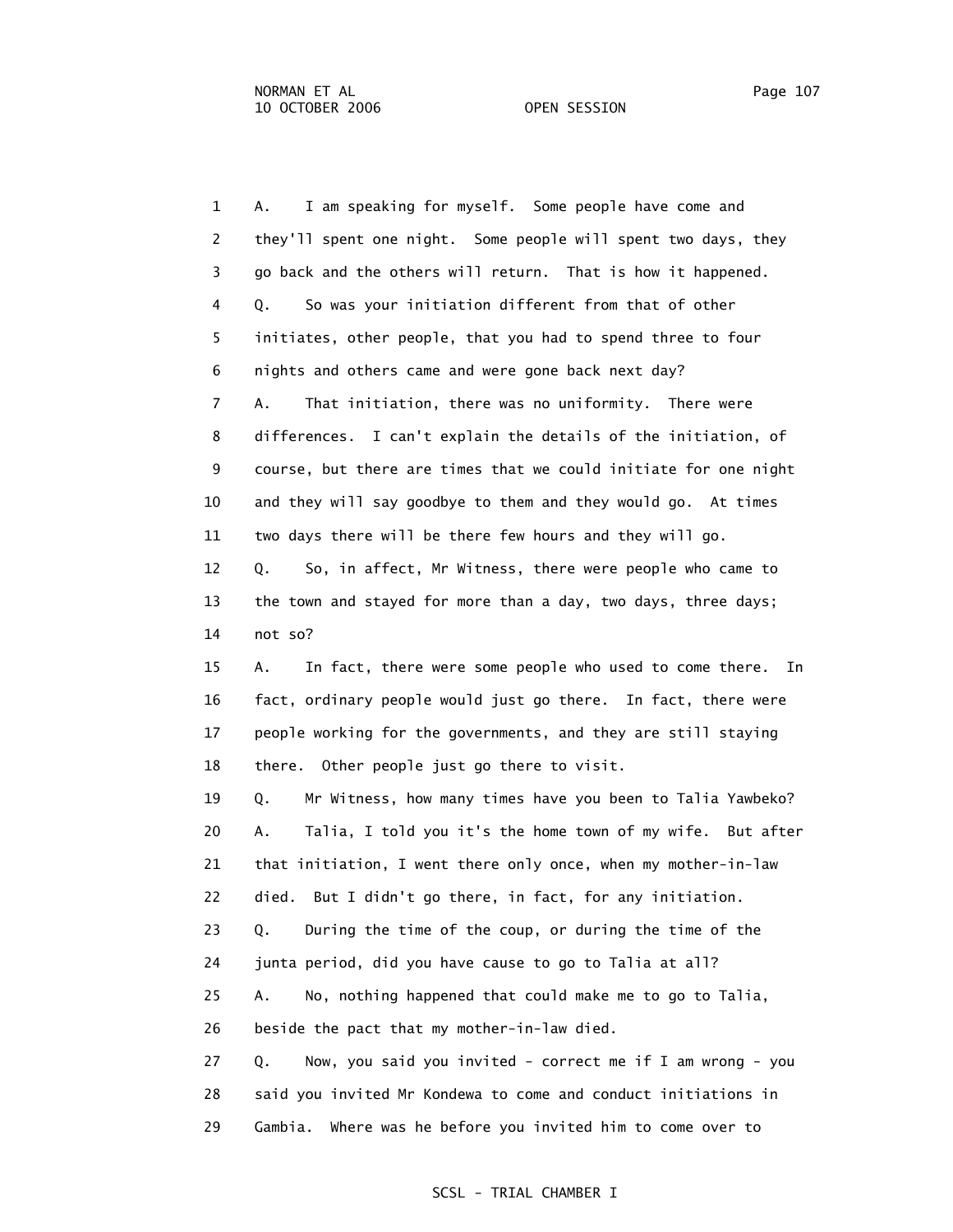1 Gambia? 2 A. Mr Kondewa, in fact, that thing started from Wanjama and 3 before it came to Talia. When we got to Talia, he was there, 4 when I heard my boys, I sent them to go and call him, my people. 5 MR BANGURA: Your Honours, may I confer. 6 [Prosecution counsel conferred] 7 Q. Mr Witness, at the time that Kondewa was in town, there 8 were -- we have agreed that there were many people there, and it 9 was necessary to secure the town; not so? 10 A. In fact, we had been protecting the town when we called him 11 to help us protect the town, so when he was there, we were very 12 happy. In fact, we were dancing almost every night. In fact, I 13 even gave him a wife. I gave him someone to marry. 14 Q. We'll come to that. Would you agree with me that one of 15 the ways you protected the town was by setting up checkpoints at 16 various locations in the town? 17 A. Checkpoint -- talking about mounting of checkpoints, young 18 men mounted the checkpoints at the river, by the crossing. Young 19 men did that. 20 Q. So there were indeed checkpoints in the town. [Overlapping 21 speakers] 22 A. No, not in the town. At the riverside. In fact, the boys 23 who were going -- when boys were going there, they would just 24 do -- 25 THE INTERPRETER: Your Honours, may the witness go over his 26 last bit. 27 MR BANGURA: 28 Q. Mr Witness -- 29 PRESIDING JUDGE: Witness, repeat the last part of your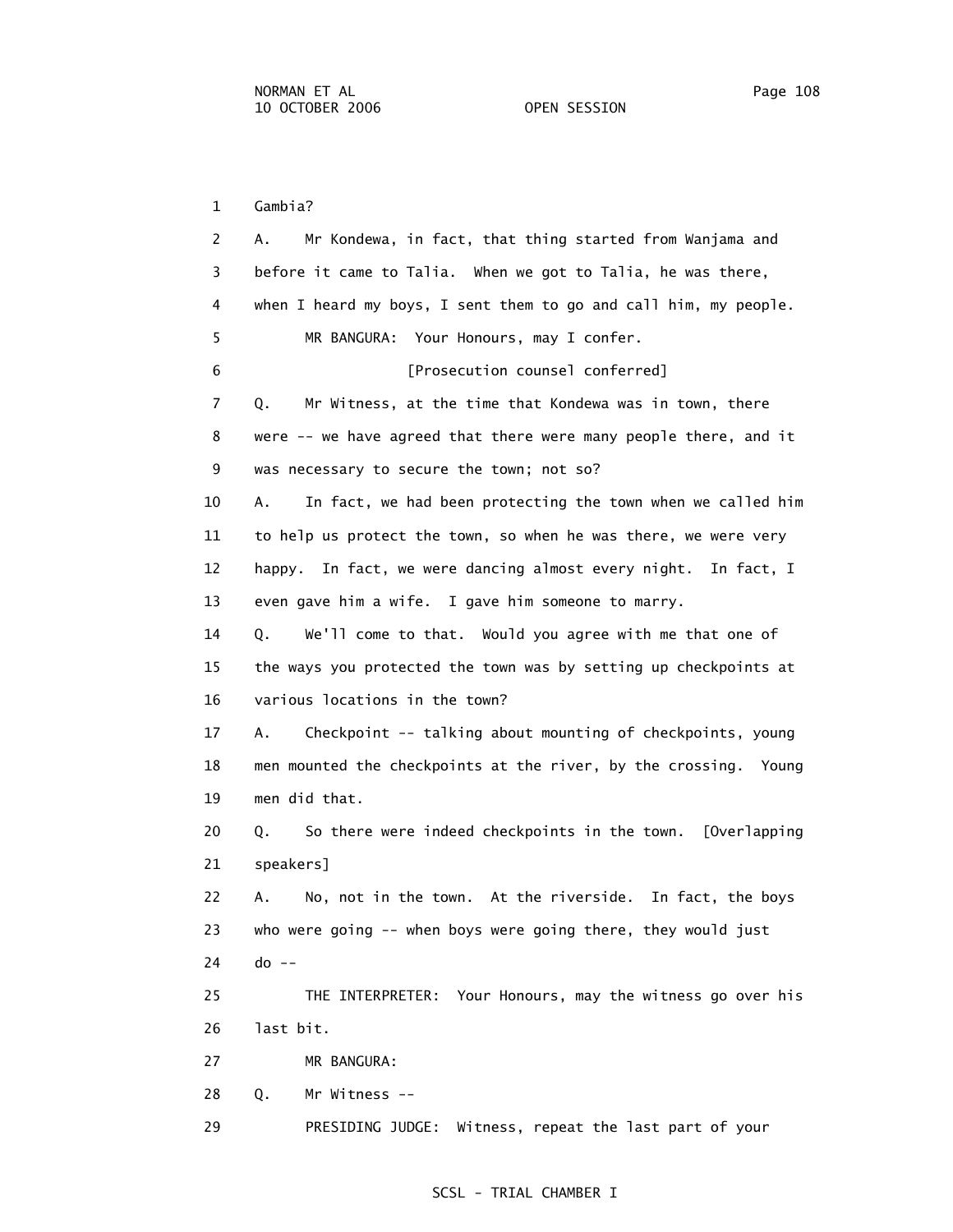1 statement. Slowly. What did you just say?

 2 THE WITNESS: What I said is this: I said, even to protect 3 the children, because the war -- into the river and they would 4 swim there. The young boys made a makeshift bridge so that they 5 would stop the children from entering into the river so they 6 would not drown.

7 MR BANGURA:

 8 Q. Mr Witness, we were talking about checkpoints, and you did 9 say, in fact, there was a checkpoint, there was at least one 10 checkpoint set up by the riverside; correct?

 11 A. Yes. I said at the riverside, yes. Yes, at the riverside. 12 It was mounted there. The young men did that.

 13 Q. The purpose for setting up a checkpoint there was to ensure 14 that you were not invaded by rebels; not so?

 15 A. There were very many reasons for the mounting of the 16 checkpoints. You would mount a checkpoint for rebels not to 17 enter into the town. You would also do that to protect the kids 18 from not getting drowned, not just for rebels for bad people. 19 Q. So you were not at all concerned about rebels coming into

20 town at that time?

 21 A. We were concerned. That's why, in fact, I invited Kondewa 22 to come, so that the rebels would not enter that place. We were 23 very concerned. That's why we called all of those people, so 24 that he could do the initiation. And, after that initiation, 25 right up to this time, there was no rebel threats. 26 Q. Mr Witness, Mr Kondewa came to town, and he had people with

 27 him who were assisting him in initiating your people; not so? 28 A. I explained that just now. I said Kondewa went there with 29 some two young men at first, and two other women. In fact, they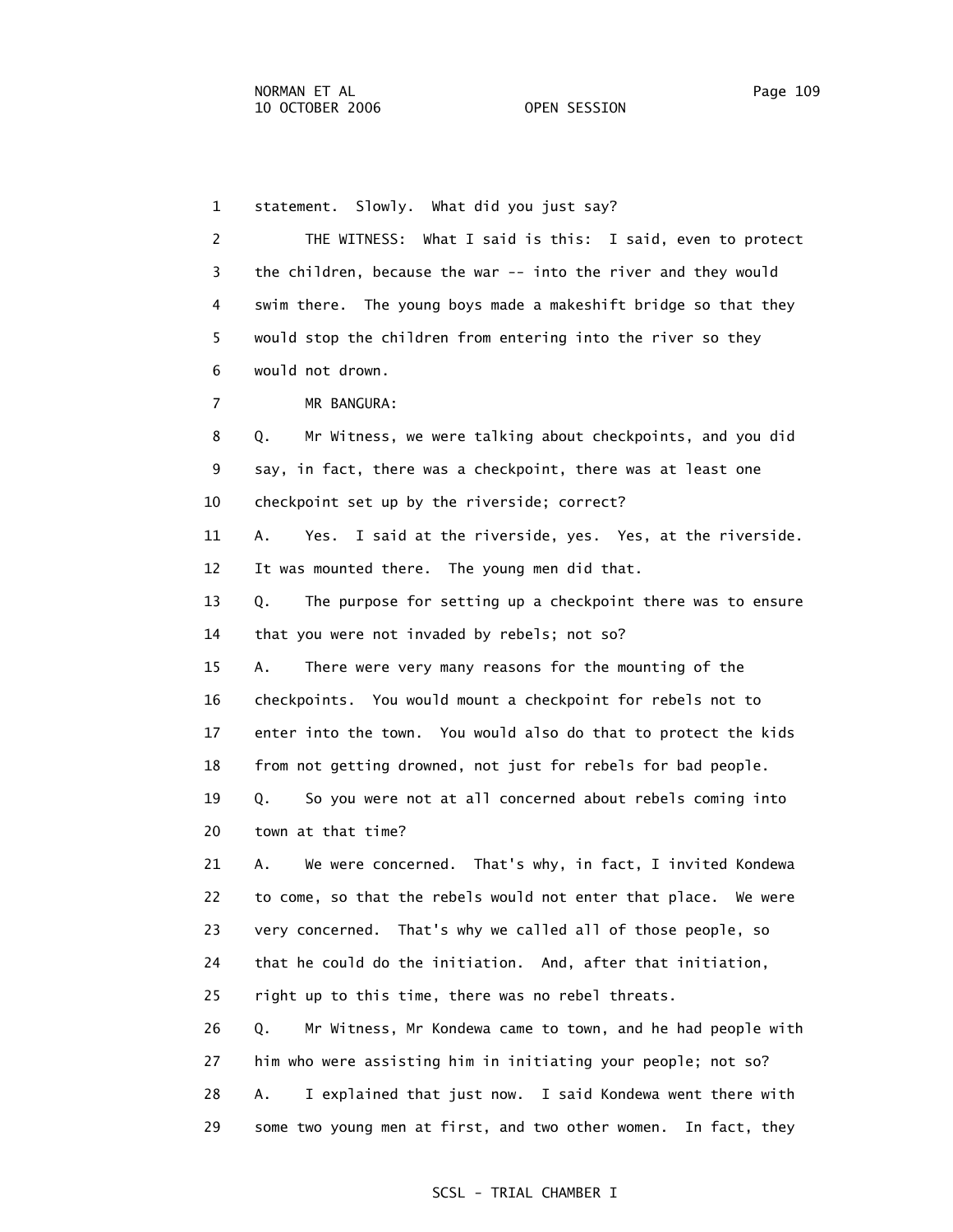1 were there when they reported to me. All of us now were there 2 when this initiation took place. They were there when other 3 people very -- when other people went there, many of them. 4 Q. Mr Witness, you will agree with me that to initiate the 5 large number of people who were coming to Kondewa, he needed 6 others to assist him, in addition to the people with whom he came 7 with; not so? 8 A. I can't say anything about that, because I know they had 9 gone there to do the initiation, and he was the priest. He only 10 knows what he wanted to do and he knows his initiation better. 11 Q. He would have a team of assistants around him when he did 12 the initiation; not so? 13 A. That question should be for him, he's the priest. I'm not 14 an initiator. 15 Q. Mr Witness, the question is for you, because you went 16 through the process yourself. You were there for three to four 17 days. You must have observed quite a number of things. Did he 18 conduct the initiation alone, or was he assisted by other 19 brothers? 20 A. He was the initiator. He did the initiation. If people 21 helped him -- because there were many people there. Whether he 22 was helped or not, I can't say that now, whether he was helped or 23 not, because he's the initiator. 24 Q. Mr Witness, during the period of initiation, at night, 25 there would be dancing around the town; not so? 26 A. Very much -- in fact, Kondewa himself is a dancer. They 27 were dancing, at all times. 28 Q. And many things would happen at night during the dancing; 29 not so?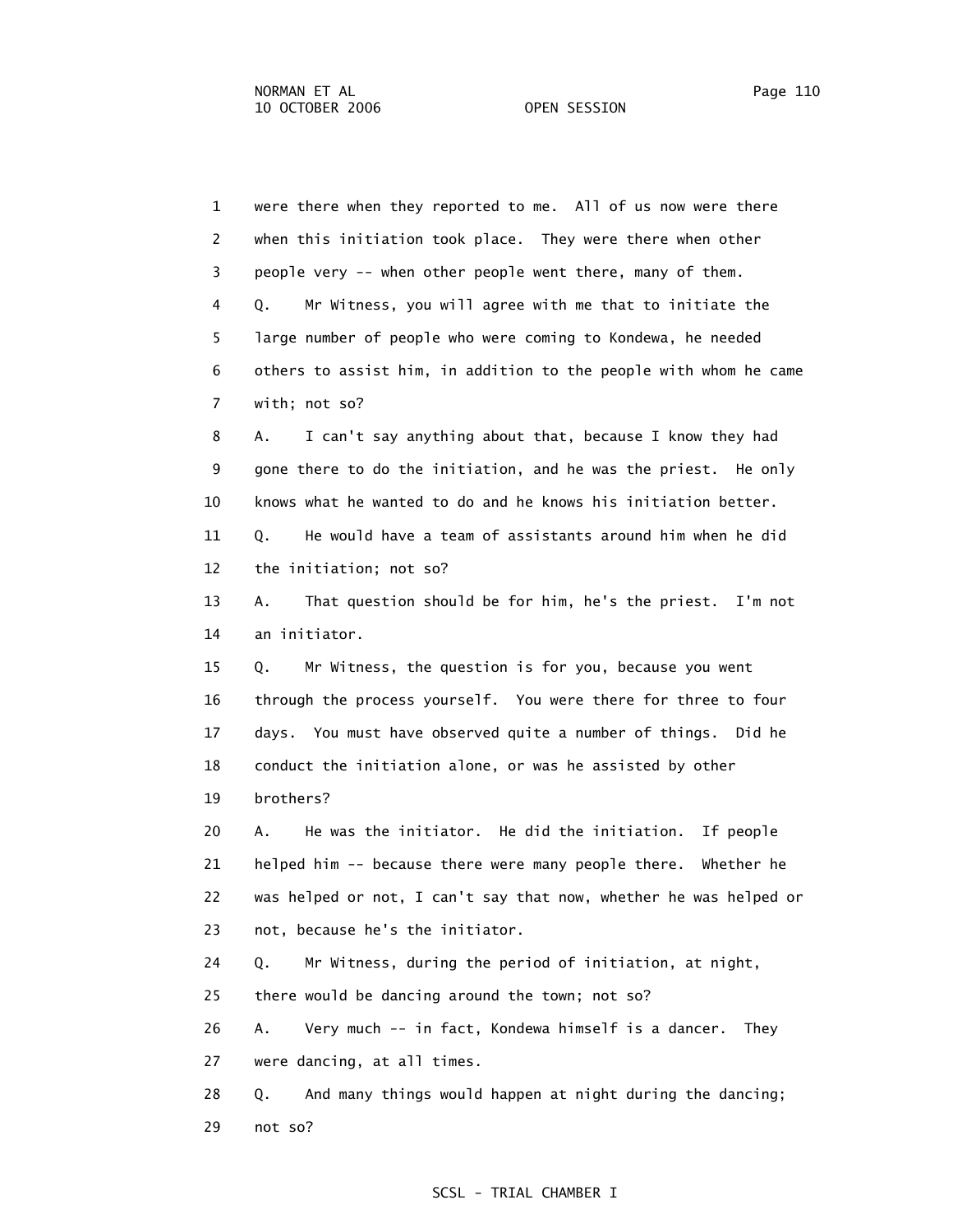1 A. Nobody ever complained to me that this is what had happened 2 this night when that dancing was going on. I never received any 3 complaint. 4 Q. Of course it was a moment of happiness and you yourself 6 A. Yes. 10 have no knowledge in the town? 11 A. That's why I will not testify about that thing. Whatever I 16 about that -- about things I don't know. 17 Q. Mr Witness, would it surprise you to know that, during this 19 of rape by Kondewa's men of young girls in the town? 20 JUDGE ITOE: Is rape an issue here? 21 MR BANGURA: Your Honours, it may not very well be an 22 issue, but I am building a strategy. 23 JUDGE ITOE: Don't build a strategy on matters that are not

24 in issue.

25 MR BANGURA: I take that point, Your Honour.

26 JUDGE ITOE: Please.

 27 PRESIDING JUDGE: Veer away from that. This might become 28 too contentious.

29 MR BANGURA:

## SCSL - TRIAL CHAMBER I

5 have said you gave Kondewa a wife during that period; not so?

 7 Q. Mr Witness, you would agree with me that things could 8 happen about which you had no knowledge? Even though you were 9 the chiefdom speaker, things would go wrong about which you would

 12 know about, I'll testify about. If I don't know about that, I 13 will not testify. If I don't know, I'll tell you I don't know. 14 Not a day that anybody ever complained to me that this is what 15 happened to me because of that dancing. So, no, I can't testify

18 period that Kondewa was in the town, there were several incidents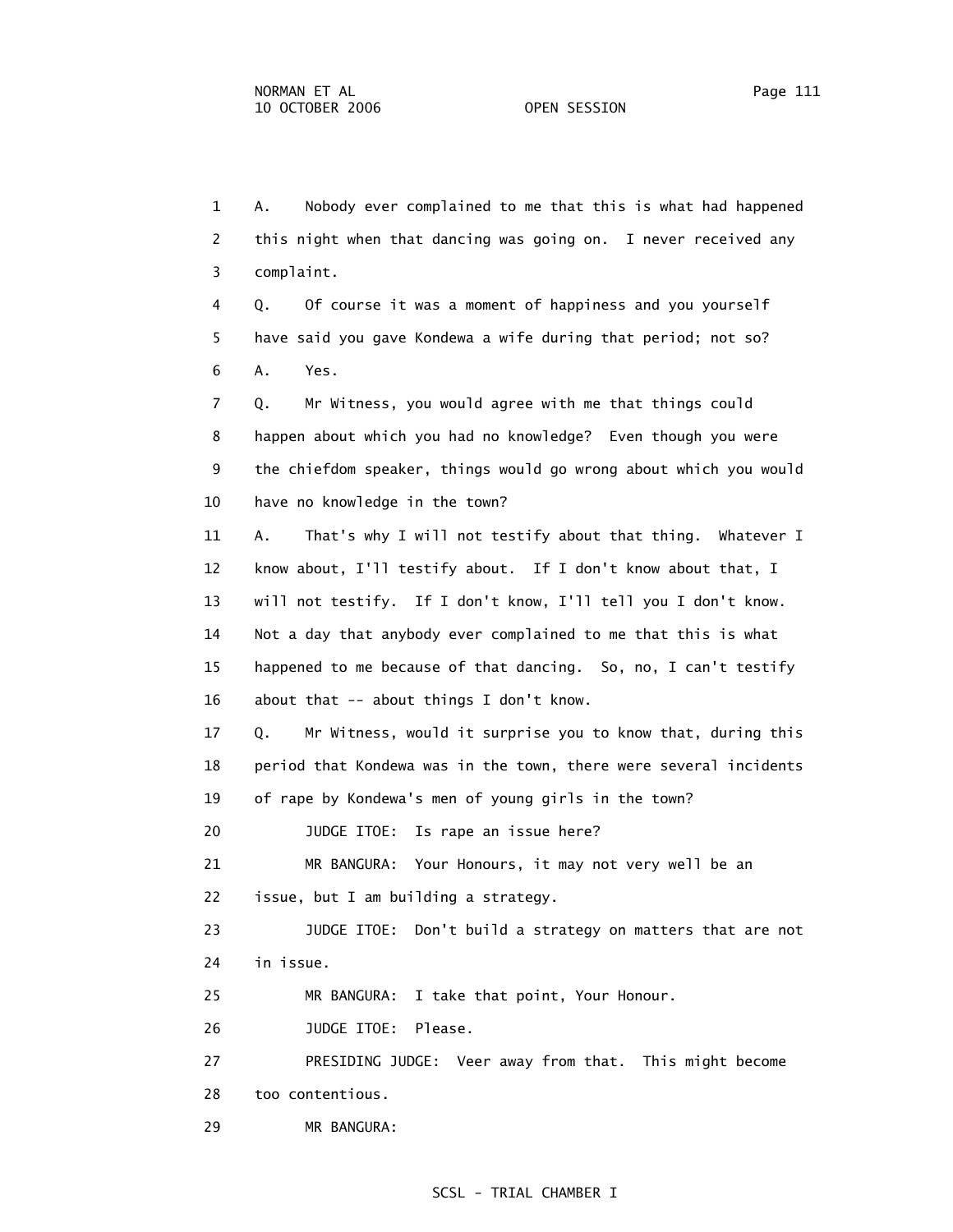1 Q. Mr Witness, you'll agree with me that during this period of 2 reveling, dancing at night, things happened about which you have 3 no knowledge.

 4 A. That is why I said I can't explain anything about things 5 that I don't know about. If I know, I'll explain to you. But 6 nobody ever explained to me that this is what happened whilst 7 they were dancing. I don't know. Why should I say anything 8 about that?

 9 Q. Mr witness, amongst the people who came to the town to be 10 initiated from other towns, there were, of course, old men about 11 your age; not so?

 12 A. Yes, old men about my age were there, but there were more 13 young people, young men by my age groups. Those who could walk 14 would go there, but those who couldn't, they were not initiated. 15 Q. When you say there were young people about, how old would 16 these young people be, the youngest of them?

 17 A. Yes. People could be up to 15 years; some others would be 18 over 20 years; some were as old as I am.

19 Q. There could also be some below 15; not so, Mr Witness?

20 A. I believe so, because I can't say I know their birth dates.

21 I don't have their birth certificates. I'm just thinking.

 22 Q. Mr Witness, yourself, what was your motivation for being 23 initiated?

 24 A. That initiation, what actually motivated me was this: I 25 had seen the overthrow, I knew it was trouble, and I used to hear 26 that they were shooting at people. And even though I did not go 27 to the war front, but I used to hear that, and I was concerned. 28 I said, what if this war comes to this place where I am and 29 probably I will be shot and the bullet will pierce my body. So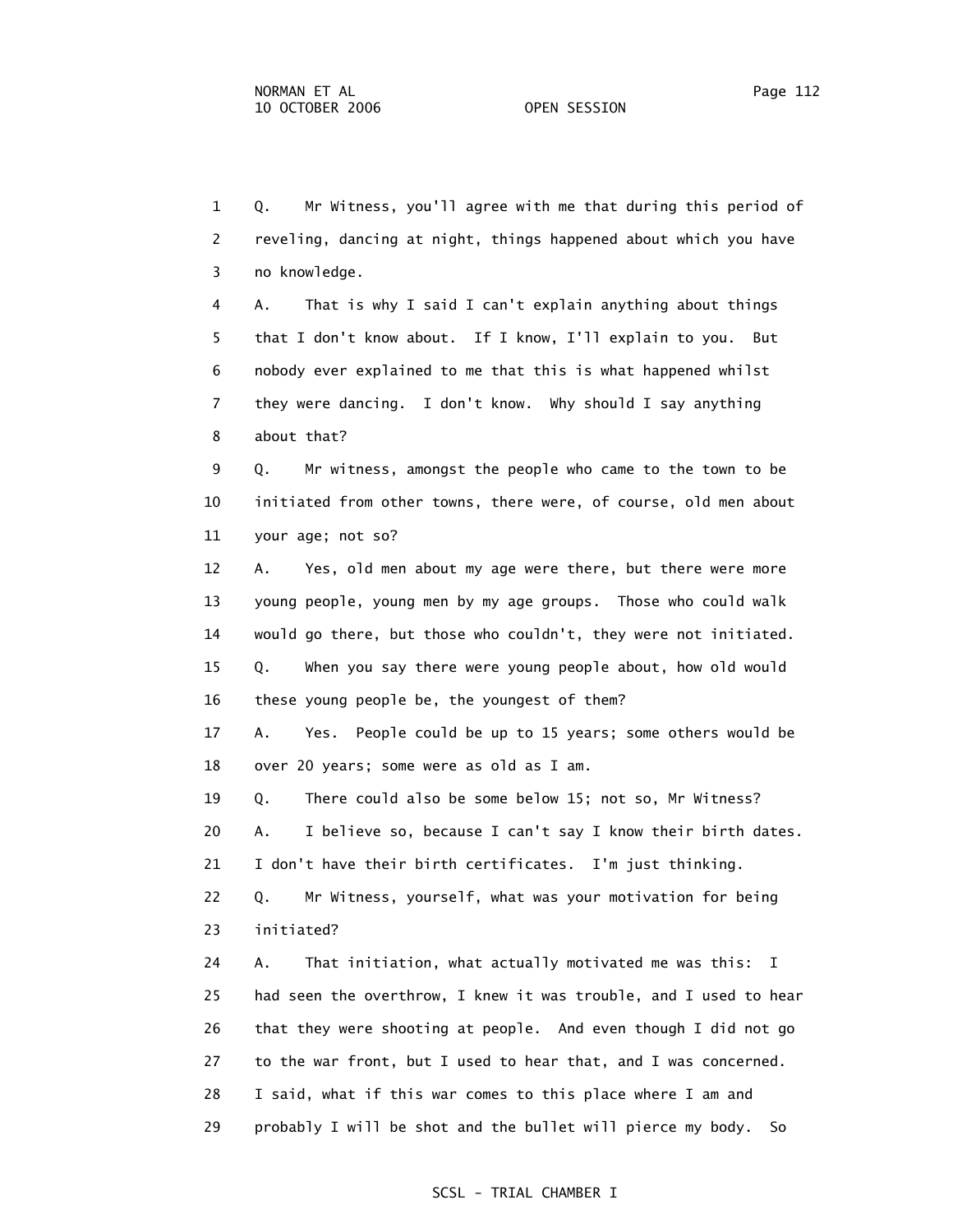1 that was what motivated me to join the Kamajor society. 2 Q. So, in fact, at this time you joined this society, there 3 were still some rebels around your area; not so? 4 A. No, I did not see them. I did not see them, but I just 5 thought that it must have been around that area, but I did not 6 see them with my eyes. 7 Q. It is the case, Mr Witness, that those who were initiated 8 who stayed would also help in manning the checkpoints; not so? 9 Those who stayed in the town who were initiated would be 10 assisting in manning checkpoints? 11 A. Everybody -- every young man, old people who were all there 12 to protect that town. They were not just there to see at the 13 checkpoints. They were there to protect the town, for us not to 14 have any trouble there. 15 Q. Of course, once you had become initiated, you became 16 fearless and you could be assigned to any task to do with 17 securing the town; not so? 18 A. Myself, when I was initiated, I then knew that -- I knew 19 nothing could be wrong to me any more, because I knew that I was 20 invulnerable to bullets. 21 Q. As an old man, Mr Witness, did you yourself take part in 22 the dancing at night? 23 A. No. I did not take part. I could be at my house and when 24 the dancers would come to me, I would give them money. If I see 25 young people come, they come to my house. If I have money, I'll 26 take it and give it to them, so they would be happy. 27 Q. You obviously did not have the energy of the young people, 28 so you retired to bed early; not so? 29 A. In fact, if I had that energy, I would have been dancing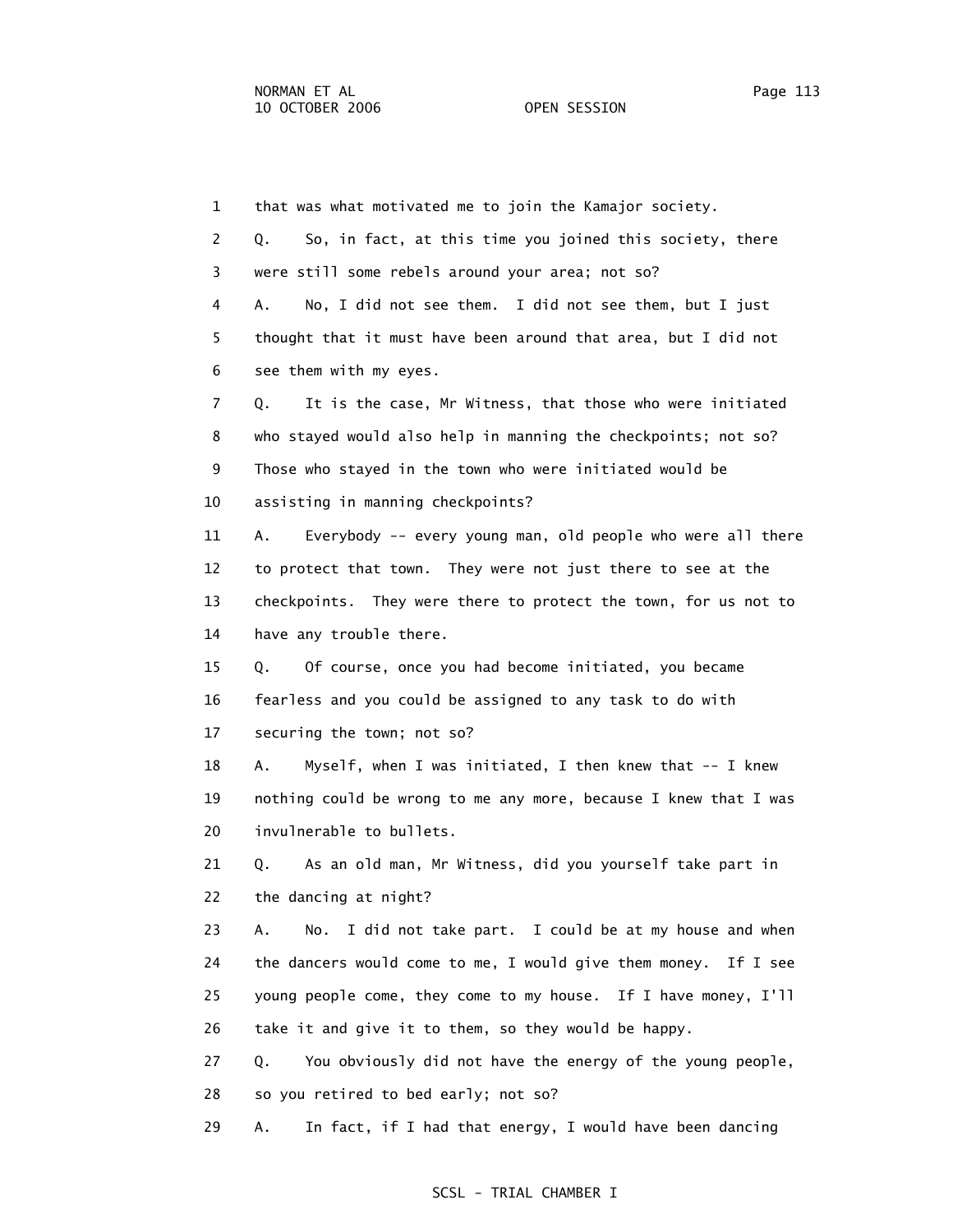1 together with them. I hadn't that energy. 2 Q. Mr Witness, you'll agree with me then that while you were 3 gone to bed and the dancing was going on, many things happened 4 about which you knew nothing? 5 A. I can't say that. And it could be -- something could 6 happen that I would not know and then something would happen 7 again and I would know, because they would bring the report to 8 me. If they report to me this is what happened during the dance, 9 I would know. If they did not complain or report to me, then I 10 would not know. 11 Q. I am talking about the night itself, in the night that you 12 are gone to bed, if things happened -- 13 JUDGE ITOE: But he has answered the question, hasn't he? 14 MR BANGURA: Your Honours, he gave more of a qualified 15 answer. My question was: You would not know what happened 16 during the night. He says if. It is a qualified answer, 17 Your Honour. 18 JUDGE BOUTET: He keeps saying, in his position, things 19 would be reported to him. Nothing has ever been reported to him. 20 So whether it is the middle of the night or end of the night, 21 nothing was reported. 22 MR BANGURA: I take the point, Your Honour. 23 JUDGE ITOE: And he said if he was sleeping, he wouldn't 24 know. 25 MR BANGURA: I take the point, Your Honour. 26 PRESIDING JUDGE: Well, let's take a break. 27 MR BANGURA: I'm just about -- if Your Lordships might be 28 indulgent enough. 29 PRESIDING JUDGE: Well, I don't want to put any pressure on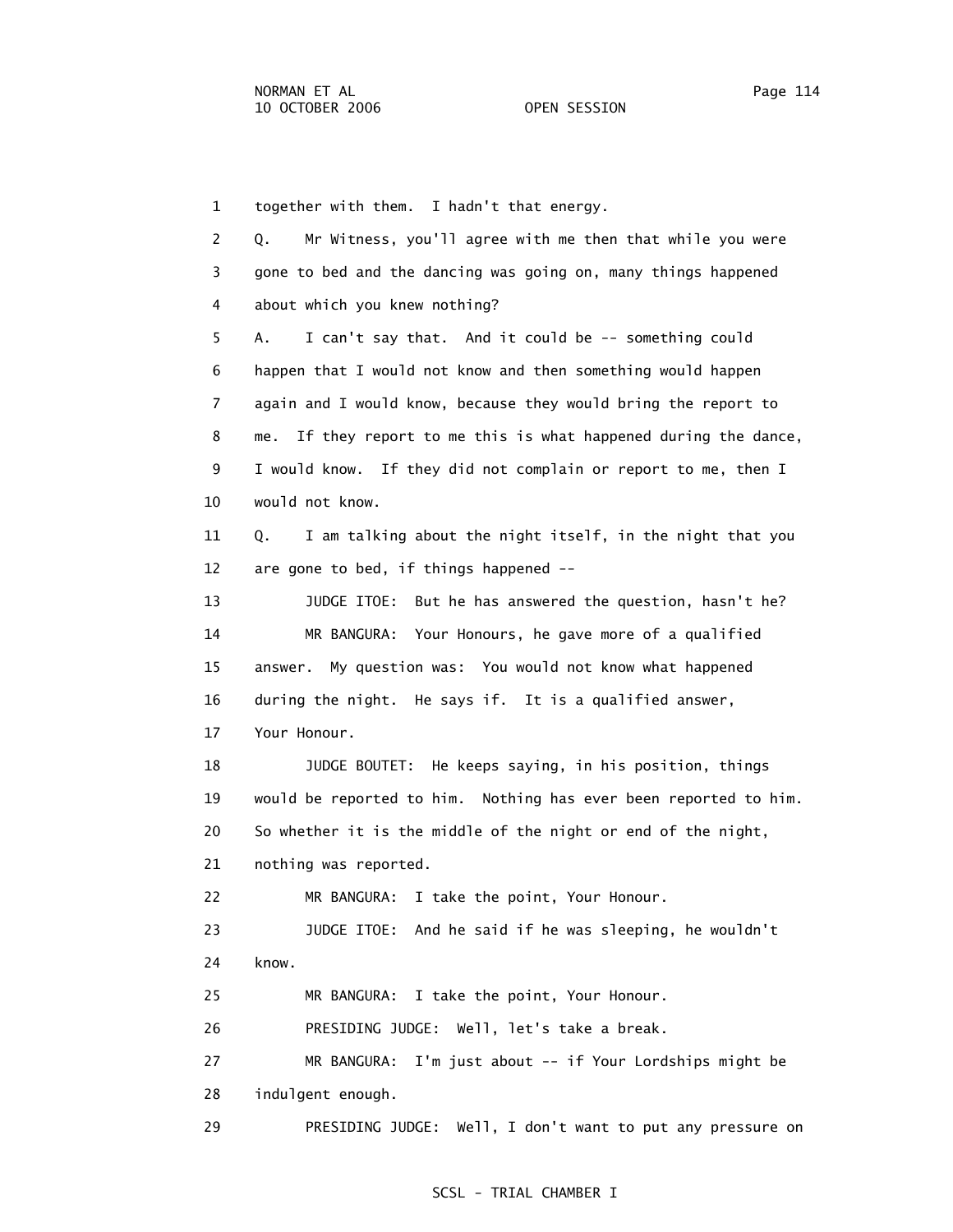1 you.

3 up.

 2 MR BANGURA: Your Honours, I was actually going to round 4 PRESIDING JUDGE: Okay. That's fine. 5 MR BANGURA: 6 Q. So, Mr Witness, I suggest to you that without being 7 informed about the things that happened, you obviously knew 8 nothing -- you would not know about any things that happened in 9 town? 10 A. Whatever happened in that night, during night, if someone 11 explained to me, I would call people and I would ask them and 12 investigate. But I did not witness anything and nobody ever 13 explained to me, how would I know? 14 MR BANGURA: I have nothing further for this witness, 15 Your Honours. 16 PRESIDING JUDGE: Thank you, counsel. Any re-examination? 17 MR WILLIAMS: There would be one or two, My Lord. 18 PRESIDING JUDGE: And you're likely to make them quick? 19 MR WILLIAMS: Very quick, My Lord. 20 PRESIDING JUDGE: All right, let's go on. 21 RE-EXAMINED BY MR WILLIAMS: 22 Q. Alhaji, during the period that Kondewa spent in Gambia, 23 were you regent chief at the time? During the period he was 24 there, were you regent chief? 25 A. At the time Kondewa was in Gambia, at that time, I was

 26 still a chiefdom speaker. I was -- even the regent chief who was 27 sent there, at that time, he was -- he had been captured, so I 28 was doing his work.

29 Q. Were you in the Gambia all throughout the period Kondewa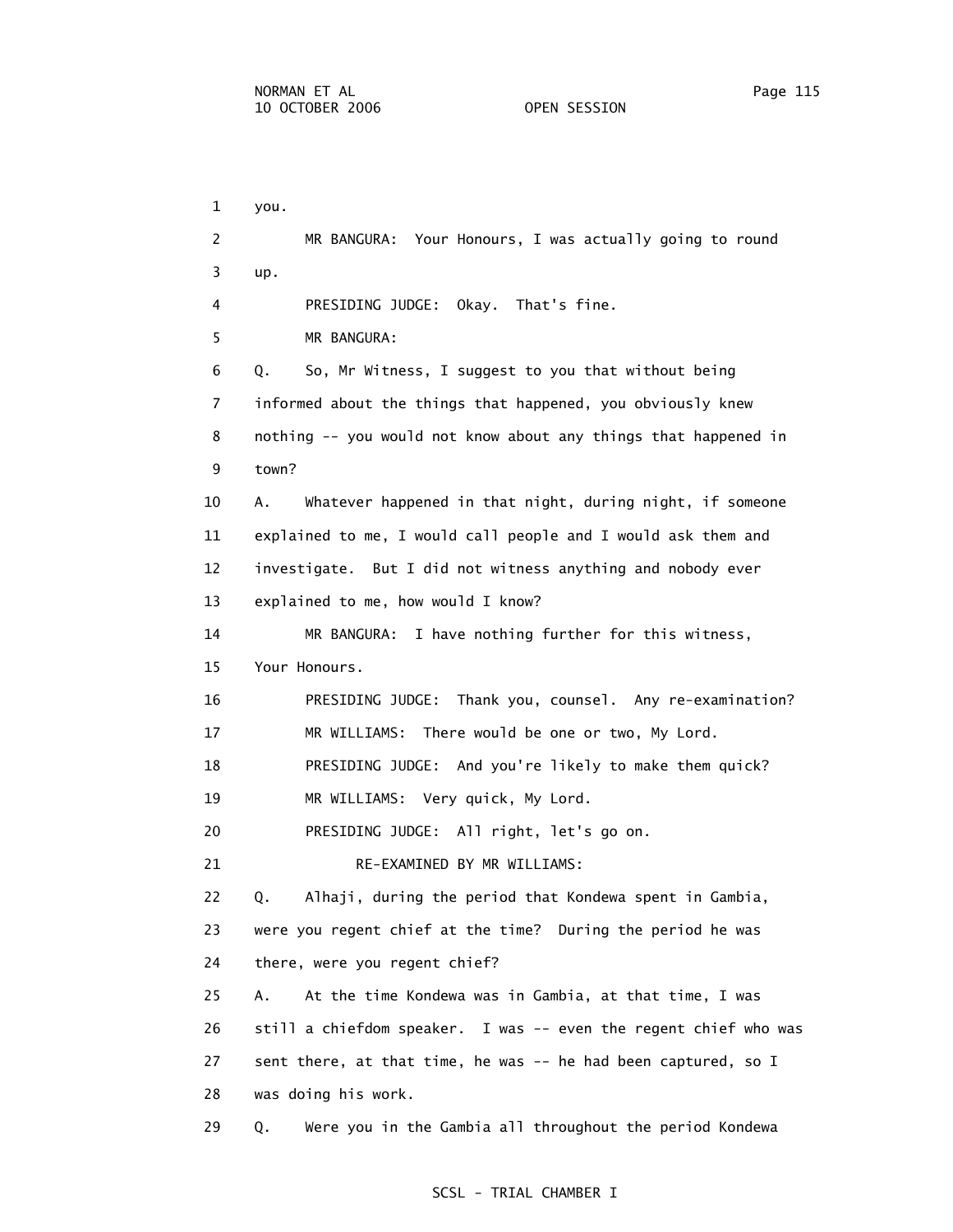1 spent there? 2 A. Yes. Kondewa was there and I too was there. In fact, it 3 was during that time that I gave him a wife. 4 Q. And how many times did Mr Kondewa come to the Gambia? 5 MR BANGURA: Your Honour, I wonder whether these are proper 6 questions for re-examination. 7 PRESIDING JUDGE: You mean this one that he's asked? 8 You're objecting to that? 9 MR BANGURA: Yes, certainly, Your Honour. 10 PRESIDING JUDGE: What is the purpose of that? 11 MR WILLIAMS: Your Honour, there is some confusion about 12 time, about dates, My Lord. 13 PRESIDING JUDGE: Date? 14 MR WILLIAMS: Yes, My Lord. I specifically asked the 15 witness about the coup, which is May 1997, and when Kondewa came. 16 And in my learned friend's cross-examination, the year 1999 came 17 about, My Lord. 18 PRESIDING JUDGE: Confused with what? 19 MR WILLIAMS: With timing, My Lord. 20 PRESIDING JUDGE: The year 1999 to compound what, or 21 confuse what? 22 MR WILLIAMS: My Lord, whether he came once, or whether he 23 came twice. 24 PRESIDING JUDGE: And if that is not -- 25 MR WILLIAMS: And he specifically mentioned he was not too 26 sure about the 1999 date, My Lord. So I just wanted to -- in 27 fact, this question might just solve the confusion -- settle the 28 issue, My Lord. 29 PRESIDING JUDGE: Let me join issue with him. What is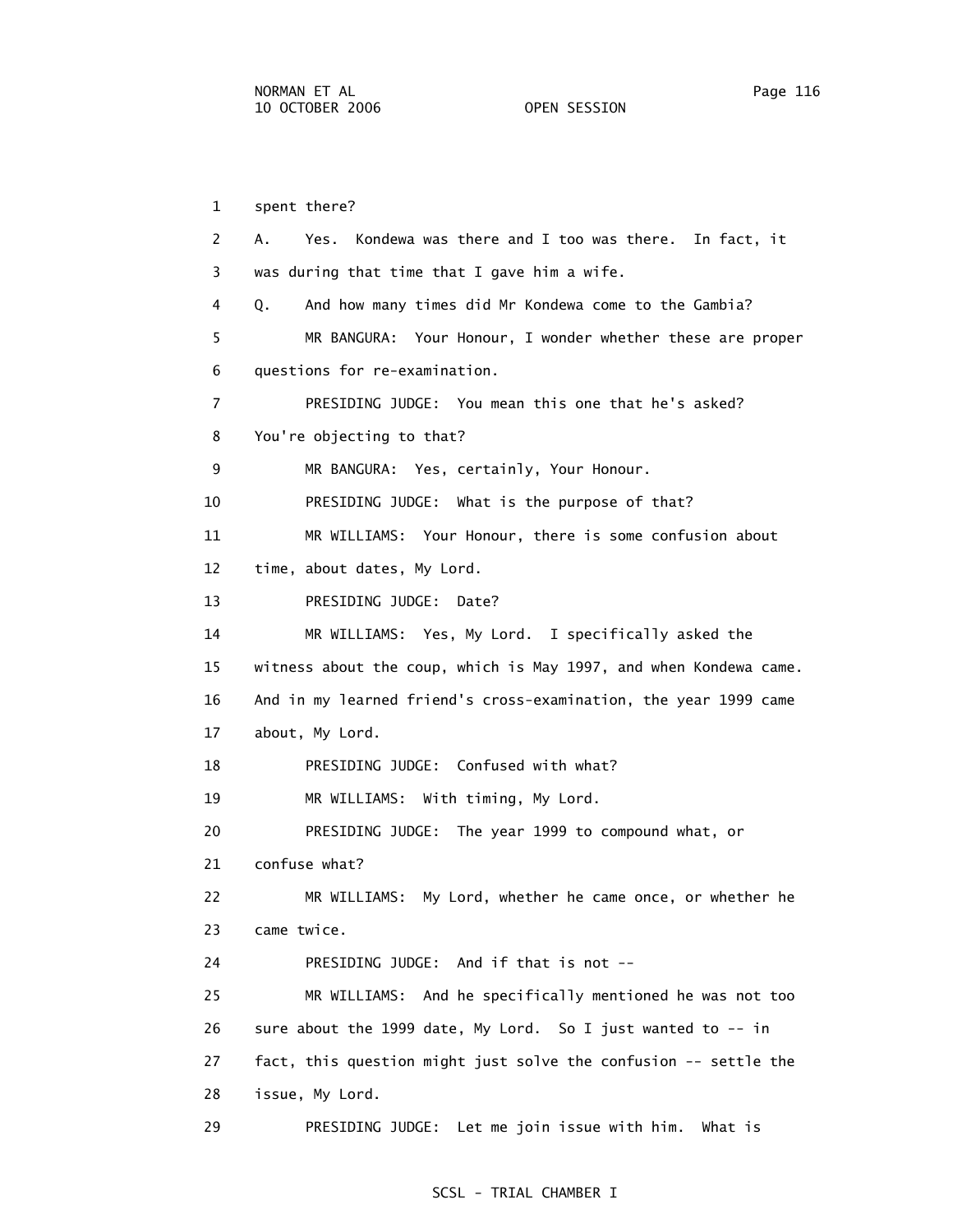1 the -- how do you see that? He says there is some confusion as

 2 to time. 3 MR BANGURA: Your Honour, I fail to see any confusion. At 4 best, my learned friend is trying to fill in gaps. There are 5 very strict rules [overlapping speakers] -- 6 PRESIDING JUDGE: Of course. Quite. 7 MR BANGURA: -- to bring up in re-examination, and the 8 question he's request asking does not fall in that category. 9 PRESIDING JUDGE: Yes. I find myself in a position in 10 which I can't see what, really, was the damage done and what 11 you're trying to repair now. 12 MR WILLIAMS: My Lord, this witness's testimony evolves 13 around the evidence of TF2-187. 14 PRESIDING JUDGE: Yes. 15 MR WILLIAMS: My Lord, that witness testified about a 16 particular timing, which I directed the witness to, My Lord. And 17 in cross-examination -- 18 PRESIDING JUDGE: The witness in examination-in-chief said 19 what, in answer to your question? 20 MR WILLIAMS: When Mr Kondewa came to the Gambia after the 21 coup, if he recalls 1997; he says, yes. In cross-examination, 22 the issue of 1999 came about for the first time, My Lord. 23 PRESIDING JUDGE: In connection with that? 24 MR WILLIAMS: Exactly, My Lord. 25 PRESIDING JUDGE: Are you sure? Was there a nexus between 26 that or was it just another line? 27 JUDGE BOUTET: If I may, in my notes, I have that when he 28 was asked that question in cross-examination was that Kondewa 29 came to town after the overthrow, but I think this was in 1999.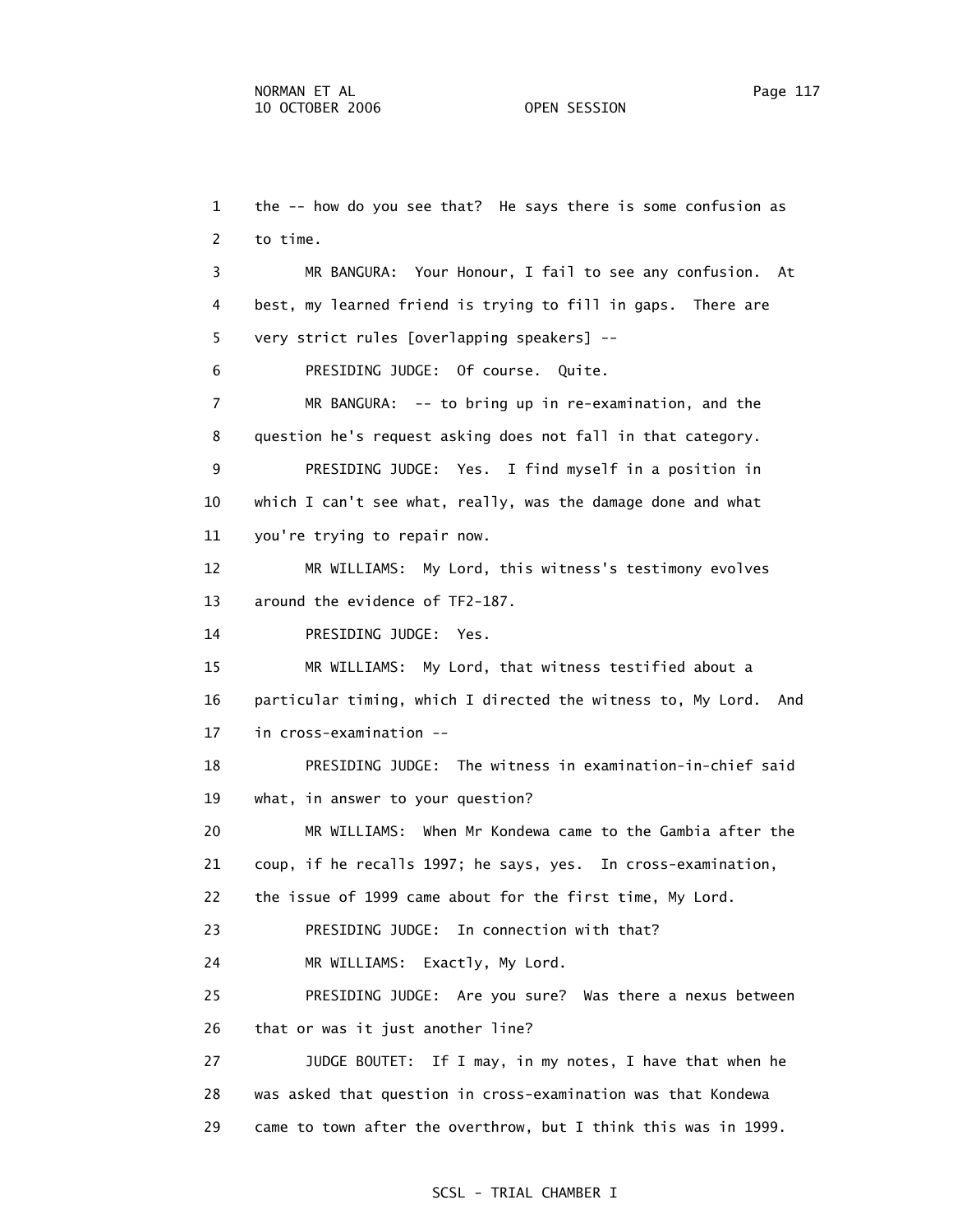1 So there is no -- I mean, this is the way the witness saw it, as 2 such. He put 1999 to be that. There is no confusion. I know 3 what you're trying to achieve. You put it was after the 4 overthrow; he agrees with you. When he was asked, as such, he 5 says, "I think it was '99." We will appreciate -- I know  $6$  there's  $-$  7 MR WILLIAMS: My Lord, the issue of whether it came once or 8 twice or thrice -- 9 JUDGE BOUTET: I think that answer was quite clear. He 10 said Kondewa came. I think it was in 1999. He didn't say many 11 times. That's what I have in my notes and my own recollection as 12 well. There is no confusion as to whether he came once or twice. 13 PRESIDING JUDGE: Yes. 14 JUDGE ITOE: There is absolutely none. 15 PRESIDING JUDGE: Yes. 16 MR WILLIAMS: I'm most grateful, My Lords. That would be 17 all for this witness, My Lord. I won't ask him whether 18 Mr Kondewa still has the wife, My Lord. 19 PRESIDING JUDGE: No, no. We don't think you want to 20 explore that. 21 JUDGE ITOE: That is not relevant for us. 22 PRESIDING JUDGE: Quite. Well, we'll take a break at this 23 point. Let me release the witness straightaway. Mr Witness, we 24 thank you for your testimony. You are now released. 25 THE WITNESS: Yes, sir. I'm going. May God bring this 26 case to an end so we'll have peace again. 27 [The witness withdrew] 28 [Break taken at 4.38 p.m.] 29 [Upon resuming at 5.07 p.m.]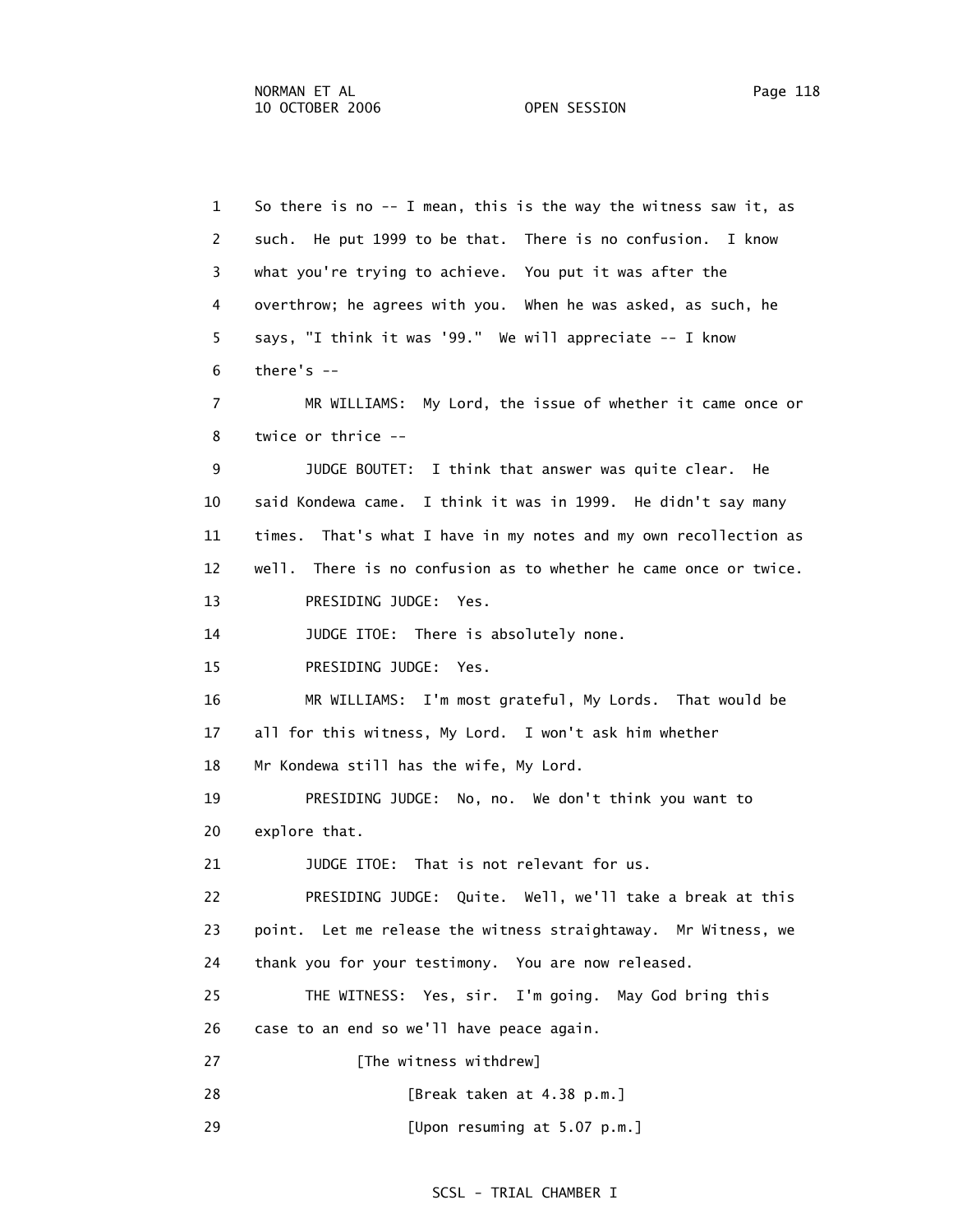1 WITNESS: YEAMA LEWIS [Sworn] 2 **Example 2** [The witness answered through interpreter] 3 EXAMINED BY MR WILLIAMS: 4 Q. Good afternoon, madam? 5 A. Yes, good afternoon. 6 Q. I'll be asking you some questions. You listen carefully 7 before providing answers, please. 8 A. Okay. 9 Q. Make sure you speak very slowly, as every word you say will 10 be interpreted into other languages. Can you tell the court your 11 names? 12 A. My name is Yeama. 13 Q. What is your surname? 14 A. Yeama Lewis. 15 Q. No, could you repeat your surname, please? 16 A. Yeama Lewis. 17 MR WILLIAMS: Lewis. Lewis. Lewis is the word, My Lord. 18 Q. Where do you live? 19 A. Gambia. 20 Q. Where were you born? 21 A. Gambia. 22 Q. Have you lived in any other place apart from Gambia? 23 A. No. 24 Q. Do you know the third accused in this matter, Allieu 25 Kondewa? 26 A. Yes. 27 Q. Were you in the Gambia during the months June/July 1997? 28 A. Yes. 29 Q. Did you see Kondewa in the Gambia around that time?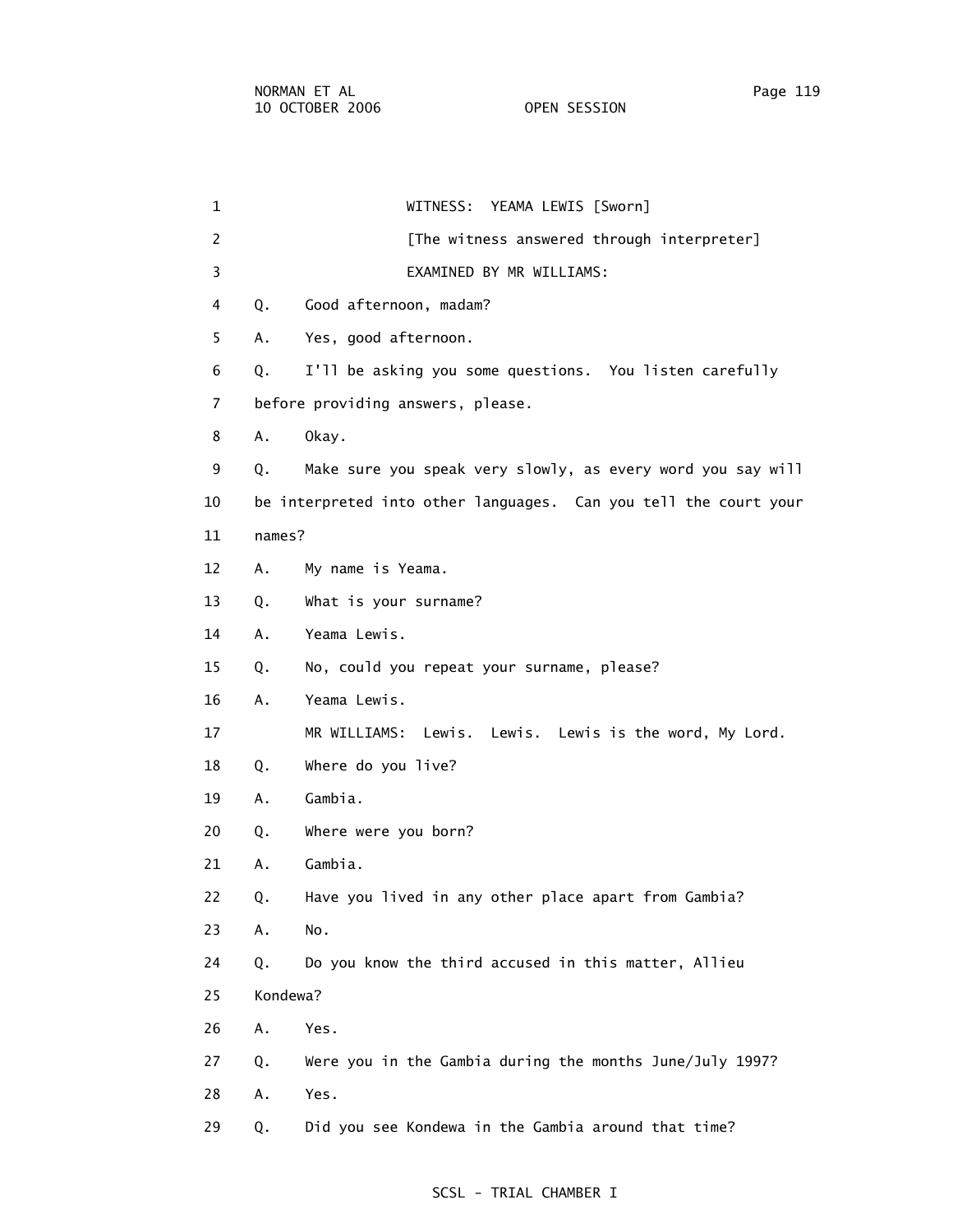1 A. Yes. 2 Q. How long did he stay in the Gambia? For how long did he 3 stay in the Gambia on that visit? 4 A. He spent up to one month. 5 Q. Were there people with him when he went to the Gambia? 6 A. Yes. 7 Q. After he left Gambia on that visit, did he come back at any 8 other time, other period to the Gambia? 9 A. Yes. 10 Q. How long did he stay on the second visit? 11 A. He spent some time there, because he had a wife there. 12 Q. Do you have a house in the Gambia? 13 A. Yes. 14 Q. Is there a court barri in the Gambia? 15 A. Yes. 16 Q. How far away from your house is the court barri? 17 A. It's a short distance. 18 Q. Can you, madam -- Mrs Lewis -- Madam Lewis. 19 A. Yes. 20 Q. Lift your head a little bit, please. Can you indicate for 21 the Court the distance from the court barri to your house? 22 A. Say from here -- 23 THE INTERPRETER: Your Honours, may the witness go over 24 that bit. It doesn't make sense. 25 MR WILLIAMS: 26 Q. Can you repeat your answer, please. How far away from your 27 house is the court barri? 28 A. Like, from where I'm sitting to that door.

29 PRESIDING JUDGE: Estimate. We have an agreed estimate.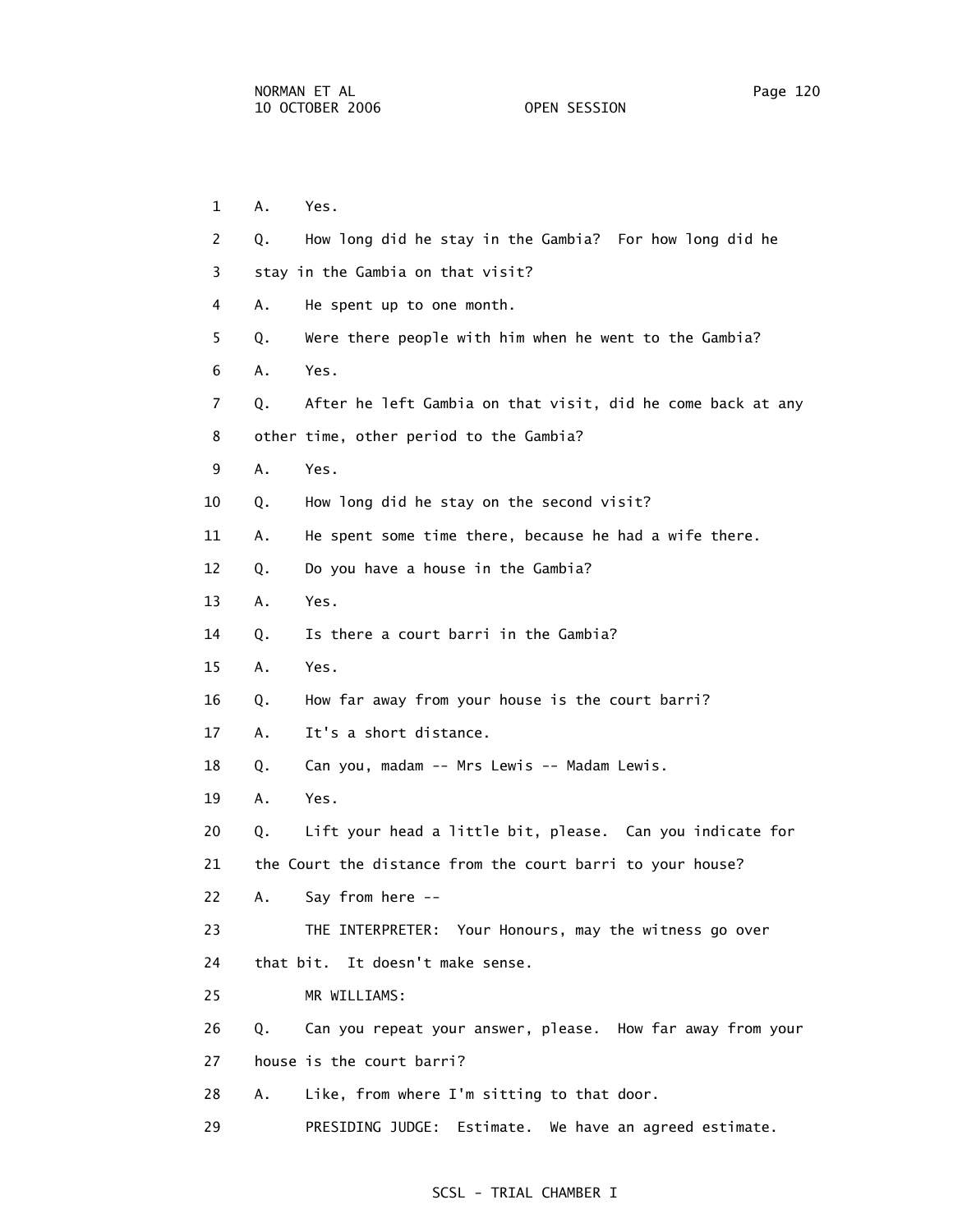1 MR WILLIAMS: Twenty-five yards is what we've always agreed 2 on between the witness stand and the place where the -- and the 3 Bench, My Lord. 4 PRESIDING JUDGE: What's your estimate, Mr Bangura? 5 MR BANGURA: I know, Your Honours, there has been agreed 6 figure, in terms of distance. 7 PRESIDING JUDGE: I don't recall. I know there has been, 8 but I don't recall exactly what it is. 9 JUDGE BOUTET: I thought it was 20, not 25. 10 MR BANGURA: Twenty, something like that. 11 MR MARGAI: Twenty to where Your Lordships are and, if it's 12 to the door, of course -- 13 PRESIDING JUDGE: Yes, 25. So we'll say 25. 14 MR WILLIAMS: As My Lord pleases. 15 MR BANGURA: Agreed, Your Honour. 16 MR WILLIAMS: 17 Q. Madam, can you -- 18 PRESIDING JUDGE: The records will reflect 25 what, years? 19 MR WILLIAMS: Yes, My Lord. 20 THE WITNESS: Yes. 21 MR WILLIAMS: 22 Q. Madam -- 23 A. Yes. 24 Q. -- can you see the court barri from your house? 25 A. Yes. 26 Q. Madam, I refer you to the evidence of somebody who came to 27 testify on behalf of the Prosecution. I'll ask you to comment on 28 what she said before this Court. TF2-187, 1st June 2005. It is 29 pages one to 20, My Lord, of the transcript. Before that, madam,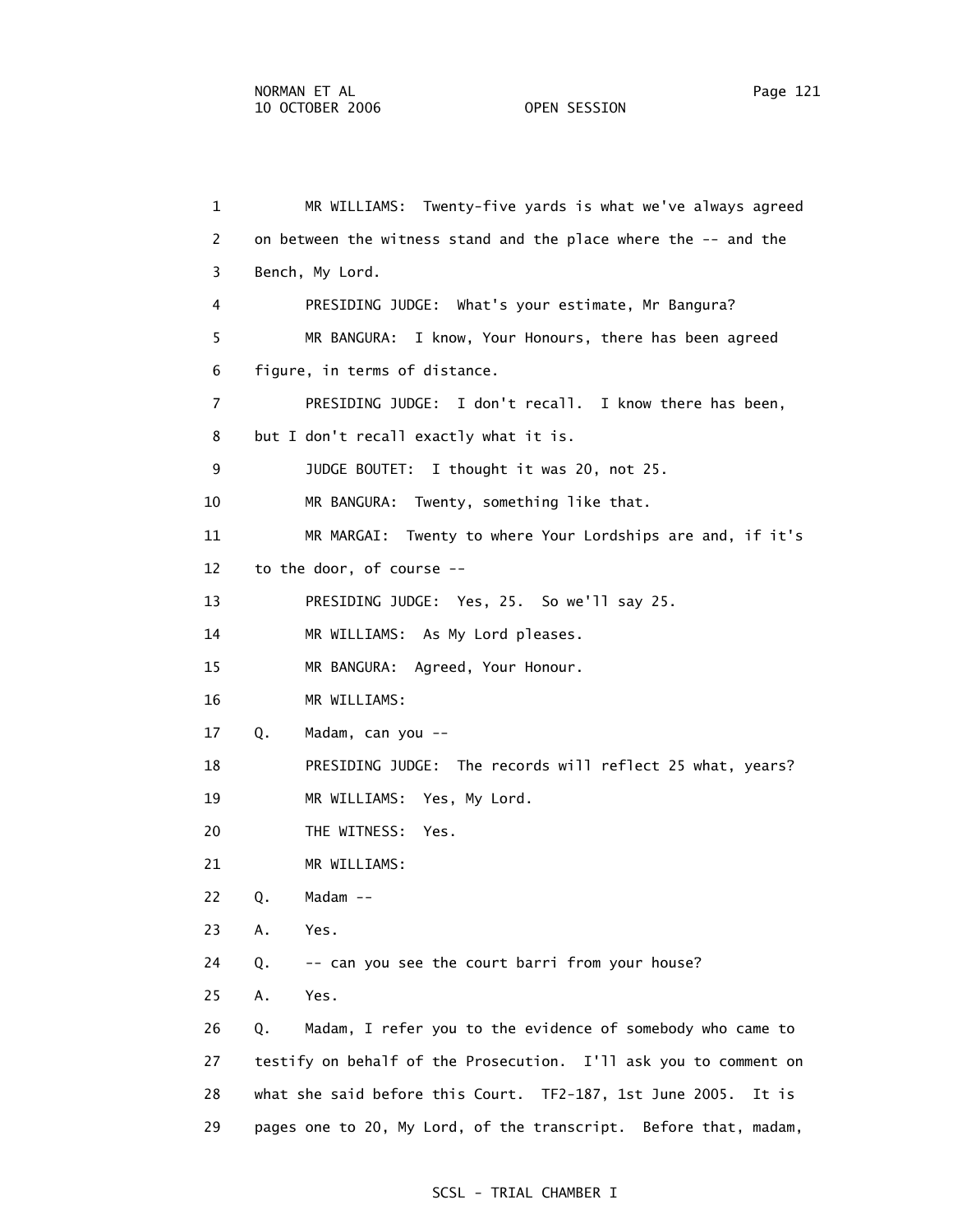| 1  | what work were you doing at the time Kondewa was in the Gambia?  |  |  |  |  |  |
|----|------------------------------------------------------------------|--|--|--|--|--|
| 2  | What work were you doing? What was your occupation?              |  |  |  |  |  |
| 3  | At that time, we were not doing any work. We would only go<br>А. |  |  |  |  |  |
| 4  | to the bush. At that time, in fact, we were not going to the     |  |  |  |  |  |
| 5  | bush, we were just in the town.                                  |  |  |  |  |  |
| 6  | All right. What was your profession? What work did you do<br>Q.  |  |  |  |  |  |
| 7  | before that period?                                              |  |  |  |  |  |
| 8  | We would process -- not oil. We'd get palm kernel and<br>А.      |  |  |  |  |  |
| 9  | process the oil from it, for sale.                               |  |  |  |  |  |
| 10 | Was that the only work you did?<br>Q.                            |  |  |  |  |  |
| 11 | Yes.<br>Α.                                                       |  |  |  |  |  |
| 12 | Do you know who a sowei is?<br>Q.                                |  |  |  |  |  |
| 13 | Yes.<br>А.                                                       |  |  |  |  |  |
| 14 | MR WILLIAMS: It is S-O-W-E-I.                                    |  |  |  |  |  |
| 15 | Were you involved in the work of a sowei at any time?<br>Q.      |  |  |  |  |  |
| 16 | Yes. I am one.<br>Α.                                             |  |  |  |  |  |
| 17 | What does a sowei -- what work -- tell the Court what a<br>Q.    |  |  |  |  |  |
| 18 | sowei does for a living?                                         |  |  |  |  |  |
| 19 | We do farming.<br>Α.                                             |  |  |  |  |  |
| 20 | Let me refer you to the evidence of this witness.<br>Q.          |  |  |  |  |  |
| 21 | Okay.<br>Α.                                                      |  |  |  |  |  |
| 22 | Yes, this witness said: "During the time that Mr Kondewa<br>Q.   |  |  |  |  |  |
| 23 | was in the Gambia three women were captured -- three pregnant    |  |  |  |  |  |
| 24 | women were captured. They were taken to the court barri and as a |  |  |  |  |  |
| 25 | chopper was about to land, the stomachs of all three pregnant    |  |  |  |  |  |
| 26 | women were slit open, the foetuses removed, the heads of the     |  |  |  |  |  |
| 27 | foetuses chopped off and placed on sticks."                      |  |  |  |  |  |
| 28 | PRESIDING JUDGE:<br>Question?                                    |  |  |  |  |  |
| 29 | MR WILLIAMS:                                                     |  |  |  |  |  |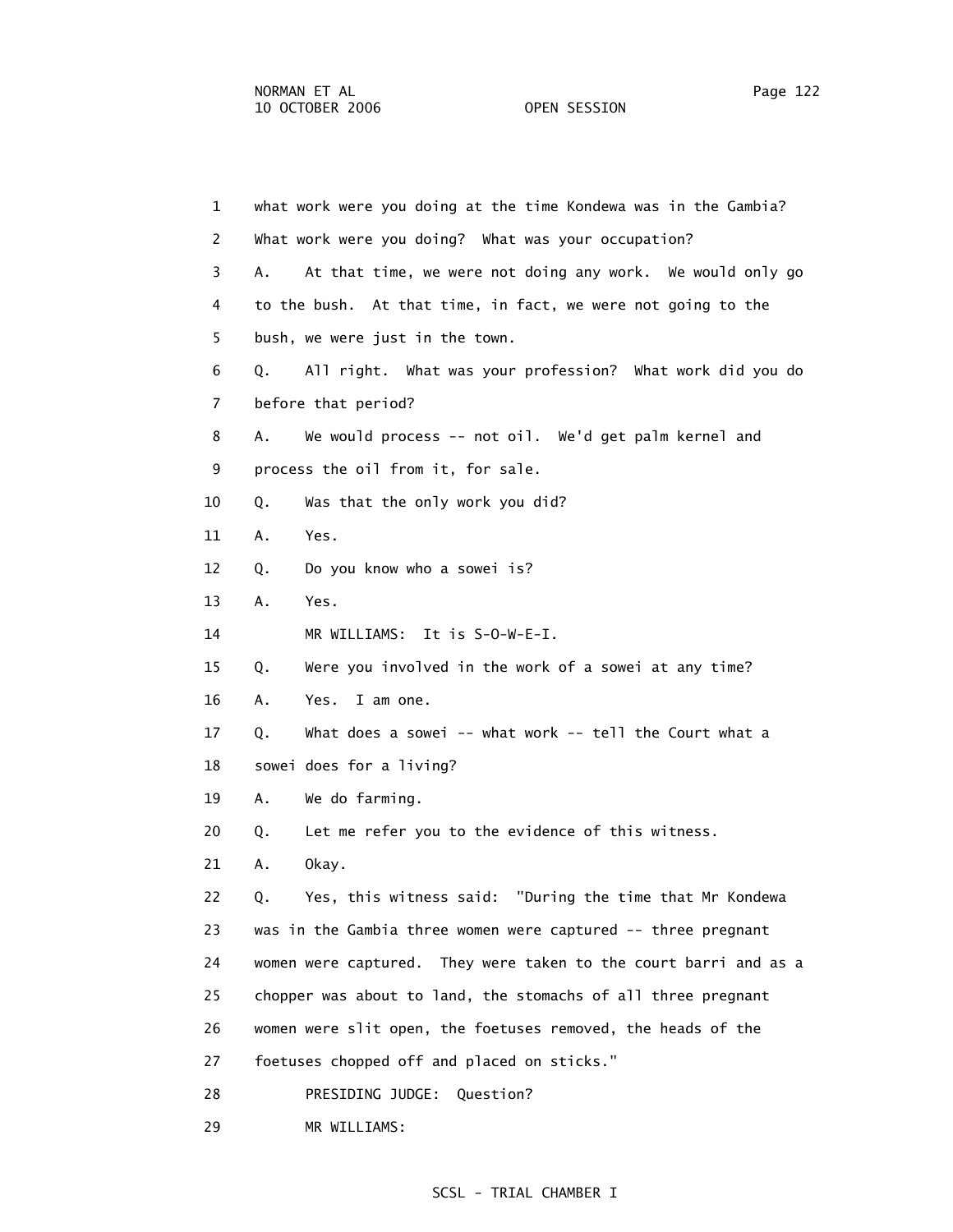| $\mathbf{1}$   | Did anything of that nature ever take place in the Gambia?<br>Q.   |  |  |  |  |
|----------------|--------------------------------------------------------------------|--|--|--|--|
| 2              | It did not happen there. That did not happen in Gambia. I<br>А.    |  |  |  |  |
| 3              | did not even hear about that.                                      |  |  |  |  |
| 4              | Did you have any business to do with pregnant women in the<br>Q.   |  |  |  |  |
| 5              | Gambia?                                                            |  |  |  |  |
| 6              | Α.<br>Yes.                                                         |  |  |  |  |
| $\overline{7}$ | What was it?<br>Q.                                                 |  |  |  |  |
| 8              | I would deliver them.<br>Α.                                        |  |  |  |  |
| 9              | Is it correct to say that you are a midwife?<br>Q.                 |  |  |  |  |
| 10             | Yes. Yes.<br>Α.                                                    |  |  |  |  |
| 11             | Did that put you in a position where you dealt with<br>Q.          |  |  |  |  |
| 12             | pregnant women?                                                    |  |  |  |  |
| 13             | Yes.<br>Α.                                                         |  |  |  |  |
| 14             | Is she a traditional midwife?<br>JUDGE ITOE:                       |  |  |  |  |
| 15             | MR WILLIAMS:<br>Yes.                                               |  |  |  |  |
| 16             | Q.<br>Did you have a good relationship with the women of Gambia    |  |  |  |  |
| 17             | at that time?                                                      |  |  |  |  |
| 18             | Yes.<br>Α.                                                         |  |  |  |  |
| 19             | Would you have known if an incident of that nature had<br>Q.       |  |  |  |  |
| 20             | occurred in the Gambia?                                            |  |  |  |  |
| 21             | It did not happen. I would have known.<br>It did not happen.<br>Α. |  |  |  |  |
| 22             | Madam.<br>Q.                                                       |  |  |  |  |
| 23             | Α.<br>Yes.                                                         |  |  |  |  |
| 24             | This witness also said that a gentleman was killed by<br>Q.        |  |  |  |  |
| 25             | Kamajors dropping hot burning plastic into his eyes.<br>Did that   |  |  |  |  |
| 26             | take place in the Gambia during the time that Kondewa was there,   |  |  |  |  |
| 27             | or at all?                                                         |  |  |  |  |
| 28             | It did not happen. The time when he was there, it never<br>Α.      |  |  |  |  |
| 29             | happened. And even after there, that never happen.<br>I did not    |  |  |  |  |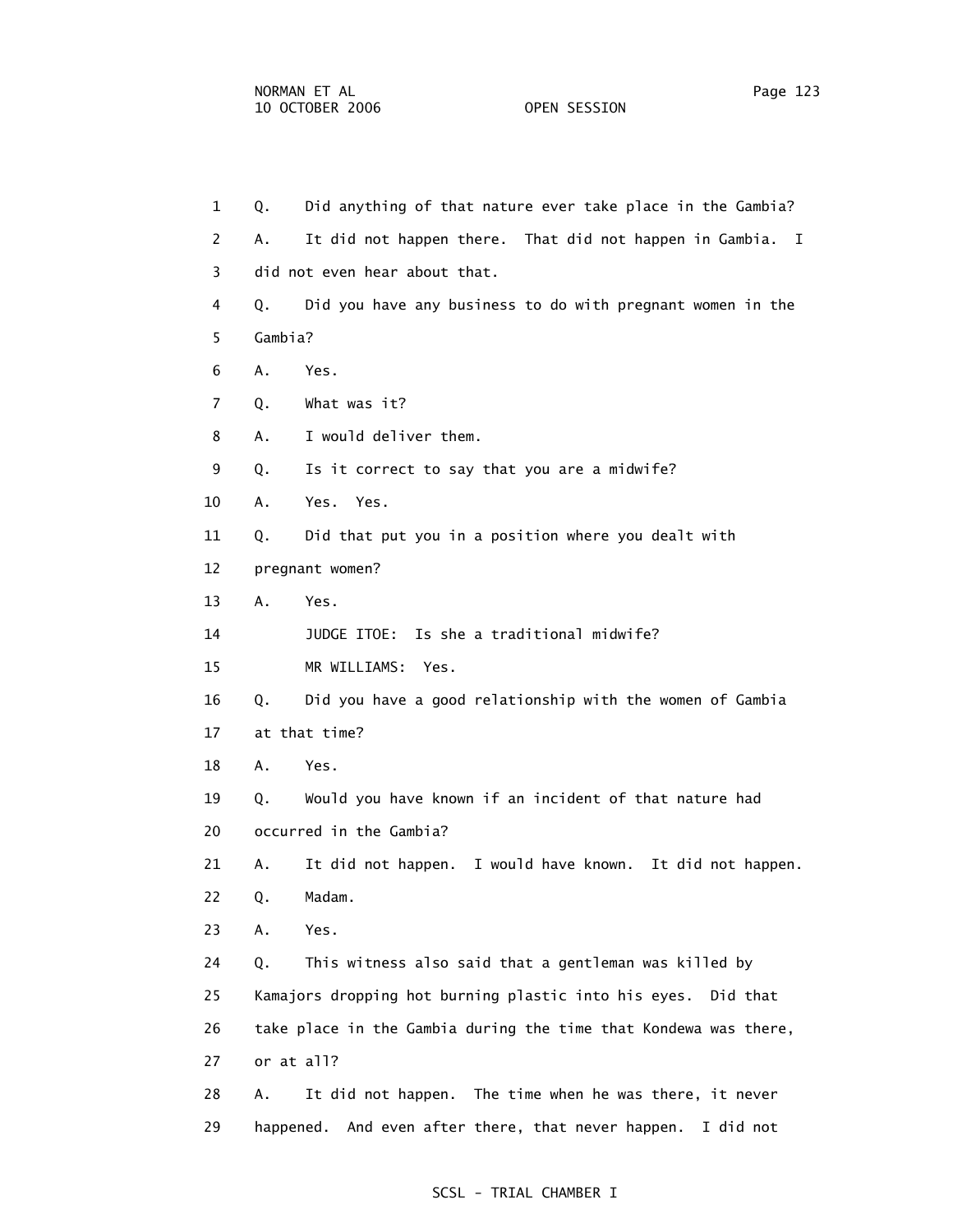1 even hear anything about that. 2 Q. Was any human being killed in Gambia during that period 3 that Kondewa was there? 4 A. Nobody was killed. 5 MR WILLIAMS: No further questions, My Lord. 6 PRESIDING JUDGE: Thank you. Counsel for the first 7 accused, any questions? 8 MR SESAY: No questions. 9 PRESIDING JUDGE: Counsel for the second, any questions? 10 MR BOCKARIE: None, My Lord. 11 PRESIDING JUDGE: Prosecution? 12 MR BANGURA: Yes, My Lord. I'm just looking at the time. 13 PRESIDING JUDGE: Do you want to give us an estimate of how 14 long you'll be? Just a rough estimate. That will determine 15 whether we need to proceed. 16 PRESIDING JUDGE: A minimum of 30 minutes. Well, we 17 certainly do not intend to go beyond 5.30, so the trial is 18 adjourned to tomorrow, 11th October 2006, at 9.30 a.m. 19 [Whereupon the hearing adjourned at 5.28 p.m., 20 to be reconvened on Wednesday, the 11th day 21 of October 2006, at 9.30 a.m.] 22 23 24 25 26 27 28 29